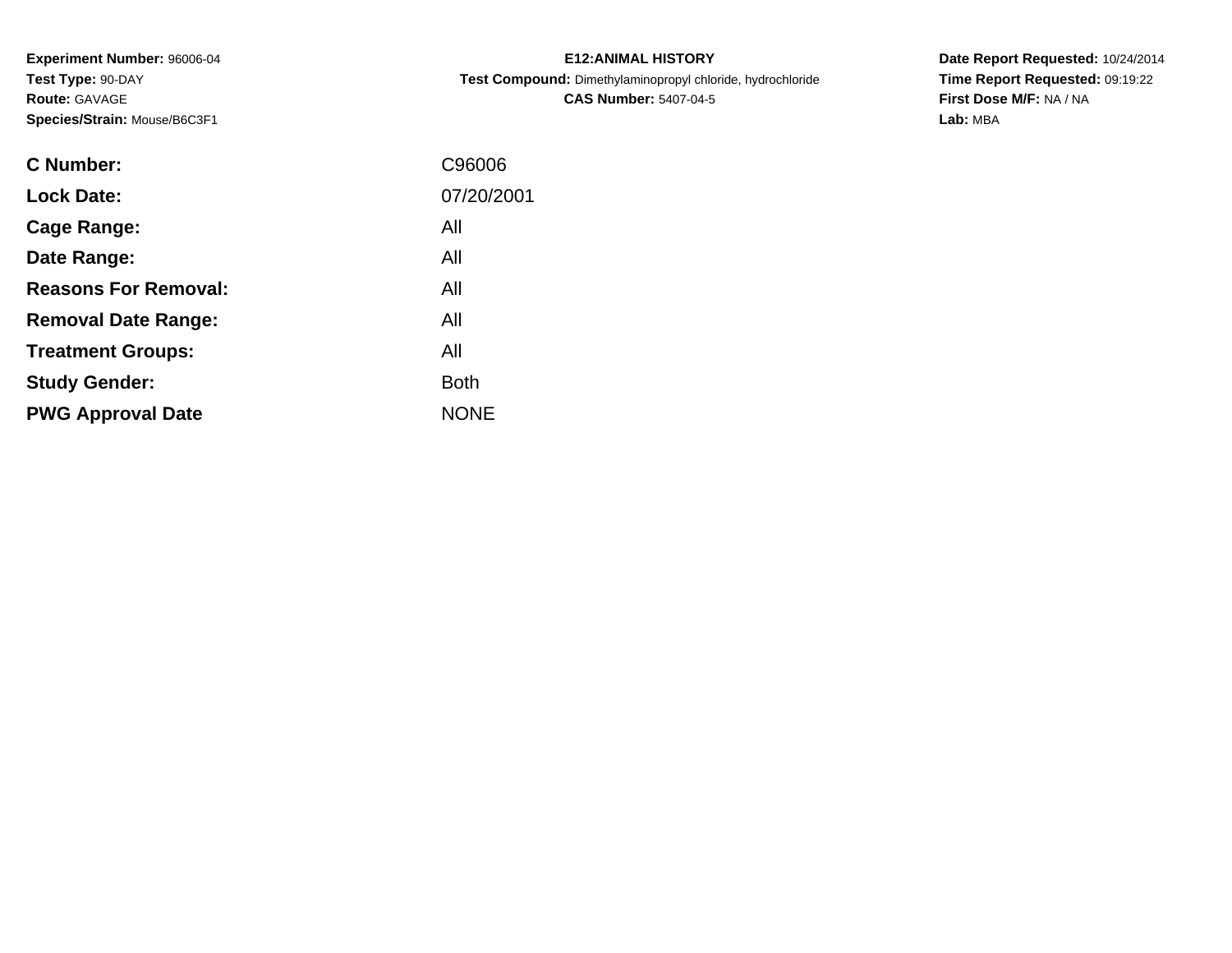| <b>Experiment Number: 96006-04</b><br>Test Type: 90-DAY<br><b>Route: GAVAGE</b><br>Species/Strain: Mouse/B6C3F1 |                                               |       |                  |                    |       | <b>E12: ANIMAL HISTORY</b><br>Test Compound: Dimethylaminopropyl chloride, hydrochloride<br><b>CAS Number: 5407-04-5</b> |                             | Date Report Requested: 10/24/2014<br>Time Report Requested: 09:19:22<br>First Dose M/F: NA / NA<br>Lab: MBA |  |
|-----------------------------------------------------------------------------------------------------------------|-----------------------------------------------|-------|------------------|--------------------|-------|--------------------------------------------------------------------------------------------------------------------------|-----------------------------|-------------------------------------------------------------------------------------------------------------|--|
| <b>CAGE: 1</b><br><b>ANIMAL ID: 1</b>                                                                           |                                               |       | <b>SEX: Male</b> |                    |       | <b>TRT#: 1</b>                                                                                                           | <b>TRT: VEHICLE CONTROL</b> |                                                                                                             |  |
| <b>DAY</b>                                                                                                      | <b>DATE</b>                                   | OP ID | <b>DOSE TIME</b> | <b>WEIGHT TIME</b> | WT(q) | <b>WEIGHT</b><br><b>STATUS</b>                                                                                           | <b>OBS TIME</b>             | <b>OBSERVATIONS</b>                                                                                         |  |
|                                                                                                                 | 02/03/00                                      | 50    |                  | 09:00:10           | 21.5  |                                                                                                                          | 09:00:10                    | Unremarkable                                                                                                |  |
|                                                                                                                 | 02/03/00                                      | 50    |                  | 09:00:10           | 21.5  |                                                                                                                          | Unremarkable                |                                                                                                             |  |
|                                                                                                                 | <b>REMOVED ** REASON - TERMINAL SACRIFICE</b> |       |                  |                    |       |                                                                                                                          |                             |                                                                                                             |  |
|                                                                                                                 | 02/09/00                                      | 50    |                  | 12:06:48           | 23.1  |                                                                                                                          | Unremarkable                |                                                                                                             |  |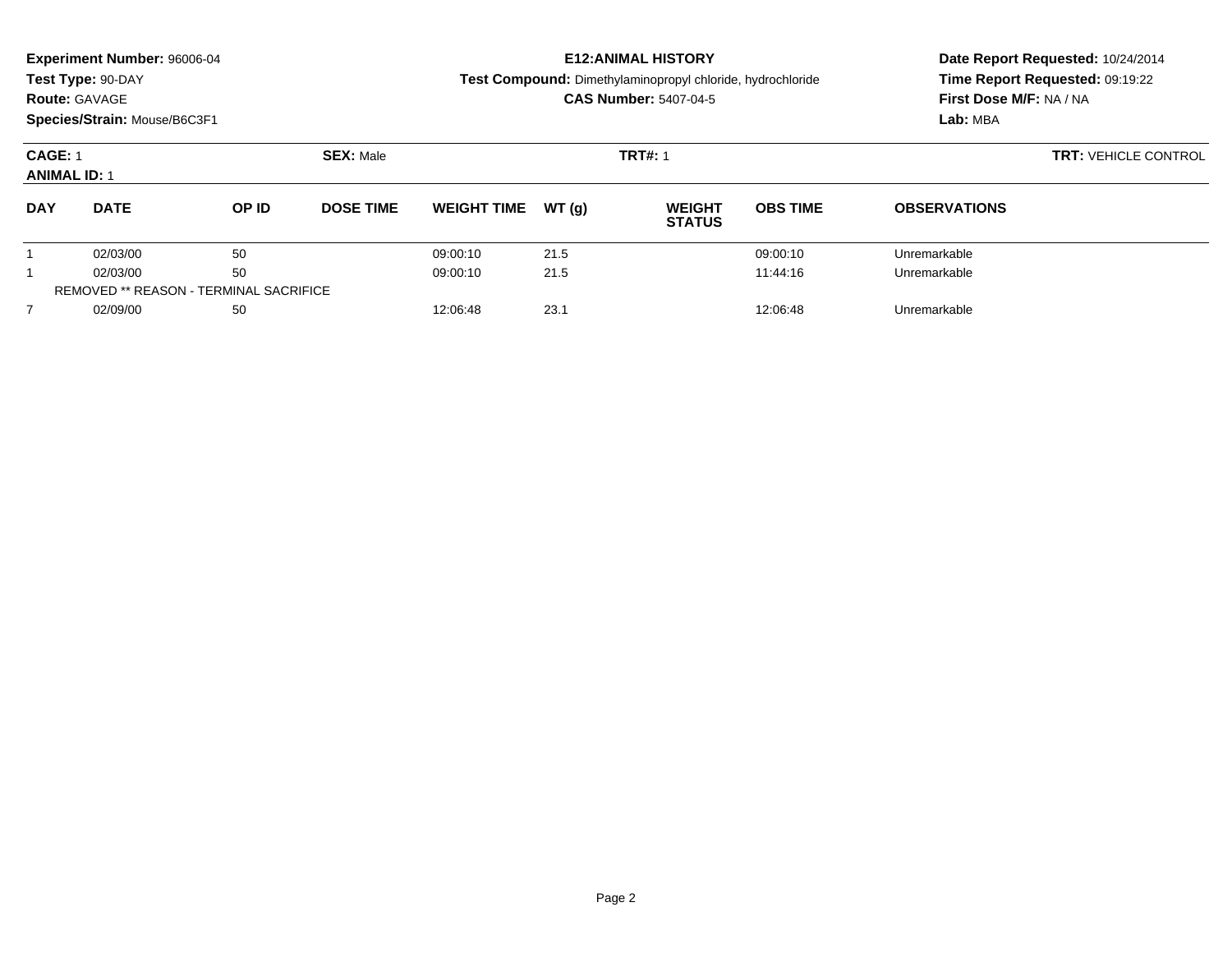| <b>Experiment Number: 96006-04</b><br>Test Type: 90-DAY<br><b>Route: GAVAGE</b><br>Species/Strain: Mouse/B6C3F1 |                                               |       |                  |                    |       | <b>E12: ANIMAL HISTORY</b><br>Test Compound: Dimethylaminopropyl chloride, hydrochloride<br><b>CAS Number: 5407-04-5</b> |                             | Date Report Requested: 10/24/2014<br>Time Report Requested: 09:19:22<br>First Dose M/F: NA / NA<br>Lab: MBA |  |
|-----------------------------------------------------------------------------------------------------------------|-----------------------------------------------|-------|------------------|--------------------|-------|--------------------------------------------------------------------------------------------------------------------------|-----------------------------|-------------------------------------------------------------------------------------------------------------|--|
| CAGE: 2<br><b>ANIMAL ID: 2</b>                                                                                  |                                               |       | <b>SEX: Male</b> |                    |       | <b>TRT#: 1</b>                                                                                                           | <b>TRT: VEHICLE CONTROL</b> |                                                                                                             |  |
| <b>DAY</b>                                                                                                      | <b>DATE</b>                                   | OP ID | <b>DOSE TIME</b> | <b>WEIGHT TIME</b> | WT(q) | <b>WEIGHT</b><br><b>STATUS</b>                                                                                           | <b>OBS TIME</b>             | <b>OBSERVATIONS</b>                                                                                         |  |
|                                                                                                                 | 02/03/00                                      | 50    |                  | 09:00:34           | 20.6  |                                                                                                                          | 09:00:34                    | Unremarkable                                                                                                |  |
|                                                                                                                 | 02/03/00                                      | 50    |                  | 09:00:34           | 20.6  |                                                                                                                          | 11:44:36                    | Unremarkable                                                                                                |  |
|                                                                                                                 | <b>REMOVED ** REASON - TERMINAL SACRIFICE</b> |       |                  |                    |       |                                                                                                                          |                             |                                                                                                             |  |
| $\overline{7}$                                                                                                  | 02/09/00                                      | 50    |                  | 12:07:26           | 21.9  |                                                                                                                          | 12:07:26                    | Unremarkable                                                                                                |  |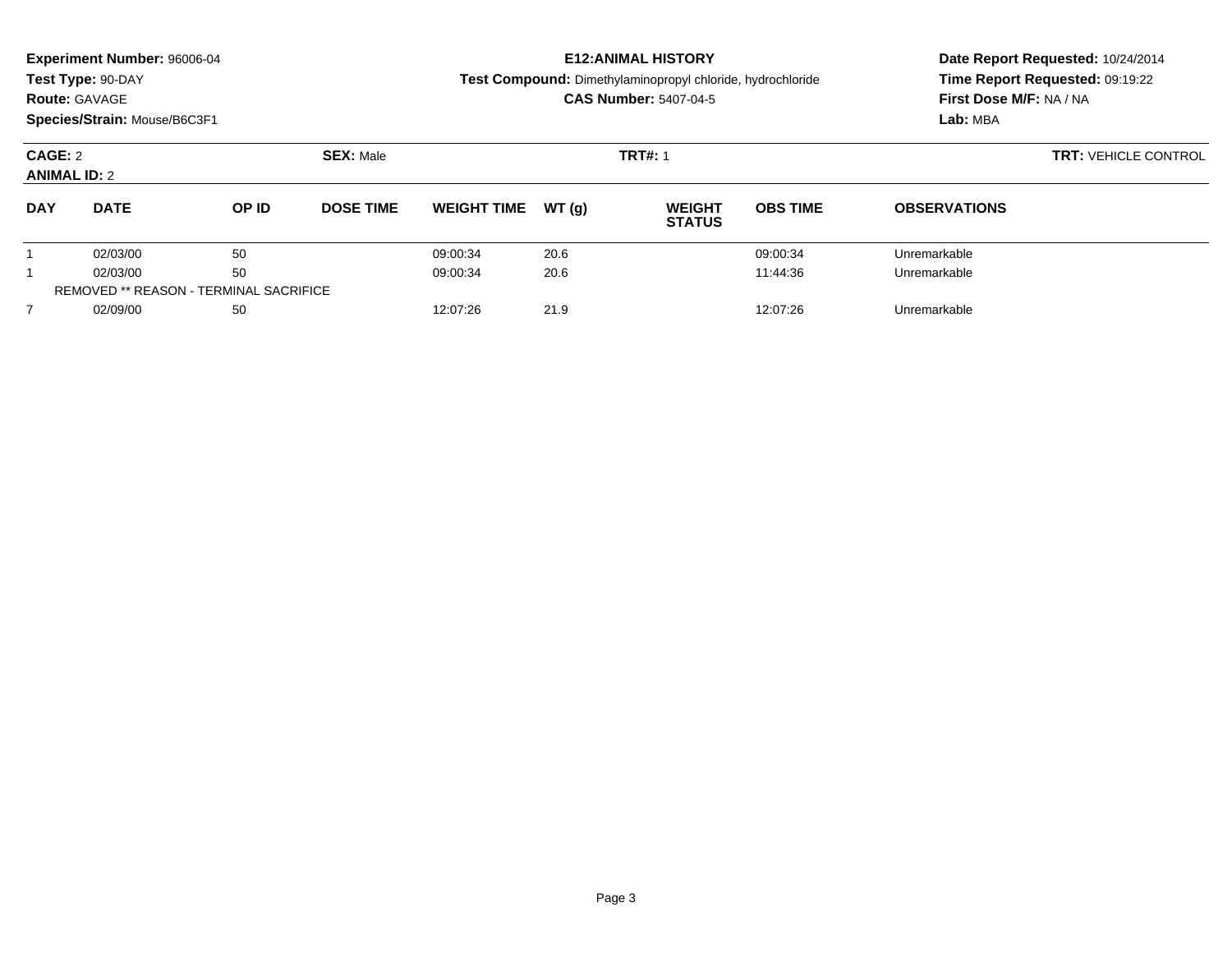| Experiment Number: 96006-04<br>Test Type: 90-DAY<br><b>Route: GAVAGE</b><br>Species/Strain: Mouse/B6C3F1 |                                               |       |                  |                    |       | <b>E12: ANIMAL HISTORY</b><br>Test Compound: Dimethylaminopropyl chloride, hydrochloride<br><b>CAS Number: 5407-04-5</b> |                             | Date Report Requested: 10/24/2014<br>Time Report Requested: 09:19:22<br>First Dose M/F: NA / NA<br>Lab: MBA |  |
|----------------------------------------------------------------------------------------------------------|-----------------------------------------------|-------|------------------|--------------------|-------|--------------------------------------------------------------------------------------------------------------------------|-----------------------------|-------------------------------------------------------------------------------------------------------------|--|
| CAGE: 3<br><b>ANIMAL ID: 3</b>                                                                           |                                               |       | <b>SEX: Male</b> |                    |       | <b>TRT#: 1</b>                                                                                                           | <b>TRT: VEHICLE CONTROL</b> |                                                                                                             |  |
| <b>DAY</b>                                                                                               | <b>DATE</b>                                   | OP ID | <b>DOSE TIME</b> | <b>WEIGHT TIME</b> | WT(q) | <b>WEIGHT</b><br><b>STATUS</b>                                                                                           | <b>OBS TIME</b>             | <b>OBSERVATIONS</b>                                                                                         |  |
|                                                                                                          | 02/03/00                                      | 50    |                  | 09:00:54           | 23.9  |                                                                                                                          | 09:00:54                    | Unremarkable                                                                                                |  |
|                                                                                                          | 02/03/00                                      | 50    |                  | 09:00:54           | 23.9  |                                                                                                                          | Unremarkable                |                                                                                                             |  |
|                                                                                                          | <b>REMOVED ** REASON - TERMINAL SACRIFICE</b> |       |                  |                    |       |                                                                                                                          |                             |                                                                                                             |  |
| 7                                                                                                        | 02/09/00                                      | 50    |                  | 12:07:50           | 24.0  |                                                                                                                          | Unremarkable                |                                                                                                             |  |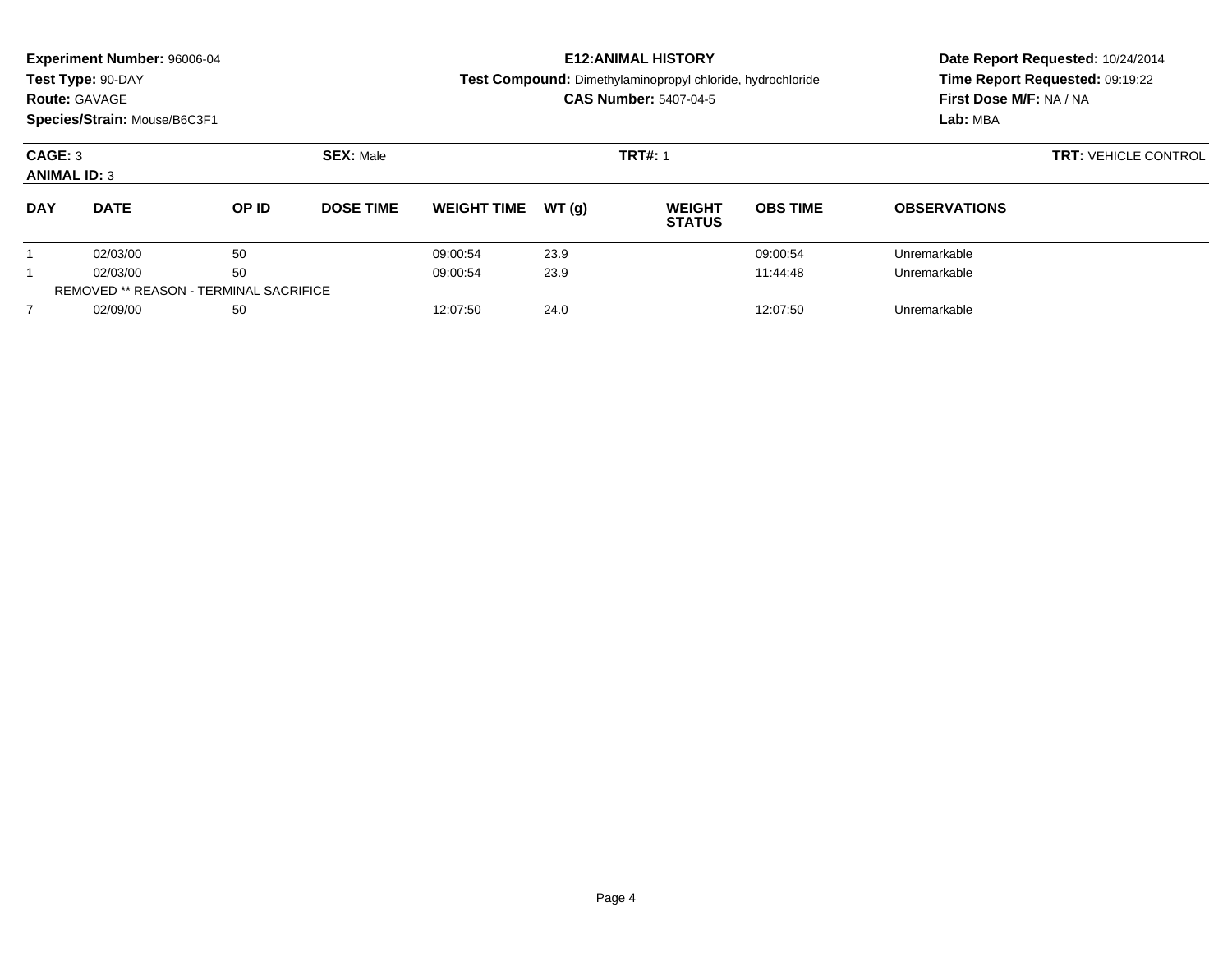| <b>Experiment Number: 96006-04</b><br>Test Type: 90-DAY<br><b>Route: GAVAGE</b><br>Species/Strain: Mouse/B6C3F1 |                                               |       |                  |                              |       | <b>E12: ANIMAL HISTORY</b><br>Test Compound: Dimethylaminopropyl chloride, hydrochloride<br><b>CAS Number: 5407-04-5</b> |                             | Date Report Requested: 10/24/2014<br>Time Report Requested: 09:19:22<br>First Dose M/F: NA / NA<br>Lab: MBA |  |
|-----------------------------------------------------------------------------------------------------------------|-----------------------------------------------|-------|------------------|------------------------------|-------|--------------------------------------------------------------------------------------------------------------------------|-----------------------------|-------------------------------------------------------------------------------------------------------------|--|
| CAGE: 4<br><b>ANIMAL ID: 4</b>                                                                                  |                                               |       | <b>SEX: Male</b> |                              |       | <b>TRT#: 1</b>                                                                                                           | <b>TRT: VEHICLE CONTROL</b> |                                                                                                             |  |
| <b>DAY</b>                                                                                                      | <b>DATE</b>                                   | OP ID | <b>DOSE TIME</b> | <b>WEIGHT TIME</b>           | WT(q) | <b>WEIGHT</b><br><b>STATUS</b>                                                                                           | <b>OBS TIME</b>             | <b>OBSERVATIONS</b>                                                                                         |  |
|                                                                                                                 | 02/03/00                                      | 50    |                  | 09:01:20                     | 22.0  |                                                                                                                          | 09:01:20                    | Unremarkable                                                                                                |  |
|                                                                                                                 | 02/03/00                                      | 50    |                  | 09:01:20                     | 22.0  |                                                                                                                          | Unremarkable                |                                                                                                             |  |
|                                                                                                                 | <b>REMOVED ** REASON - TERMINAL SACRIFICE</b> |       |                  |                              |       |                                                                                                                          |                             |                                                                                                             |  |
|                                                                                                                 | 02/09/00                                      | 50    |                  | 23.4<br>12:08:16<br>12:08:16 |       |                                                                                                                          |                             | Unremarkable                                                                                                |  |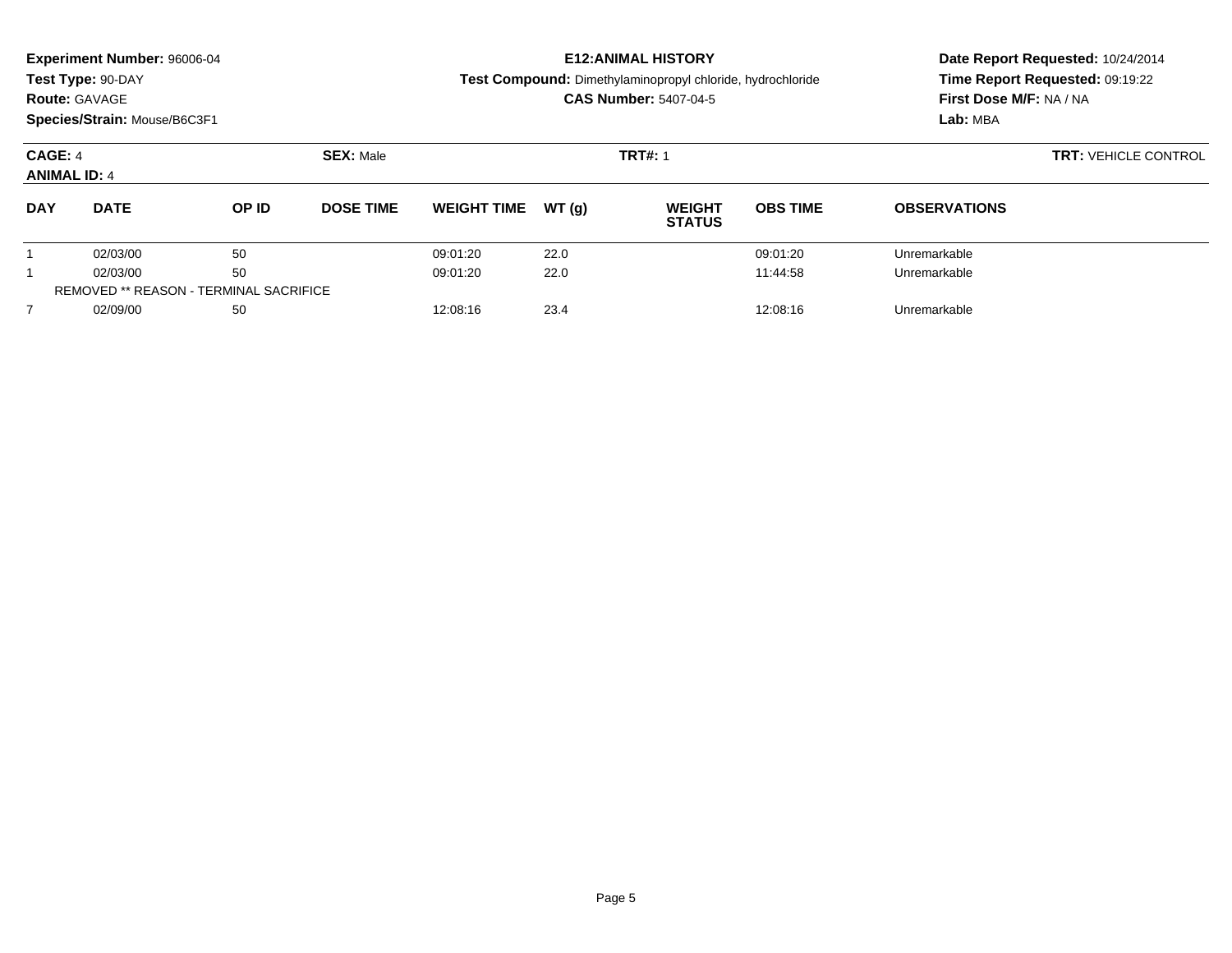| <b>Experiment Number: 96006-04</b><br>Test Type: 90-DAY<br><b>Route: GAVAGE</b><br>Species/Strain: Mouse/B6C3F1 |                                               |       |                  |                    |       | <b>E12: ANIMAL HISTORY</b><br>Test Compound: Dimethylaminopropyl chloride, hydrochloride<br><b>CAS Number: 5407-04-5</b> |                             | Date Report Requested: 10/24/2014<br>Time Report Requested: 09:19:22<br>First Dose M/F: NA / NA<br>Lab: MBA |  |
|-----------------------------------------------------------------------------------------------------------------|-----------------------------------------------|-------|------------------|--------------------|-------|--------------------------------------------------------------------------------------------------------------------------|-----------------------------|-------------------------------------------------------------------------------------------------------------|--|
| CAGE: 5<br><b>ANIMAL ID: 5</b>                                                                                  |                                               |       | <b>SEX: Male</b> |                    |       | <b>TRT#: 1</b>                                                                                                           | <b>TRT: VEHICLE CONTROL</b> |                                                                                                             |  |
| <b>DAY</b>                                                                                                      | <b>DATE</b>                                   | OP ID | <b>DOSE TIME</b> | <b>WEIGHT TIME</b> | WT(q) | <b>WEIGHT</b><br><b>STATUS</b>                                                                                           | <b>OBS TIME</b>             | <b>OBSERVATIONS</b>                                                                                         |  |
|                                                                                                                 | 02/03/00                                      | 50    |                  | 09:02:18           | 22.4  |                                                                                                                          | 09:02:18                    | Unremarkable                                                                                                |  |
|                                                                                                                 | 02/03/00                                      | 50    |                  | 09:02:18           | 22.4  |                                                                                                                          | 11:45:46                    | Unremarkable                                                                                                |  |
|                                                                                                                 | <b>REMOVED ** REASON - TERMINAL SACRIFICE</b> |       |                  |                    |       |                                                                                                                          |                             |                                                                                                             |  |
|                                                                                                                 | 02/09/00                                      | 50    |                  | 12:08:42           | 23.1  |                                                                                                                          | Unremarkable                |                                                                                                             |  |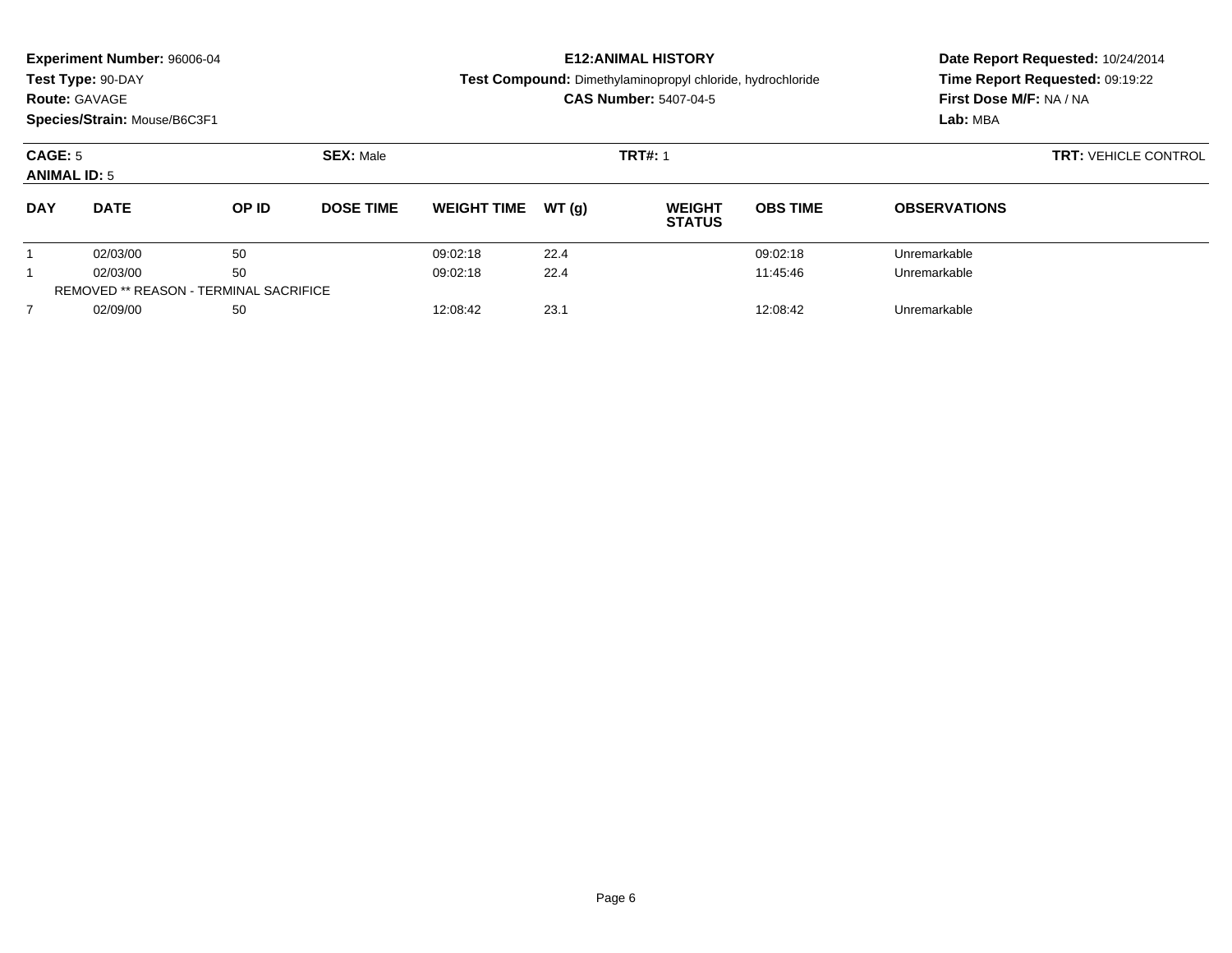| <b>Experiment Number: 96006-04</b><br>Test Type: 90-DAY<br><b>Route: GAVAGE</b><br>Species/Strain: Mouse/B6C3F1 |                                               |       |                  |                    |       | <b>E12: ANIMAL HISTORY</b><br>Test Compound: Dimethylaminopropyl chloride, hydrochloride<br><b>CAS Number: 5407-04-5</b> |                 | Date Report Requested: 10/24/2014<br>Time Report Requested: 09:19:22<br>First Dose M/F: NA / NA<br>Lab: MBA |
|-----------------------------------------------------------------------------------------------------------------|-----------------------------------------------|-------|------------------|--------------------|-------|--------------------------------------------------------------------------------------------------------------------------|-----------------|-------------------------------------------------------------------------------------------------------------|
| CAGE: 6<br><b>ANIMAL ID: 6</b>                                                                                  |                                               |       | <b>SEX: Male</b> |                    |       | <b>TRT#: 1</b>                                                                                                           |                 | <b>TRT: VEHICLE CONTROL</b>                                                                                 |
| <b>DAY</b>                                                                                                      | <b>DATE</b>                                   | OP ID | <b>DOSE TIME</b> | <b>WEIGHT TIME</b> | WT(g) | <b>WEIGHT</b><br><b>STATUS</b>                                                                                           | <b>OBS TIME</b> | <b>OBSERVATIONS</b>                                                                                         |
|                                                                                                                 | 02/03/00                                      | 50    |                  | 09:02:38           | 25.3  |                                                                                                                          | 09:02:38        | Unremarkable                                                                                                |
|                                                                                                                 | 02/03/00                                      | 50    |                  | 09:02:38           | 25.3  |                                                                                                                          | Unremarkable    |                                                                                                             |
|                                                                                                                 | <b>REMOVED ** REASON - TERMINAL SACRIFICE</b> |       |                  |                    |       |                                                                                                                          |                 |                                                                                                             |
|                                                                                                                 | 02/09/00                                      | 50    |                  | 12:09:06           | 25.1  |                                                                                                                          | Unremarkable    |                                                                                                             |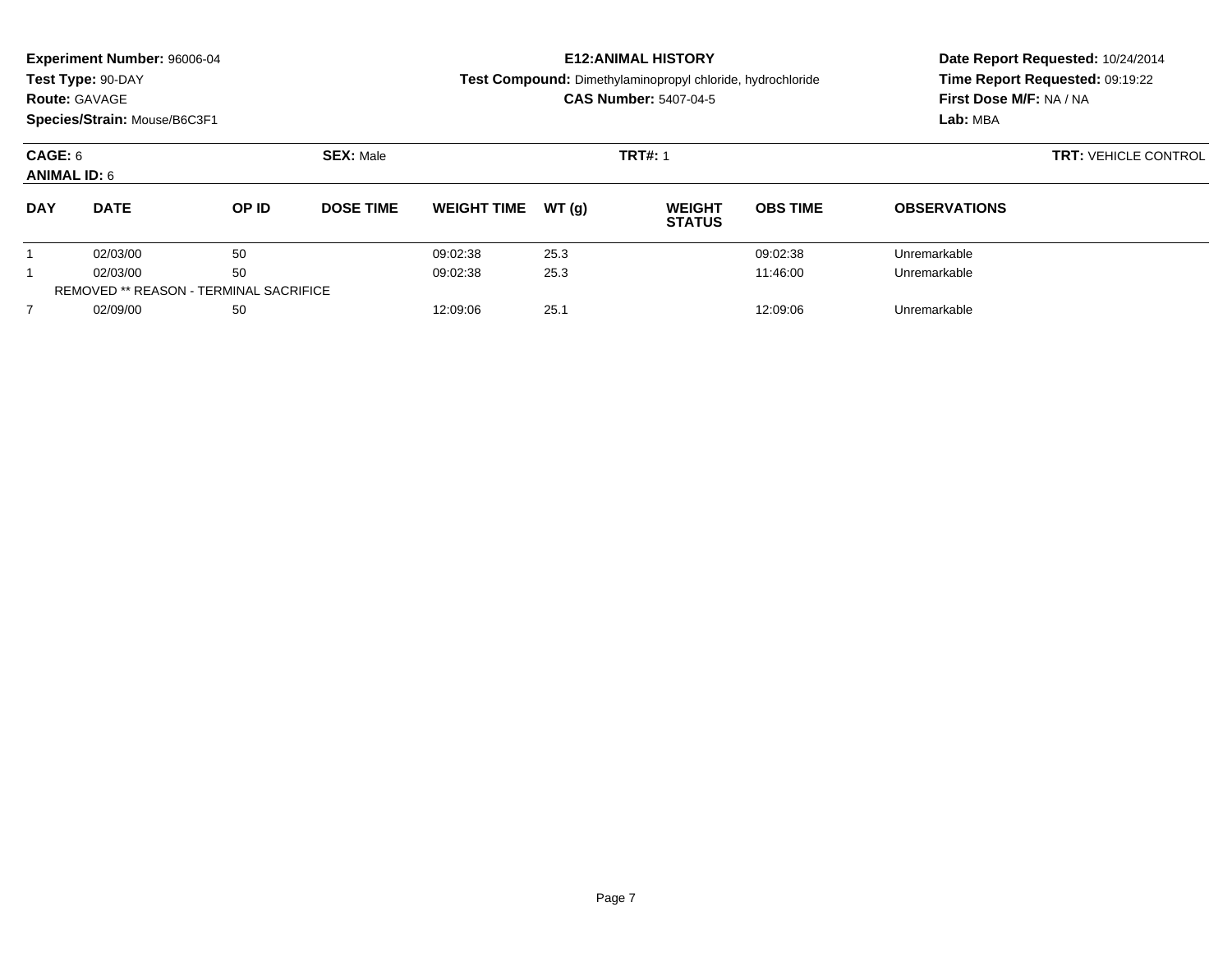| <b>Experiment Number: 96006-04</b><br>Test Type: 90-DAY<br><b>Route: GAVAGE</b><br>Species/Strain: Mouse/B6C3F1 |                                               |       |                  |                    |       | <b>E12: ANIMAL HISTORY</b><br>Test Compound: Dimethylaminopropyl chloride, hydrochloride<br><b>CAS Number: 5407-04-5</b> |                             | Date Report Requested: 10/24/2014<br>Time Report Requested: 09:19:22<br>First Dose M/F: NA / NA<br>Lab: MBA |
|-----------------------------------------------------------------------------------------------------------------|-----------------------------------------------|-------|------------------|--------------------|-------|--------------------------------------------------------------------------------------------------------------------------|-----------------------------|-------------------------------------------------------------------------------------------------------------|
| <b>CAGE: 7</b><br><b>ANIMAL ID: 7</b>                                                                           |                                               |       | <b>SEX: Male</b> |                    |       | <b>TRT#: 1</b>                                                                                                           | <b>TRT: VEHICLE CONTROL</b> |                                                                                                             |
| <b>DAY</b>                                                                                                      | <b>DATE</b>                                   | OP ID | <b>DOSE TIME</b> | <b>WEIGHT TIME</b> | WT(q) | <b>WEIGHT</b><br><b>STATUS</b>                                                                                           | <b>OBS TIME</b>             | <b>OBSERVATIONS</b>                                                                                         |
|                                                                                                                 | 02/03/00                                      | 50    |                  | 09:03:02           | 22.6  |                                                                                                                          | 09:03:02                    | Unremarkable                                                                                                |
|                                                                                                                 | 02/03/00                                      | 50    |                  | 09:03:02           | 22.6  |                                                                                                                          | Unremarkable                |                                                                                                             |
|                                                                                                                 | <b>REMOVED ** REASON - TERMINAL SACRIFICE</b> |       |                  |                    |       |                                                                                                                          |                             |                                                                                                             |
| $\overline{7}$                                                                                                  | 02/09/00                                      | 50    |                  | 12:09:32           | 23.2  |                                                                                                                          | 12:09:32                    | Unremarkable                                                                                                |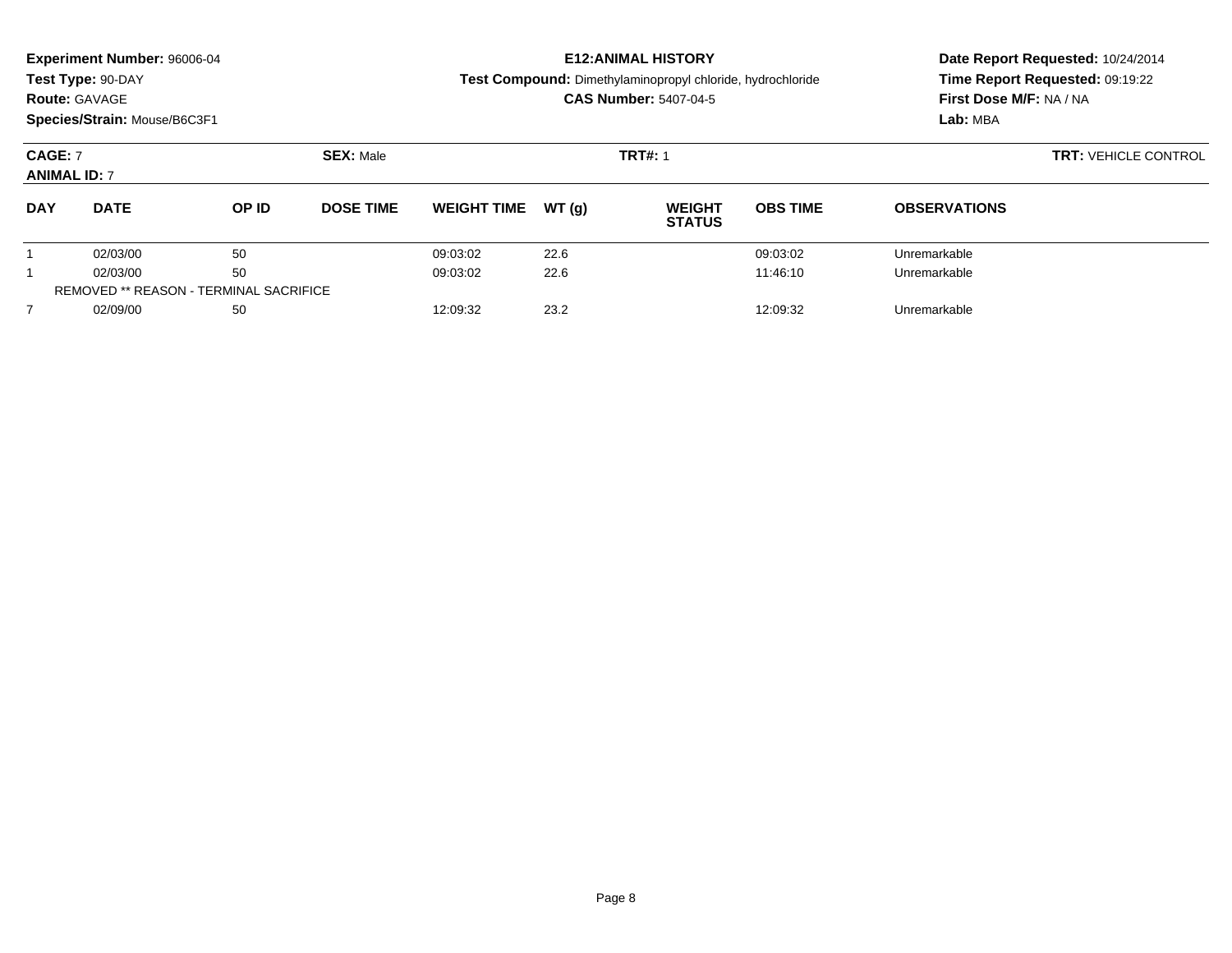| <b>Experiment Number: 96006-04</b><br>Test Type: 90-DAY<br><b>Route: GAVAGE</b><br>Species/Strain: Mouse/B6C3F1 |                                               |       |                  |                              |       | <b>E12: ANIMAL HISTORY</b><br>Test Compound: Dimethylaminopropyl chloride, hydrochloride<br><b>CAS Number: 5407-04-5</b> |                             | Date Report Requested: 10/24/2014<br>Time Report Requested: 09:19:22<br>First Dose M/F: NA / NA<br>Lab: MBA |  |
|-----------------------------------------------------------------------------------------------------------------|-----------------------------------------------|-------|------------------|------------------------------|-------|--------------------------------------------------------------------------------------------------------------------------|-----------------------------|-------------------------------------------------------------------------------------------------------------|--|
| CAGE: 8<br><b>ANIMAL ID: 8</b>                                                                                  |                                               |       | <b>SEX: Male</b> |                              |       | <b>TRT#: 1</b>                                                                                                           | <b>TRT: VEHICLE CONTROL</b> |                                                                                                             |  |
| <b>DAY</b>                                                                                                      | <b>DATE</b>                                   | OP ID | <b>DOSE TIME</b> | <b>WEIGHT TIME</b>           | WT(q) | <b>WEIGHT</b><br><b>STATUS</b>                                                                                           | <b>OBS TIME</b>             | <b>OBSERVATIONS</b>                                                                                         |  |
|                                                                                                                 | 02/03/00                                      | 50    |                  | 09:03:24                     | 23.6  |                                                                                                                          | 09:03:24                    | Unremarkable                                                                                                |  |
|                                                                                                                 | 02/03/00                                      | 50    |                  | 09:03:24                     | 23.6  |                                                                                                                          | 11:46:34                    | Unremarkable                                                                                                |  |
|                                                                                                                 | <b>REMOVED ** REASON - TERMINAL SACRIFICE</b> |       |                  |                              |       |                                                                                                                          |                             |                                                                                                             |  |
|                                                                                                                 | 02/09/00                                      | 50    |                  | 24.3<br>12:09:58<br>12:09:58 |       |                                                                                                                          |                             | Unremarkable                                                                                                |  |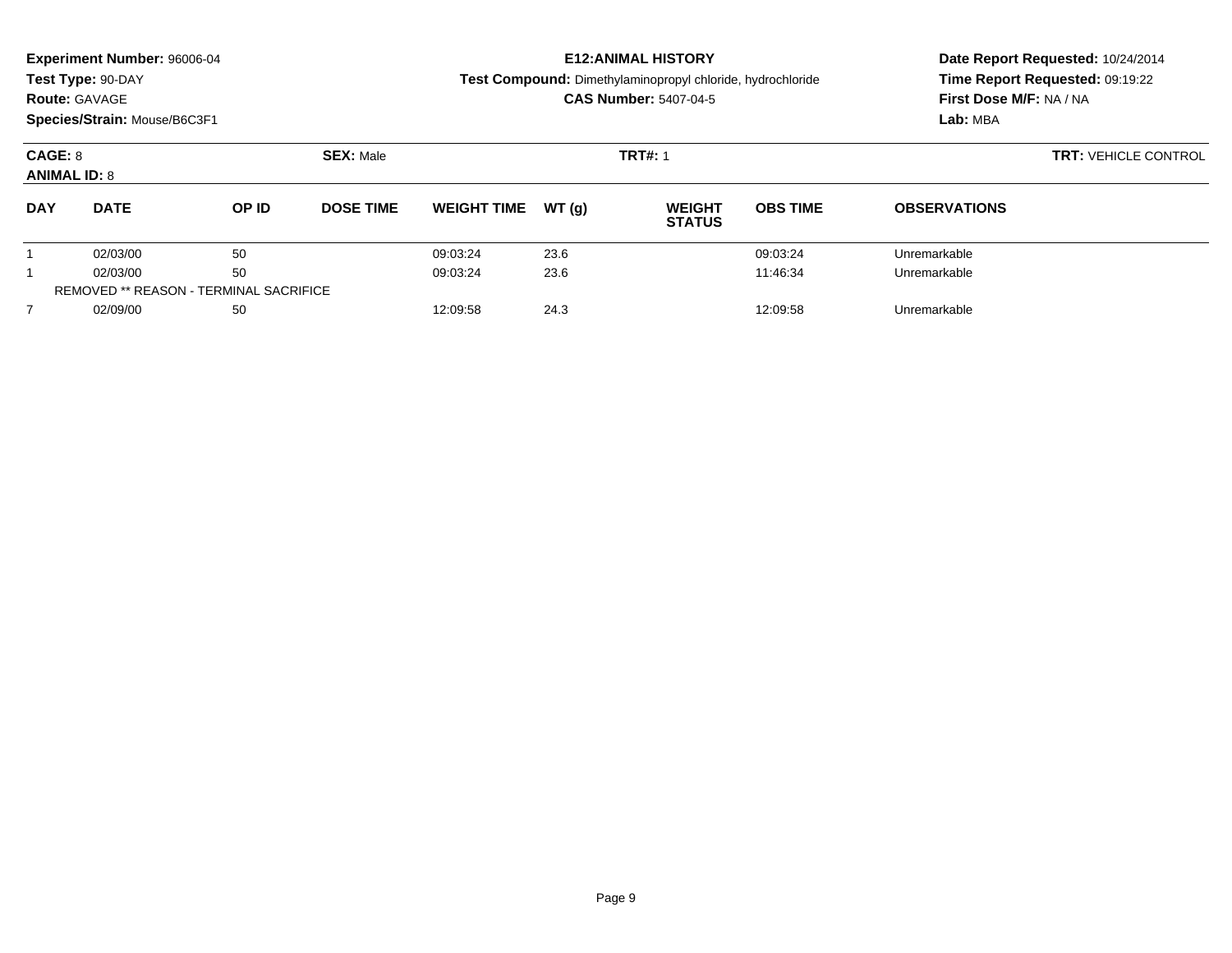| <b>Experiment Number: 96006-04</b><br>Test Type: 90-DAY<br><b>Route: GAVAGE</b><br>Species/Strain: Mouse/B6C3F1 |                                                |       |                  |                    |       | <b>E12: ANIMAL HISTORY</b><br>Test Compound: Dimethylaminopropyl chloride, hydrochloride<br><b>CAS Number: 5407-04-5</b> |                 | Date Report Requested: 10/24/2014<br>Time Report Requested: 09:19:22<br>First Dose M/F: NA / NA<br>Lab: MBA |
|-----------------------------------------------------------------------------------------------------------------|------------------------------------------------|-------|------------------|--------------------|-------|--------------------------------------------------------------------------------------------------------------------------|-----------------|-------------------------------------------------------------------------------------------------------------|
| CAGE: 9<br><b>ANIMAL ID: 9</b>                                                                                  |                                                |       | <b>SEX: Male</b> |                    |       | <b>TRT#: 1</b>                                                                                                           |                 | <b>TRT: VEHICLE CONTROL</b>                                                                                 |
| <b>DAY</b>                                                                                                      | <b>DATE</b>                                    | OP ID | <b>DOSE TIME</b> | <b>WEIGHT TIME</b> | WT(g) | <b>WEIGHT</b><br><b>STATUS</b>                                                                                           | <b>OBS TIME</b> | <b>OBSERVATIONS</b>                                                                                         |
|                                                                                                                 | 02/03/00                                       | 50    |                  | 09:03:50           | 20.5  |                                                                                                                          | 09:03:50        | Unremarkable                                                                                                |
|                                                                                                                 | 02/03/00                                       | 50    |                  | 09:03:50           | 20.5  |                                                                                                                          | 11:46:46        | Unremarkable                                                                                                |
|                                                                                                                 | <b>REMOVED ** REASON - TERMINAL SACRIFICE</b>  |       |                  |                    |       |                                                                                                                          |                 |                                                                                                             |
|                                                                                                                 | 20.9<br>02/09/00<br>50<br>12:10:40<br>12:10:40 |       |                  |                    |       |                                                                                                                          | Unremarkable    |                                                                                                             |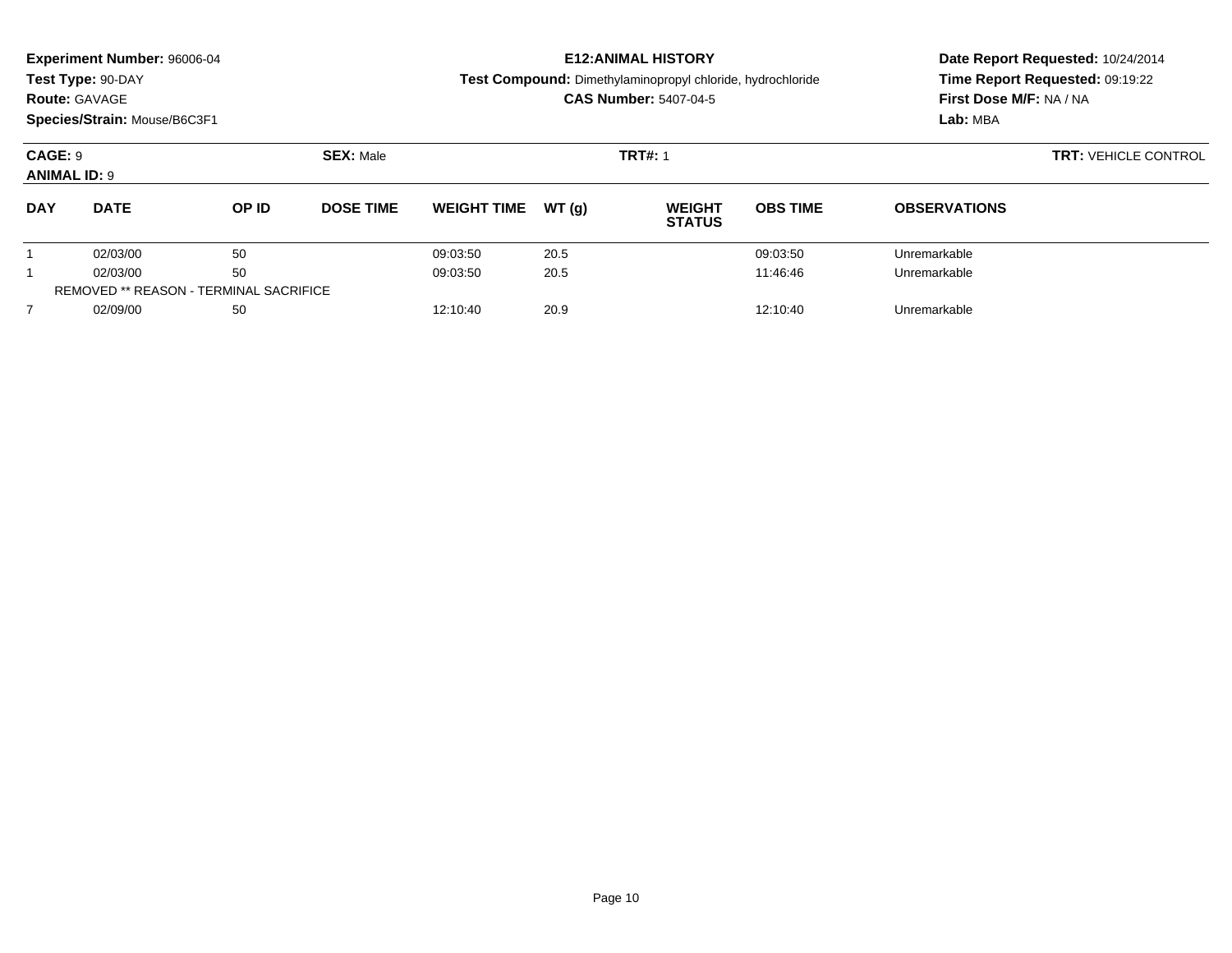| <b>Experiment Number: 96006-04</b><br>Test Type: 90-DAY<br><b>Route: GAVAGE</b><br>Species/Strain: Mouse/B6C3F1 |                                               |       |                  |                    |       | <b>E12: ANIMAL HISTORY</b><br>Test Compound: Dimethylaminopropyl chloride, hydrochloride<br><b>CAS Number: 5407-04-5</b> |                             | Date Report Requested: 10/24/2014<br>Time Report Requested: 09:19:22<br>First Dose M/F: NA / NA<br>Lab: MBA |
|-----------------------------------------------------------------------------------------------------------------|-----------------------------------------------|-------|------------------|--------------------|-------|--------------------------------------------------------------------------------------------------------------------------|-----------------------------|-------------------------------------------------------------------------------------------------------------|
| <b>CAGE: 10</b><br><b>ANIMAL ID: 10</b>                                                                         |                                               |       | <b>SEX: Male</b> |                    |       | <b>TRT#: 1</b>                                                                                                           | <b>TRT: VEHICLE CONTROL</b> |                                                                                                             |
| <b>DAY</b>                                                                                                      | <b>DATE</b>                                   | OP ID | <b>DOSE TIME</b> | <b>WEIGHT TIME</b> | WT(q) | <b>WEIGHT</b><br><b>STATUS</b>                                                                                           | <b>OBS TIME</b>             | <b>OBSERVATIONS</b>                                                                                         |
|                                                                                                                 | 02/03/00                                      | 50    |                  | 09:04:12           | 22.4  |                                                                                                                          | 09:04:12                    | Unremarkable                                                                                                |
|                                                                                                                 | 02/03/00                                      | 50    |                  | 09:04:12           | 22.4  |                                                                                                                          | Unremarkable                |                                                                                                             |
|                                                                                                                 | <b>REMOVED ** REASON - TERMINAL SACRIFICE</b> |       |                  |                    |       |                                                                                                                          |                             |                                                                                                             |
| $\overline{7}$                                                                                                  | 02/09/00                                      | 50    |                  | 12:11:06           | 23.2  |                                                                                                                          | 12:11:06                    | Unremarkable                                                                                                |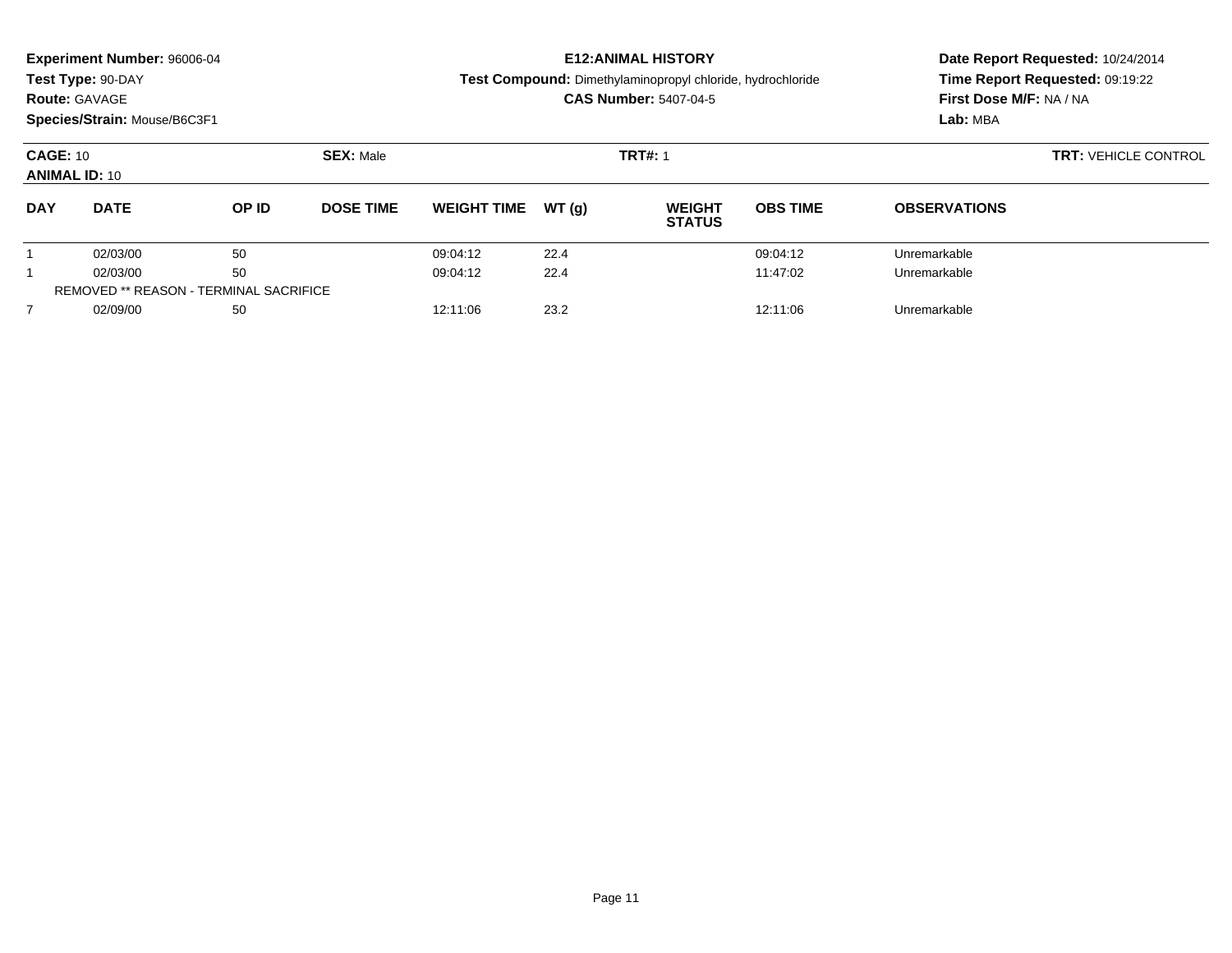| <b>Experiment Number: 96006-04</b><br>Test Type: 90-DAY<br><b>Route: GAVAGE</b><br>Species/Strain: Mouse/B6C3F1 |             |                                               |                  |                    |       | <b>E12: ANIMAL HISTORY</b><br>Test Compound: Dimethylaminopropyl chloride, hydrochloride<br><b>CAS Number: 5407-04-5</b> | Date Report Requested: 10/24/2014<br>Time Report Requested: 09:19:22<br>First Dose M/F: NA / NA<br>Lab: MBA |                     |  |
|-----------------------------------------------------------------------------------------------------------------|-------------|-----------------------------------------------|------------------|--------------------|-------|--------------------------------------------------------------------------------------------------------------------------|-------------------------------------------------------------------------------------------------------------|---------------------|--|
| <b>CAGE: 11</b><br><b>ANIMAL ID: 11</b>                                                                         |             |                                               | <b>SEX: Male</b> |                    |       | <b>TRT#: 2</b>                                                                                                           | <b>TRT: 50 MG/KG</b>                                                                                        |                     |  |
| <b>DAY</b>                                                                                                      | <b>DATE</b> | OP ID                                         | <b>DOSE TIME</b> | <b>WEIGHT TIME</b> | WT(q) | <b>WEIGHT</b><br><b>STATUS</b>                                                                                           | <b>OBS TIME</b>                                                                                             | <b>OBSERVATIONS</b> |  |
|                                                                                                                 | 02/03/00    | 50                                            |                  | 08:55:54           | 23.6  |                                                                                                                          | 08:55:54                                                                                                    | Unremarkable        |  |
|                                                                                                                 | 02/03/00    | 50                                            |                  | 08:55:54           | 23.6  |                                                                                                                          | 11:47:16                                                                                                    | Unremarkable        |  |
|                                                                                                                 |             | <b>REMOVED ** REASON - TERMINAL SACRIFICE</b> |                  |                    |       |                                                                                                                          |                                                                                                             |                     |  |
| $\overline{7}$                                                                                                  | 02/09/00    | 50                                            |                  | 12:01:10           | 24.2  |                                                                                                                          | 12:01:10                                                                                                    | Unremarkable        |  |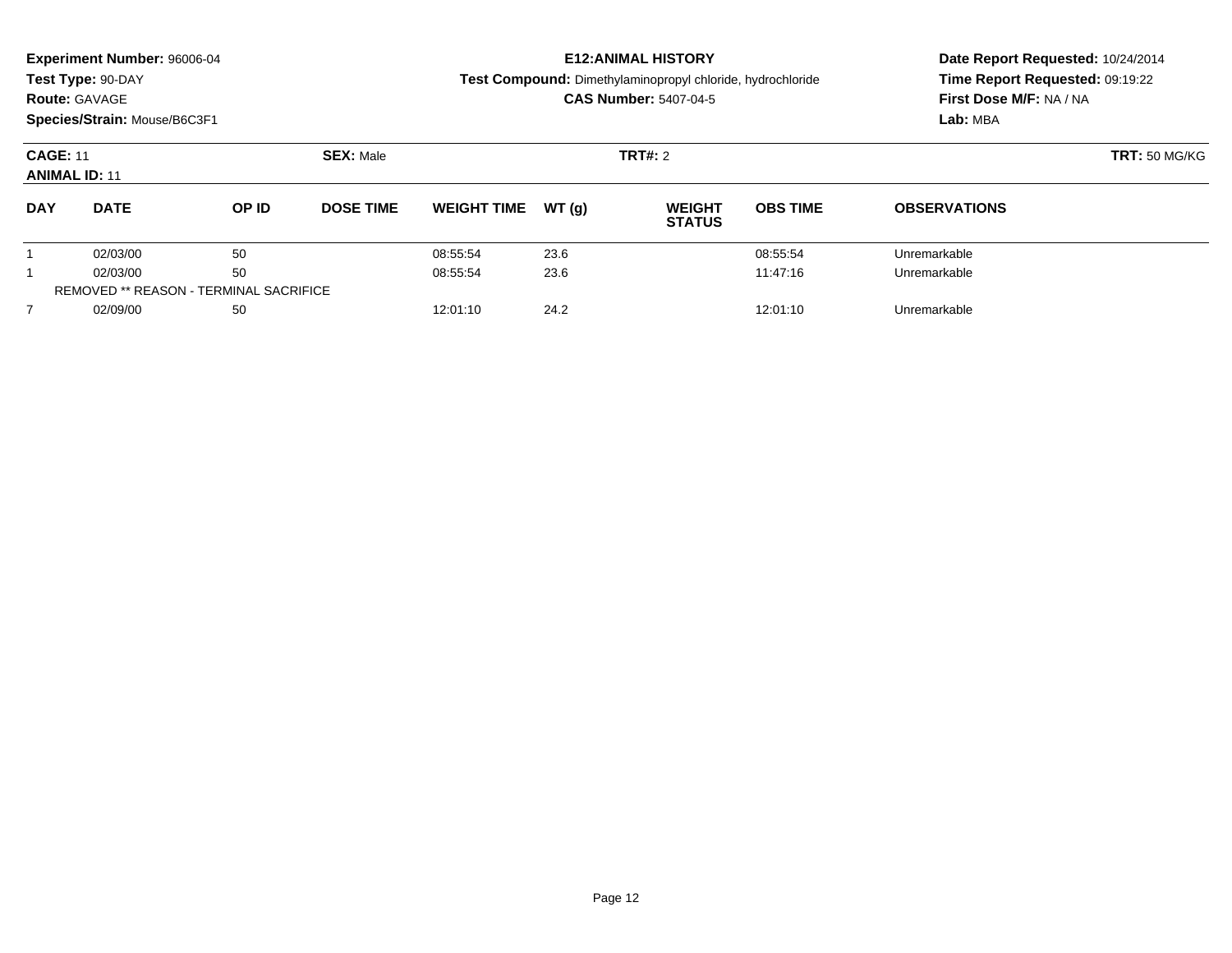|                                         | <b>Experiment Number: 96006-04</b><br>Test Type: 90-DAY<br><b>Route: GAVAGE</b><br>Species/Strain: Mouse/B6C3F1 |       |                  |                    |       | <b>E12: ANIMAL HISTORY</b><br>Test Compound: Dimethylaminopropyl chloride, hydrochloride<br><b>CAS Number: 5407-04-5</b> | Date Report Requested: 10/24/2014<br>Time Report Requested: 09:19:22<br>First Dose M/F: NA / NA<br>Lab: MBA |                     |  |
|-----------------------------------------|-----------------------------------------------------------------------------------------------------------------|-------|------------------|--------------------|-------|--------------------------------------------------------------------------------------------------------------------------|-------------------------------------------------------------------------------------------------------------|---------------------|--|
| <b>CAGE: 12</b><br><b>ANIMAL ID: 12</b> |                                                                                                                 |       | <b>SEX: Male</b> |                    |       | <b>TRT#: 2</b>                                                                                                           | <b>TRT: 50 MG/KG</b>                                                                                        |                     |  |
| <b>DAY</b>                              | <b>DATE</b>                                                                                                     | OP ID | <b>DOSE TIME</b> | <b>WEIGHT TIME</b> | WT(q) | <b>WEIGHT</b><br><b>STATUS</b>                                                                                           | <b>OBS TIME</b>                                                                                             | <b>OBSERVATIONS</b> |  |
|                                         | 02/03/00                                                                                                        | 50    |                  | 08:56:20           | 24.0  |                                                                                                                          | 08:56:20                                                                                                    | Unremarkable        |  |
|                                         | 02/03/00                                                                                                        | 50    |                  | 08:56:20           | 24.0  |                                                                                                                          | 11:47:30                                                                                                    | Unremarkable        |  |
|                                         | <b>REMOVED ** REASON - TERMINAL SACRIFICE</b>                                                                   |       |                  |                    |       |                                                                                                                          |                                                                                                             |                     |  |
| $\overline{7}$                          | 02/09/00                                                                                                        | 50    |                  | 12:01:52           | 25.0  |                                                                                                                          | 12:01:52                                                                                                    | Unremarkable        |  |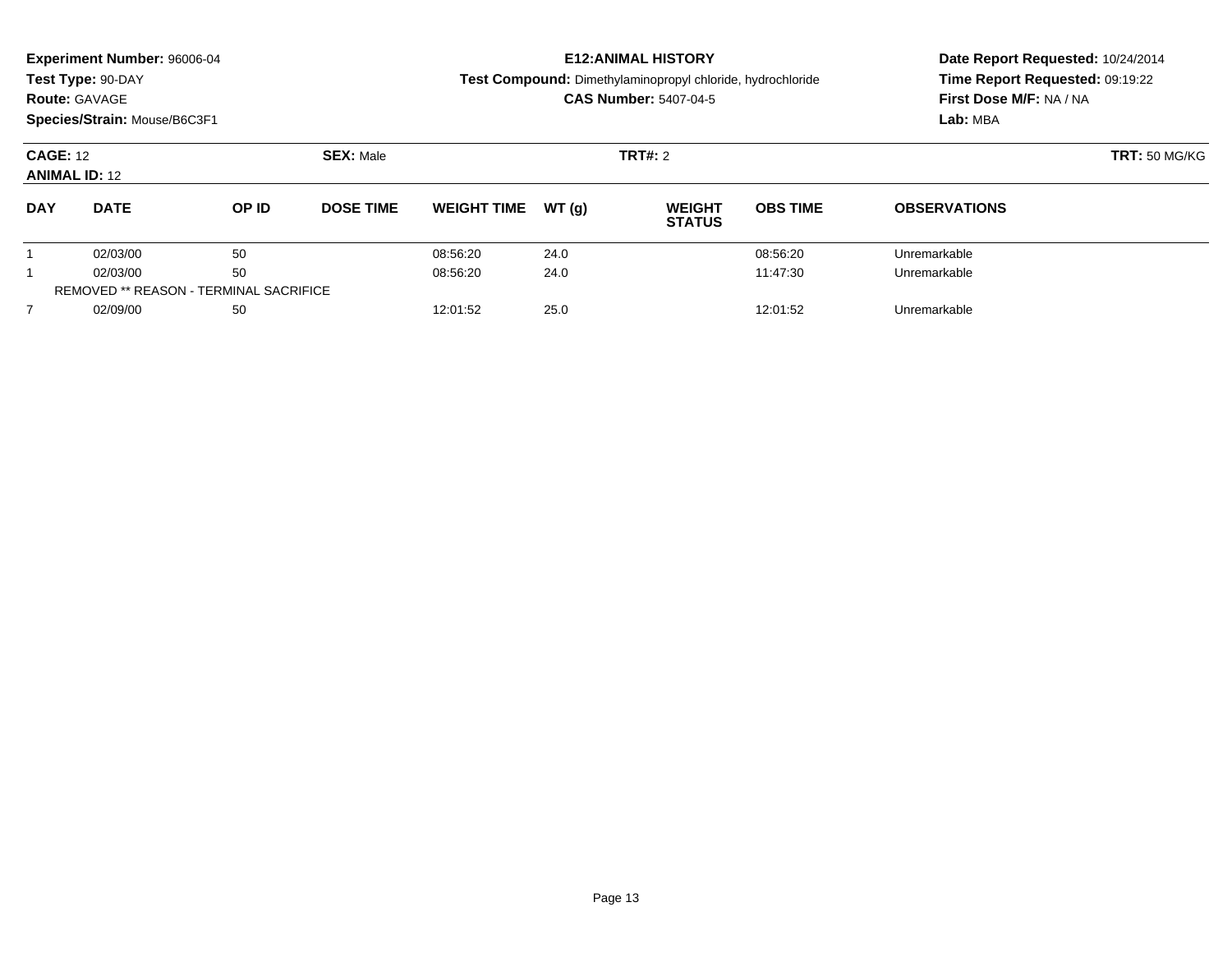|                                         | <b>Experiment Number: 96006-04</b><br>Test Type: 90-DAY<br><b>Route: GAVAGE</b><br>Species/Strain: Mouse/B6C3F1 |       |                  |                    |       | <b>E12: ANIMAL HISTORY</b><br>Test Compound: Dimethylaminopropyl chloride, hydrochloride<br><b>CAS Number: 5407-04-5</b> | Date Report Requested: 10/24/2014<br>Time Report Requested: 09:19:22<br>First Dose M/F: NA / NA<br>Lab: MBA |                     |  |
|-----------------------------------------|-----------------------------------------------------------------------------------------------------------------|-------|------------------|--------------------|-------|--------------------------------------------------------------------------------------------------------------------------|-------------------------------------------------------------------------------------------------------------|---------------------|--|
| <b>CAGE: 13</b><br><b>ANIMAL ID: 13</b> |                                                                                                                 |       | <b>SEX: Male</b> |                    |       | <b>TRT#: 2</b>                                                                                                           | <b>TRT: 50 MG/KG</b>                                                                                        |                     |  |
| <b>DAY</b>                              | <b>DATE</b>                                                                                                     | OP ID | <b>DOSE TIME</b> | <b>WEIGHT TIME</b> | WT(q) | <b>WEIGHT</b><br><b>STATUS</b>                                                                                           | <b>OBS TIME</b>                                                                                             | <b>OBSERVATIONS</b> |  |
|                                         | 02/03/00                                                                                                        | 50    |                  | 08:56:42           | 23.2  |                                                                                                                          | 08:56:42                                                                                                    | Unremarkable        |  |
|                                         | 02/03/00                                                                                                        | 50    |                  | 08:56:42           | 23.2  |                                                                                                                          | 11:47:54                                                                                                    | Unremarkable        |  |
|                                         | <b>REMOVED ** REASON - TERMINAL SACRIFICE</b>                                                                   |       |                  |                    |       |                                                                                                                          |                                                                                                             |                     |  |
| $\overline{7}$                          | 02/09/00                                                                                                        | 50    |                  | 12:02:22           | 23.6  |                                                                                                                          | 12:02:22                                                                                                    | Unremarkable        |  |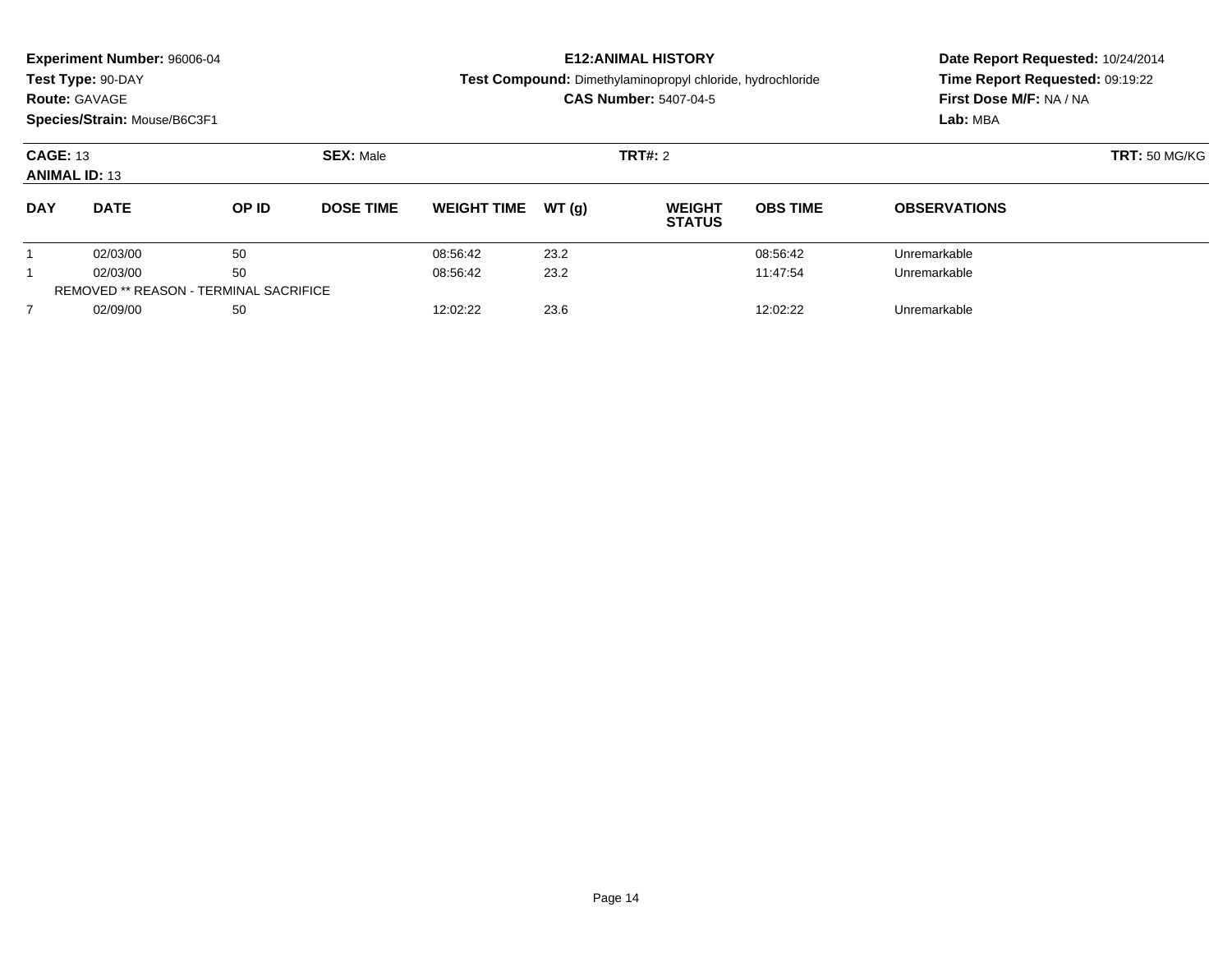| <b>Route: GAVAGE</b>                    | <b>Experiment Number: 96006-04</b><br>Test Type: 90-DAY<br>Species/Strain: Mouse/B6C3F1 |       |                  |                    |       | <b>E12: ANIMAL HISTORY</b><br>Test Compound: Dimethylaminopropyl chloride, hydrochloride<br><b>CAS Number: 5407-04-5</b> | Date Report Requested: 10/24/2014<br>Time Report Requested: 09:19:22<br>First Dose M/F: NA / NA<br>Lab: MBA |                     |  |
|-----------------------------------------|-----------------------------------------------------------------------------------------|-------|------------------|--------------------|-------|--------------------------------------------------------------------------------------------------------------------------|-------------------------------------------------------------------------------------------------------------|---------------------|--|
| <b>CAGE: 14</b><br><b>ANIMAL ID: 14</b> |                                                                                         |       | <b>SEX: Male</b> |                    |       | <b>TRT#: 2</b>                                                                                                           | <b>TRT: 50 MG/KG</b>                                                                                        |                     |  |
| <b>DAY</b>                              | <b>DATE</b>                                                                             | OP ID | <b>DOSE TIME</b> | <b>WEIGHT TIME</b> | WT(q) | <b>WEIGHT</b><br><b>STATUS</b>                                                                                           | <b>OBS TIME</b>                                                                                             | <b>OBSERVATIONS</b> |  |
|                                         | 02/03/00                                                                                | 50    |                  | 08:57:06           | 21.9  |                                                                                                                          | 08:57:06                                                                                                    | Unremarkable        |  |
|                                         | 02/03/00                                                                                | 50    |                  | 08:57:06           | 21.9  |                                                                                                                          | 11:48:04                                                                                                    | Unremarkable        |  |
|                                         | <b>REMOVED ** REASON - TERMINAL SACRIFICE</b>                                           |       |                  |                    |       |                                                                                                                          |                                                                                                             |                     |  |
| $\overline{7}$                          | 02/09/00                                                                                | 50    |                  | 12:02:48           | 22.1  |                                                                                                                          | 12:02:48                                                                                                    | Unremarkable        |  |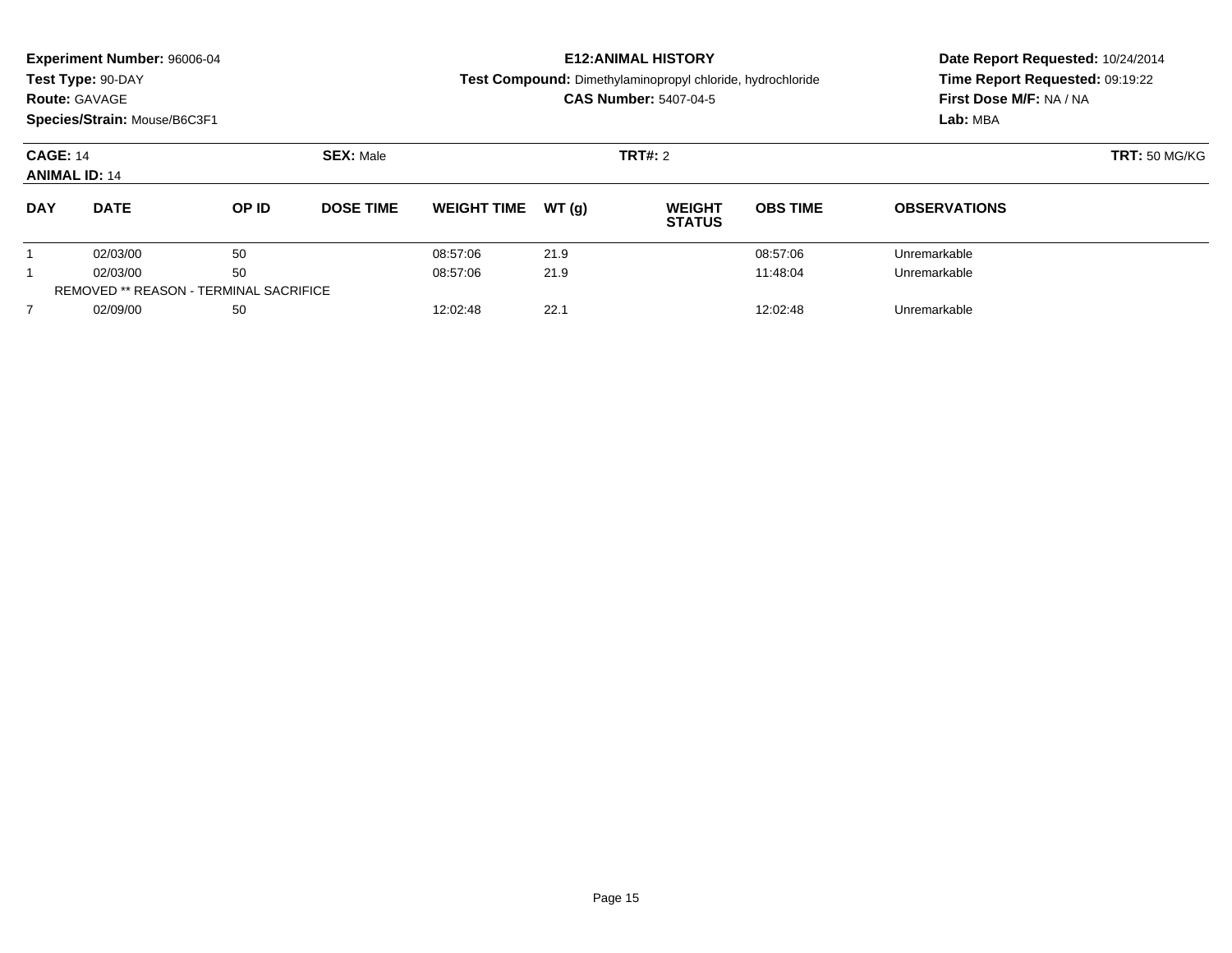|                                         | <b>Experiment Number: 96006-04</b><br>Test Type: 90-DAY<br><b>Route: GAVAGE</b><br>Species/Strain: Mouse/B6C3F1 |       |                  |                    |       | <b>E12:ANIMAL HISTORY</b><br>Test Compound: Dimethylaminopropyl chloride, hydrochloride<br><b>CAS Number: 5407-04-5</b> | Date Report Requested: 10/24/2014<br>Time Report Requested: 09:19:22<br>First Dose M/F: NA / NA<br>Lab: MBA |                     |  |
|-----------------------------------------|-----------------------------------------------------------------------------------------------------------------|-------|------------------|--------------------|-------|-------------------------------------------------------------------------------------------------------------------------|-------------------------------------------------------------------------------------------------------------|---------------------|--|
| <b>CAGE: 15</b><br><b>ANIMAL ID: 15</b> |                                                                                                                 |       | <b>SEX: Male</b> |                    |       | <b>TRT#: 2</b>                                                                                                          | <b>TRT: 50 MG/KG</b>                                                                                        |                     |  |
| <b>DAY</b>                              | <b>DATE</b>                                                                                                     | OP ID | <b>DOSE TIME</b> | <b>WEIGHT TIME</b> | WT(q) | <b>WEIGHT</b><br><b>STATUS</b>                                                                                          | <b>OBS TIME</b>                                                                                             | <b>OBSERVATIONS</b> |  |
|                                         | 02/03/00                                                                                                        | 50    |                  | 08:57:28           | 21.4  |                                                                                                                         | 08:57:28                                                                                                    | Unremarkable        |  |
|                                         | 02/03/00                                                                                                        | 50    |                  | 08:57:28           | 21.4  |                                                                                                                         | 11:48:14                                                                                                    | Unremarkable        |  |
|                                         | <b>REMOVED ** REASON - TERMINAL SACRIFICE</b>                                                                   |       |                  |                    |       |                                                                                                                         |                                                                                                             |                     |  |
| $\overline{7}$                          | 02/09/00                                                                                                        | 50    |                  | 12:03:36           | 21.6  |                                                                                                                         | 12:03:36                                                                                                    | Unremarkable        |  |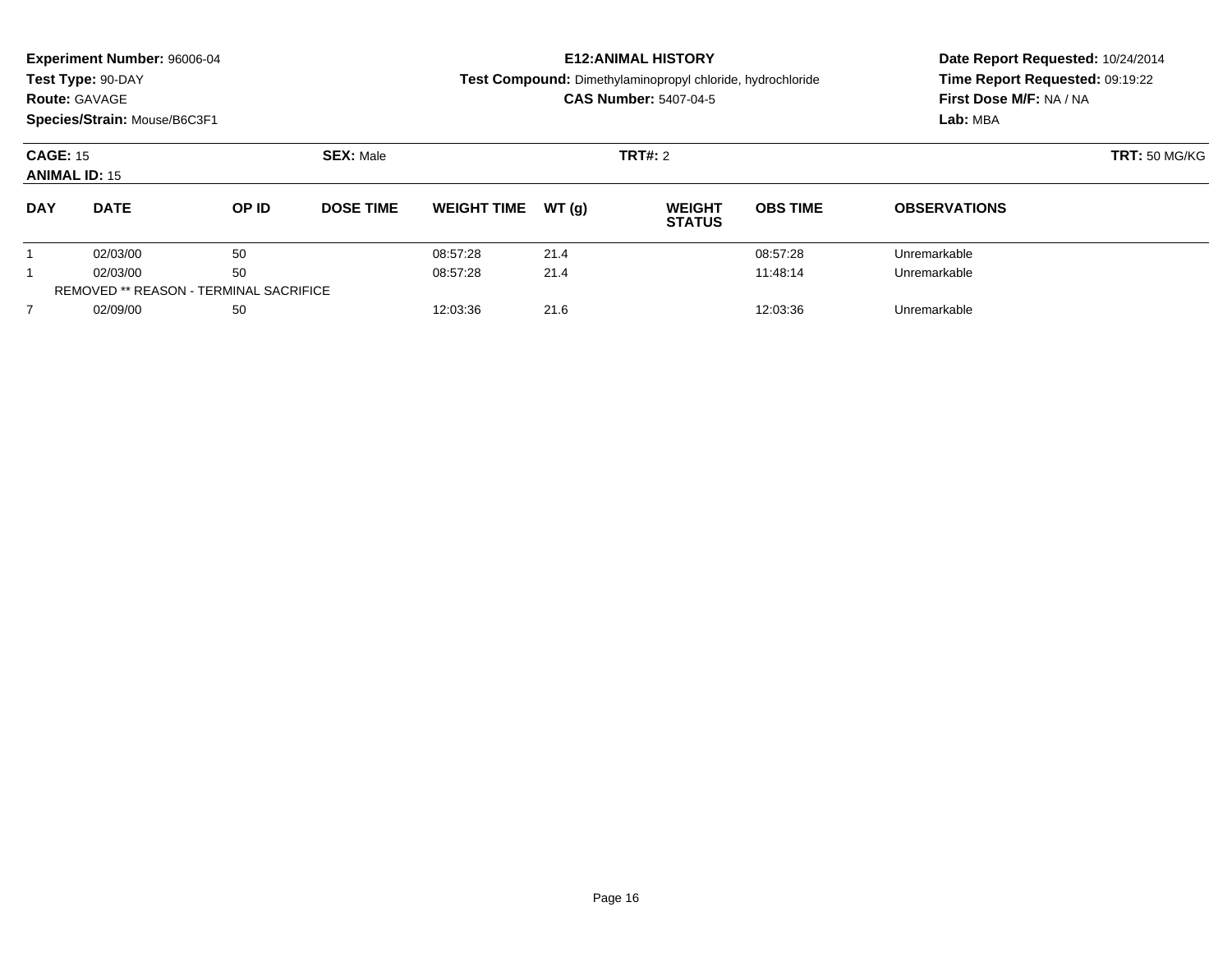| Experiment Number: 96006-04<br>Test Type: 90-DAY<br><b>Route: GAVAGE</b><br>Species/Strain: Mouse/B6C3F1 |             |                                               |                  |                    |       | <b>E12: ANIMAL HISTORY</b><br>Test Compound: Dimethylaminopropyl chloride, hydrochloride<br><b>CAS Number: 5407-04-5</b> | Date Report Requested: 10/24/2014<br>Time Report Requested: 09:19:22<br>First Dose M/F: NA / NA<br>Lab: MBA |                     |
|----------------------------------------------------------------------------------------------------------|-------------|-----------------------------------------------|------------------|--------------------|-------|--------------------------------------------------------------------------------------------------------------------------|-------------------------------------------------------------------------------------------------------------|---------------------|
| <b>CAGE: 16</b><br><b>ANIMAL ID: 16</b>                                                                  |             |                                               | <b>SEX: Male</b> |                    |       | <b>TRT#: 2</b>                                                                                                           | <b>TRT: 50 MG/KG</b>                                                                                        |                     |
| <b>DAY</b>                                                                                               | <b>DATE</b> | OP ID                                         | <b>DOSE TIME</b> | <b>WEIGHT TIME</b> | WT(q) | <b>WEIGHT</b><br><b>STATUS</b>                                                                                           | <b>OBS TIME</b>                                                                                             | <b>OBSERVATIONS</b> |
|                                                                                                          | 02/03/00    | 50                                            |                  | 08:57:56           | 20.5  |                                                                                                                          | 08:57:56                                                                                                    | Unremarkable        |
|                                                                                                          | 02/03/00    | 50                                            |                  | 08:57:56           | 20.5  |                                                                                                                          | 11:48:24                                                                                                    | Unremarkable        |
|                                                                                                          |             | <b>REMOVED ** REASON - TERMINAL SACRIFICE</b> |                  |                    |       |                                                                                                                          |                                                                                                             |                     |
| $\overline{7}$                                                                                           | 02/09/00    | 50                                            |                  | 12:03:56           | 21.3  |                                                                                                                          | 12:03:56                                                                                                    | Unremarkable        |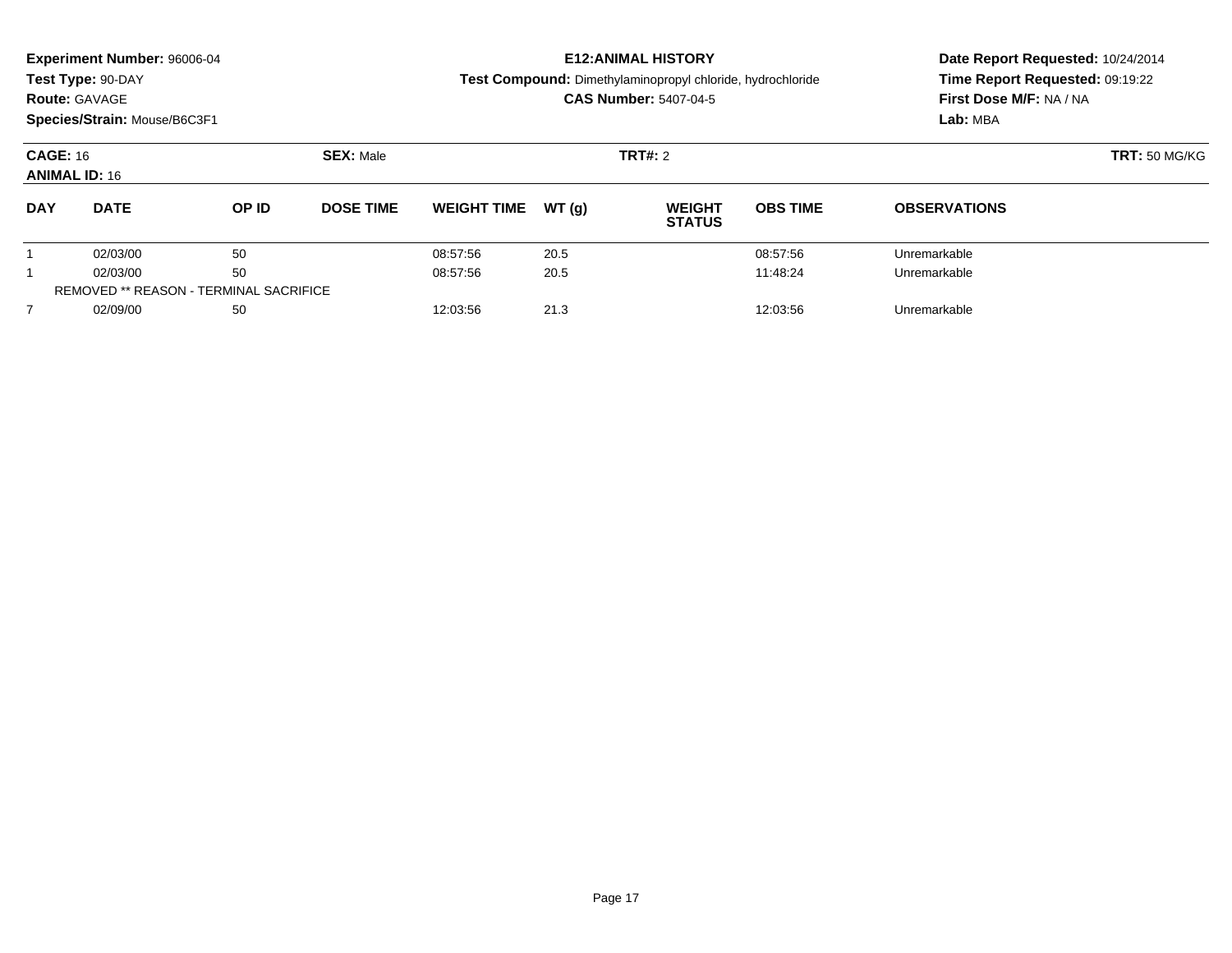| <b>Route: GAVAGE</b>                    | <b>Experiment Number: 96006-04</b><br>Test Type: 90-DAY<br>Species/Strain: Mouse/B6C3F1 |       |                  |                    |       | <b>E12: ANIMAL HISTORY</b><br>Test Compound: Dimethylaminopropyl chloride, hydrochloride<br><b>CAS Number: 5407-04-5</b> | Date Report Requested: 10/24/2014<br>Time Report Requested: 09:19:22<br>First Dose M/F: NA / NA<br>Lab: MBA |                     |
|-----------------------------------------|-----------------------------------------------------------------------------------------|-------|------------------|--------------------|-------|--------------------------------------------------------------------------------------------------------------------------|-------------------------------------------------------------------------------------------------------------|---------------------|
| <b>CAGE: 17</b><br><b>ANIMAL ID: 17</b> |                                                                                         |       | <b>SEX: Male</b> |                    |       | <b>TRT#: 2</b>                                                                                                           | <b>TRT: 50 MG/KG</b>                                                                                        |                     |
| <b>DAY</b>                              | <b>DATE</b>                                                                             | OP ID | <b>DOSE TIME</b> | <b>WEIGHT TIME</b> | WT(q) | <b>WEIGHT</b><br><b>STATUS</b>                                                                                           | <b>OBS TIME</b>                                                                                             | <b>OBSERVATIONS</b> |
|                                         | 02/03/00                                                                                | 50    |                  | 08:58:22           | 22.7  |                                                                                                                          | 08:58:22                                                                                                    | Unremarkable        |
|                                         | 02/03/00                                                                                | 50    |                  | 08:58:22           | 22.7  |                                                                                                                          | 11:48:40                                                                                                    | Unremarkable        |
|                                         | <b>REMOVED ** REASON - TERMINAL SACRIFICE</b>                                           |       |                  |                    |       |                                                                                                                          |                                                                                                             |                     |
| $\overline{7}$                          | 02/09/00                                                                                | 50    |                  | 12:04:28           | 23.1  |                                                                                                                          | 12:04:28                                                                                                    | Unremarkable        |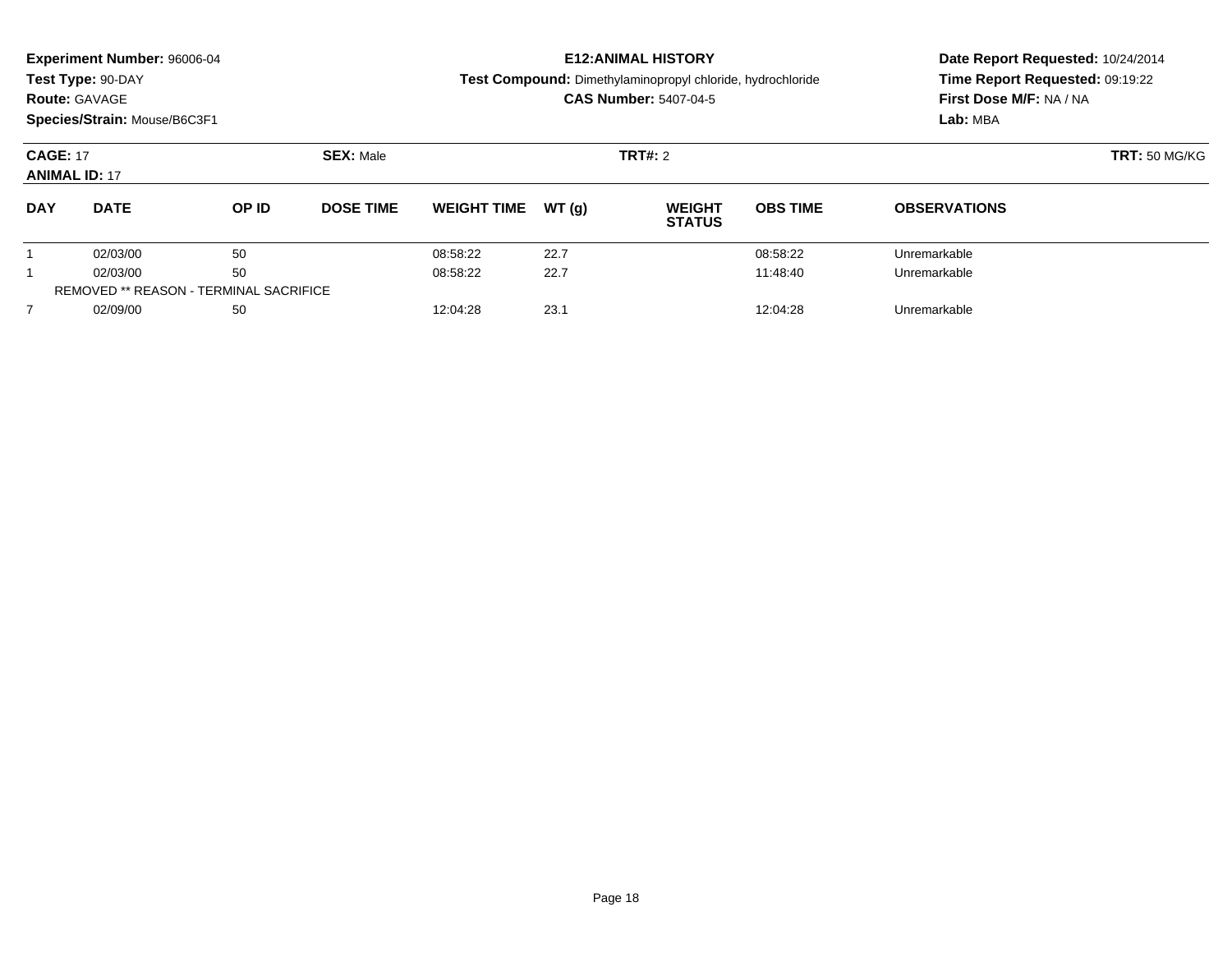|                                         | <b>Experiment Number: 96006-04</b><br>Test Type: 90-DAY<br><b>Route: GAVAGE</b><br>Species/Strain: Mouse/B6C3F1 |       |                  |                    |       | <b>E12: ANIMAL HISTORY</b><br>Test Compound: Dimethylaminopropyl chloride, hydrochloride<br><b>CAS Number: 5407-04-5</b> | Date Report Requested: 10/24/2014<br>Time Report Requested: 09:19:22<br>First Dose M/F: NA / NA<br>Lab: MBA |                     |  |
|-----------------------------------------|-----------------------------------------------------------------------------------------------------------------|-------|------------------|--------------------|-------|--------------------------------------------------------------------------------------------------------------------------|-------------------------------------------------------------------------------------------------------------|---------------------|--|
| <b>CAGE: 18</b><br><b>ANIMAL ID: 18</b> |                                                                                                                 |       | <b>SEX: Male</b> |                    |       | <b>TRT#: 2</b>                                                                                                           | <b>TRT: 50 MG/KG</b>                                                                                        |                     |  |
| <b>DAY</b>                              | <b>DATE</b>                                                                                                     | OP ID | <b>DOSE TIME</b> | <b>WEIGHT TIME</b> | WT(q) | <b>WEIGHT</b><br><b>STATUS</b>                                                                                           | <b>OBS TIME</b>                                                                                             | <b>OBSERVATIONS</b> |  |
|                                         | 02/03/00                                                                                                        | 50    |                  | 08:58:56           | 22.0  |                                                                                                                          | 08:58:56                                                                                                    | Unremarkable        |  |
|                                         | 02/03/00                                                                                                        | 50    |                  | 08:58:56           | 22.0  |                                                                                                                          | 11:49:00                                                                                                    | Unremarkable        |  |
|                                         | <b>REMOVED ** REASON - TERMINAL SACRIFICE</b>                                                                   |       |                  |                    |       |                                                                                                                          |                                                                                                             |                     |  |
| $\overline{7}$                          | 02/09/00                                                                                                        | 50    |                  | 12:05:02           | 22.4  |                                                                                                                          | 12:05:02                                                                                                    | Unremarkable        |  |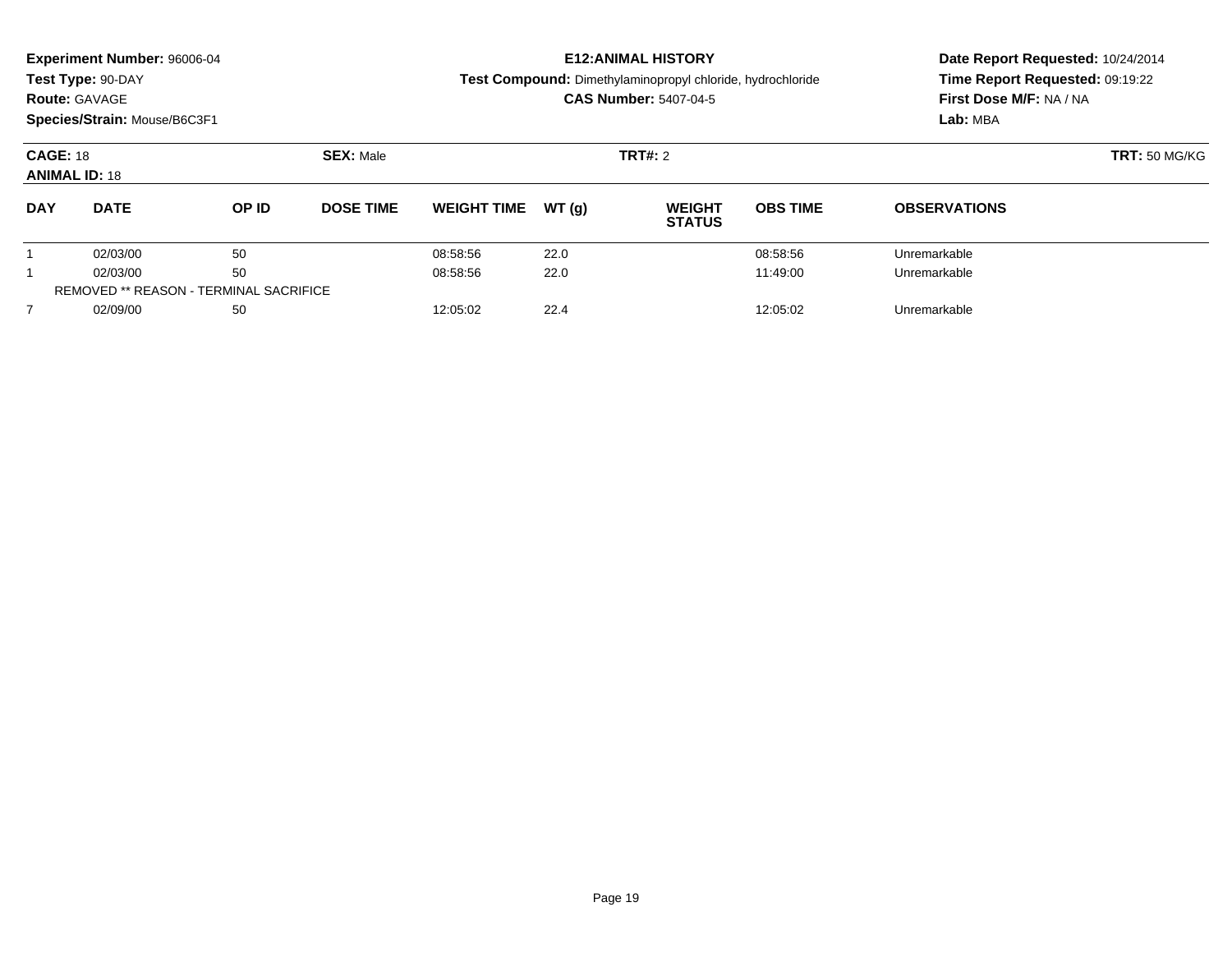| <b>Experiment Number: 96006-04</b><br>Test Type: 90-DAY<br><b>Route: GAVAGE</b><br>Species/Strain: Mouse/B6C3F1 |                                               |       |                  |                    |        | <b>E12: ANIMAL HISTORY</b><br>Test Compound: Dimethylaminopropyl chloride, hydrochloride<br><b>CAS Number: 5407-04-5</b> | Date Report Requested: 10/24/2014<br>Time Report Requested: 09:19:22<br>First Dose M/F: NA / NA<br>Lab: MBA |                     |  |
|-----------------------------------------------------------------------------------------------------------------|-----------------------------------------------|-------|------------------|--------------------|--------|--------------------------------------------------------------------------------------------------------------------------|-------------------------------------------------------------------------------------------------------------|---------------------|--|
| <b>CAGE: 19</b><br><b>ANIMAL ID: 19</b>                                                                         |                                               |       | <b>SEX: Male</b> |                    |        | <b>TRT#: 2</b>                                                                                                           | <b>TRT: 50 MG/KG</b>                                                                                        |                     |  |
| <b>DAY</b>                                                                                                      | <b>DATE</b>                                   | OP ID | <b>DOSE TIME</b> | <b>WEIGHT TIME</b> | WT (q) | <b>WEIGHT</b><br><b>STATUS</b>                                                                                           | <b>OBS TIME</b>                                                                                             | <b>OBSERVATIONS</b> |  |
|                                                                                                                 | 02/03/00                                      | 50    |                  | 08:59:26           | 21.0   |                                                                                                                          | 08:59:26                                                                                                    | Unremarkable        |  |
|                                                                                                                 | 02/03/00                                      | 50    |                  | 08:59:26           | 21.0   |                                                                                                                          | 11:49:12                                                                                                    | Unremarkable        |  |
|                                                                                                                 | <b>REMOVED ** REASON - TERMINAL SACRIFICE</b> |       |                  |                    |        |                                                                                                                          |                                                                                                             |                     |  |
| 7                                                                                                               | 02/09/00                                      | 50    |                  | 12:05:28           | 21.8   |                                                                                                                          | 12:05:28                                                                                                    | Unremarkable        |  |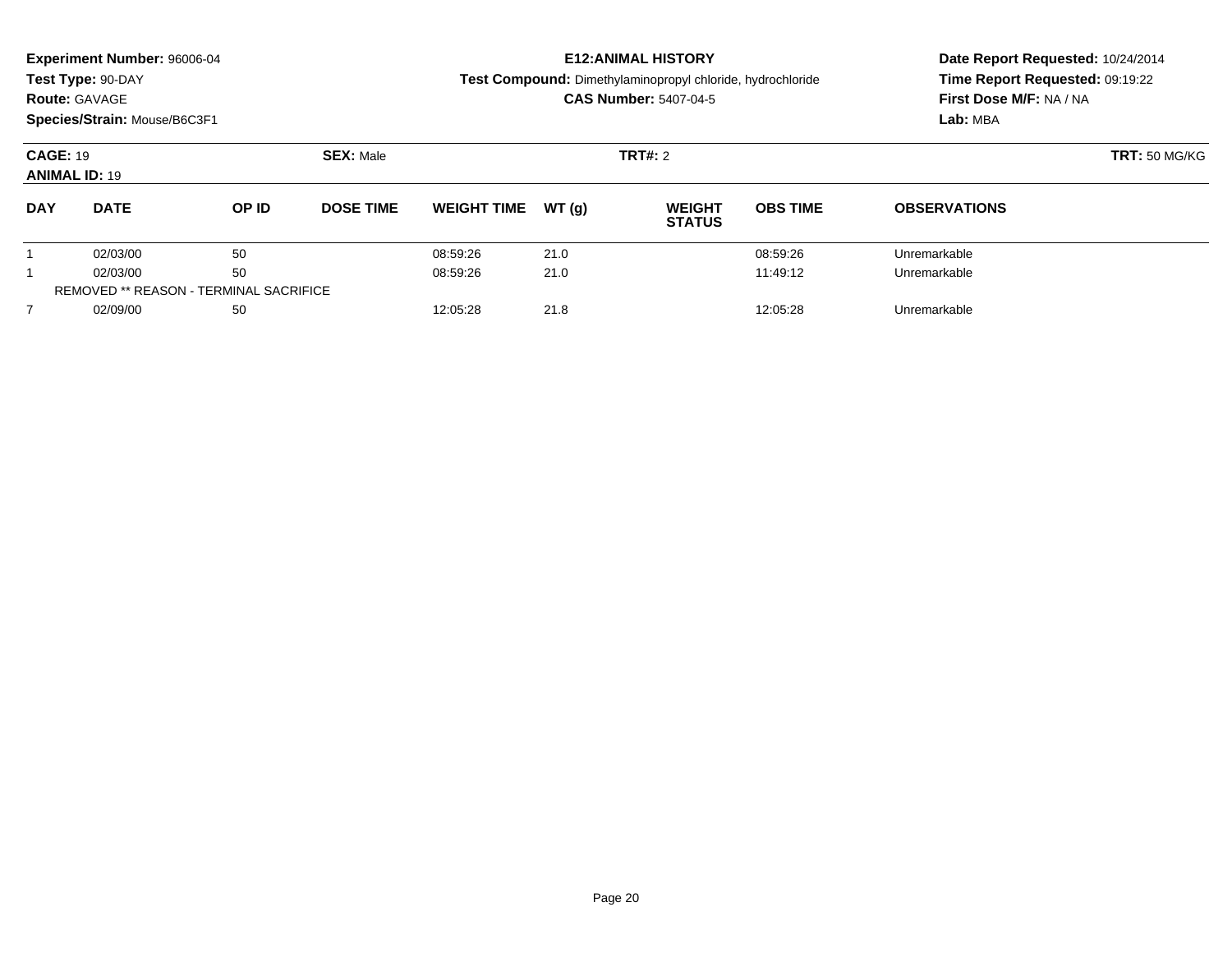| Experiment Number: 96006-04<br>Test Type: 90-DAY<br><b>Route: GAVAGE</b><br>Species/Strain: Mouse/B6C3F1 |             |                                               |                  |                    |       | <b>E12: ANIMAL HISTORY</b><br>Test Compound: Dimethylaminopropyl chloride, hydrochloride<br><b>CAS Number: 5407-04-5</b> | Date Report Requested: 10/24/2014<br>Time Report Requested: 09:19:22<br>First Dose M/F: NA / NA<br>Lab: MBA |                     |  |
|----------------------------------------------------------------------------------------------------------|-------------|-----------------------------------------------|------------------|--------------------|-------|--------------------------------------------------------------------------------------------------------------------------|-------------------------------------------------------------------------------------------------------------|---------------------|--|
| <b>CAGE: 20</b><br><b>ANIMAL ID: 20</b>                                                                  |             |                                               | <b>SEX: Male</b> |                    |       | <b>TRT#: 2</b>                                                                                                           | <b>TRT: 50 MG/KG</b>                                                                                        |                     |  |
| <b>DAY</b>                                                                                               | <b>DATE</b> | OP ID                                         | <b>DOSE TIME</b> | <b>WEIGHT TIME</b> | WT(q) | <b>WEIGHT</b><br><b>STATUS</b>                                                                                           | <b>OBS TIME</b>                                                                                             | <b>OBSERVATIONS</b> |  |
|                                                                                                          | 02/03/00    | 50                                            |                  | 08:59:48           | 22.7  |                                                                                                                          | 08:59:48                                                                                                    | Unremarkable        |  |
|                                                                                                          | 02/03/00    | 50                                            |                  | 08:59:48           | 22.7  |                                                                                                                          | 11:49:24                                                                                                    | Unremarkable        |  |
|                                                                                                          |             | <b>REMOVED ** REASON - TERMINAL SACRIFICE</b> |                  |                    |       |                                                                                                                          |                                                                                                             |                     |  |
| $\overline{7}$                                                                                           | 02/09/00    | 50                                            |                  | 12:06:12           | 22.8  |                                                                                                                          | 12:06:12                                                                                                    | Unremarkable        |  |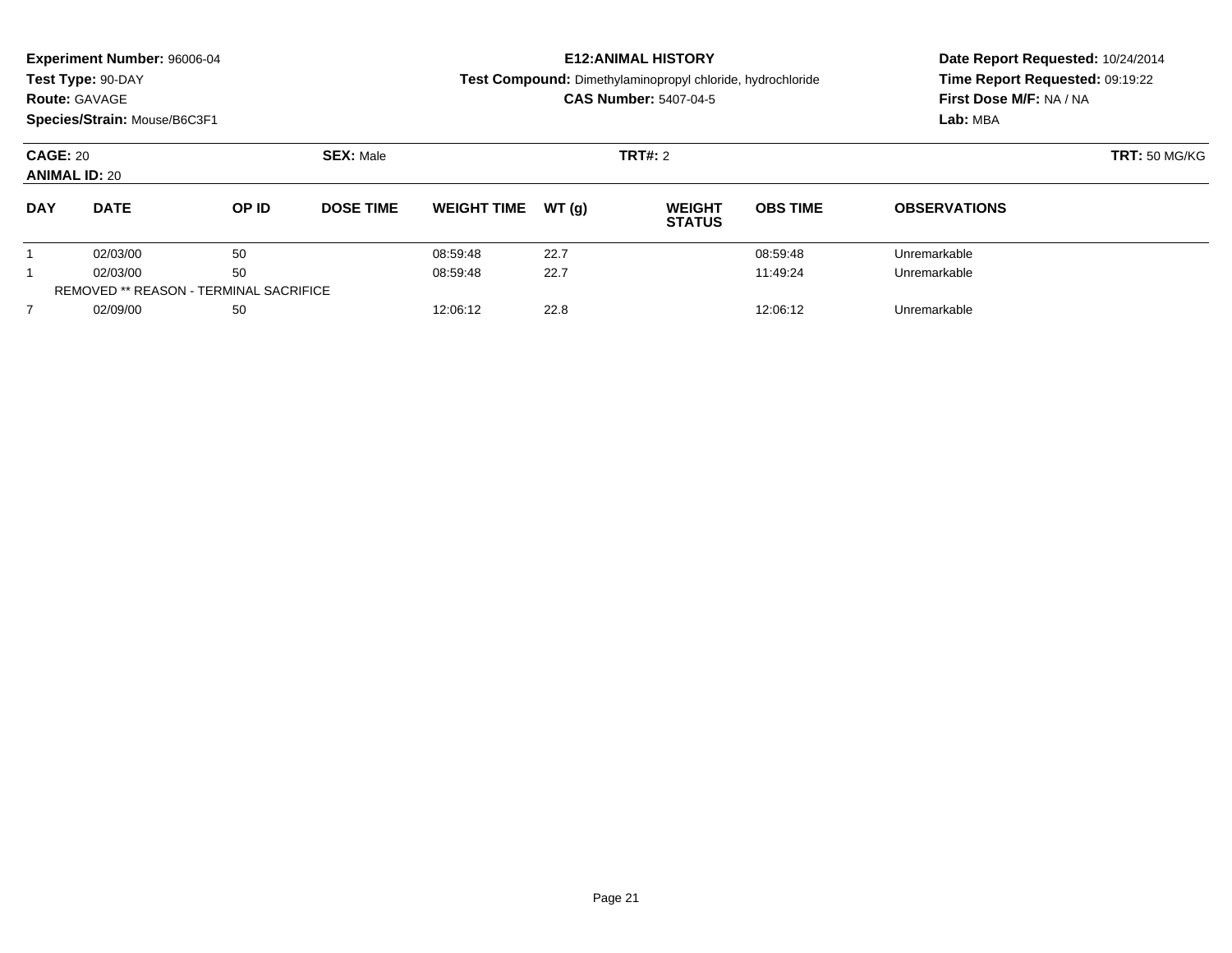| <b>Route: GAVAGE</b>                          | <b>Experiment Number: 96006-04</b><br>Test Type: 90-DAY<br>Species/Strain: Mouse/B6C3F1 |       |                  |                    |       | <b>E12:ANIMAL HISTORY</b><br>Test Compound: Dimethylaminopropyl chloride, hydrochloride<br><b>CAS Number: 5407-04-5</b> | Date Report Requested: 10/24/2014<br>Time Report Requested: 09:19:22<br>First Dose M/F: NA / NA<br>Lab: MBA |                     |                 |       |
|-----------------------------------------------|-----------------------------------------------------------------------------------------|-------|------------------|--------------------|-------|-------------------------------------------------------------------------------------------------------------------------|-------------------------------------------------------------------------------------------------------------|---------------------|-----------------|-------|
| <b>CAGE: 21</b><br><b>ANIMAL ID: 21</b>       |                                                                                         |       | <b>SEX: Male</b> | TRT#: 3            |       |                                                                                                                         |                                                                                                             |                     | <b>TRT: 100</b> | MG/KG |
| <b>DAY</b>                                    | <b>DATE</b>                                                                             | OP ID | <b>DOSE TIME</b> | <b>WEIGHT TIME</b> | WT(q) | <b>WEIGHT</b><br><b>STATUS</b>                                                                                          | <b>OBS TIME</b>                                                                                             | <b>OBSERVATIONS</b> |                 |       |
|                                               | 02/03/00                                                                                | 50    |                  | 09:10:36           | 21.6  |                                                                                                                         | 09:10:36                                                                                                    | Unremarkable        |                 |       |
|                                               | 02/03/00                                                                                | 50    |                  | 09:10:36           | 21.6  |                                                                                                                         | 11:49:48                                                                                                    | Unremarkable        |                 |       |
| <b>REMOVED ** REASON - TERMINAL SACRIFICE</b> |                                                                                         |       |                  |                    |       |                                                                                                                         |                                                                                                             |                     |                 |       |
| $\overline{7}$                                | 02/09/00                                                                                | 50    |                  | 12:11:44           | 22.4  |                                                                                                                         | 12:11:44                                                                                                    | Unremarkable        |                 |       |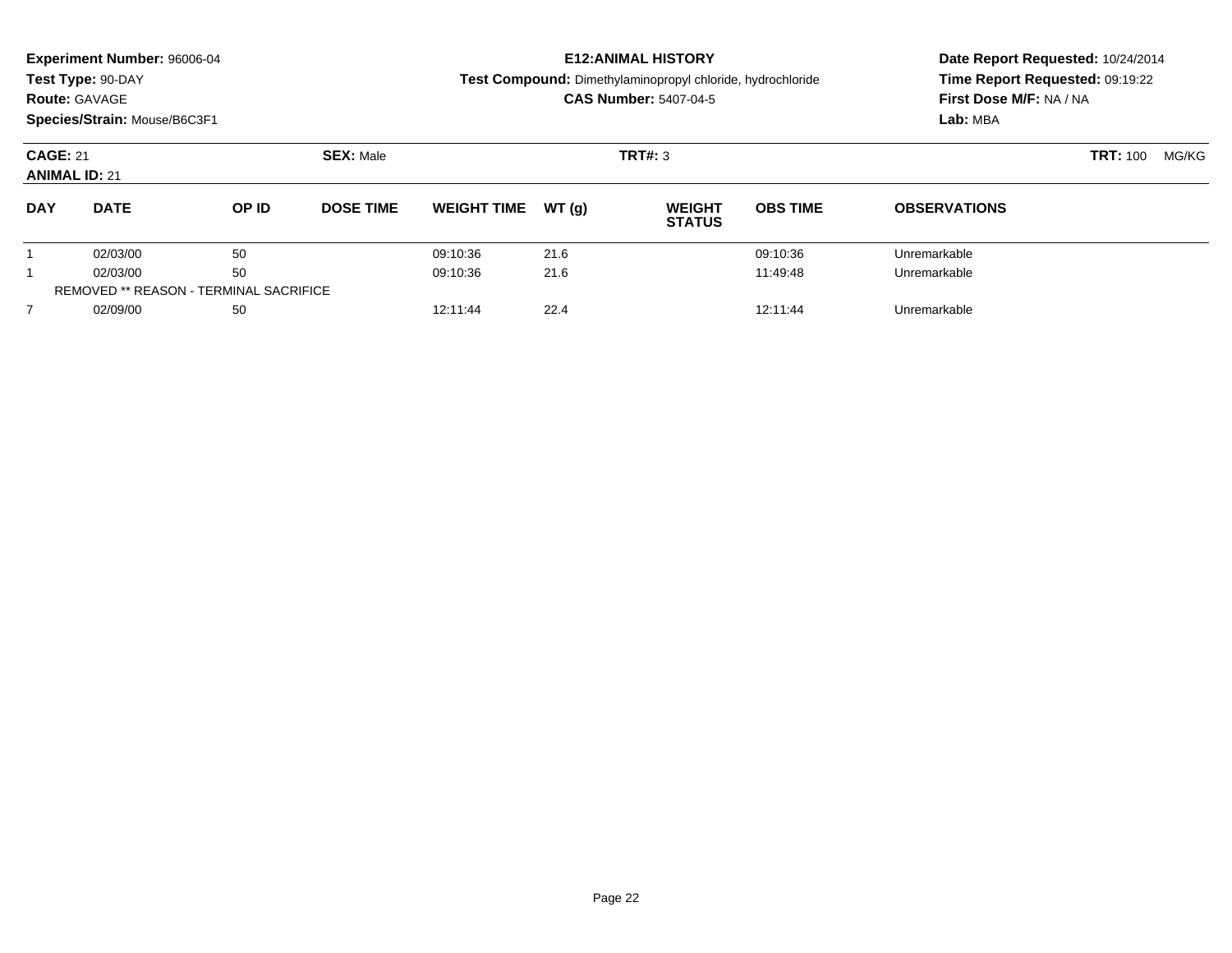|                                               | <b>Experiment Number: 96006-04</b><br>Test Type: 90-DAY<br><b>Route: GAVAGE</b><br>Species/Strain: Mouse/B6C3F1 |       |                  |                    |        | <b>E12: ANIMAL HISTORY</b><br>Test Compound: Dimethylaminopropyl chloride, hydrochloride<br><b>CAS Number: 5407-04-5</b> | Date Report Requested: 10/24/2014<br>Time Report Requested: 09:19:22<br>First Dose M/F: NA / NA<br>Lab: MBA |                     |  |       |
|-----------------------------------------------|-----------------------------------------------------------------------------------------------------------------|-------|------------------|--------------------|--------|--------------------------------------------------------------------------------------------------------------------------|-------------------------------------------------------------------------------------------------------------|---------------------|--|-------|
| <b>CAGE: 22</b><br><b>ANIMAL ID: 22</b>       |                                                                                                                 |       | <b>SEX: Male</b> |                    |        | TRT#: 3                                                                                                                  |                                                                                                             | <b>TRT: 100</b>     |  | MG/KG |
| <b>DAY</b>                                    | <b>DATE</b>                                                                                                     | OP ID | <b>DOSE TIME</b> | <b>WEIGHT TIME</b> | WT (q) | <b>WEIGHT</b><br><b>STATUS</b>                                                                                           | <b>OBS TIME</b>                                                                                             | <b>OBSERVATIONS</b> |  |       |
|                                               | 02/03/00                                                                                                        | 50    |                  | 09:11:00           | 22.3   |                                                                                                                          | 09:11:00                                                                                                    | Unremarkable        |  |       |
|                                               | 02/03/00                                                                                                        | 50    |                  | 09:11:00           | 22.3   |                                                                                                                          | 11:50:14                                                                                                    | Unremarkable        |  |       |
| <b>REMOVED ** REASON - TERMINAL SACRIFICE</b> |                                                                                                                 |       |                  |                    |        |                                                                                                                          |                                                                                                             |                     |  |       |
| $\overline{7}$                                | 02/09/00                                                                                                        | 50    |                  | 12:12:12           | 22.9   |                                                                                                                          | 12:12:12                                                                                                    | Unremarkable        |  |       |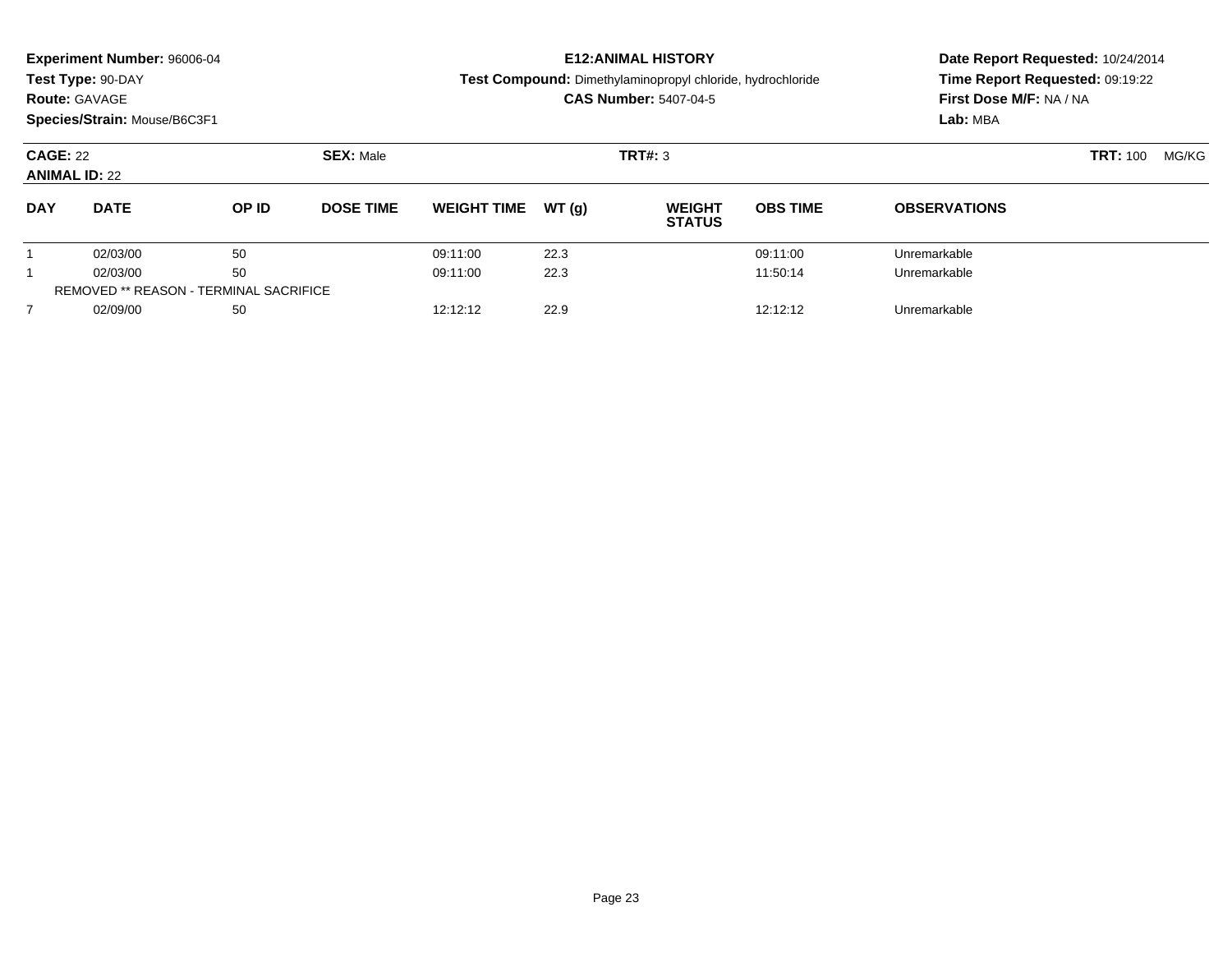|                | <b>Experiment Number: 96006-04</b><br>Test Type: 90-DAY<br><b>Route: GAVAGE</b><br>Species/Strain: Mouse/B6C3F1 |                                               |                  | <b>E12: ANIMAL HISTORY</b><br>Test Compound: Dimethylaminopropyl chloride, hydrochloride<br><b>CAS Number: 5407-04-5</b> |        |                                |                 | Date Report Requested: 10/24/2014<br>Time Report Requested: 09:19:22<br>First Dose M/F: NA / NA<br>Lab: MBA |                 |       |
|----------------|-----------------------------------------------------------------------------------------------------------------|-----------------------------------------------|------------------|--------------------------------------------------------------------------------------------------------------------------|--------|--------------------------------|-----------------|-------------------------------------------------------------------------------------------------------------|-----------------|-------|
|                | <b>CAGE: 23</b><br><b>ANIMAL ID: 23</b>                                                                         |                                               | <b>SEX: Male</b> |                                                                                                                          |        | TRT#: 3                        |                 |                                                                                                             | <b>TRT: 100</b> | MG/KG |
| <b>DAY</b>     | <b>DATE</b>                                                                                                     | OP ID                                         | <b>DOSE TIME</b> | <b>WEIGHT TIME</b>                                                                                                       | WT (q) | <b>WEIGHT</b><br><b>STATUS</b> | <b>OBS TIME</b> | <b>OBSERVATIONS</b>                                                                                         |                 |       |
|                | 02/03/00                                                                                                        | 50                                            |                  | 09:11:20                                                                                                                 | 22.5   |                                | 09:11:20        | Unremarkable                                                                                                |                 |       |
|                | 02/03/00                                                                                                        | 50                                            |                  | 09:11:20                                                                                                                 | 22.5   |                                | 11:50:26        | Unremarkable                                                                                                |                 |       |
|                |                                                                                                                 | <b>REMOVED ** REASON - TERMINAL SACRIFICE</b> |                  |                                                                                                                          |        |                                |                 |                                                                                                             |                 |       |
| $\overline{7}$ | 02/09/00                                                                                                        | 50                                            |                  | 12:12:36                                                                                                                 | 23.5   |                                | 12:12:36        | Unremarkable                                                                                                |                 |       |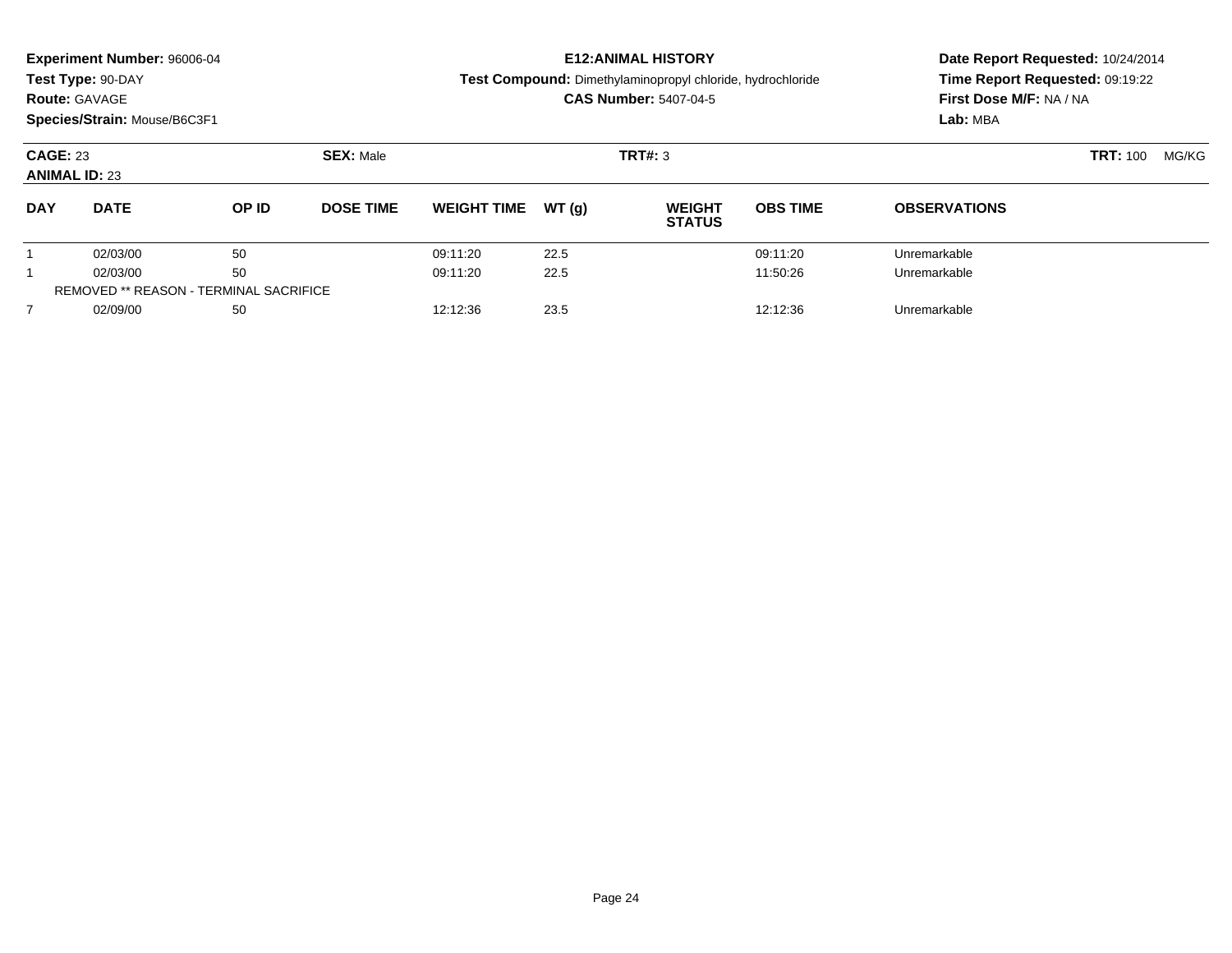|                | <b>Experiment Number: 96006-04</b><br>Test Type: 90-DAY<br><b>Route: GAVAGE</b><br>Species/Strain: Mouse/B6C3F1 |                                               |                  | <b>E12: ANIMAL HISTORY</b><br>Test Compound: Dimethylaminopropyl chloride, hydrochloride<br><b>CAS Number: 5407-04-5</b> |        |                                |                 | Date Report Requested: 10/24/2014<br>Time Report Requested: 09:19:22<br>First Dose M/F: NA / NA<br>Lab: MBA |                 |       |
|----------------|-----------------------------------------------------------------------------------------------------------------|-----------------------------------------------|------------------|--------------------------------------------------------------------------------------------------------------------------|--------|--------------------------------|-----------------|-------------------------------------------------------------------------------------------------------------|-----------------|-------|
|                | <b>CAGE: 24</b><br><b>ANIMAL ID: 24</b>                                                                         |                                               | <b>SEX: Male</b> |                                                                                                                          |        | TRT#: 3                        |                 |                                                                                                             | <b>TRT: 100</b> | MG/KG |
| <b>DAY</b>     | <b>DATE</b>                                                                                                     | OP ID                                         | <b>DOSE TIME</b> | <b>WEIGHT TIME</b>                                                                                                       | WT (q) | <b>WEIGHT</b><br><b>STATUS</b> | <b>OBS TIME</b> | <b>OBSERVATIONS</b>                                                                                         |                 |       |
|                | 02/03/00                                                                                                        | 50                                            |                  | 09:11:46                                                                                                                 | 22.8   |                                | 09:11:46        | Unremarkable                                                                                                |                 |       |
|                | 02/03/00                                                                                                        | 50                                            |                  | 09:11:46                                                                                                                 | 22.8   |                                | 11:50:38        | Unremarkable                                                                                                |                 |       |
|                |                                                                                                                 | <b>REMOVED ** REASON - TERMINAL SACRIFICE</b> |                  |                                                                                                                          |        |                                |                 |                                                                                                             |                 |       |
| $\overline{7}$ | 02/09/00                                                                                                        | 50                                            |                  | 12:12:56                                                                                                                 | 23.1   |                                | 12:12:56        | Unremarkable                                                                                                |                 |       |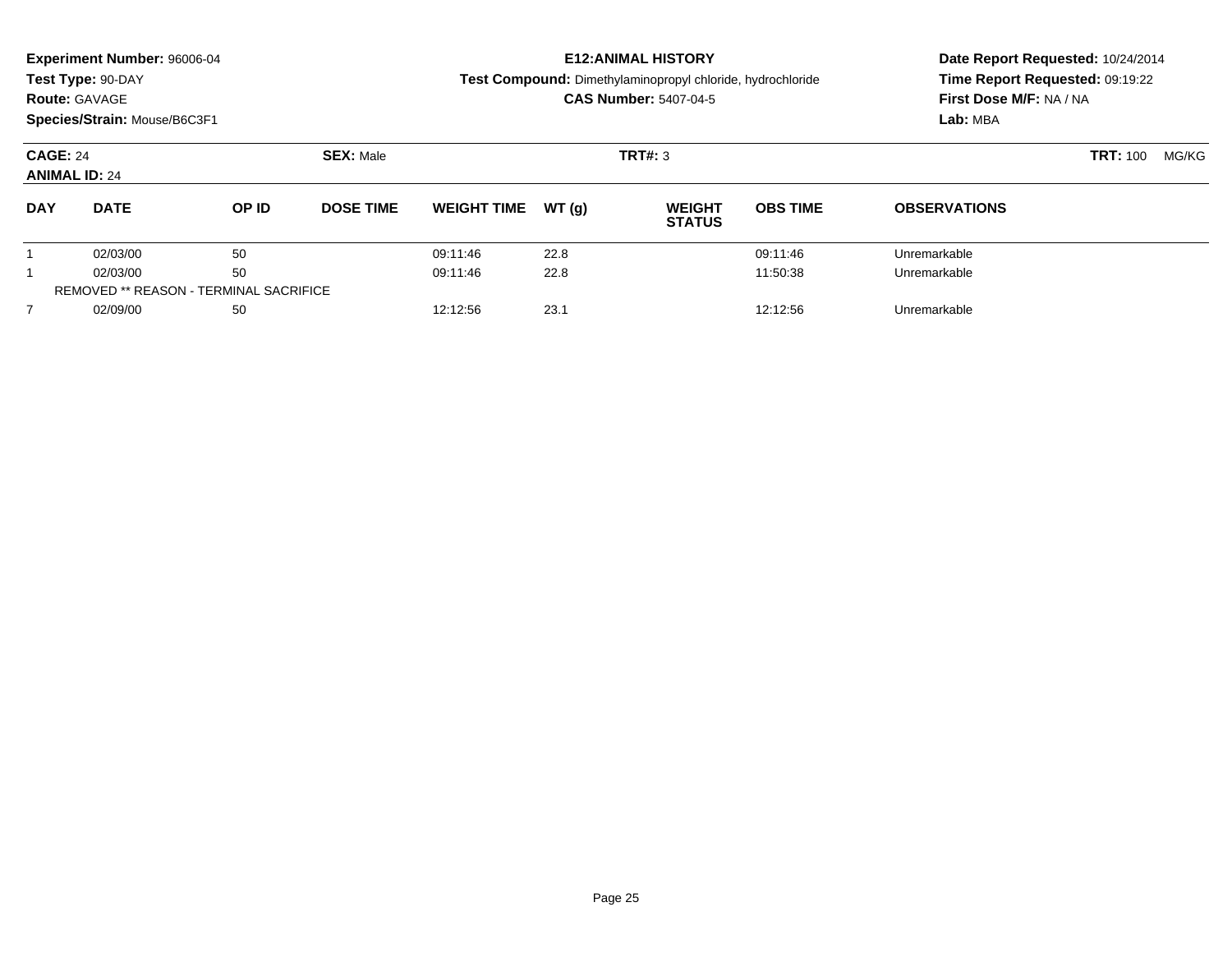|                | <b>Experiment Number: 96006-04</b><br>Test Type: 90-DAY<br><b>Route: GAVAGE</b><br>Species/Strain: Mouse/B6C3F1 |                                               |                  | <b>E12: ANIMAL HISTORY</b><br>Test Compound: Dimethylaminopropyl chloride, hydrochloride<br><b>CAS Number: 5407-04-5</b> |        |                                |                 | Date Report Requested: 10/24/2014<br>Time Report Requested: 09:19:22<br>First Dose M/F: NA / NA<br>Lab: MBA |                 |       |
|----------------|-----------------------------------------------------------------------------------------------------------------|-----------------------------------------------|------------------|--------------------------------------------------------------------------------------------------------------------------|--------|--------------------------------|-----------------|-------------------------------------------------------------------------------------------------------------|-----------------|-------|
|                | <b>CAGE: 25</b><br><b>ANIMAL ID: 25</b>                                                                         |                                               | <b>SEX: Male</b> |                                                                                                                          |        | TRT#: 3                        |                 |                                                                                                             | <b>TRT: 100</b> | MG/KG |
| <b>DAY</b>     | <b>DATE</b>                                                                                                     | OP ID                                         | <b>DOSE TIME</b> | <b>WEIGHT TIME</b>                                                                                                       | WT (q) | <b>WEIGHT</b><br><b>STATUS</b> | <b>OBS TIME</b> | <b>OBSERVATIONS</b>                                                                                         |                 |       |
|                | 02/03/00                                                                                                        | 50                                            |                  | 09:12:08                                                                                                                 | 22.9   |                                | 09:12:08        | Unremarkable                                                                                                |                 |       |
|                | 02/03/00                                                                                                        | 50                                            |                  | 09:12:08                                                                                                                 | 22.9   |                                | 11:50:52        | Unremarkable                                                                                                |                 |       |
|                |                                                                                                                 | <b>REMOVED ** REASON - TERMINAL SACRIFICE</b> |                  |                                                                                                                          |        |                                |                 |                                                                                                             |                 |       |
| $\overline{7}$ | 02/09/00                                                                                                        | 50                                            |                  | 12:13:22                                                                                                                 | 24.3   |                                | 12:13:22        | Unremarkable                                                                                                |                 |       |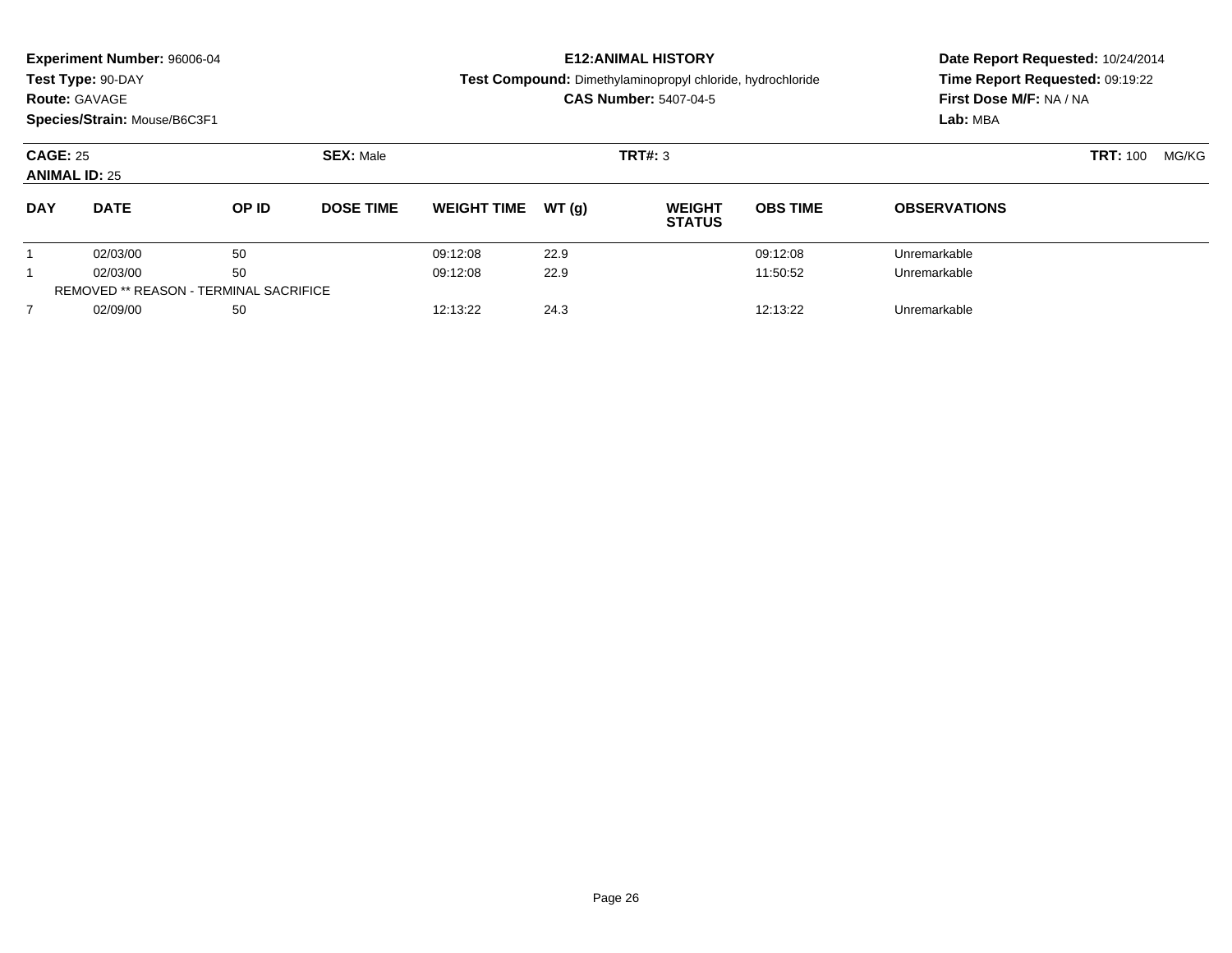|                | <b>Experiment Number: 96006-04</b><br>Test Type: 90-DAY<br><b>Route: GAVAGE</b><br>Species/Strain: Mouse/B6C3F1 |       |                  | <b>E12: ANIMAL HISTORY</b><br>Test Compound: Dimethylaminopropyl chloride, hydrochloride<br><b>CAS Number: 5407-04-5</b> |       |                                |                 | Date Report Requested: 10/24/2014<br>Time Report Requested: 09:19:22<br>First Dose M/F: NA / NA<br>Lab: MBA |       |  |
|----------------|-----------------------------------------------------------------------------------------------------------------|-------|------------------|--------------------------------------------------------------------------------------------------------------------------|-------|--------------------------------|-----------------|-------------------------------------------------------------------------------------------------------------|-------|--|
|                | <b>CAGE: 26</b><br><b>ANIMAL ID: 26</b>                                                                         |       | <b>SEX: Male</b> |                                                                                                                          |       | <b>TRT#: 3</b>                 |                 | <b>TRT: 100</b>                                                                                             | MG/KG |  |
| <b>DAY</b>     | <b>DATE</b>                                                                                                     | OP ID | <b>DOSE TIME</b> | <b>WEIGHT TIME</b>                                                                                                       | WT(q) | <b>WEIGHT</b><br><b>STATUS</b> | <b>OBS TIME</b> | <b>OBSERVATIONS</b>                                                                                         |       |  |
|                | 02/03/00                                                                                                        | 50    |                  | 09:12:32                                                                                                                 | 21.1  |                                | 09:12:32        | Unremarkable                                                                                                |       |  |
|                | 02/03/00                                                                                                        | 50    |                  | 09:12:32                                                                                                                 | 21.1  |                                | 11:52:52        | Unremarkable                                                                                                |       |  |
|                | <b>REMOVED ** REASON - TERMINAL SACRIFICE</b>                                                                   |       |                  |                                                                                                                          |       |                                |                 |                                                                                                             |       |  |
| $\overline{7}$ | 02/09/00                                                                                                        | 50    |                  | 12:13:48                                                                                                                 | 21.4  |                                | 12:13:48        | Unremarkable                                                                                                |       |  |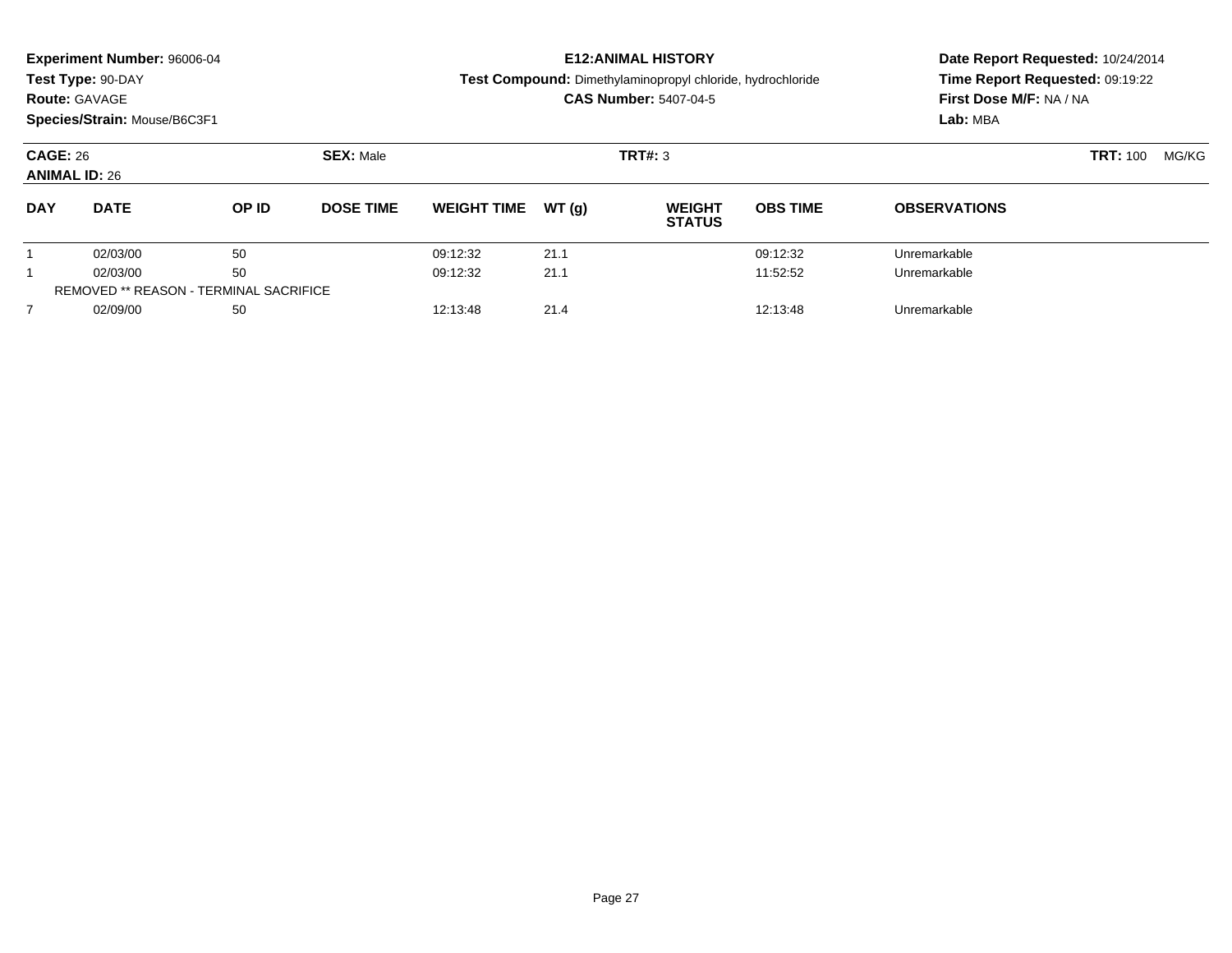|                | <b>Experiment Number: 96006-04</b><br>Test Type: 90-DAY<br><b>Route: GAVAGE</b><br>Species/Strain: Mouse/B6C3F1 | <b>E12: ANIMAL HISTORY</b><br>Test Compound: Dimethylaminopropyl chloride, hydrochloride<br><b>CAS Number: 5407-04-5</b> |                  |                    |       | Date Report Requested: 10/24/2014<br>Time Report Requested: 09:19:22<br>First Dose M/F: NA / NA<br>Lab: MBA |                 |                     |                 |       |
|----------------|-----------------------------------------------------------------------------------------------------------------|--------------------------------------------------------------------------------------------------------------------------|------------------|--------------------|-------|-------------------------------------------------------------------------------------------------------------|-----------------|---------------------|-----------------|-------|
|                | <b>CAGE: 27</b><br><b>ANIMAL ID: 27</b>                                                                         |                                                                                                                          | <b>SEX: Male</b> | TRT#: 3            |       |                                                                                                             |                 |                     | <b>TRT: 100</b> | MG/KG |
| <b>DAY</b>     | <b>DATE</b>                                                                                                     | OP ID                                                                                                                    | <b>DOSE TIME</b> | <b>WEIGHT TIME</b> | WT(q) | <b>WEIGHT</b><br><b>STATUS</b>                                                                              | <b>OBS TIME</b> | <b>OBSERVATIONS</b> |                 |       |
|                | 02/03/00                                                                                                        | 50                                                                                                                       |                  | 09:12:54           | 23.3  |                                                                                                             | 09:12:54        | Unremarkable        |                 |       |
|                | 02/03/00                                                                                                        | 50                                                                                                                       |                  | 09:12:54           | 23.3  |                                                                                                             | 11:53:20        | Unremarkable        |                 |       |
|                |                                                                                                                 | <b>REMOVED ** REASON - TERMINAL SACRIFICE</b>                                                                            |                  |                    |       |                                                                                                             |                 |                     |                 |       |
| $\overline{7}$ | 02/09/00                                                                                                        | 50                                                                                                                       |                  | 12:14:10           | 24.2  |                                                                                                             | 12:14:10        | Unremarkable        |                 |       |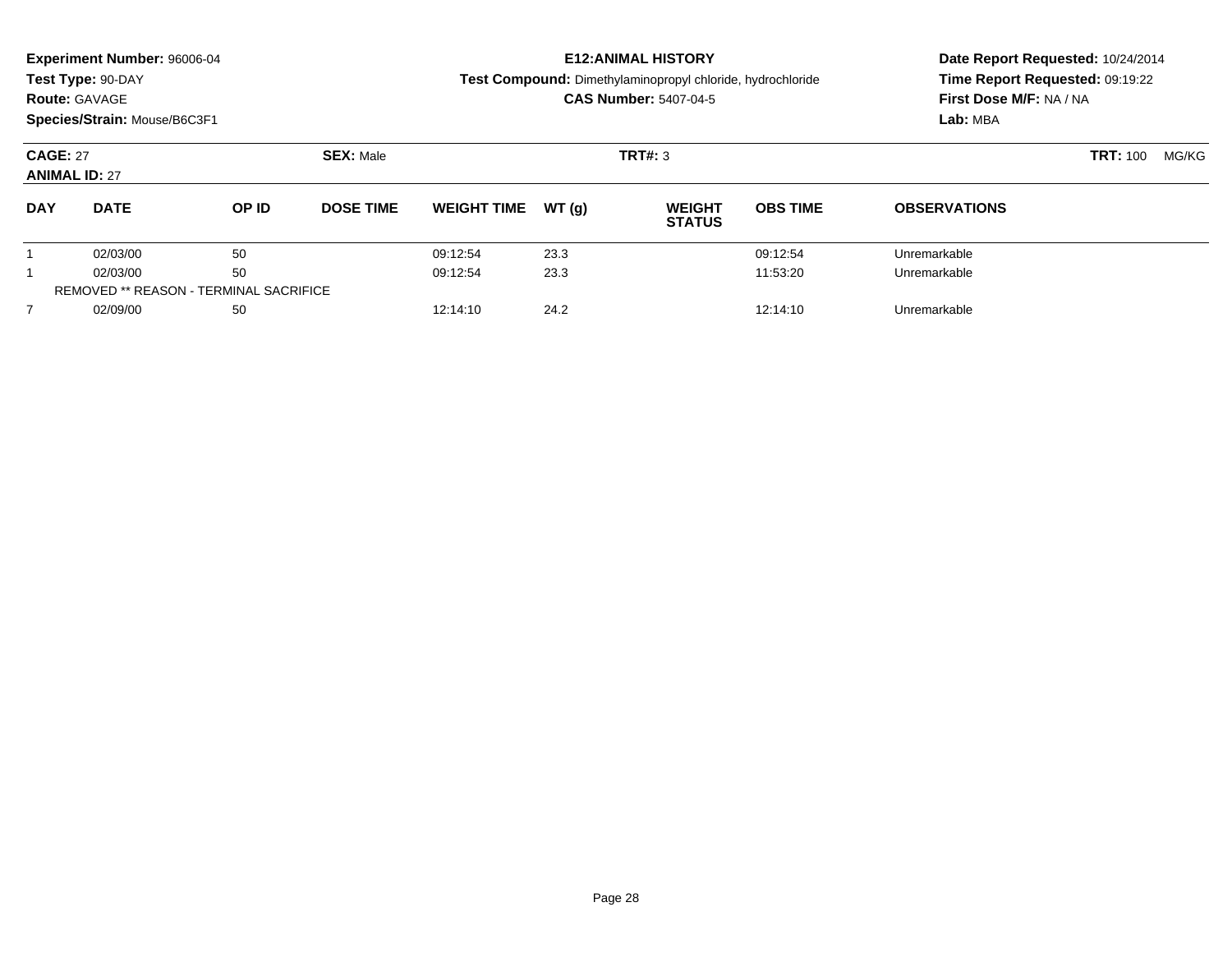|                | <b>Experiment Number: 96006-04</b><br>Test Type: 90-DAY<br><b>Route: GAVAGE</b><br>Species/Strain: Mouse/B6C3F1 |                                               |                  | <b>E12: ANIMAL HISTORY</b><br>Test Compound: Dimethylaminopropyl chloride, hydrochloride<br><b>CAS Number: 5407-04-5</b> |       |                                |                 | Date Report Requested: 10/24/2014<br>Time Report Requested: 09:19:22<br>First Dose M/F: NA / NA<br>Lab: MBA |                 |       |
|----------------|-----------------------------------------------------------------------------------------------------------------|-----------------------------------------------|------------------|--------------------------------------------------------------------------------------------------------------------------|-------|--------------------------------|-----------------|-------------------------------------------------------------------------------------------------------------|-----------------|-------|
|                | <b>CAGE: 28</b><br><b>ANIMAL ID: 28</b>                                                                         |                                               | <b>SEX: Male</b> |                                                                                                                          |       | TRT#: 3                        |                 |                                                                                                             | <b>TRT: 100</b> | MG/KG |
| <b>DAY</b>     | <b>DATE</b>                                                                                                     | OP ID                                         | <b>DOSE TIME</b> | <b>WEIGHT TIME</b>                                                                                                       | WT(q) | <b>WEIGHT</b><br><b>STATUS</b> | <b>OBS TIME</b> | <b>OBSERVATIONS</b>                                                                                         |                 |       |
|                | 02/03/00                                                                                                        | 50                                            |                  | 09:13:14                                                                                                                 | 24.5  |                                | 09:13:14        | Unremarkable                                                                                                |                 |       |
|                | 02/03/00                                                                                                        | 50                                            |                  | 09:13:14                                                                                                                 | 24.5  |                                | 11:53:44        | Unremarkable                                                                                                |                 |       |
|                |                                                                                                                 | <b>REMOVED ** REASON - TERMINAL SACRIFICE</b> |                  |                                                                                                                          |       |                                |                 |                                                                                                             |                 |       |
| $\overline{7}$ | 02/09/00                                                                                                        | 50                                            |                  | 12:14:40                                                                                                                 | 26.2  |                                | 12:14:40        | Unremarkable                                                                                                |                 |       |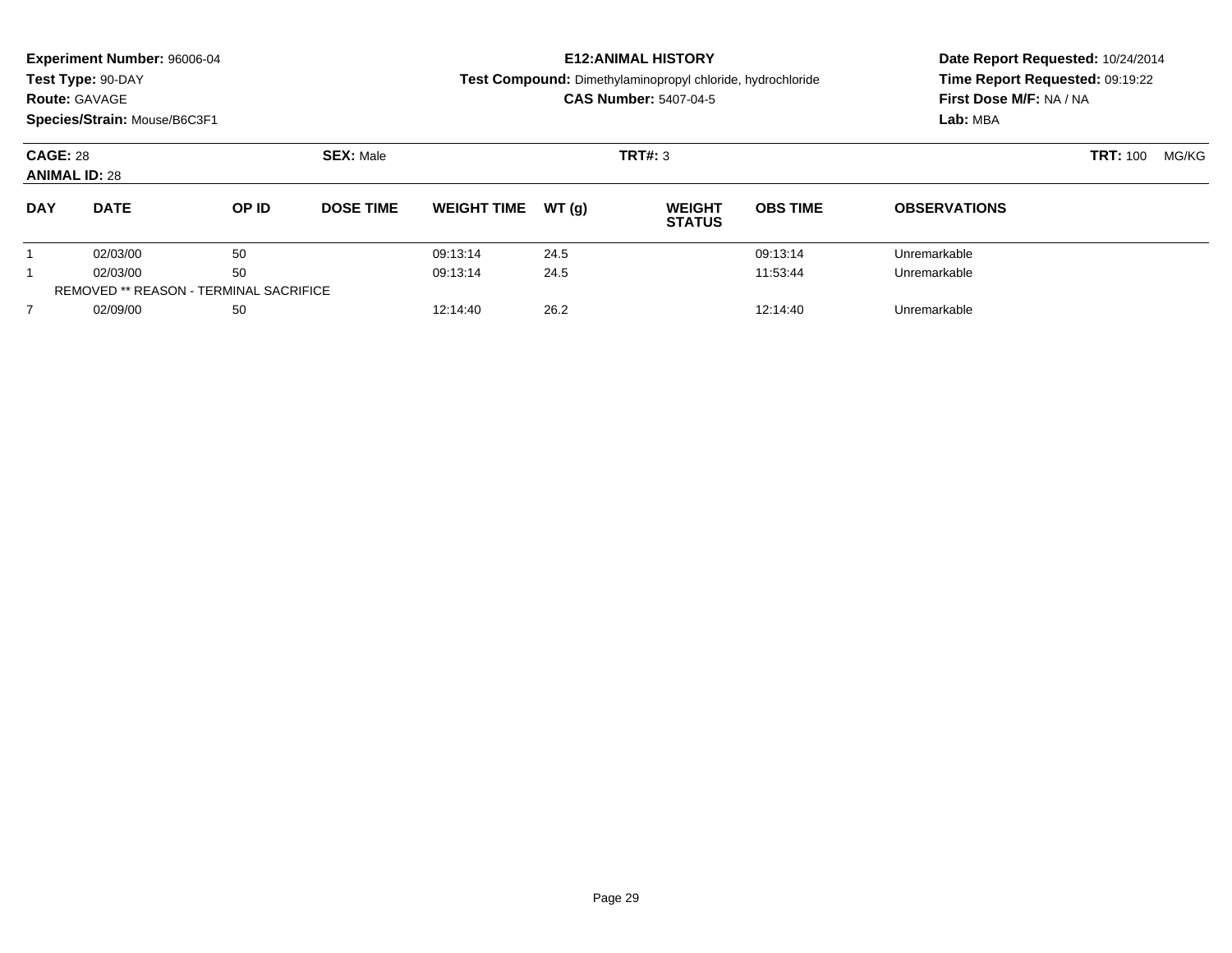|                                         | Experiment Number: 96006-04<br>Test Type: 90-DAY<br><b>Route: GAVAGE</b><br>Species/Strain: Mouse/B6C3F1 |                                               |                  |                    |       | <b>E12: ANIMAL HISTORY</b><br>Test Compound: Dimethylaminopropyl chloride, hydrochloride<br><b>CAS Number: 5407-04-5</b> | Date Report Requested: 10/24/2014<br>Time Report Requested: 09:19:22<br>First Dose M/F: NA / NA<br>Lab: MBA |                     |                 |       |
|-----------------------------------------|----------------------------------------------------------------------------------------------------------|-----------------------------------------------|------------------|--------------------|-------|--------------------------------------------------------------------------------------------------------------------------|-------------------------------------------------------------------------------------------------------------|---------------------|-----------------|-------|
| <b>CAGE: 29</b><br><b>ANIMAL ID: 29</b> |                                                                                                          |                                               | <b>SEX: Male</b> |                    |       | <b>TRT#: 3</b>                                                                                                           |                                                                                                             |                     | <b>TRT: 100</b> | MG/KG |
| <b>DAY</b>                              | <b>DATE</b>                                                                                              | OP ID                                         | <b>DOSE TIME</b> | <b>WEIGHT TIME</b> | WT(q) | <b>WEIGHT</b><br><b>STATUS</b>                                                                                           | <b>OBS TIME</b>                                                                                             | <b>OBSERVATIONS</b> |                 |       |
|                                         | 02/03/00                                                                                                 | 50                                            |                  | 09:13:36           | 19.9  |                                                                                                                          | 09:13:36                                                                                                    | Unremarkable        |                 |       |
| 1                                       | 02/03/00                                                                                                 | 50                                            |                  | 09:13:36           | 19.9  |                                                                                                                          | 11:53:54                                                                                                    | Unremarkable        |                 |       |
|                                         |                                                                                                          | <b>REMOVED ** REASON - TERMINAL SACRIFICE</b> |                  |                    |       |                                                                                                                          |                                                                                                             |                     |                 |       |
| $\overline{7}$                          | 02/09/00                                                                                                 | 50                                            |                  | 12:15:16           | 20.9  |                                                                                                                          | 12:15:16                                                                                                    | Unremarkable        |                 |       |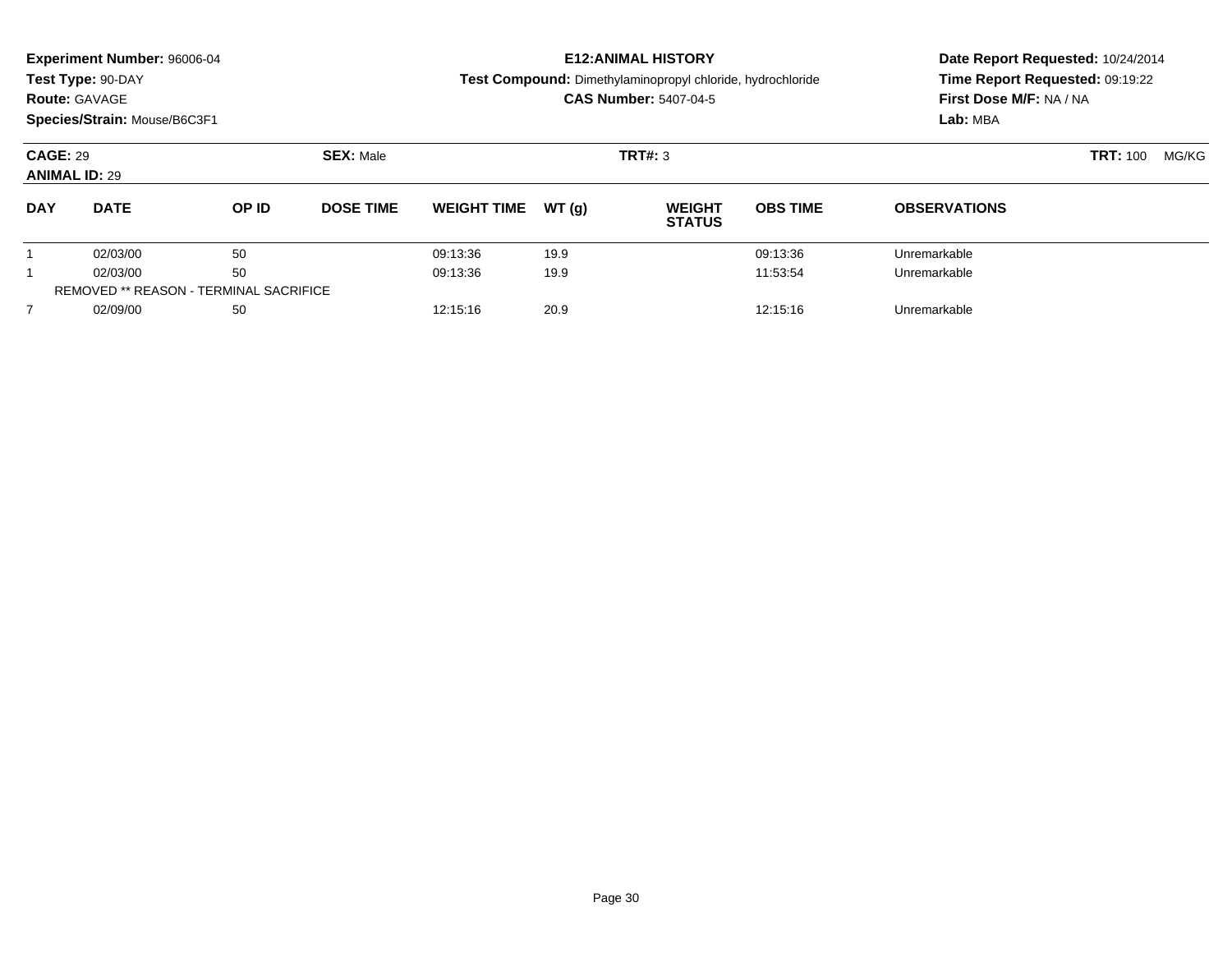|                | <b>Experiment Number: 96006-04</b><br>Test Type: 90-DAY<br><b>Route: GAVAGE</b><br>Species/Strain: Mouse/B6C3F1 |                                               |                  | <b>E12: ANIMAL HISTORY</b><br>Test Compound: Dimethylaminopropyl chloride, hydrochloride<br><b>CAS Number: 5407-04-5</b> |       |                                |                 | Date Report Requested: 10/24/2014<br>Time Report Requested: 09:19:22<br>First Dose M/F: NA / NA<br>Lab: MBA |                 |       |
|----------------|-----------------------------------------------------------------------------------------------------------------|-----------------------------------------------|------------------|--------------------------------------------------------------------------------------------------------------------------|-------|--------------------------------|-----------------|-------------------------------------------------------------------------------------------------------------|-----------------|-------|
|                | <b>CAGE: 30</b><br><b>ANIMAL ID: 30</b>                                                                         |                                               | <b>SEX: Male</b> |                                                                                                                          |       | TRT#: 3                        |                 |                                                                                                             | <b>TRT: 100</b> | MG/KG |
| <b>DAY</b>     | <b>DATE</b>                                                                                                     | OP ID                                         | <b>DOSE TIME</b> | <b>WEIGHT TIME</b>                                                                                                       | WT(q) | <b>WEIGHT</b><br><b>STATUS</b> | <b>OBS TIME</b> | <b>OBSERVATIONS</b>                                                                                         |                 |       |
|                | 02/03/00                                                                                                        | 50                                            |                  | 09:14:00                                                                                                                 | 22.0  |                                | 09:14:00        | Unremarkable                                                                                                |                 |       |
|                | 02/03/00                                                                                                        | 50                                            |                  | 09:14:00                                                                                                                 | 22.0  |                                | 11:54:10        | Unremarkable                                                                                                |                 |       |
|                |                                                                                                                 | <b>REMOVED ** REASON - TERMINAL SACRIFICE</b> |                  |                                                                                                                          |       |                                |                 |                                                                                                             |                 |       |
| $\overline{7}$ | 02/09/00                                                                                                        | 50                                            |                  | 12:15:46                                                                                                                 | 23.3  |                                | 12:15:46        | Unremarkable                                                                                                |                 |       |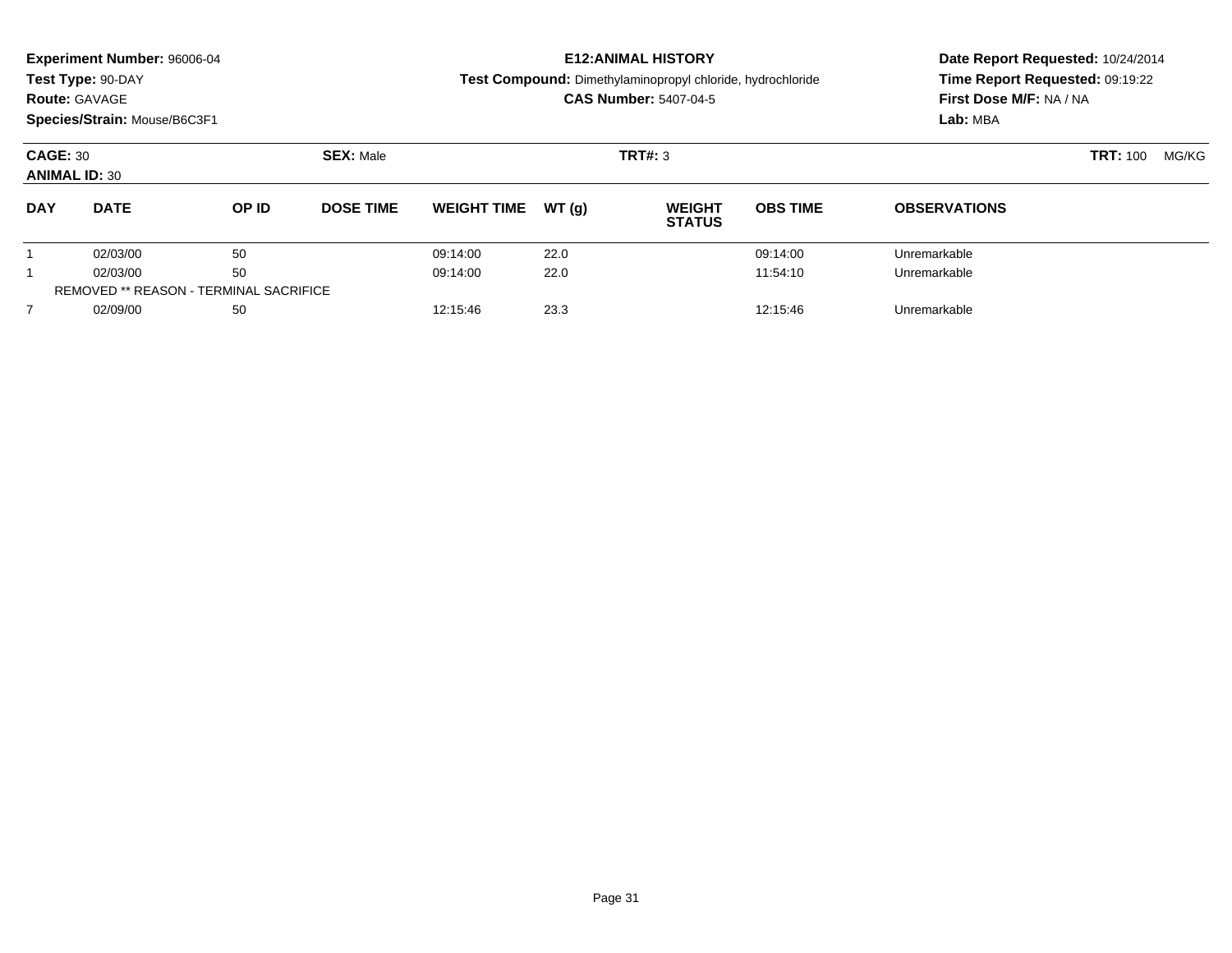|                | <b>Experiment Number: 96006-04</b><br>Test Type: 90-DAY<br><b>Route: GAVAGE</b><br>Species/Strain: Mouse/B6C3F1 |       |                  | <b>E12: ANIMAL HISTORY</b><br>Test Compound: Dimethylaminopropyl chloride, hydrochloride<br><b>CAS Number: 5407-04-5</b> |       |                                |                 | Date Report Requested: 10/24/2014<br>Time Report Requested: 09:19:22<br>First Dose M/F: NA / NA<br>Lab: MBA |       |  |
|----------------|-----------------------------------------------------------------------------------------------------------------|-------|------------------|--------------------------------------------------------------------------------------------------------------------------|-------|--------------------------------|-----------------|-------------------------------------------------------------------------------------------------------------|-------|--|
|                | <b>CAGE: 31</b><br><b>ANIMAL ID: 31</b>                                                                         |       | <b>SEX: Male</b> |                                                                                                                          |       | <b>TRT#: 4</b>                 |                 | <b>TRT: 200</b>                                                                                             | MG/KG |  |
| <b>DAY</b>     | <b>DATE</b>                                                                                                     | OP ID | <b>DOSE TIME</b> | <b>WEIGHT TIME</b>                                                                                                       | WT(q) | <b>WEIGHT</b><br><b>STATUS</b> | <b>OBS TIME</b> | <b>OBSERVATIONS</b>                                                                                         |       |  |
|                | 02/03/00                                                                                                        | 50    |                  | 09:15:02                                                                                                                 | 21.1  |                                | 09:15:02        | Unremarkable                                                                                                |       |  |
|                | 02/03/00                                                                                                        | 50    |                  | 09:15:02                                                                                                                 | 21.1  |                                | 11:54:24        | Lethargic                                                                                                   |       |  |
|                | <b>REMOVED ** REASON - TERMINAL SACRIFICE</b>                                                                   |       |                  |                                                                                                                          |       |                                |                 |                                                                                                             |       |  |
| $\overline{7}$ | 02/09/00                                                                                                        | 50    |                  | 12:16:10                                                                                                                 | 22.1  |                                | 12:16:10        | Unremarkable                                                                                                |       |  |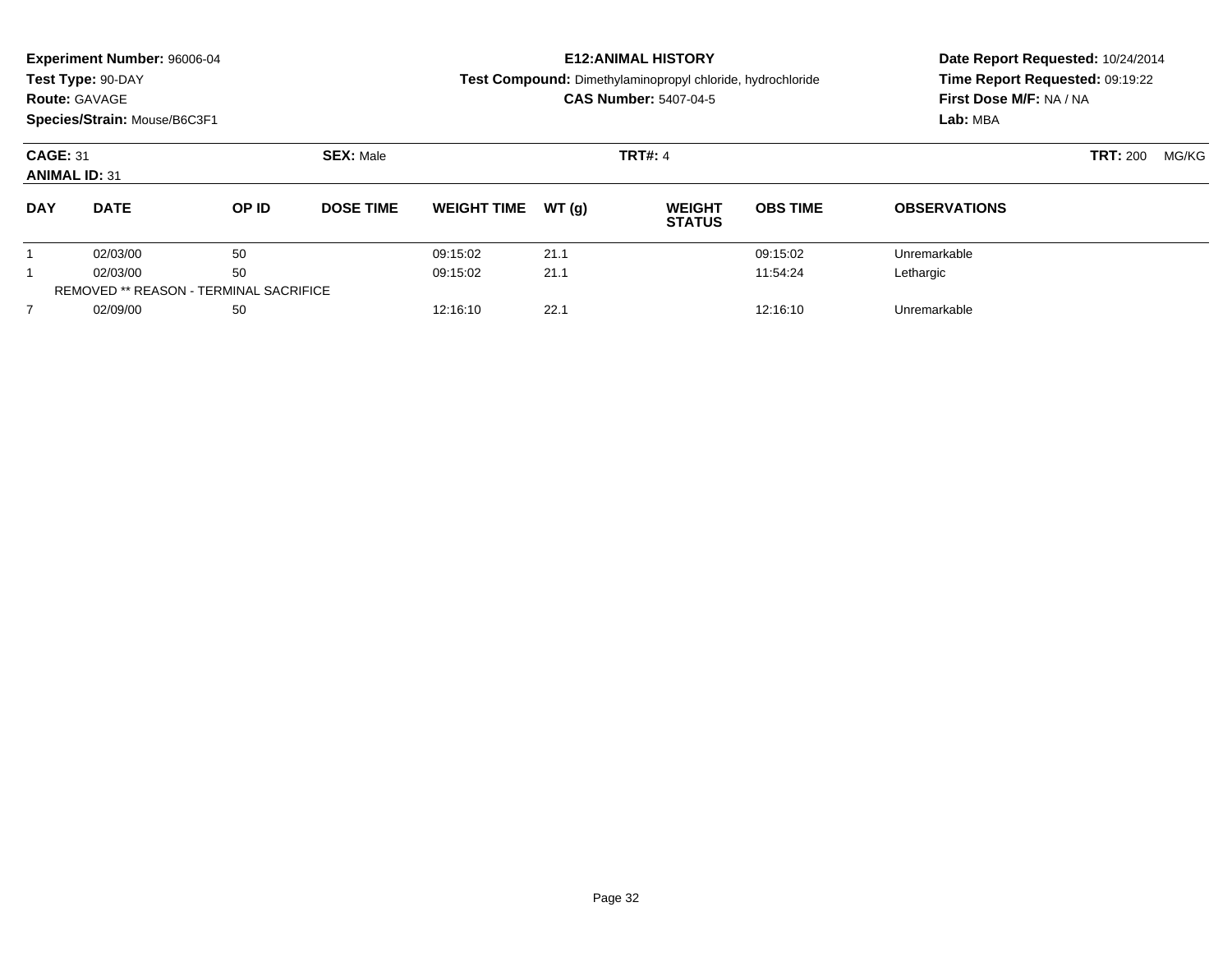|                | <b>Experiment Number: 96006-04</b><br>Test Type: 90-DAY<br><b>Route: GAVAGE</b><br>Species/Strain: Mouse/B6C3F1 |                                               |                  | <b>E12: ANIMAL HISTORY</b><br>Test Compound: Dimethylaminopropyl chloride, hydrochloride<br><b>CAS Number: 5407-04-5</b> |       |                                |                 | Date Report Requested: 10/24/2014<br>Time Report Requested: 09:19:22<br>First Dose M/F: NA / NA<br>Lab: MBA |                 |       |
|----------------|-----------------------------------------------------------------------------------------------------------------|-----------------------------------------------|------------------|--------------------------------------------------------------------------------------------------------------------------|-------|--------------------------------|-----------------|-------------------------------------------------------------------------------------------------------------|-----------------|-------|
|                | <b>CAGE: 32</b><br><b>ANIMAL ID: 32</b>                                                                         |                                               | <b>SEX: Male</b> | <b>TRT#: 4</b>                                                                                                           |       |                                |                 |                                                                                                             | <b>TRT: 200</b> | MG/KG |
| <b>DAY</b>     | <b>DATE</b>                                                                                                     | OP ID                                         | <b>DOSE TIME</b> | <b>WEIGHT TIME</b>                                                                                                       | WT(q) | <b>WEIGHT</b><br><b>STATUS</b> | <b>OBS TIME</b> | <b>OBSERVATIONS</b>                                                                                         |                 |       |
|                | 02/03/00                                                                                                        | 50                                            |                  | 09:15:30                                                                                                                 | 20.1  |                                | 09:15:30        | Unremarkable                                                                                                |                 |       |
|                | 02/03/00                                                                                                        | 50                                            |                  | 09:15:30                                                                                                                 | 20.1  |                                | 11:55:10        | Lethargic                                                                                                   |                 |       |
|                |                                                                                                                 | <b>REMOVED ** REASON - TERMINAL SACRIFICE</b> |                  |                                                                                                                          |       |                                |                 |                                                                                                             |                 |       |
| $\overline{7}$ | 02/09/00                                                                                                        | 50                                            |                  | 12:16:48                                                                                                                 | 21.7  |                                | 12:16:48        | Unremarkable                                                                                                |                 |       |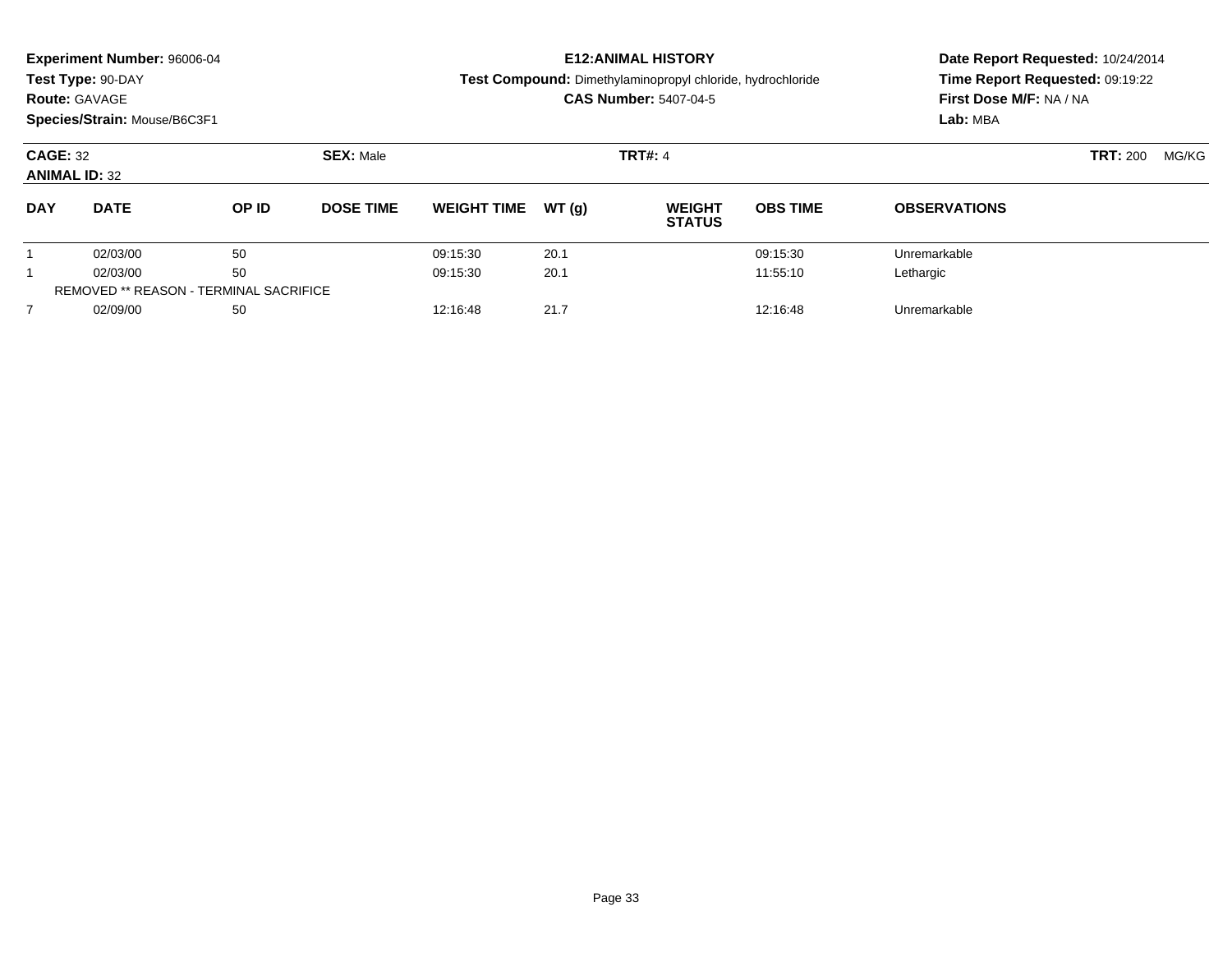|                                         | Experiment Number: 96006-04<br>Test Type: 90-DAY<br><b>Route: GAVAGE</b><br>Species/Strain: Mouse/B6C3F1 |                                               |                  | <b>E12: ANIMAL HISTORY</b><br>Test Compound: Dimethylaminopropyl chloride, hydrochloride<br><b>CAS Number: 5407-04-5</b> |       |                                |                 | Date Report Requested: 10/24/2014<br>Time Report Requested: 09:19:22<br>First Dose M/F: NA / NA<br>Lab: MBA |                 |       |
|-----------------------------------------|----------------------------------------------------------------------------------------------------------|-----------------------------------------------|------------------|--------------------------------------------------------------------------------------------------------------------------|-------|--------------------------------|-----------------|-------------------------------------------------------------------------------------------------------------|-----------------|-------|
| <b>CAGE: 33</b><br><b>ANIMAL ID: 33</b> |                                                                                                          |                                               | <b>SEX: Male</b> |                                                                                                                          |       | <b>TRT#: 4</b>                 |                 |                                                                                                             | <b>TRT: 200</b> | MG/KG |
| <b>DAY</b>                              | <b>DATE</b>                                                                                              | OP ID                                         | <b>DOSE TIME</b> | <b>WEIGHT TIME</b>                                                                                                       | WT(q) | <b>WEIGHT</b><br><b>STATUS</b> | <b>OBS TIME</b> | <b>OBSERVATIONS</b>                                                                                         |                 |       |
|                                         | 02/03/00                                                                                                 | 50                                            |                  | 09:15:50                                                                                                                 | 19.4  |                                | 09:15:50        | Unremarkable                                                                                                |                 |       |
| 1                                       | 02/03/00                                                                                                 | 50                                            |                  | 09:15:50                                                                                                                 | 19.4  |                                | 11:55:28        | Lethargic                                                                                                   |                 |       |
|                                         |                                                                                                          | <b>REMOVED ** REASON - TERMINAL SACRIFICE</b> |                  |                                                                                                                          |       |                                |                 |                                                                                                             |                 |       |
| $\overline{7}$                          | 02/09/00                                                                                                 | 50                                            |                  | 12:17:20                                                                                                                 | 19.7  |                                | 12:17:20        | Unremarkable                                                                                                |                 |       |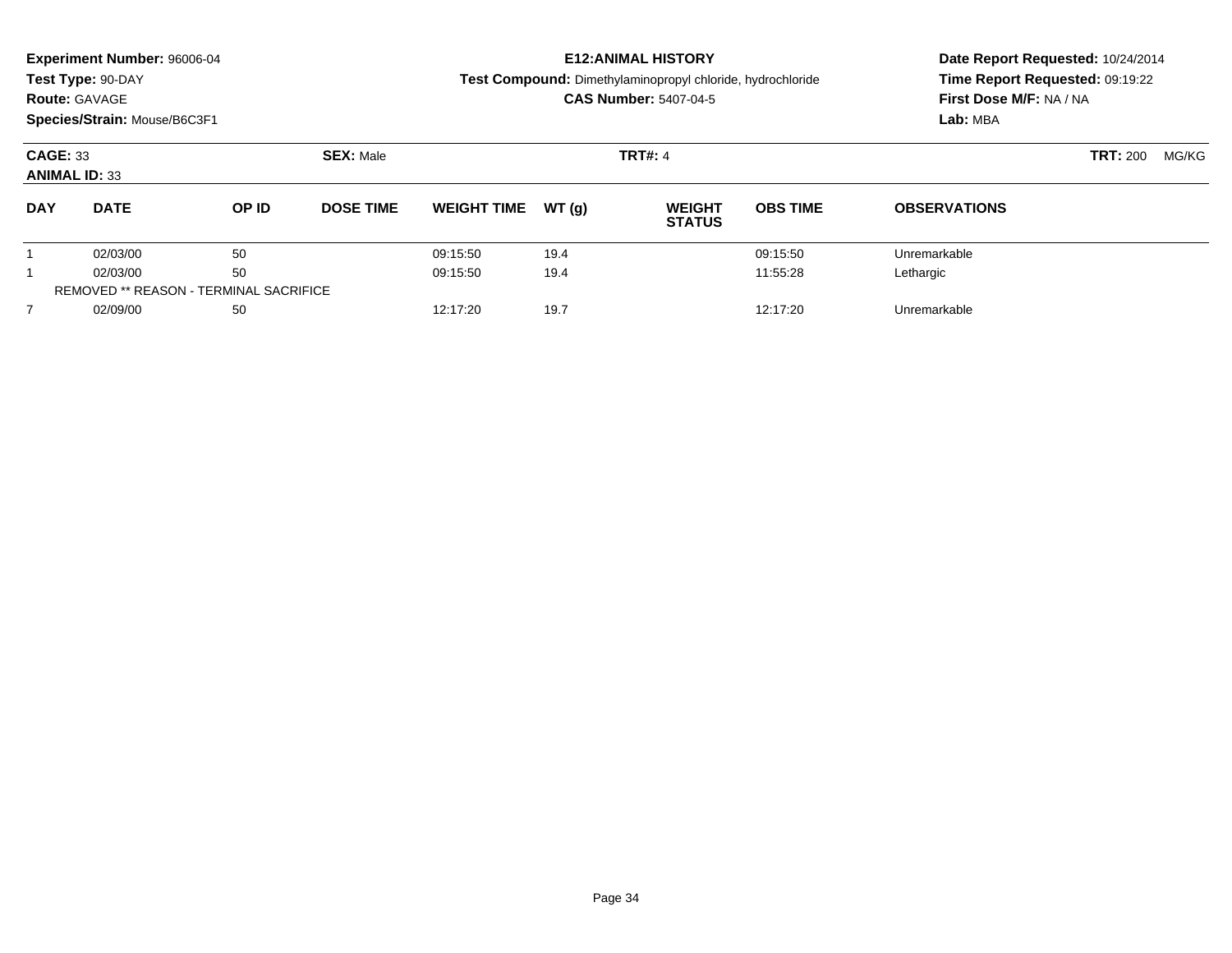|                | <b>Experiment Number: 96006-04</b><br>Test Type: 90-DAY<br><b>Route: GAVAGE</b><br>Species/Strain: Mouse/B6C3F1 |       |                  | <b>E12: ANIMAL HISTORY</b><br>Test Compound: Dimethylaminopropyl chloride, hydrochloride<br><b>CAS Number: 5407-04-5</b> |       |                                |                 | Date Report Requested: 10/24/2014<br>Time Report Requested: 09:19:22<br>First Dose M/F: NA / NA<br>Lab: MBA |                 |       |
|----------------|-----------------------------------------------------------------------------------------------------------------|-------|------------------|--------------------------------------------------------------------------------------------------------------------------|-------|--------------------------------|-----------------|-------------------------------------------------------------------------------------------------------------|-----------------|-------|
|                | <b>CAGE: 34</b><br><b>ANIMAL ID: 34</b>                                                                         |       | <b>SEX: Male</b> | <b>TRT#: 4</b>                                                                                                           |       |                                |                 |                                                                                                             | <b>TRT: 200</b> | MG/KG |
| <b>DAY</b>     | <b>DATE</b>                                                                                                     | OP ID | <b>DOSE TIME</b> | <b>WEIGHT TIME</b>                                                                                                       | WT(q) | <b>WEIGHT</b><br><b>STATUS</b> | <b>OBS TIME</b> | <b>OBSERVATIONS</b>                                                                                         |                 |       |
|                | 02/03/00                                                                                                        | 50    |                  | 09:16:14                                                                                                                 | 23.1  |                                | 09:16:14        | Unremarkable                                                                                                |                 |       |
|                | 02/03/00                                                                                                        | 50    |                  | 09:16:14                                                                                                                 | 23.1  |                                | 11:55:44        | Lethargic                                                                                                   |                 |       |
|                | <b>REMOVED ** REASON - TERMINAL SACRIFICE</b>                                                                   |       |                  |                                                                                                                          |       |                                |                 |                                                                                                             |                 |       |
| $\overline{7}$ | 02/09/00                                                                                                        | 50    |                  | 12:17:44                                                                                                                 | 24.0  |                                | 12:17:44        | Unremarkable                                                                                                |                 |       |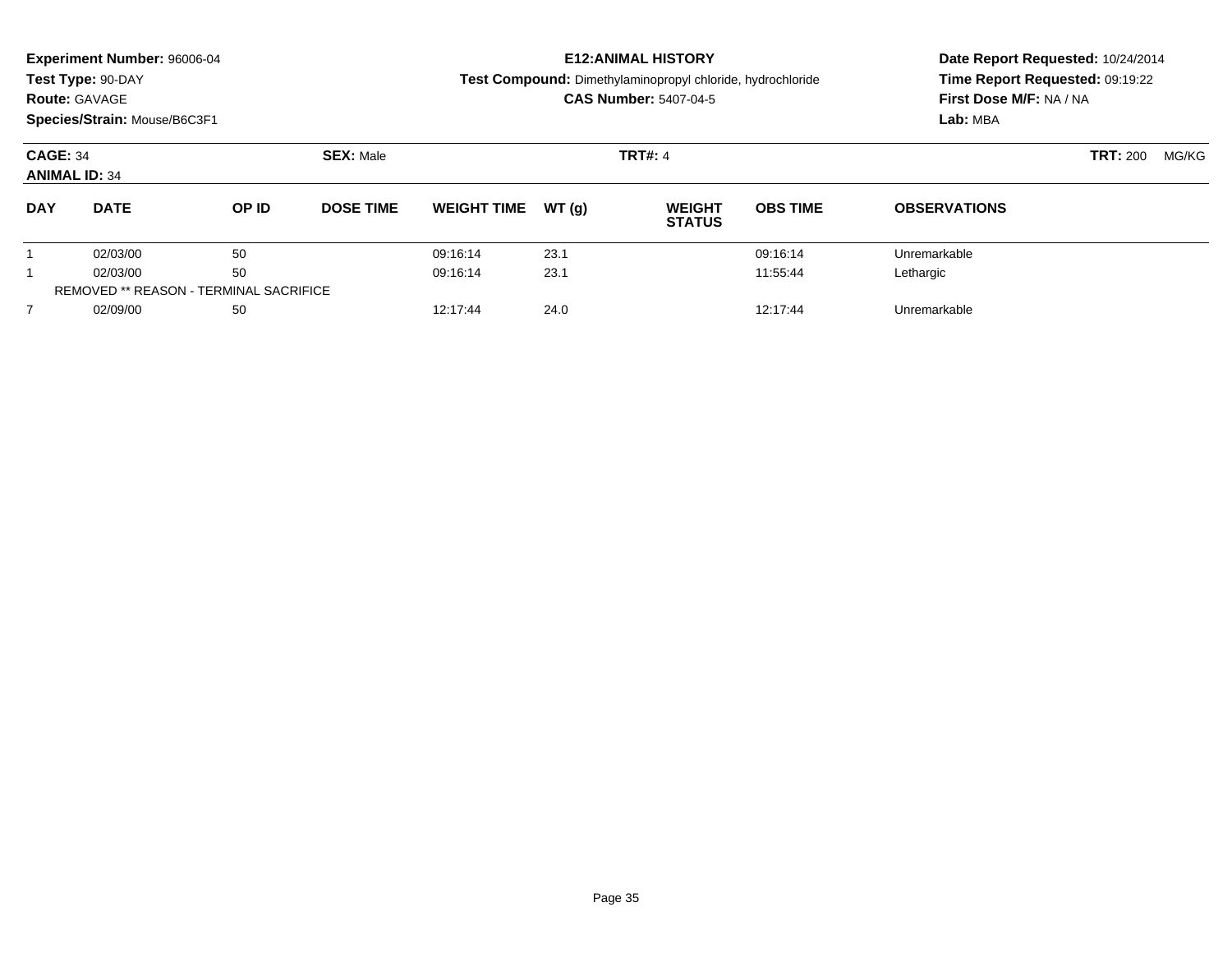| <b>Experiment Number: 96006-04</b><br>Test Type: 90-DAY<br><b>Route: GAVAGE</b><br>Species/Strain: Mouse/B6C3F1 |             |                                               |                  | <b>E12: ANIMAL HISTORY</b><br>Test Compound: Dimethylaminopropyl chloride, hydrochloride<br><b>CAS Number: 5407-04-5</b> |       |                                |                 | Date Report Requested: 10/24/2014<br>Time Report Requested: 09:19:22<br>First Dose M/F: NA / NA<br>Lab: MBA |                          |
|-----------------------------------------------------------------------------------------------------------------|-------------|-----------------------------------------------|------------------|--------------------------------------------------------------------------------------------------------------------------|-------|--------------------------------|-----------------|-------------------------------------------------------------------------------------------------------------|--------------------------|
| <b>CAGE: 35</b><br><b>ANIMAL ID: 35</b>                                                                         |             |                                               | <b>SEX: Male</b> | <b>TRT#: 4</b>                                                                                                           |       |                                |                 |                                                                                                             | <b>TRT: 200</b><br>MG/KG |
| <b>DAY</b>                                                                                                      | <b>DATE</b> | OP ID                                         | <b>DOSE TIME</b> | <b>WEIGHT TIME</b>                                                                                                       | WT(q) | <b>WEIGHT</b><br><b>STATUS</b> | <b>OBS TIME</b> | <b>OBSERVATIONS</b>                                                                                         |                          |
|                                                                                                                 | 02/03/00    | 50                                            |                  | 09:16:34                                                                                                                 | 22.6  |                                | 09:16:34        | Unremarkable                                                                                                |                          |
|                                                                                                                 | 02/03/00    | 50                                            |                  | 09:16:34                                                                                                                 | 22.6  |                                | 11:56:04        | Lethargic                                                                                                   |                          |
|                                                                                                                 |             | <b>REMOVED ** REASON - TERMINAL SACRIFICE</b> |                  |                                                                                                                          |       |                                |                 |                                                                                                             |                          |
| $\overline{7}$                                                                                                  | 02/09/00    | 50                                            |                  | 12:19:14                                                                                                                 | 23.2  |                                | 12:19:14        | Unremarkable                                                                                                |                          |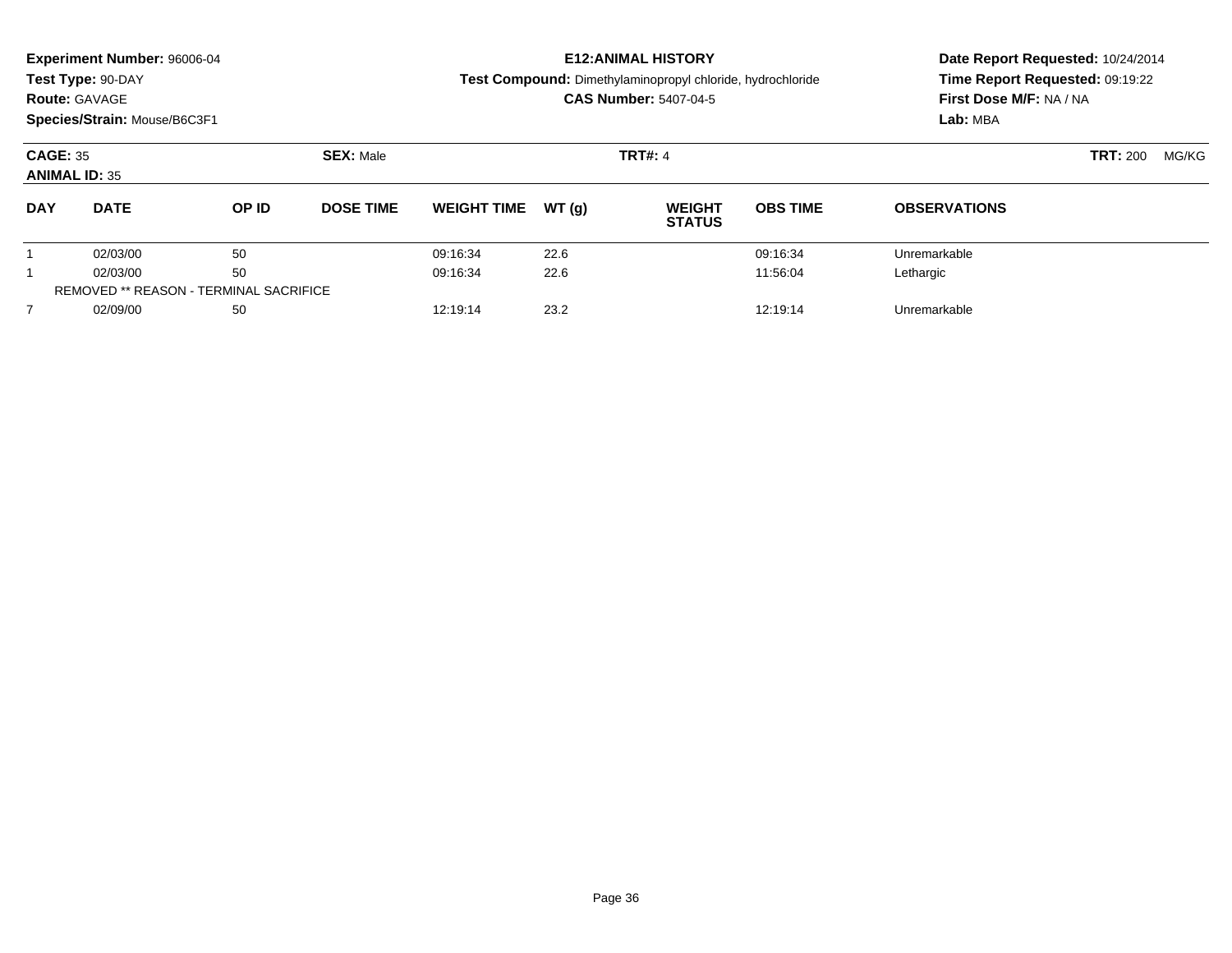|                | <b>Experiment Number: 96006-04</b><br>Test Type: 90-DAY<br><b>Route: GAVAGE</b><br>Species/Strain: Mouse/B6C3F1 |                                               |                                    |                    | <b>E12: ANIMAL HISTORY</b><br>Test Compound: Dimethylaminopropyl chloride, hydrochloride<br><b>CAS Number: 5407-04-5</b> | Date Report Requested: 10/24/2014<br>Time Report Requested: 09:19:22<br>First Dose M/F: NA / NA<br>Lab: MBA |                 |                     |       |  |
|----------------|-----------------------------------------------------------------------------------------------------------------|-----------------------------------------------|------------------------------------|--------------------|--------------------------------------------------------------------------------------------------------------------------|-------------------------------------------------------------------------------------------------------------|-----------------|---------------------|-------|--|
|                | <b>CAGE: 36</b><br><b>ANIMAL ID: 36</b>                                                                         |                                               | <b>SEX: Male</b><br><b>TRT#: 4</b> |                    |                                                                                                                          |                                                                                                             |                 | <b>TRT: 200</b>     | MG/KG |  |
| <b>DAY</b>     | <b>DATE</b>                                                                                                     | OP ID                                         | <b>DOSE TIME</b>                   | <b>WEIGHT TIME</b> | WT(q)                                                                                                                    | <b>WEIGHT</b><br><b>STATUS</b>                                                                              | <b>OBS TIME</b> | <b>OBSERVATIONS</b> |       |  |
|                | 02/03/00                                                                                                        | 50                                            |                                    | 09:16:54           | 21.9                                                                                                                     |                                                                                                             | 09:16:54        | Unremarkable        |       |  |
|                | 02/03/00                                                                                                        | 50                                            |                                    | 09:16:54           | 21.9                                                                                                                     |                                                                                                             | 11:56:24        | Lethargic           |       |  |
|                |                                                                                                                 | <b>REMOVED ** REASON - TERMINAL SACRIFICE</b> |                                    |                    |                                                                                                                          |                                                                                                             |                 |                     |       |  |
| $\overline{7}$ | 02/09/00                                                                                                        | 50                                            |                                    | 12:19:42           | 20.3                                                                                                                     |                                                                                                             | 12:19:42        | Unremarkable        |       |  |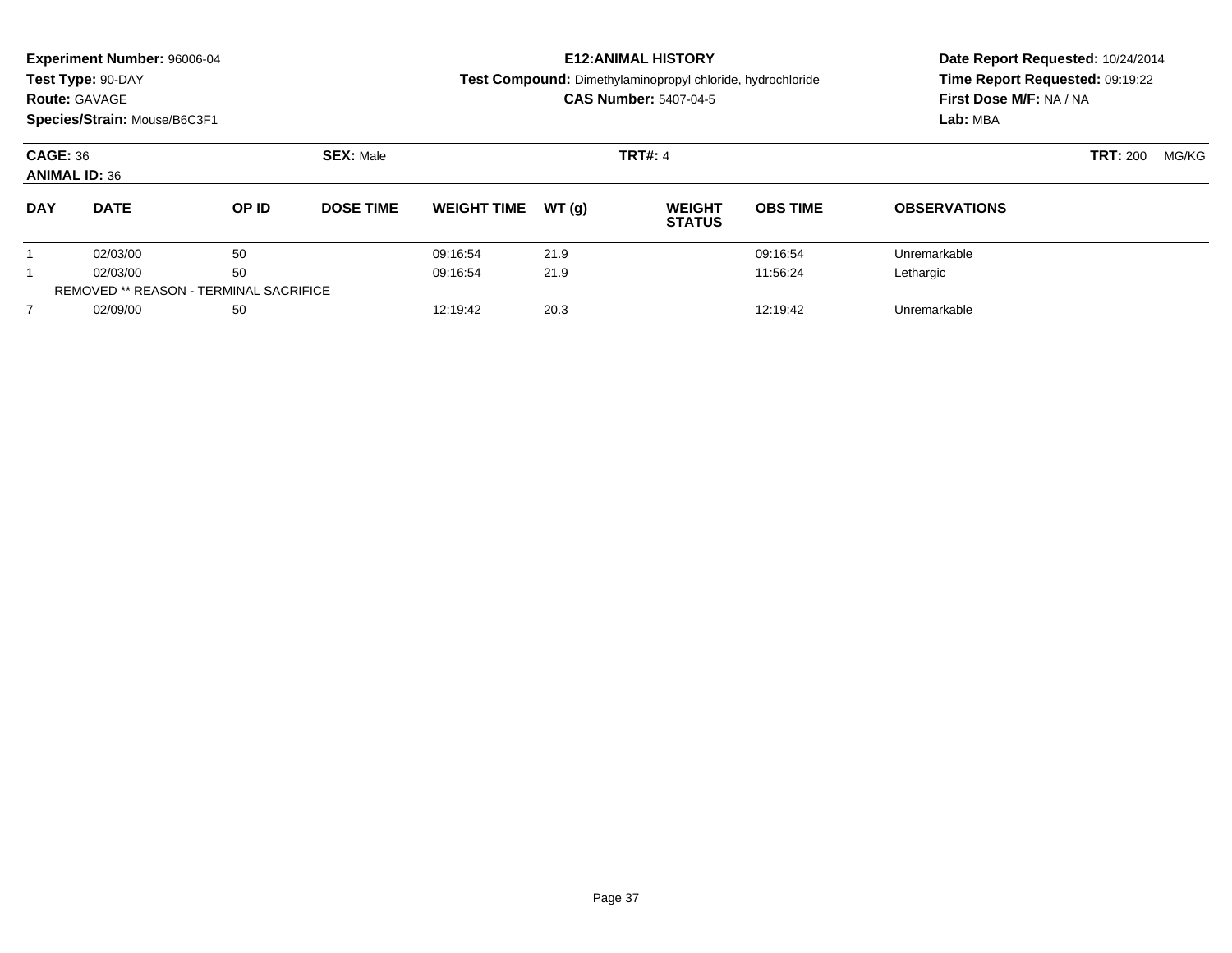|                | <b>Experiment Number: 96006-04</b><br>Test Type: 90-DAY<br><b>Route: GAVAGE</b><br>Species/Strain: Mouse/B6C3F1 |       |                                    |                    | <b>E12: ANIMAL HISTORY</b><br>Test Compound: Dimethylaminopropyl chloride, hydrochloride<br><b>CAS Number: 5407-04-5</b> | Date Report Requested: 10/24/2014<br>Time Report Requested: 09:19:22<br>First Dose M/F: NA / NA<br>Lab: MBA |                 |                     |       |  |
|----------------|-----------------------------------------------------------------------------------------------------------------|-------|------------------------------------|--------------------|--------------------------------------------------------------------------------------------------------------------------|-------------------------------------------------------------------------------------------------------------|-----------------|---------------------|-------|--|
|                | <b>CAGE: 37</b><br><b>ANIMAL ID: 37</b>                                                                         |       | <b>SEX: Male</b><br><b>TRT#: 4</b> |                    |                                                                                                                          |                                                                                                             |                 | <b>TRT: 200</b>     | MG/KG |  |
| <b>DAY</b>     | <b>DATE</b>                                                                                                     | OP ID | <b>DOSE TIME</b>                   | <b>WEIGHT TIME</b> | WT(q)                                                                                                                    | <b>WEIGHT</b><br><b>STATUS</b>                                                                              | <b>OBS TIME</b> | <b>OBSERVATIONS</b> |       |  |
|                | 02/03/00                                                                                                        | 50    |                                    | 09:17:16           | 23.7                                                                                                                     |                                                                                                             | 09:17:16        | Unremarkable        |       |  |
|                | 02/03/00                                                                                                        | 50    |                                    | 09:17:16           | 23.7                                                                                                                     |                                                                                                             | 11:56:56        | Lethargic           |       |  |
|                | <b>REMOVED ** REASON - TERMINAL SACRIFICE</b>                                                                   |       |                                    |                    |                                                                                                                          |                                                                                                             |                 |                     |       |  |
| $\overline{7}$ | 02/09/00                                                                                                        | 50    |                                    | 12:20:18           | 25.1                                                                                                                     |                                                                                                             | 12:20:18        | Unremarkable        |       |  |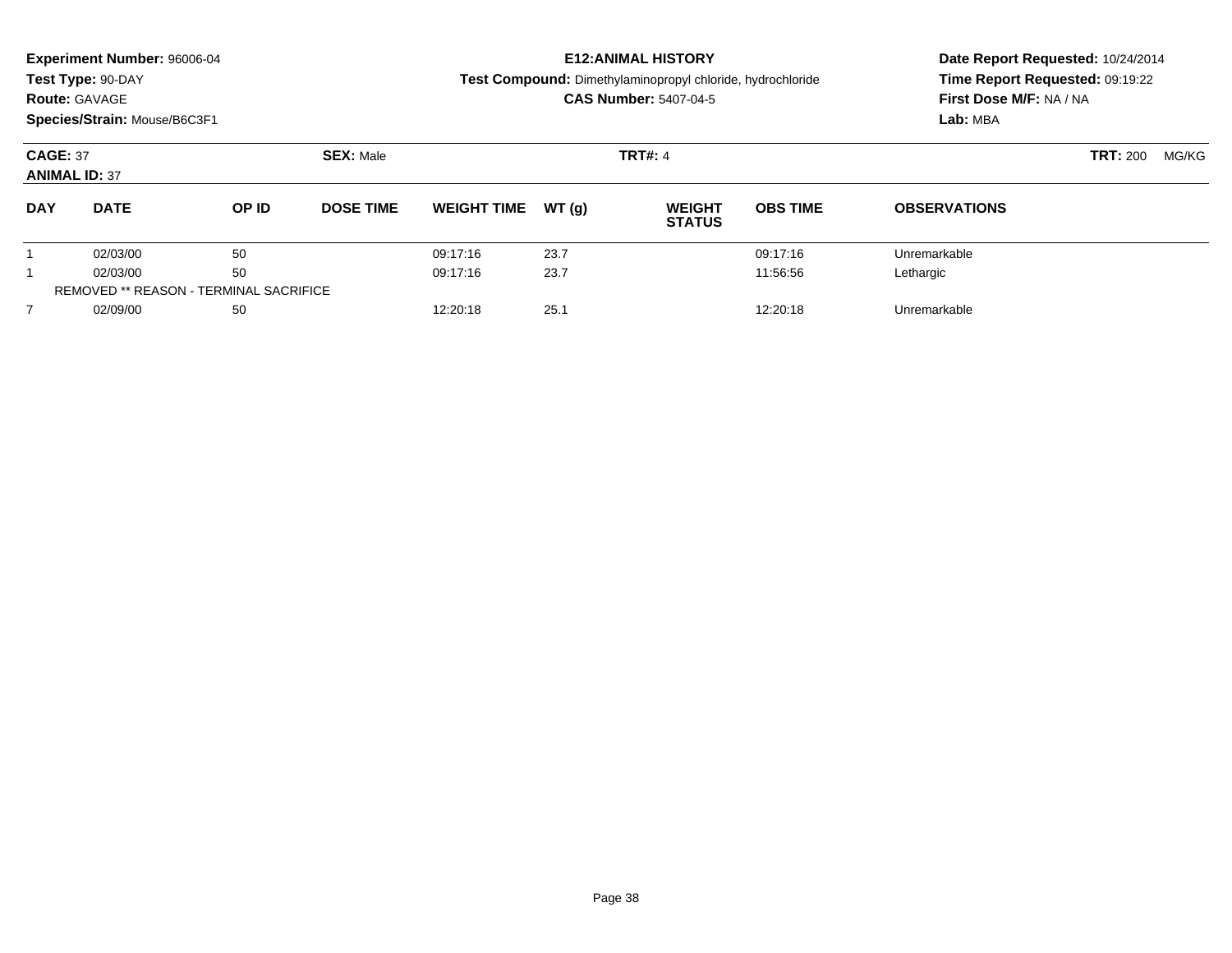|                                         | Experiment Number: 96006-04<br>Test Type: 90-DAY<br><b>Route: GAVAGE</b><br>Species/Strain: Mouse/B6C3F1 |                                               |                  |                    |       | <b>E12: ANIMAL HISTORY</b><br>Test Compound: Dimethylaminopropyl chloride, hydrochloride<br><b>CAS Number: 5407-04-5</b> | Date Report Requested: 10/24/2014<br>Time Report Requested: 09:19:22<br>First Dose M/F: NA / NA<br>Lab: MBA |                     |                 |       |
|-----------------------------------------|----------------------------------------------------------------------------------------------------------|-----------------------------------------------|------------------|--------------------|-------|--------------------------------------------------------------------------------------------------------------------------|-------------------------------------------------------------------------------------------------------------|---------------------|-----------------|-------|
| <b>CAGE: 38</b><br><b>ANIMAL ID: 38</b> |                                                                                                          |                                               | <b>SEX: Male</b> |                    |       | <b>TRT#: 4</b>                                                                                                           |                                                                                                             |                     | <b>TRT: 200</b> | MG/KG |
| <b>DAY</b>                              | <b>DATE</b>                                                                                              | OP ID                                         | <b>DOSE TIME</b> | <b>WEIGHT TIME</b> | WT(q) | <b>WEIGHT</b><br><b>STATUS</b>                                                                                           | <b>OBS TIME</b>                                                                                             | <b>OBSERVATIONS</b> |                 |       |
|                                         | 02/03/00                                                                                                 | 50                                            |                  | 09:17:36           | 22.1  |                                                                                                                          | 09:17:36                                                                                                    | Unremarkable        |                 |       |
| 1                                       | 02/03/00                                                                                                 | 50                                            |                  | 09:17:36           | 22.1  |                                                                                                                          | 11:57:14                                                                                                    | Lethargic           |                 |       |
|                                         |                                                                                                          | <b>REMOVED ** REASON - TERMINAL SACRIFICE</b> |                  |                    |       |                                                                                                                          |                                                                                                             |                     |                 |       |
| $\overline{7}$                          | 02/09/00                                                                                                 | 50                                            |                  | 12:20:44           | 22.3  |                                                                                                                          | 12:20:44                                                                                                    | Unremarkable        |                 |       |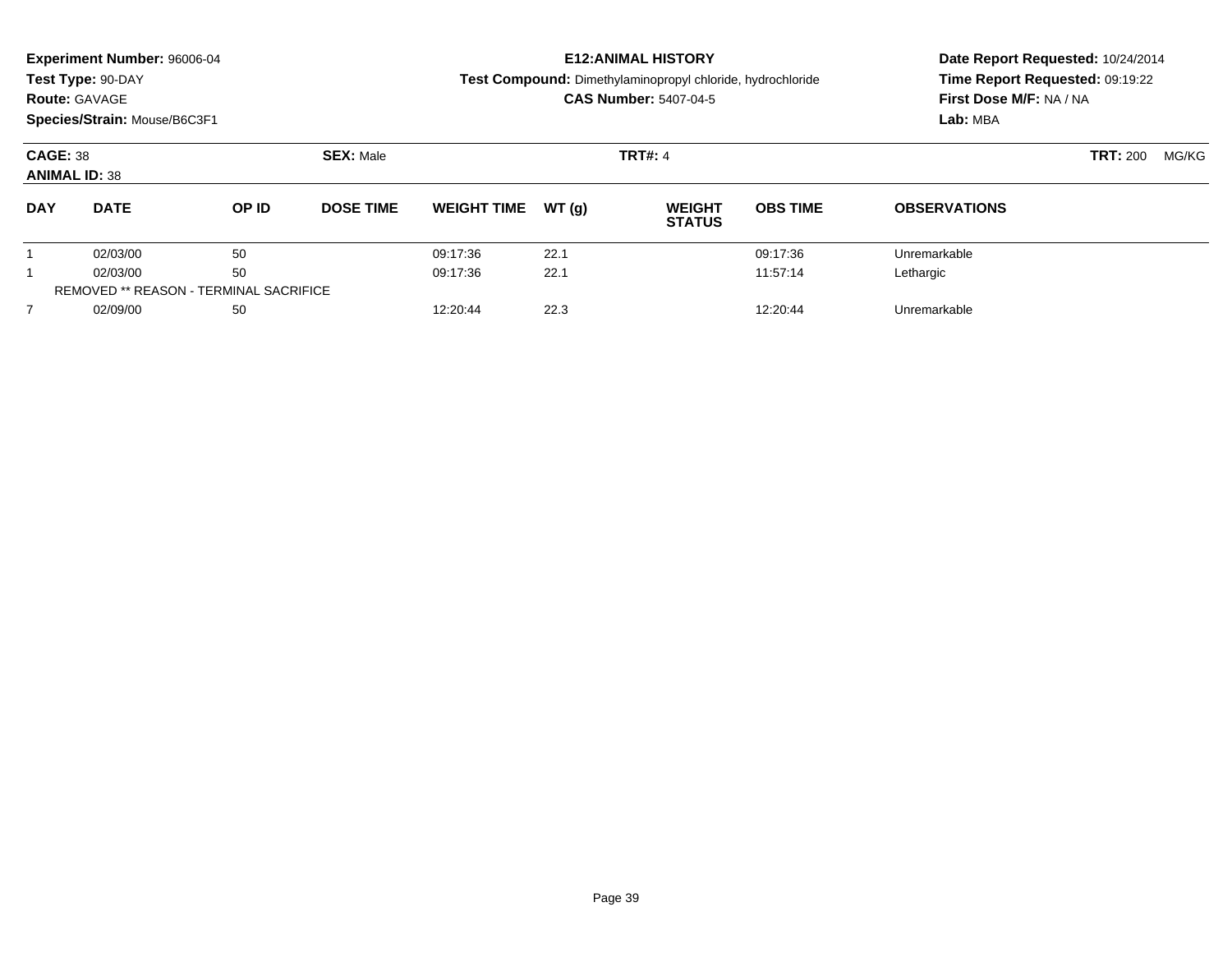|                | <b>Experiment Number: 96006-04</b><br>Test Type: 90-DAY<br><b>Route: GAVAGE</b><br>Species/Strain: Mouse/B6C3F1 |       | <b>E12: ANIMAL HISTORY</b><br>Test Compound: Dimethylaminopropyl chloride, hydrochloride<br><b>CAS Number: 5407-04-5</b> |                    |        |                                | Date Report Requested: 10/24/2014<br>Time Report Requested: 09:19:22<br>First Dose M/F: NA / NA<br>Lab: MBA |                     |                 |       |
|----------------|-----------------------------------------------------------------------------------------------------------------|-------|--------------------------------------------------------------------------------------------------------------------------|--------------------|--------|--------------------------------|-------------------------------------------------------------------------------------------------------------|---------------------|-----------------|-------|
|                | <b>CAGE: 39</b><br><b>ANIMAL ID: 39</b>                                                                         |       | <b>SEX: Male</b>                                                                                                         | <b>TRT#: 4</b>     |        |                                |                                                                                                             |                     | <b>TRT: 200</b> | MG/KG |
| <b>DAY</b>     | <b>DATE</b>                                                                                                     | OP ID | <b>DOSE TIME</b>                                                                                                         | <b>WEIGHT TIME</b> | WT (q) | <b>WEIGHT</b><br><b>STATUS</b> | <b>OBS TIME</b>                                                                                             | <b>OBSERVATIONS</b> |                 |       |
|                | 02/03/00                                                                                                        | 50    |                                                                                                                          | 09:17:54           | 22.0   |                                | 09:17:54                                                                                                    | Unremarkable        |                 |       |
|                | 50<br>02/03/00                                                                                                  |       |                                                                                                                          | 09:17:54           | 22.0   |                                | 11:57:32                                                                                                    | Lethargic           |                 |       |
|                | <b>REMOVED ** REASON - TERMINAL SACRIFICE</b>                                                                   |       |                                                                                                                          |                    |        |                                |                                                                                                             |                     |                 |       |
| $\overline{7}$ | 02/09/00                                                                                                        | 50    |                                                                                                                          | 12:21:04           | 22.7   |                                | 12:21:04                                                                                                    | Unremarkable        |                 |       |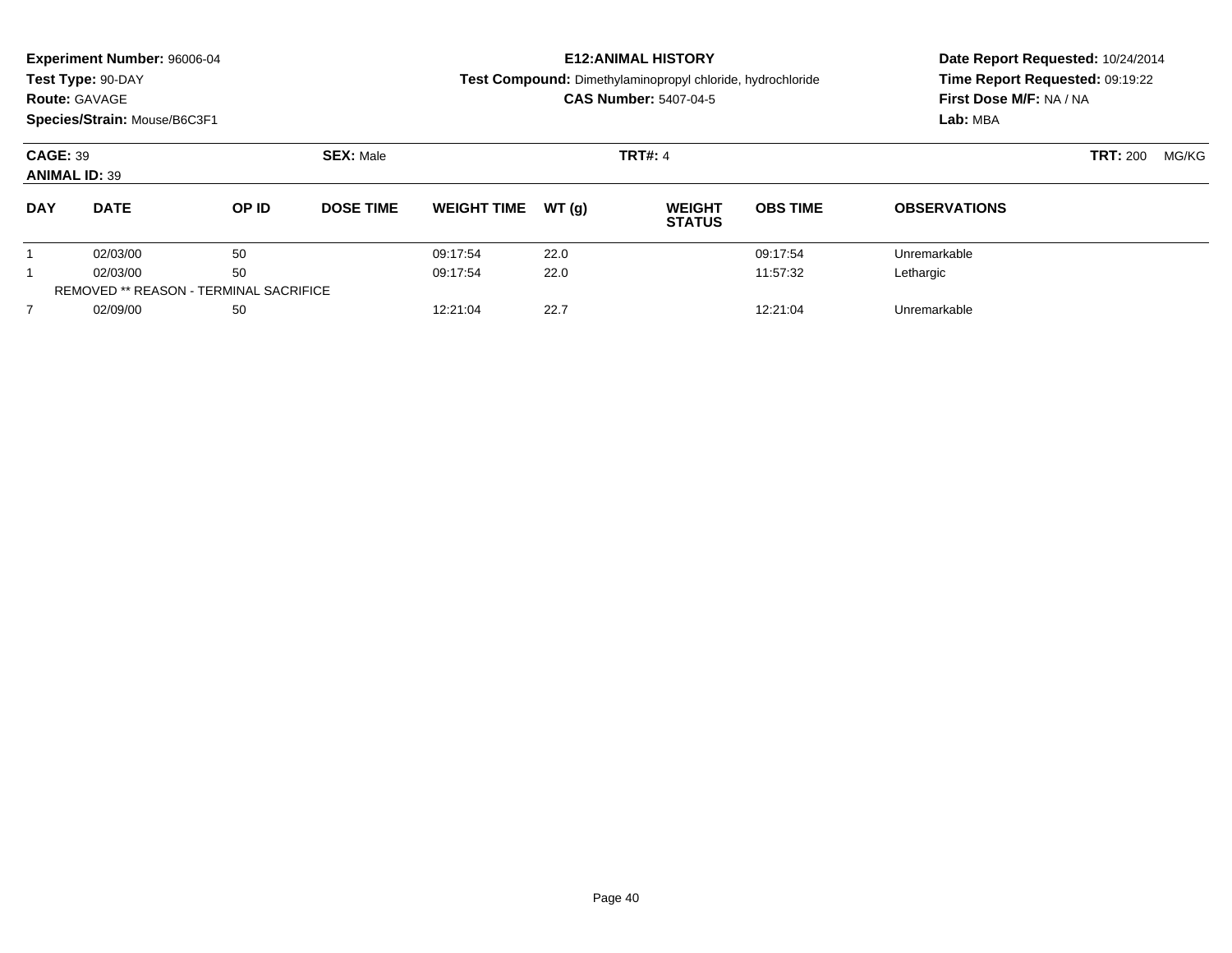|                | <b>Experiment Number: 96006-04</b><br>Test Type: 90-DAY<br><b>Route: GAVAGE</b><br>Species/Strain: Mouse/B6C3F1 |       | <b>E12: ANIMAL HISTORY</b><br>Test Compound: Dimethylaminopropyl chloride, hydrochloride<br><b>CAS Number: 5407-04-5</b> |                    |        |                                | Date Report Requested: 10/24/2014<br>Time Report Requested: 09:19:22<br>First Dose M/F: NA / NA<br>Lab: MBA |                     |                 |       |
|----------------|-----------------------------------------------------------------------------------------------------------------|-------|--------------------------------------------------------------------------------------------------------------------------|--------------------|--------|--------------------------------|-------------------------------------------------------------------------------------------------------------|---------------------|-----------------|-------|
|                | <b>CAGE: 40</b><br><b>ANIMAL ID: 40</b>                                                                         |       | <b>SEX: Male</b>                                                                                                         | <b>TRT#: 4</b>     |        |                                |                                                                                                             |                     | <b>TRT: 200</b> | MG/KG |
| <b>DAY</b>     | <b>DATE</b>                                                                                                     | OP ID | <b>DOSE TIME</b>                                                                                                         | <b>WEIGHT TIME</b> | WT (q) | <b>WEIGHT</b><br><b>STATUS</b> | <b>OBS TIME</b>                                                                                             | <b>OBSERVATIONS</b> |                 |       |
|                | 02/03/00                                                                                                        | 50    |                                                                                                                          | 09:18:14           | 22.0   |                                | 09:18:14                                                                                                    | Unremarkable        |                 |       |
|                | 50<br>02/03/00                                                                                                  |       |                                                                                                                          | 09:18:14           | 22.0   |                                | 11:57:54                                                                                                    | Lethargic           |                 |       |
|                | <b>REMOVED ** REASON - TERMINAL SACRIFICE</b>                                                                   |       |                                                                                                                          |                    |        |                                |                                                                                                             |                     |                 |       |
| $\overline{7}$ | 02/09/00                                                                                                        | 50    |                                                                                                                          | 12:21:50           | 22.3   |                                | 12:21:50                                                                                                    | Unremarkable        |                 |       |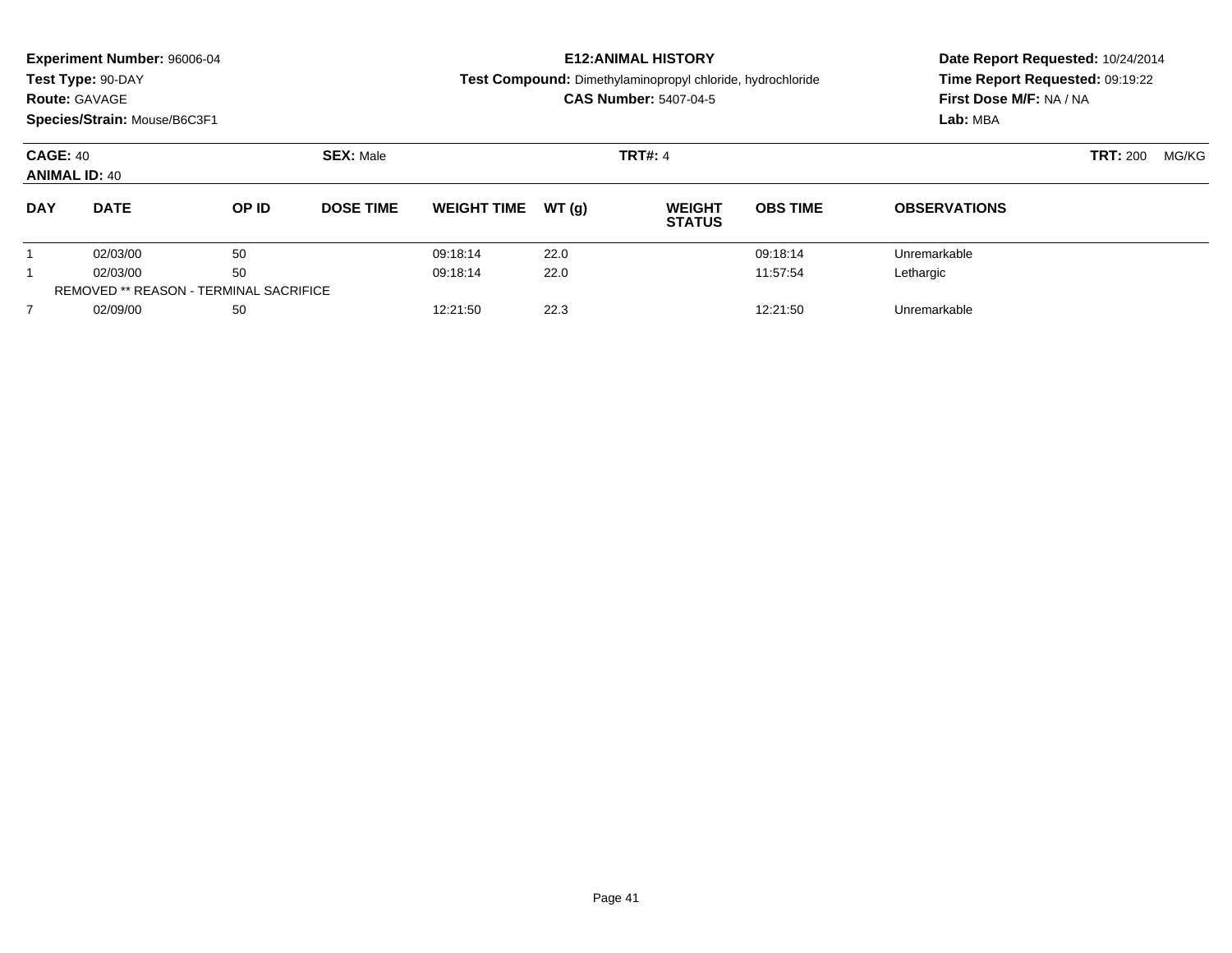|            | <b>Experiment Number: 96006-04</b><br>Test Type: 90-DAY<br><b>Route: GAVAGE</b><br>Species/Strain: Mouse/B6C3F1 |       |                  |                              |         | <b>E12:ANIMAL HISTORY</b><br>Test Compound: Dimethylaminopropyl chloride, hydrochloride<br><b>CAS Number: 5407-04-5</b> | Date Report Requested: 10/24/2014<br>Time Report Requested: 09:19:22<br>First Dose M/F: NA / NA<br>Lab: MBA |                                                                  |  |  |
|------------|-----------------------------------------------------------------------------------------------------------------|-------|------------------|------------------------------|---------|-------------------------------------------------------------------------------------------------------------------------|-------------------------------------------------------------------------------------------------------------|------------------------------------------------------------------|--|--|
|            | <b>SEX: Male</b><br><b>CAGE: 41</b><br><b>ANIMAL ID: 41</b>                                                     |       |                  |                              | TRT#: 5 |                                                                                                                         | <b>TRT: 400</b><br>MG/KG                                                                                    |                                                                  |  |  |
| <b>DAY</b> | <b>DATE</b>                                                                                                     | OP ID | <b>DOSE TIME</b> | <b>WEIGHT TIME</b>           | WT(q)   | <b>WEIGHT</b><br><b>STATUS</b>                                                                                          | <b>OBS TIME</b>                                                                                             | <b>OBSERVATIONS</b>                                              |  |  |
|            | 02/03/00                                                                                                        | 50    |                  | 09:19:08                     | 21.1    |                                                                                                                         | 09:19:08                                                                                                    | Unremarkable                                                     |  |  |
|            | 02/03/00                                                                                                        | 50    |                  | 09:19:08                     | 21.1    |                                                                                                                         | 11:58:54                                                                                                    | <b>Abnormal Breathing</b><br><b>Clonic Seizures</b><br>Lethargic |  |  |
|            | REMOVED ** REASON - NATURAL DEATH                                                                               |       |                  |                              |         |                                                                                                                         |                                                                                                             |                                                                  |  |  |
|            | 50<br>02/03/00                                                                                                  |       |                  | 20.6<br>15:22:18<br>15:22:18 |         |                                                                                                                         |                                                                                                             | Unremarkable                                                     |  |  |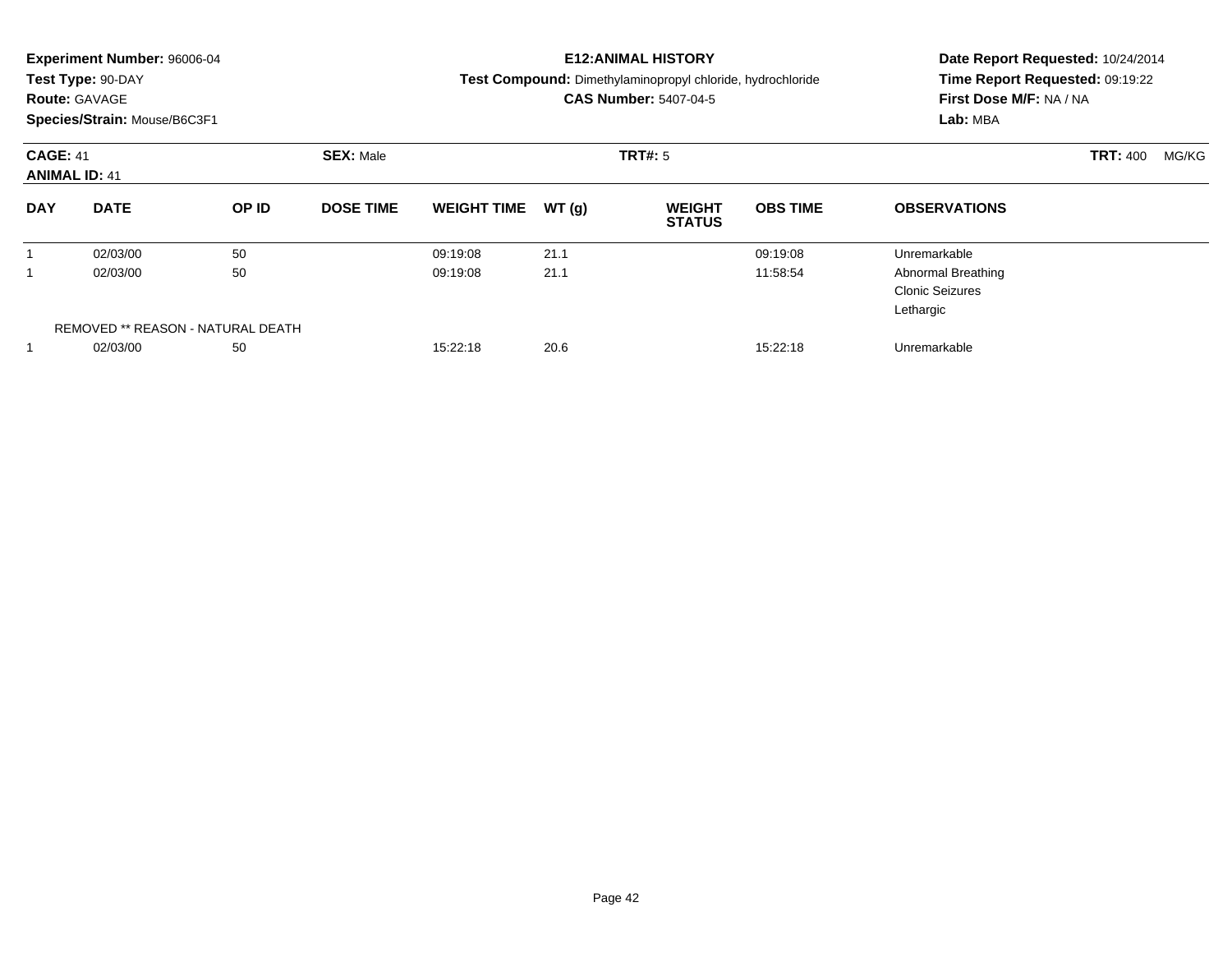| <b>Route: GAVAGE</b> | <b>Experiment Number: 96006-04</b><br>Test Type: 90-DAY<br>Species/Strain: Mouse/B6C3F1 |          |                  |                      | <b>E12:ANIMAL HISTORY</b><br>Test Compound: Dimethylaminopropyl chloride, hydrochloride<br><b>CAS Number: 5407-04-5</b> | Date Report Requested: 10/24/2014<br>Time Report Requested: 09:19:22<br>First Dose M/F: NA / NA<br>Lab: MBA |                      |                                                                                  |                 |       |
|----------------------|-----------------------------------------------------------------------------------------|----------|------------------|----------------------|-------------------------------------------------------------------------------------------------------------------------|-------------------------------------------------------------------------------------------------------------|----------------------|----------------------------------------------------------------------------------|-----------------|-------|
| <b>CAGE: 42</b>      | <b>ANIMAL ID: 42</b>                                                                    |          | <b>SEX: Male</b> |                      |                                                                                                                         | TRT#: 5                                                                                                     |                      |                                                                                  | <b>TRT: 400</b> | MG/KG |
| <b>DAY</b>           | <b>DATE</b>                                                                             | OP ID    | <b>DOSE TIME</b> | <b>WEIGHT TIME</b>   | WT(g)                                                                                                                   | <b>WEIGHT</b><br><b>STATUS</b>                                                                              | <b>OBS TIME</b>      | <b>OBSERVATIONS</b>                                                              |                 |       |
| 1<br>1               | 02/03/00<br>02/03/00                                                                    | 50<br>50 |                  | 09:19:30<br>09:19:30 | 19.5<br>19.5                                                                                                            |                                                                                                             | 09:19:30<br>12:00:34 | Unremarkable<br><b>Abnormal Breathing</b><br><b>Clonic Seizures</b><br>Lethargic |                 |       |
|                      | REMOVED ** REASON - NATURAL DEATH<br>50<br>02/03/00                                     |          |                  | 15:23:48             | 19.2                                                                                                                    |                                                                                                             | 15:23:48             | Unremarkable                                                                     |                 |       |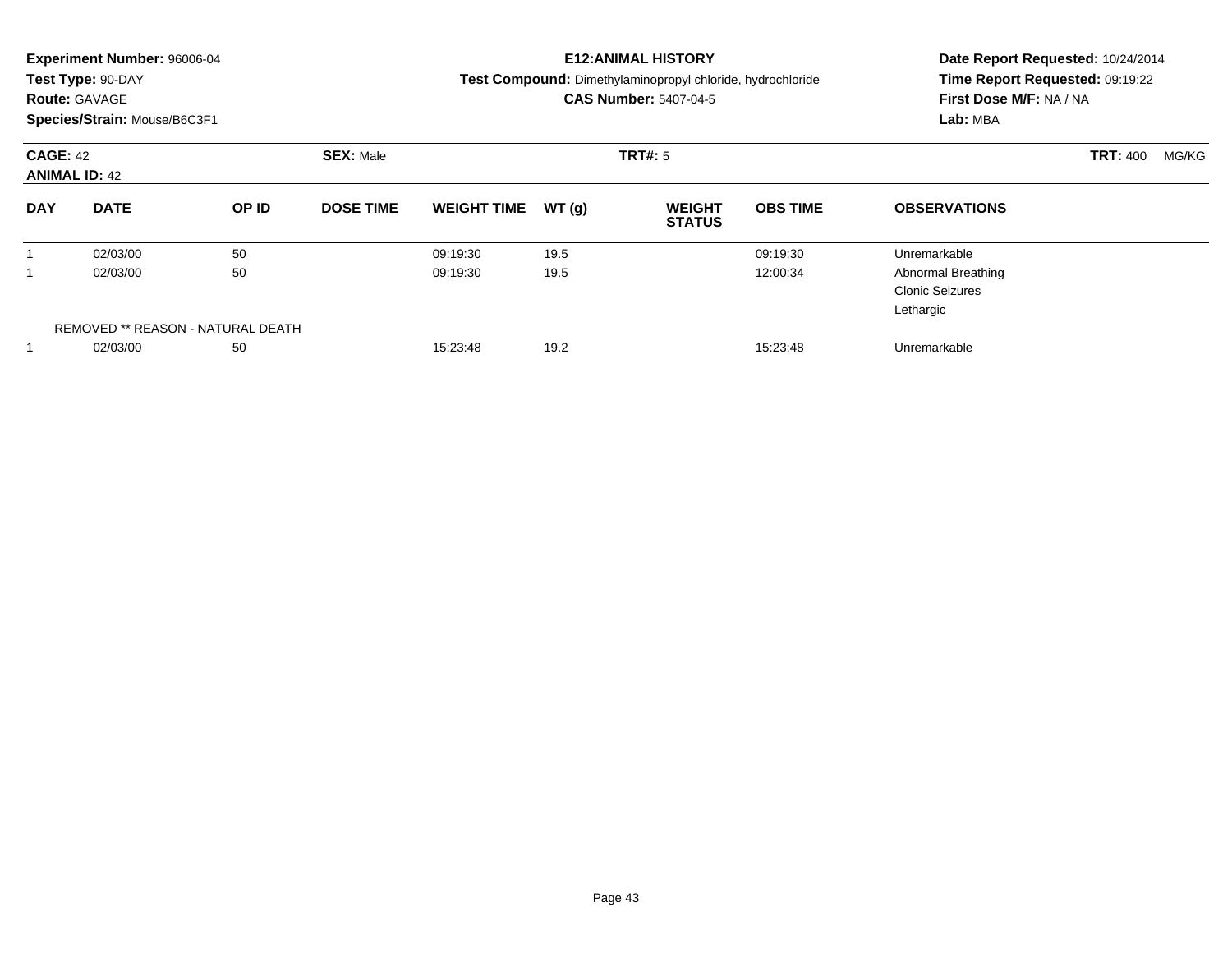|                                         | <b>Experiment Number: 96006-04</b><br>Test Type: 90-DAY<br><b>Route: GAVAGE</b><br>Species/Strain: Mouse/B6C3F1 |                                               |                  |                                                                         |       | <b>E12:ANIMAL HISTORY</b><br>Test Compound: Dimethylaminopropyl chloride, hydrochloride<br><b>CAS Number: 5407-04-5</b> | Date Report Requested: 10/24/2014<br>Time Report Requested: 09:19:22<br>First Dose M/F: NA / NA<br>Lab: MBA |                                                           |  |
|-----------------------------------------|-----------------------------------------------------------------------------------------------------------------|-----------------------------------------------|------------------|-------------------------------------------------------------------------|-------|-------------------------------------------------------------------------------------------------------------------------|-------------------------------------------------------------------------------------------------------------|-----------------------------------------------------------|--|
|                                         | <b>CAGE: 43</b><br><b>ANIMAL ID: 43</b>                                                                         |                                               | <b>SEX: Male</b> | <b>TRT#: 5</b>                                                          |       |                                                                                                                         | <b>TRT: 400</b><br>MG/KG                                                                                    |                                                           |  |
| <b>DAY</b>                              | <b>DATE</b>                                                                                                     | OP ID                                         | <b>DOSE TIME</b> | <b>WEIGHT TIME</b>                                                      | WT(g) | <b>WEIGHT</b><br><b>STATUS</b>                                                                                          | <b>OBS TIME</b>                                                                                             | <b>OBSERVATIONS</b>                                       |  |
|                                         | 02/03/00                                                                                                        | 50                                            |                  | 09:19:54                                                                | 21.2  |                                                                                                                         | 09:19:54                                                                                                    | Unremarkable                                              |  |
| -1                                      | 02/03/00                                                                                                        | 50                                            |                  | 09:19:54                                                                | 21.2  |                                                                                                                         | 12:00:50                                                                                                    | Abnormal Breathing<br><b>Clonic Seizures</b><br>Lethargic |  |
| 5                                       | 02/07/00                                                                                                        | 50                                            | group.           | **NOTE-Per study director, animal removed due to high mortality rate in |       |                                                                                                                         | 09:19:26                                                                                                    |                                                           |  |
|                                         |                                                                                                                 | <b>REMOVED ** REASON - MORIBUND SACRIFICE</b> |                  |                                                                         |       |                                                                                                                         |                                                                                                             |                                                           |  |
| 22.0<br>5<br>02/07/00<br>50<br>09:17:48 |                                                                                                                 |                                               |                  | 09:17:48<br>Unremarkable                                                |       |                                                                                                                         |                                                                                                             |                                                           |  |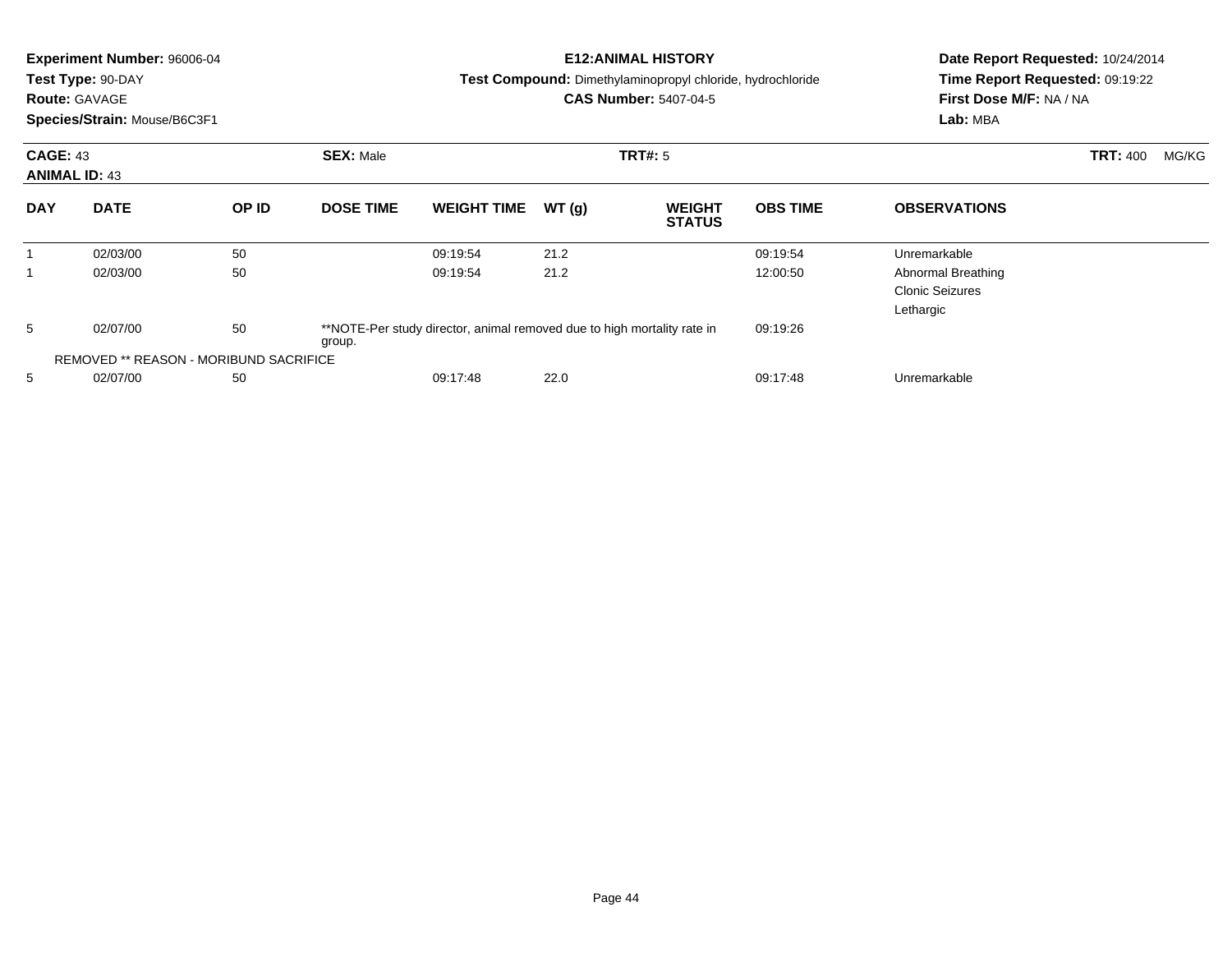|                 | <b>Experiment Number: 96006-04</b><br>Test Type: 90-DAY<br><b>Route: GAVAGE</b><br>Species/Strain: Mouse/B6C3F1 |                                         |                  |                      |              | <b>E12: ANIMAL HISTORY</b><br>Test Compound: Dimethylaminopropyl chloride, hydrochloride<br><b>CAS Number: 5407-04-5</b> | Date Report Requested: 10/24/2014<br>Time Report Requested: 09:19:22<br>First Dose M/F: NA / NA<br>Lab: MBA |                                                                                  |                 |       |
|-----------------|-----------------------------------------------------------------------------------------------------------------|-----------------------------------------|------------------|----------------------|--------------|--------------------------------------------------------------------------------------------------------------------------|-------------------------------------------------------------------------------------------------------------|----------------------------------------------------------------------------------|-----------------|-------|
| <b>CAGE: 44</b> | <b>ANIMAL ID: 44</b>                                                                                            |                                         | <b>SEX: Male</b> |                      |              | TRT#: 5                                                                                                                  |                                                                                                             |                                                                                  | <b>TRT: 400</b> | MG/KG |
| <b>DAY</b>      | <b>DATE</b>                                                                                                     | OP ID                                   | <b>DOSE TIME</b> | <b>WEIGHT TIME</b>   | WT(g)        | <b>WEIGHT</b><br><b>STATUS</b>                                                                                           | <b>OBS TIME</b>                                                                                             | <b>OBSERVATIONS</b>                                                              |                 |       |
| 1               | 02/03/00<br>02/03/00                                                                                            | 50<br>50                                |                  | 09:20:14<br>09:20:14 | 20.3<br>20.3 |                                                                                                                          | 09:20:14<br>12:01:14                                                                                        | Unremarkable<br><b>Abnormal Breathing</b><br><b>Clonic Seizures</b><br>Lethargic |                 |       |
|                 | 02/03/00                                                                                                        | REMOVED ** REASON - NATURAL DEATH<br>50 |                  | 15:24:54             | 19.7         |                                                                                                                          | 15:24:54                                                                                                    | Unremarkable                                                                     |                 |       |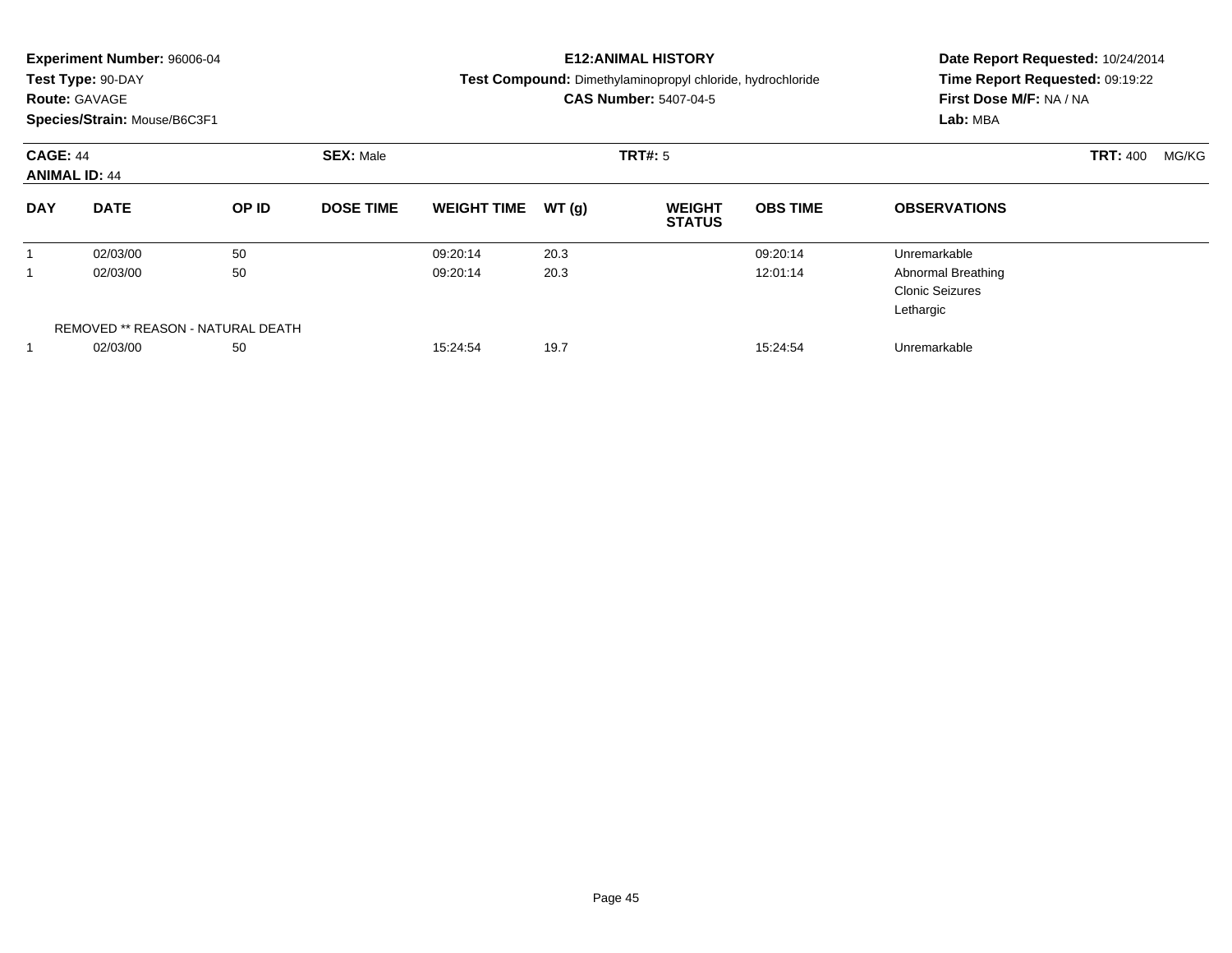|                                         | Experiment Number: 96006-04<br>Test Type: 90-DAY<br><b>Route: GAVAGE</b><br>Species/Strain: Mouse/B6C3F1 |       |                  |                                                                         | <b>E12: ANIMAL HISTORY</b><br><b>Test Compound:</b> Dimethylaminopropyl chloride, hydrochloride<br><b>CAS Number: 5407-04-5</b> | Date Report Requested: 10/24/2014<br>Time Report Requested: 09:19:22<br>First Dose M/F: NA / NA<br>Lab: MBA |                 |                                 |                          |
|-----------------------------------------|----------------------------------------------------------------------------------------------------------|-------|------------------|-------------------------------------------------------------------------|---------------------------------------------------------------------------------------------------------------------------------|-------------------------------------------------------------------------------------------------------------|-----------------|---------------------------------|--------------------------|
|                                         | <b>CAGE: 45</b><br><b>ANIMAL ID: 45</b>                                                                  |       | <b>SEX: Male</b> | TRT#: 5                                                                 |                                                                                                                                 |                                                                                                             |                 |                                 | <b>TRT: 400</b><br>MG/KG |
| <b>DAY</b>                              | <b>DATE</b>                                                                                              | OP ID | <b>DOSE TIME</b> | <b>WEIGHT TIME</b>                                                      | WT(g)                                                                                                                           | <b>WEIGHT</b><br><b>STATUS</b>                                                                              | <b>OBS TIME</b> | <b>OBSERVATIONS</b>             |                          |
|                                         | 02/03/00                                                                                                 | 50    |                  | 09:20:32                                                                | 23.2                                                                                                                            |                                                                                                             | 09:20:32        | Unremarkable                    |                          |
|                                         | 02/03/00                                                                                                 | 50    |                  | 09:20:32                                                                | 23.2                                                                                                                            |                                                                                                             | 12:01:30        | Abnormal Breathing<br>Lethargic |                          |
| 5                                       | 02/07/00                                                                                                 | 50    | group.           | **NOTE-Per study director, animal removed due to high mortality rate in |                                                                                                                                 |                                                                                                             | 09:23:42        |                                 |                          |
|                                         | <b>REMOVED ** REASON - MORIBUND SACRIFICE</b>                                                            |       |                  |                                                                         |                                                                                                                                 |                                                                                                             |                 |                                 |                          |
| 5<br>02/07/00<br>50<br>23.9<br>09:22:14 |                                                                                                          |       |                  | 09:22:14                                                                | Unremarkable                                                                                                                    |                                                                                                             |                 |                                 |                          |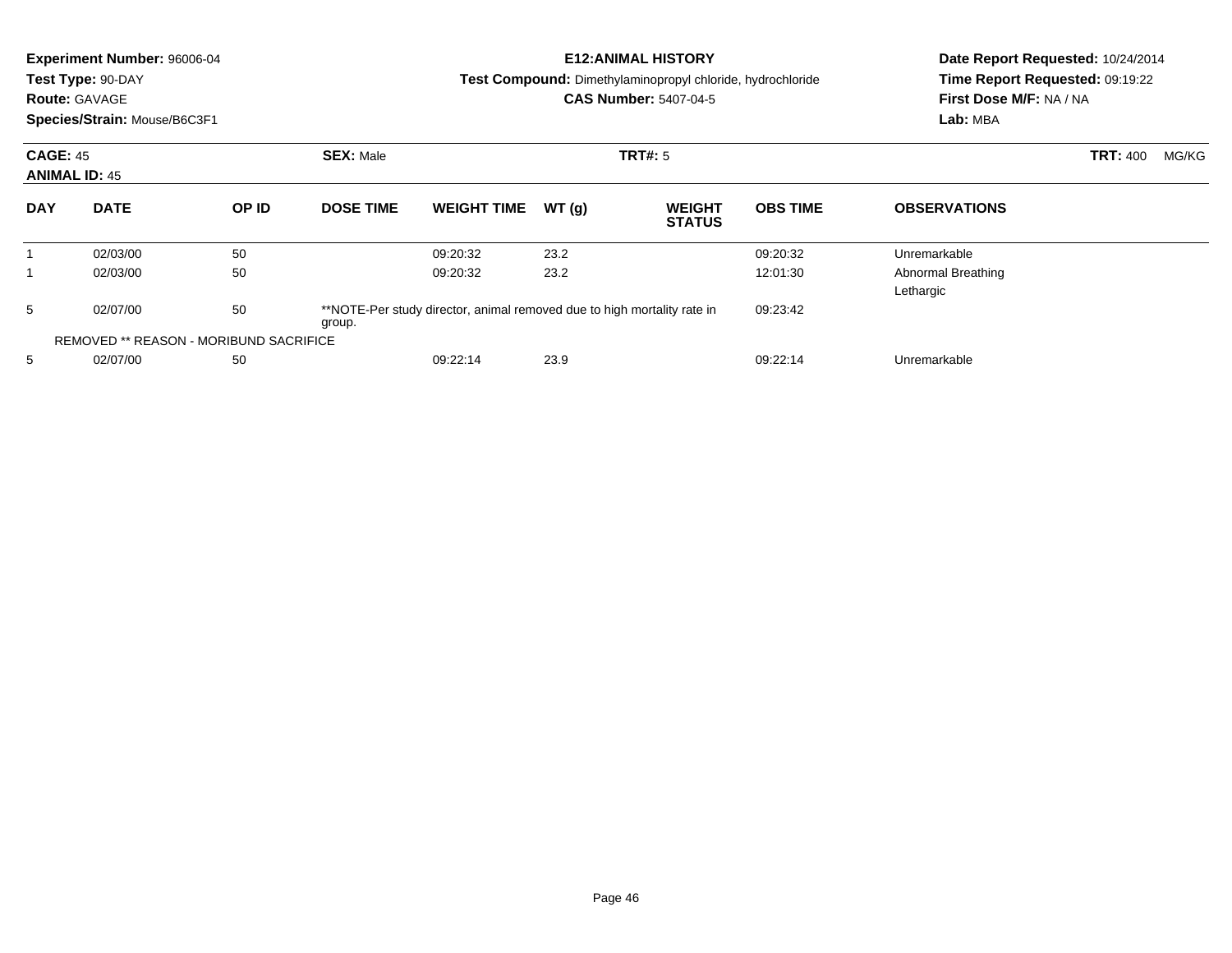|            | <b>Experiment Number: 96006-04</b><br>Test Type: 90-DAY<br><b>Route: GAVAGE</b><br>Species/Strain: Mouse/B6C3F1 |       |                  |                                                                         |       | <b>E12:ANIMAL HISTORY</b><br>Test Compound: Dimethylaminopropyl chloride, hydrochloride<br><b>CAS Number: 5407-04-5</b> | Date Report Requested: 10/24/2014<br>Time Report Requested: 09:19:22<br>First Dose M/F: NA / NA<br>Lab: MBA |                                                           |                          |  |
|------------|-----------------------------------------------------------------------------------------------------------------|-------|------------------|-------------------------------------------------------------------------|-------|-------------------------------------------------------------------------------------------------------------------------|-------------------------------------------------------------------------------------------------------------|-----------------------------------------------------------|--------------------------|--|
|            | <b>CAGE: 46</b><br><b>ANIMAL ID: 46</b>                                                                         |       | <b>SEX: Male</b> | <b>TRT#: 5</b>                                                          |       |                                                                                                                         |                                                                                                             |                                                           | <b>TRT: 400</b><br>MG/KG |  |
| <b>DAY</b> | <b>DATE</b>                                                                                                     | OP ID | <b>DOSE TIME</b> | <b>WEIGHT TIME</b>                                                      | WT(g) | <b>WEIGHT</b><br><b>STATUS</b>                                                                                          | <b>OBS TIME</b>                                                                                             | <b>OBSERVATIONS</b>                                       |                          |  |
|            | 02/03/00                                                                                                        | 50    |                  | 09:20:56                                                                | 22.5  |                                                                                                                         | 09:20:56                                                                                                    | Unremarkable                                              |                          |  |
|            | 02/03/00                                                                                                        | 50    |                  | 09:20:56                                                                | 22.5  |                                                                                                                         | 12:02:02                                                                                                    | Abnormal Breathing<br><b>Clonic Seizures</b><br>Lethargic |                          |  |
| 5          | 02/07/00                                                                                                        | 50    | group.           | **NOTE-Per study director, animal removed due to high mortality rate in |       |                                                                                                                         | 09:25:44                                                                                                    |                                                           |                          |  |
|            | <b>REMOVED ** REASON - MORIBUND SACRIFICE</b>                                                                   |       |                  |                                                                         |       |                                                                                                                         |                                                                                                             |                                                           |                          |  |
| 5          | 50<br>02/07/00                                                                                                  |       |                  | 09:24:10                                                                | 22.5  |                                                                                                                         | 09:24:10                                                                                                    | Unremarkable                                              |                          |  |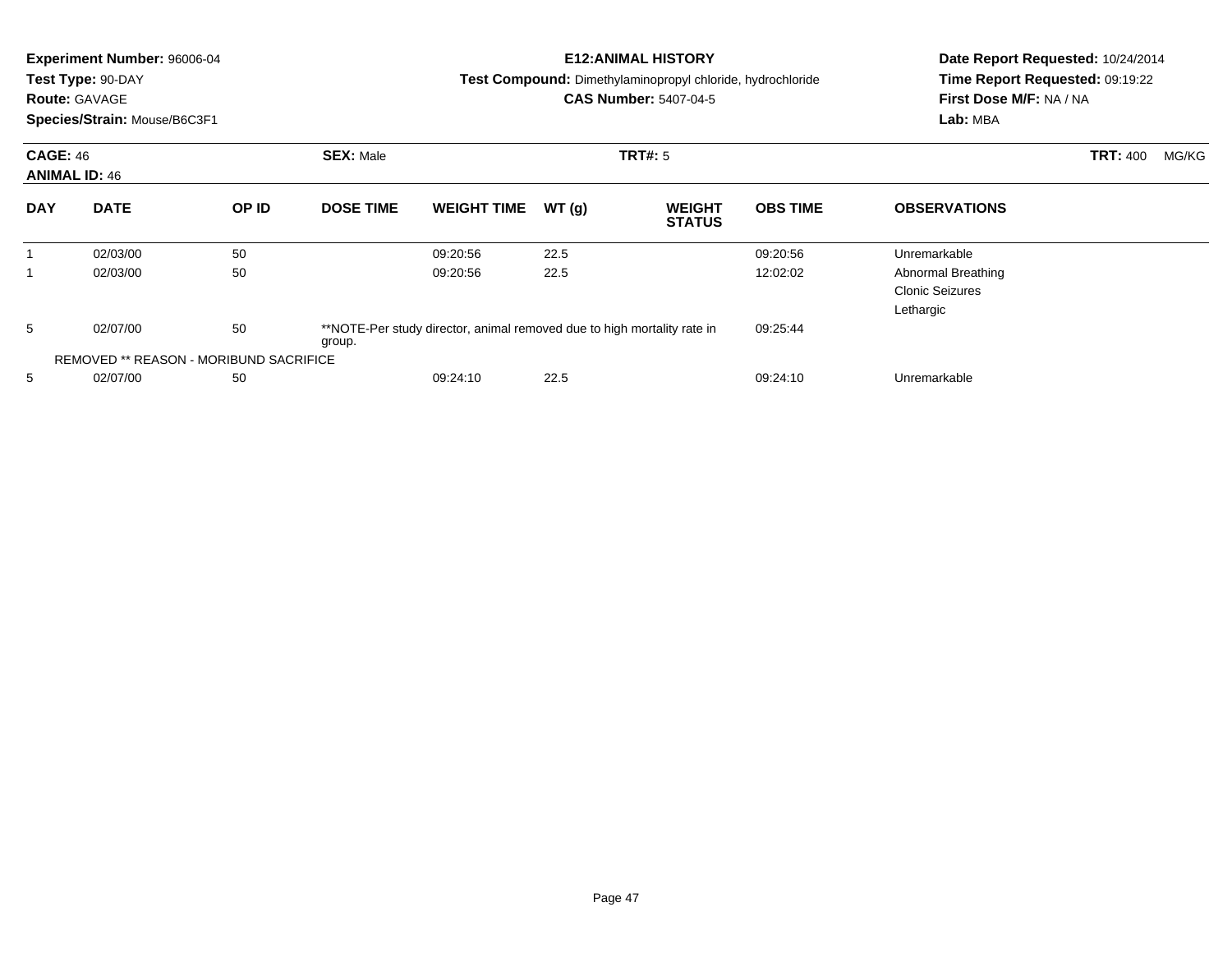|                                         | <b>Experiment Number: 96006-04</b><br>Test Type: 90-DAY<br><b>Route: GAVAGE</b><br>Species/Strain: Mouse/B6C3F1 |                                   |                  |                              |       | <b>E12:ANIMAL HISTORY</b><br>Test Compound: Dimethylaminopropyl chloride, hydrochloride<br><b>CAS Number: 5407-04-5</b> | Date Report Requested: 10/24/2014<br>Time Report Requested: 09:19:22<br>First Dose M/F: NA / NA<br>Lab: MBA |                                                                  |  |  |  |
|-----------------------------------------|-----------------------------------------------------------------------------------------------------------------|-----------------------------------|------------------|------------------------------|-------|-------------------------------------------------------------------------------------------------------------------------|-------------------------------------------------------------------------------------------------------------|------------------------------------------------------------------|--|--|--|
| <b>CAGE: 47</b><br><b>ANIMAL ID: 47</b> |                                                                                                                 |                                   | <b>SEX: Male</b> |                              |       | TRT#: 5                                                                                                                 |                                                                                                             | <b>TRT: 400</b><br>MG/KG                                         |  |  |  |
| <b>DAY</b>                              | <b>DATE</b>                                                                                                     | OP ID                             | <b>DOSE TIME</b> | <b>WEIGHT TIME</b>           | WT(q) | <b>WEIGHT</b><br><b>STATUS</b>                                                                                          | <b>OBS TIME</b>                                                                                             | <b>OBSERVATIONS</b>                                              |  |  |  |
|                                         | 02/03/00                                                                                                        | 50                                |                  | 09:21:22                     | 24.2  |                                                                                                                         | 09:21:22                                                                                                    | Unremarkable                                                     |  |  |  |
|                                         | 02/03/00                                                                                                        | 50                                |                  | 09:21:22                     | 24.2  |                                                                                                                         | 12:02:18                                                                                                    | <b>Abnormal Breathing</b><br><b>Clonic Seizures</b><br>Lethargic |  |  |  |
|                                         |                                                                                                                 | REMOVED ** REASON - NATURAL DEATH |                  |                              |       |                                                                                                                         |                                                                                                             |                                                                  |  |  |  |
|                                         | 50<br>02/03/00                                                                                                  |                                   |                  | 23.2<br>15:26:02<br>15:26:02 |       |                                                                                                                         |                                                                                                             | Unremarkable                                                     |  |  |  |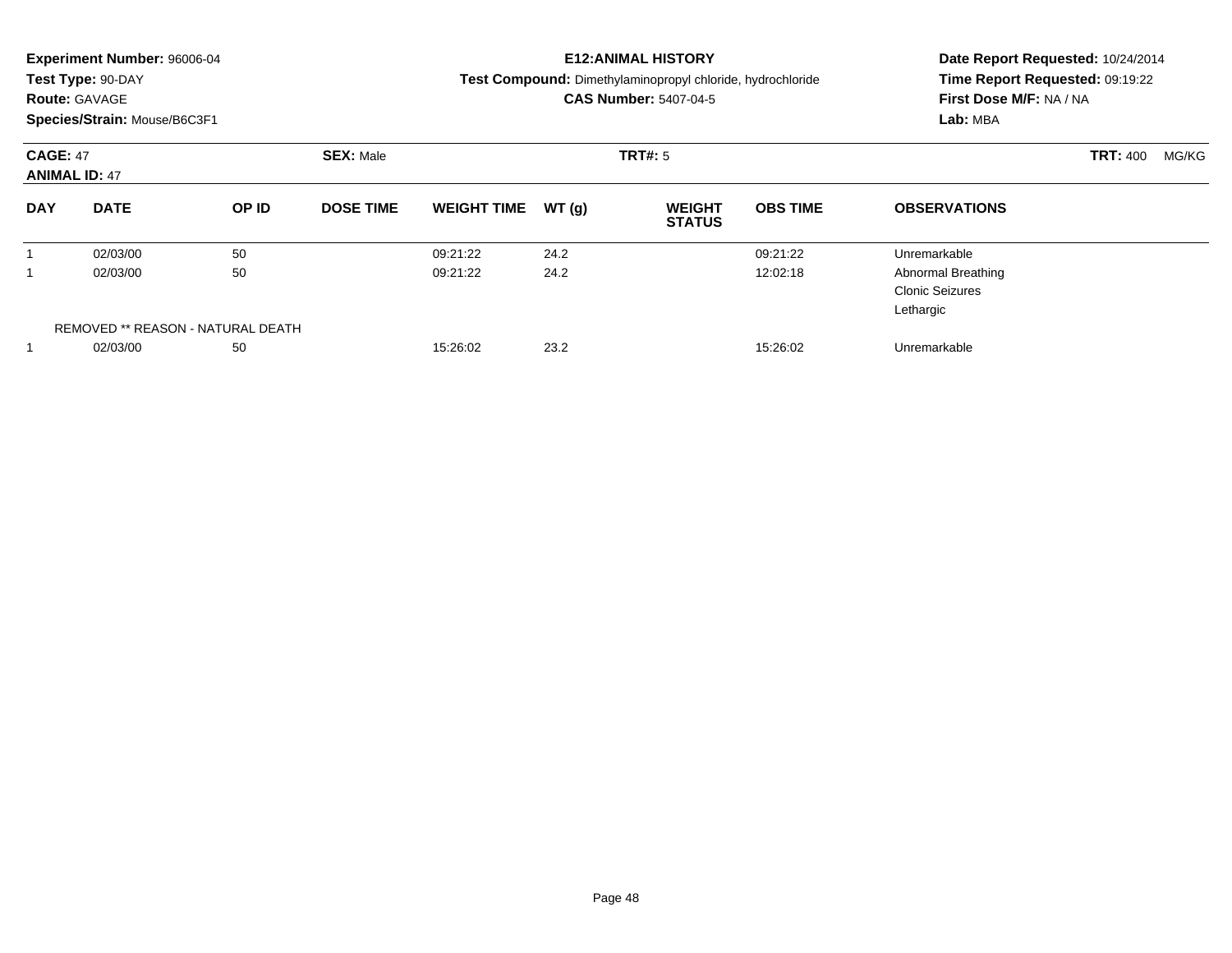|                                         | Experiment Number: 96006-04<br>Test Type: 90-DAY<br><b>Route: GAVAGE</b><br>Species/Strain: Mouse/B6C3F1 |       |                  |                                                                         |       | <b>E12: ANIMAL HISTORY</b><br><b>Test Compound:</b> Dimethylaminopropyl chloride, hydrochloride<br><b>CAS Number: 5407-04-5</b> | Date Report Requested: 10/24/2014<br>Time Report Requested: 09:19:22<br>First Dose M/F: NA / NA<br>Lab: MBA |                                 |                          |
|-----------------------------------------|----------------------------------------------------------------------------------------------------------|-------|------------------|-------------------------------------------------------------------------|-------|---------------------------------------------------------------------------------------------------------------------------------|-------------------------------------------------------------------------------------------------------------|---------------------------------|--------------------------|
| <b>CAGE: 48</b><br><b>ANIMAL ID: 48</b> |                                                                                                          |       | <b>SEX: Male</b> |                                                                         |       | TRT#: 5                                                                                                                         |                                                                                                             |                                 | <b>TRT: 400</b><br>MG/KG |
| <b>DAY</b>                              | <b>DATE</b>                                                                                              | OP ID | <b>DOSE TIME</b> | <b>WEIGHT TIME</b>                                                      | WT(g) | <b>WEIGHT</b><br><b>STATUS</b>                                                                                                  | <b>OBS TIME</b>                                                                                             | <b>OBSERVATIONS</b>             |                          |
|                                         | 02/03/00                                                                                                 | 50    |                  | 09:21:46                                                                | 23.0  |                                                                                                                                 | 09:21:46                                                                                                    | Unremarkable                    |                          |
|                                         | 02/03/00                                                                                                 | 50    |                  | 09:21:46                                                                | 23.0  |                                                                                                                                 | 12:02:34                                                                                                    | Abnormal Breathing<br>Lethargic |                          |
| 5                                       | 02/07/00                                                                                                 | 50    | group.           | **NOTE-Per study director, animal removed due to high mortality rate in |       |                                                                                                                                 | 09:28:02                                                                                                    |                                 |                          |
|                                         | <b>REMOVED ** REASON - MORIBUND SACRIFICE</b>                                                            |       |                  |                                                                         |       |                                                                                                                                 |                                                                                                             |                                 |                          |
| 5                                       | 02/07/00                                                                                                 | 50    |                  | 09:26:46                                                                | 23.8  |                                                                                                                                 | 09:26:46                                                                                                    | Unremarkable                    |                          |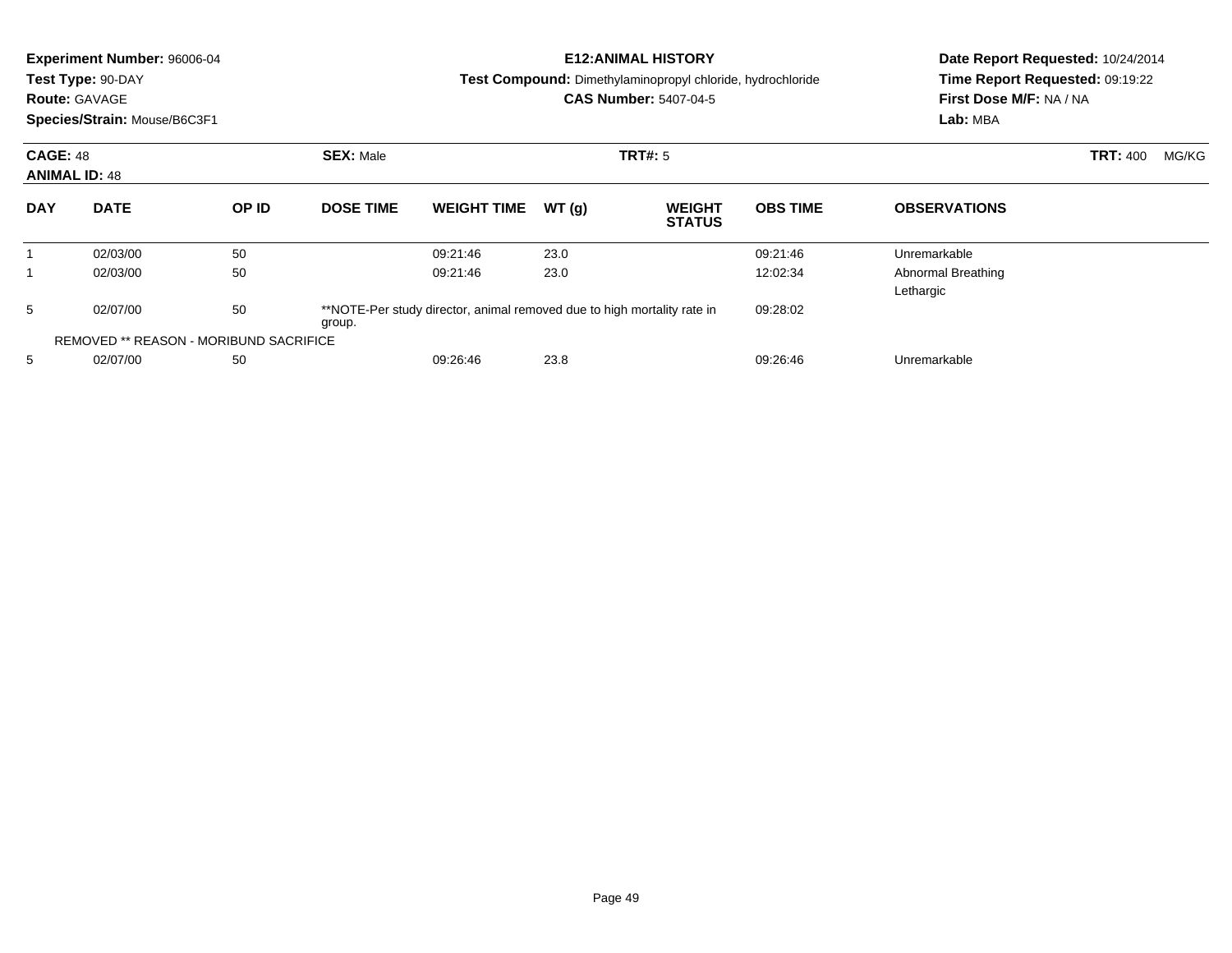|            | <b>Experiment Number: 96006-04</b><br>Test Type: 90-DAY<br><b>Route: GAVAGE</b><br>Species/Strain: Mouse/B6C3F1 |    |                  |                                                                         |       | <b>E12:ANIMAL HISTORY</b><br>Test Compound: Dimethylaminopropyl chloride, hydrochloride<br><b>CAS Number: 5407-04-5</b> | Date Report Requested: 10/24/2014<br>Time Report Requested: 09:19:22<br>First Dose M/F: NA / NA<br>Lab: MBA |                                                           |                          |
|------------|-----------------------------------------------------------------------------------------------------------------|----|------------------|-------------------------------------------------------------------------|-------|-------------------------------------------------------------------------------------------------------------------------|-------------------------------------------------------------------------------------------------------------|-----------------------------------------------------------|--------------------------|
|            | <b>CAGE: 49</b><br><b>ANIMAL ID: 49</b><br><b>DATE</b><br>OP ID                                                 |    | <b>SEX: Male</b> |                                                                         |       | <b>TRT#: 5</b>                                                                                                          |                                                                                                             |                                                           | <b>TRT: 400</b><br>MG/KG |
| <b>DAY</b> |                                                                                                                 |    | <b>DOSE TIME</b> | <b>WEIGHT TIME</b>                                                      | WT(g) | <b>WEIGHT</b><br><b>STATUS</b>                                                                                          | <b>OBS TIME</b>                                                                                             | <b>OBSERVATIONS</b>                                       |                          |
|            | 02/03/00                                                                                                        | 50 |                  | 09:22:08                                                                | 22.2  |                                                                                                                         | 09:22:08                                                                                                    | Unremarkable                                              |                          |
|            | 02/03/00                                                                                                        | 50 |                  | 09:22:08                                                                | 22.2  |                                                                                                                         | 12:03:04                                                                                                    | Abnormal Breathing<br><b>Clonic Seizures</b><br>Lethargic |                          |
| 5          | 02/07/00                                                                                                        | 50 | group.           | **NOTE-Per study director, animal removed due to high mortality rate in |       |                                                                                                                         | 09:29:58                                                                                                    |                                                           |                          |
|            | <b>REMOVED ** REASON - MORIBUND SACRIFICE</b>                                                                   |    |                  |                                                                         |       |                                                                                                                         |                                                                                                             |                                                           |                          |
| 5          | 02/07/00                                                                                                        | 50 |                  | 09:28:32                                                                | 22.5  |                                                                                                                         | 09:28:32                                                                                                    | Unremarkable                                              |                          |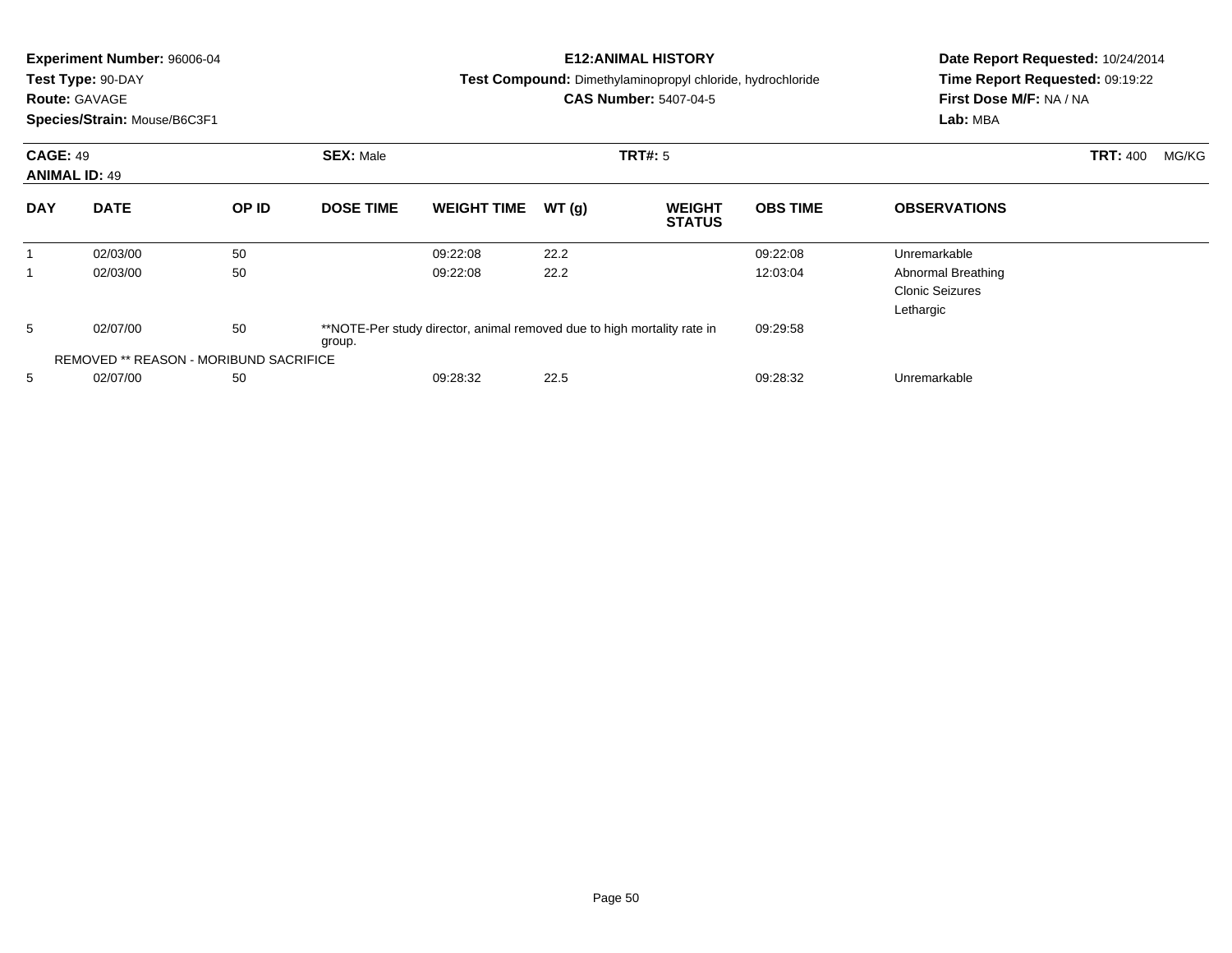|            | <b>Experiment Number: 96006-04</b><br>Test Type: 90-DAY<br><b>Route: GAVAGE</b><br>Species/Strain: Mouse/B6C3F1 |                                   |                  |                    |       | <b>E12:ANIMAL HISTORY</b><br>Test Compound: Dimethylaminopropyl chloride, hydrochloride<br><b>CAS Number: 5407-04-5</b> | Date Report Requested: 10/24/2014<br>Time Report Requested: 09:19:22<br>First Dose M/F: NA / NA<br>Lab: MBA |                                                                  |                          |
|------------|-----------------------------------------------------------------------------------------------------------------|-----------------------------------|------------------|--------------------|-------|-------------------------------------------------------------------------------------------------------------------------|-------------------------------------------------------------------------------------------------------------|------------------------------------------------------------------|--------------------------|
|            | <b>CAGE: 50</b><br><b>ANIMAL ID: 50</b><br><b>DATE</b>                                                          |                                   | <b>SEX: Male</b> |                    |       | TRT#: 5                                                                                                                 |                                                                                                             |                                                                  | <b>TRT: 400</b><br>MG/KG |
| <b>DAY</b> |                                                                                                                 | OP ID                             | <b>DOSE TIME</b> | <b>WEIGHT TIME</b> | WT(q) | <b>WEIGHT</b><br><b>STATUS</b>                                                                                          | <b>OBS TIME</b>                                                                                             | <b>OBSERVATIONS</b>                                              |                          |
|            | 02/03/00                                                                                                        | 50                                |                  | 09:22:28           | 22.3  |                                                                                                                         | 09:22:28                                                                                                    | Unremarkable                                                     |                          |
|            | 02/03/00                                                                                                        | 50                                |                  | 09:22:28           | 22.3  |                                                                                                                         | 12:03:24                                                                                                    | <b>Abnormal Breathing</b><br><b>Clonic Seizures</b><br>Lethargic |                          |
|            |                                                                                                                 | REMOVED ** REASON - NATURAL DEATH |                  |                    |       |                                                                                                                         |                                                                                                             |                                                                  |                          |
| 2          | 02/04/00                                                                                                        | 50                                |                  | 15:20:52           | 20.4  |                                                                                                                         | 15:20:52                                                                                                    | Unremarkable                                                     |                          |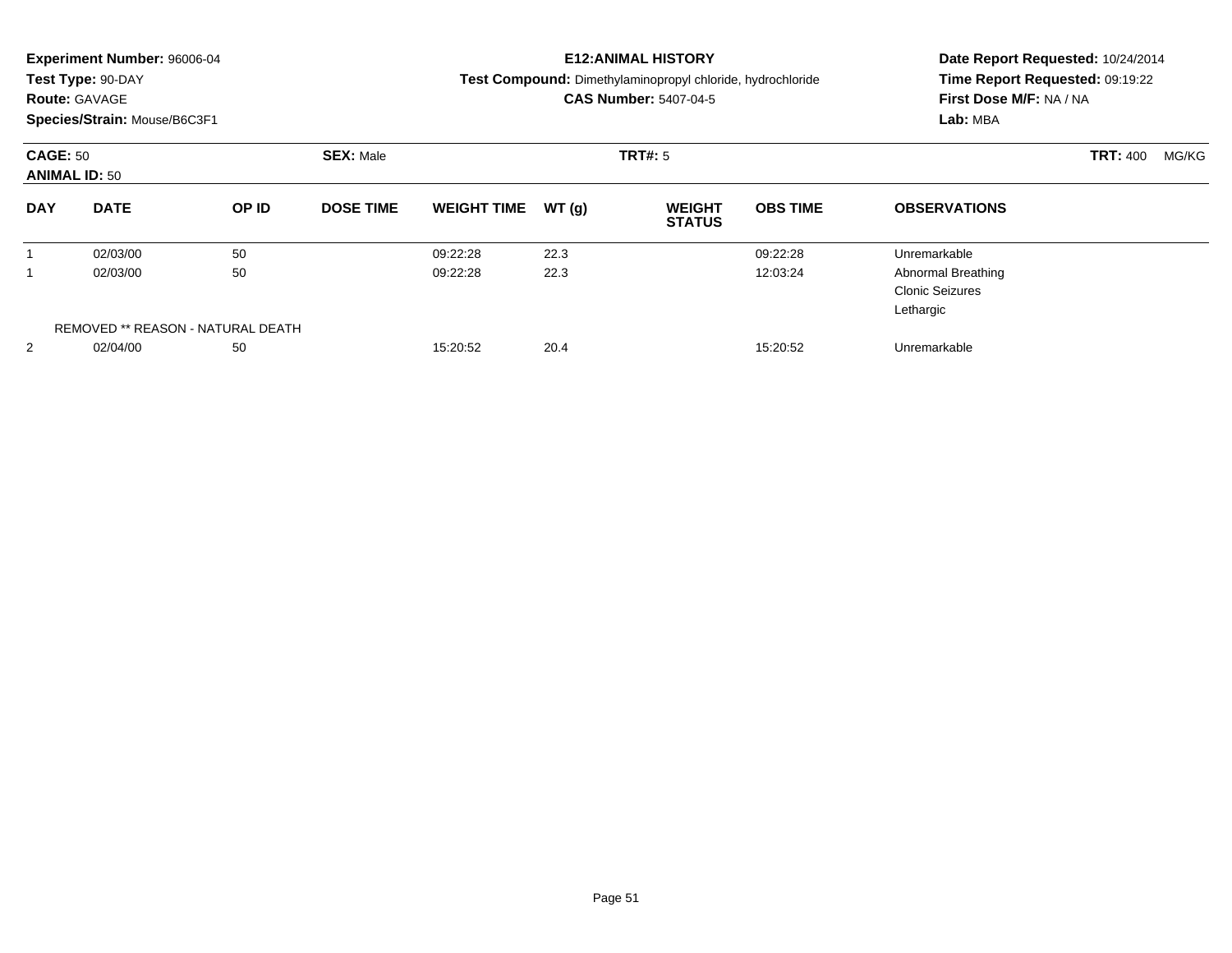|                                         | <b>Experiment Number: 96006-04</b><br>Test Type: 90-DAY<br><b>Route: GAVAGE</b><br>Species/Strain: Mouse/B6C3F1 |                                   |                  |                    |       | <b>E12:ANIMAL HISTORY</b><br>Test Compound: Dimethylaminopropyl chloride, hydrochloride<br><b>CAS Number: 5407-04-5</b> | Date Report Requested: 10/24/2014<br>Time Report Requested: 09:19:22<br>First Dose M/F: NA / NA<br>Lab: MBA |                                                                  |                 |       |
|-----------------------------------------|-----------------------------------------------------------------------------------------------------------------|-----------------------------------|------------------|--------------------|-------|-------------------------------------------------------------------------------------------------------------------------|-------------------------------------------------------------------------------------------------------------|------------------------------------------------------------------|-----------------|-------|
| <b>CAGE: 51</b><br><b>ANIMAL ID: 51</b> |                                                                                                                 |                                   | <b>SEX: Male</b> |                    |       | TRT#: 6                                                                                                                 |                                                                                                             |                                                                  | <b>TRT: 800</b> | MG/KG |
| <b>DAY</b>                              | <b>DATE</b>                                                                                                     | OP ID                             | <b>DOSE TIME</b> | <b>WEIGHT TIME</b> | WT(q) | <b>WEIGHT</b><br><b>STATUS</b>                                                                                          | <b>OBS TIME</b>                                                                                             | <b>OBSERVATIONS</b>                                              |                 |       |
|                                         | 02/03/00                                                                                                        | 50                                |                  | 09:06:48           | 21.3  |                                                                                                                         | 09:06:48                                                                                                    | Unremarkable                                                     |                 |       |
|                                         | 02/03/00                                                                                                        | 50                                |                  | 09:06:48           | 21.3  |                                                                                                                         | 12:05:12                                                                                                    | <b>Abnormal Breathing</b><br><b>Clonic Seizures</b><br>Lethargic |                 |       |
|                                         |                                                                                                                 | REMOVED ** REASON - NATURAL DEATH |                  |                    |       |                                                                                                                         |                                                                                                             |                                                                  |                 |       |
|                                         | 02/03/00                                                                                                        | 50                                |                  | 15:28:48           | 20.3  |                                                                                                                         | 15:28:48                                                                                                    | Unremarkable                                                     |                 |       |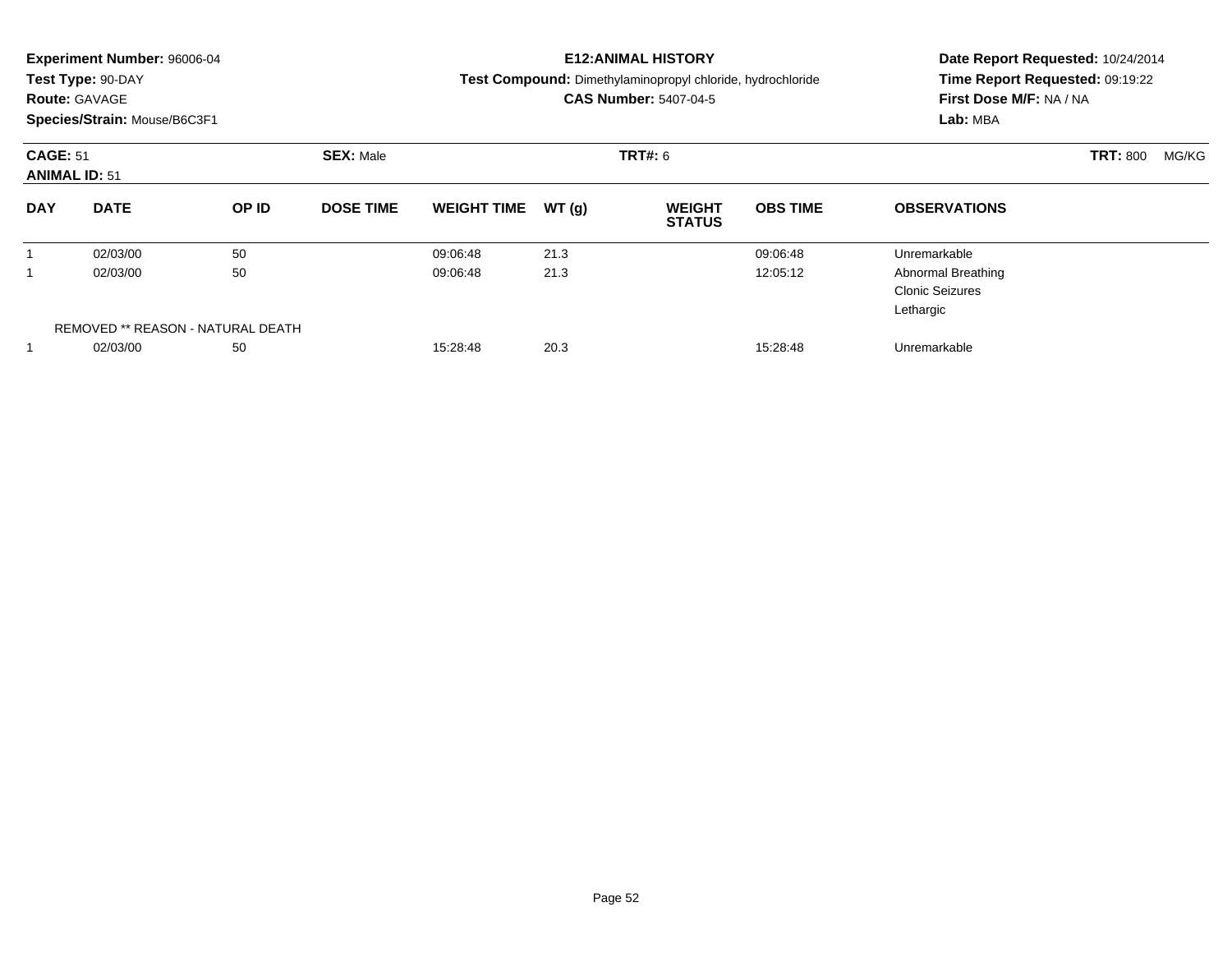| <b>Route: GAVAGE</b>                    | <b>Experiment Number: 96006-04</b><br>Test Type: 90-DAY<br>Species/Strain: Mouse/B6C3F1 |                                         |                  |                      |              | <b>E12: ANIMAL HISTORY</b><br>Test Compound: Dimethylaminopropyl chloride, hydrochloride<br><b>CAS Number: 5407-04-5</b> | Date Report Requested: 10/24/2014<br>Time Report Requested: 09:19:22<br>First Dose M/F: NA / NA<br>Lab: MBA |                                                                                  |                 |       |
|-----------------------------------------|-----------------------------------------------------------------------------------------|-----------------------------------------|------------------|----------------------|--------------|--------------------------------------------------------------------------------------------------------------------------|-------------------------------------------------------------------------------------------------------------|----------------------------------------------------------------------------------|-----------------|-------|
| <b>CAGE: 52</b><br><b>ANIMAL ID: 52</b> |                                                                                         |                                         | <b>SEX: Male</b> |                      |              | TRT#: 6                                                                                                                  |                                                                                                             |                                                                                  | <b>TRT: 800</b> | MG/KG |
| <b>DAY</b>                              | <b>DATE</b>                                                                             | OP ID                                   | <b>DOSE TIME</b> | <b>WEIGHT TIME</b>   | WT(g)        | <b>WEIGHT</b><br><b>STATUS</b>                                                                                           | <b>OBS TIME</b>                                                                                             | <b>OBSERVATIONS</b>                                                              |                 |       |
| 1<br>1                                  | 02/03/00<br>02/03/00                                                                    | 50<br>50                                |                  | 09:07:12<br>09:07:12 | 22.6<br>22.6 |                                                                                                                          | 09:07:12<br>12:05:36                                                                                        | Unremarkable<br><b>Abnormal Breathing</b><br><b>Clonic Seizures</b><br>Lethargic |                 |       |
|                                         | 02/03/00                                                                                | REMOVED ** REASON - NATURAL DEATH<br>50 |                  | 15:11:32             | 21.7         |                                                                                                                          | 15:11:32                                                                                                    | Unremarkable                                                                     |                 |       |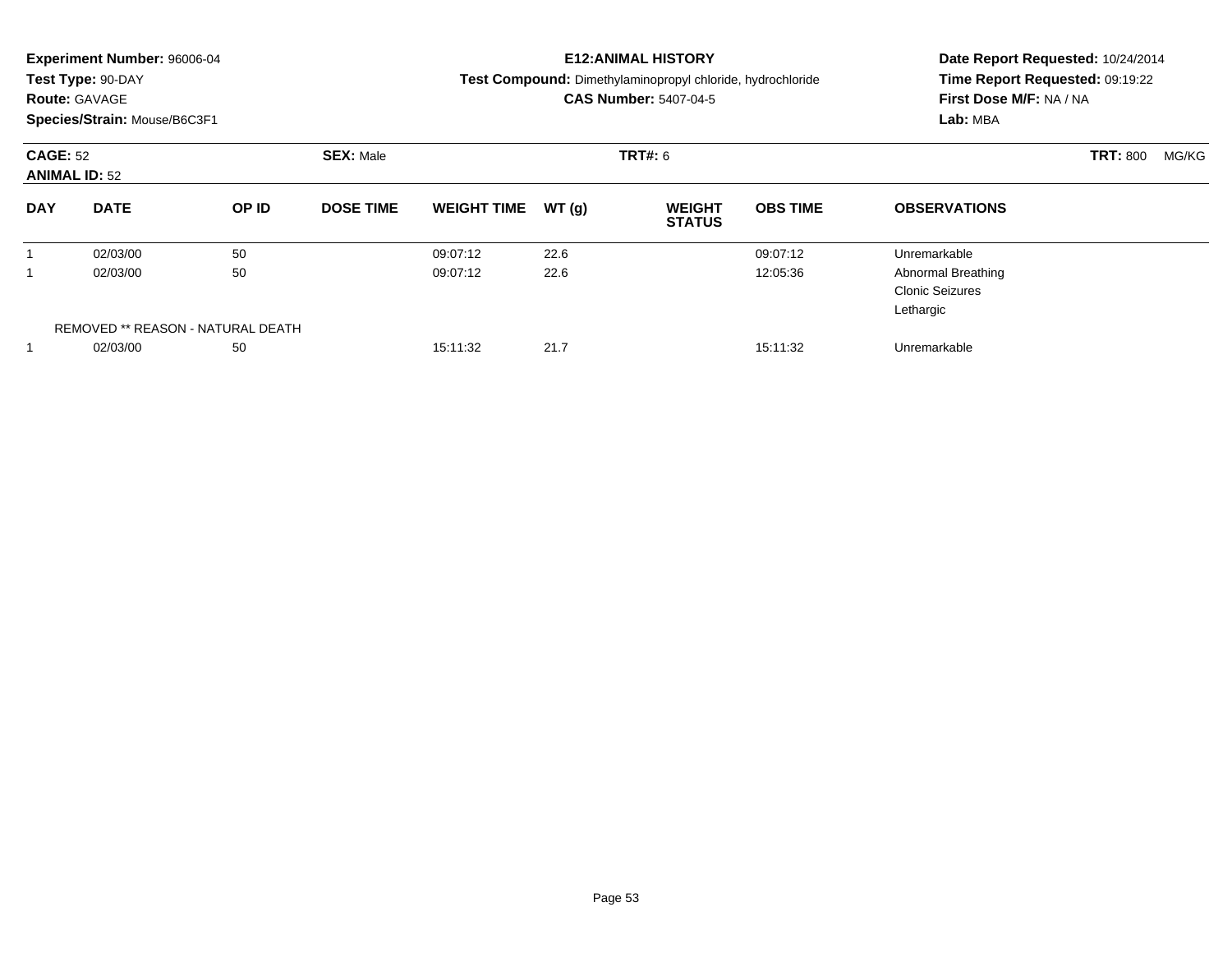|                                         | <b>Experiment Number: 96006-04</b>                                        |                                                |                  |                                                                                            |       | <b>E12: ANIMAL HISTORY</b>     | Date Report Requested: 10/24/2014 |                                                                        |  |  |
|-----------------------------------------|---------------------------------------------------------------------------|------------------------------------------------|------------------|--------------------------------------------------------------------------------------------|-------|--------------------------------|-----------------------------------|------------------------------------------------------------------------|--|--|
|                                         | Test Type: 90-DAY<br><b>Route: GAVAGE</b><br>Species/Strain: Mouse/B6C3F1 |                                                |                  | Test Compound: Dimethylaminopropyl chloride, hydrochloride<br><b>CAS Number: 5407-04-5</b> |       |                                |                                   | Time Report Requested: 09:19:22<br>First Dose M/F: NA / NA<br>Lab: MBA |  |  |
| <b>CAGE: 53</b><br><b>ANIMAL ID: 53</b> |                                                                           |                                                | <b>SEX: Male</b> |                                                                                            |       | <b>TRT#: 6</b>                 |                                   | <b>TRT: 800</b><br>MG/KG                                               |  |  |
| <b>DAY</b>                              | <b>DATE</b>                                                               | OP ID                                          | <b>DOSE TIME</b> | <b>WEIGHT TIME</b>                                                                         | WT(q) | <b>WEIGHT</b><br><b>STATUS</b> | <b>OBS TIME</b>                   | <b>OBSERVATIONS</b>                                                    |  |  |
|                                         | 02/03/00                                                                  | 50<br><b>REMOVED ** REASON - NATURAL DEATH</b> |                  | 09:07:46                                                                                   | 19.7  |                                | 09:07:46                          | Unremarkable                                                           |  |  |
|                                         | 02/03/00                                                                  | 50                                             |                  | 12:07:30                                                                                   | 19.3  |                                | 12:07:30                          | Unremarkable                                                           |  |  |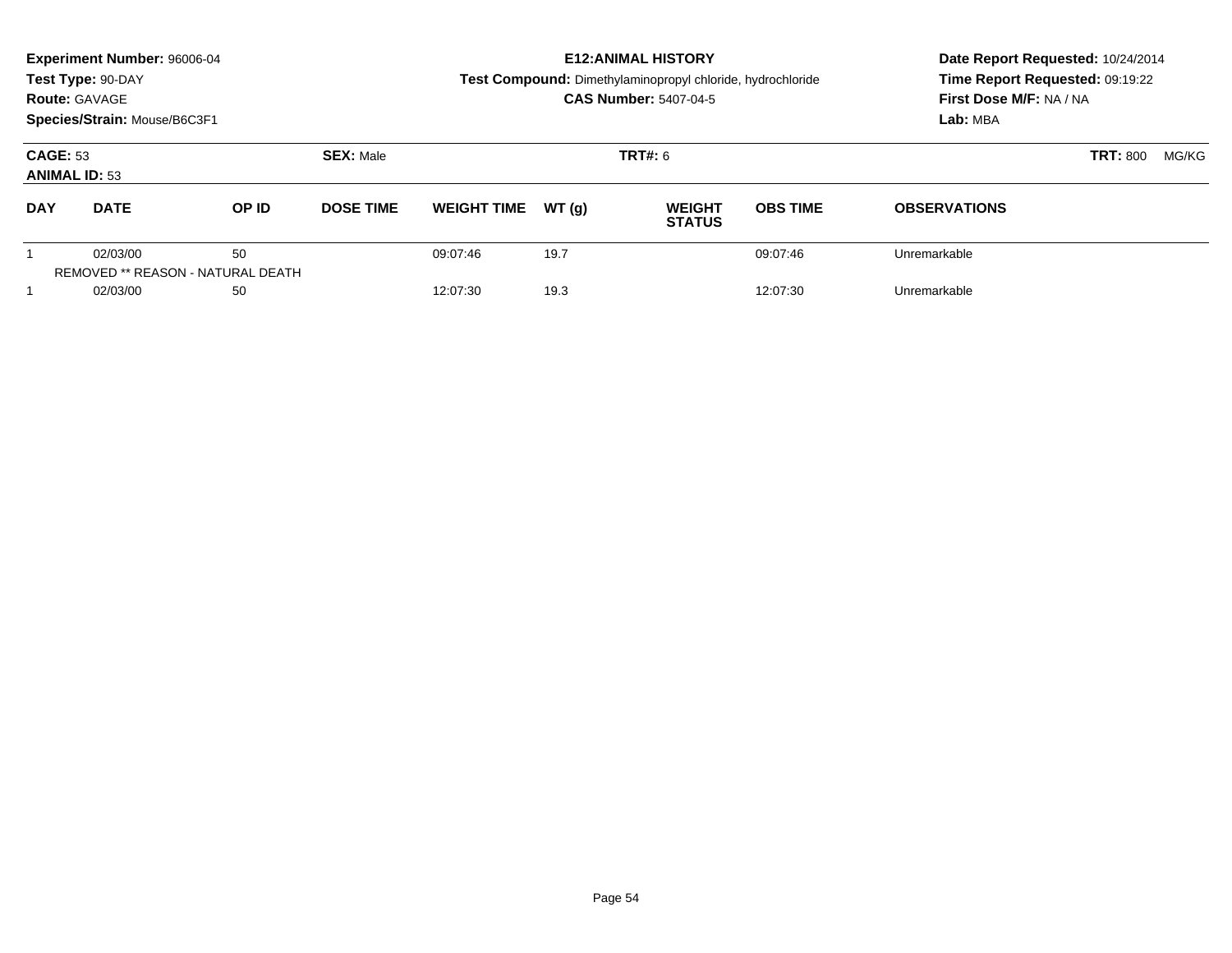| <b>Route: GAVAGE</b>                    | <b>Experiment Number: 96006-04</b><br>Test Type: 90-DAY<br>Species/Strain: Mouse/B6C3F1 |                                         |                  |                      |              | <b>E12: ANIMAL HISTORY</b><br>Test Compound: Dimethylaminopropyl chloride, hydrochloride<br><b>CAS Number: 5407-04-5</b> | Date Report Requested: 10/24/2014<br>Time Report Requested: 09:19:22<br>First Dose M/F: NA / NA<br>Lab: MBA |                                                                                  |                 |       |
|-----------------------------------------|-----------------------------------------------------------------------------------------|-----------------------------------------|------------------|----------------------|--------------|--------------------------------------------------------------------------------------------------------------------------|-------------------------------------------------------------------------------------------------------------|----------------------------------------------------------------------------------|-----------------|-------|
| <b>CAGE: 54</b><br><b>ANIMAL ID: 54</b> |                                                                                         |                                         | <b>SEX: Male</b> |                      |              | TRT#: 6                                                                                                                  |                                                                                                             |                                                                                  | <b>TRT: 800</b> | MG/KG |
| <b>DAY</b>                              | <b>DATE</b>                                                                             | OP ID                                   | <b>DOSE TIME</b> | <b>WEIGHT TIME</b>   | WT(g)        | <b>WEIGHT</b><br><b>STATUS</b>                                                                                           | <b>OBS TIME</b>                                                                                             | <b>OBSERVATIONS</b>                                                              |                 |       |
| 1                                       | 02/03/00<br>02/03/00                                                                    | 50<br>50                                |                  | 09:08:10<br>09:08:10 | 23.2<br>23.2 |                                                                                                                          | 09:08:10<br>12:05:56                                                                                        | Unremarkable<br><b>Abnormal Breathing</b><br><b>Clonic Seizures</b><br>Lethargic |                 |       |
|                                         | 02/03/00                                                                                | REMOVED ** REASON - NATURAL DEATH<br>50 |                  | 15:13:56             | 22.4         |                                                                                                                          | 15:13:56                                                                                                    | Unremarkable                                                                     |                 |       |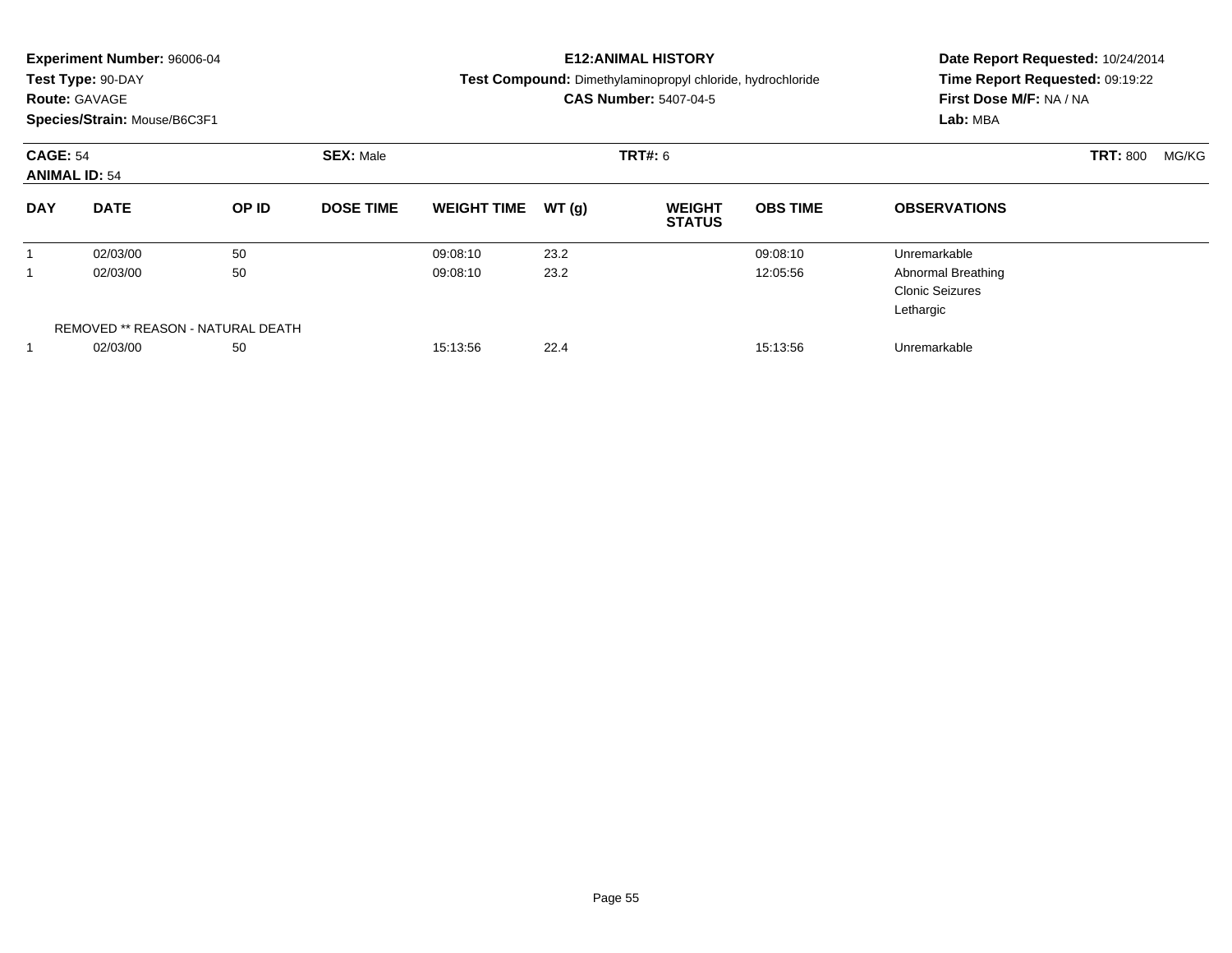| <b>Route: GAVAGE</b>                    | <b>Experiment Number: 96006-04</b><br>Test Type: 90-DAY<br>Species/Strain: Mouse/B6C3F1 |                                         |                  |                      |              | <b>E12: ANIMAL HISTORY</b><br>Test Compound: Dimethylaminopropyl chloride, hydrochloride<br><b>CAS Number: 5407-04-5</b> | Date Report Requested: 10/24/2014<br>Time Report Requested: 09:19:22<br>First Dose M/F: NA / NA<br>Lab: MBA |                                                                                  |                 |       |
|-----------------------------------------|-----------------------------------------------------------------------------------------|-----------------------------------------|------------------|----------------------|--------------|--------------------------------------------------------------------------------------------------------------------------|-------------------------------------------------------------------------------------------------------------|----------------------------------------------------------------------------------|-----------------|-------|
| <b>CAGE: 55</b><br><b>ANIMAL ID: 55</b> |                                                                                         |                                         | <b>SEX: Male</b> |                      |              | TRT#: 6                                                                                                                  |                                                                                                             |                                                                                  | <b>TRT: 800</b> | MG/KG |
| <b>DAY</b>                              | <b>DATE</b>                                                                             | OP ID                                   | <b>DOSE TIME</b> | <b>WEIGHT TIME</b>   | WT(g)        | <b>WEIGHT</b><br><b>STATUS</b>                                                                                           | <b>OBS TIME</b>                                                                                             | <b>OBSERVATIONS</b>                                                              |                 |       |
| 1                                       | 02/03/00<br>02/03/00                                                                    | 50<br>50                                |                  | 09:08:32<br>09:08:32 | 21.9<br>21.9 |                                                                                                                          | 09:08:32<br>12:06:22                                                                                        | Unremarkable<br><b>Abnormal Breathing</b><br><b>Clonic Seizures</b><br>Lethargic |                 |       |
|                                         | 02/03/00                                                                                | REMOVED ** REASON - NATURAL DEATH<br>50 |                  | 15:15:10             | 20.9         |                                                                                                                          | 15:15:10                                                                                                    | Unremarkable                                                                     |                 |       |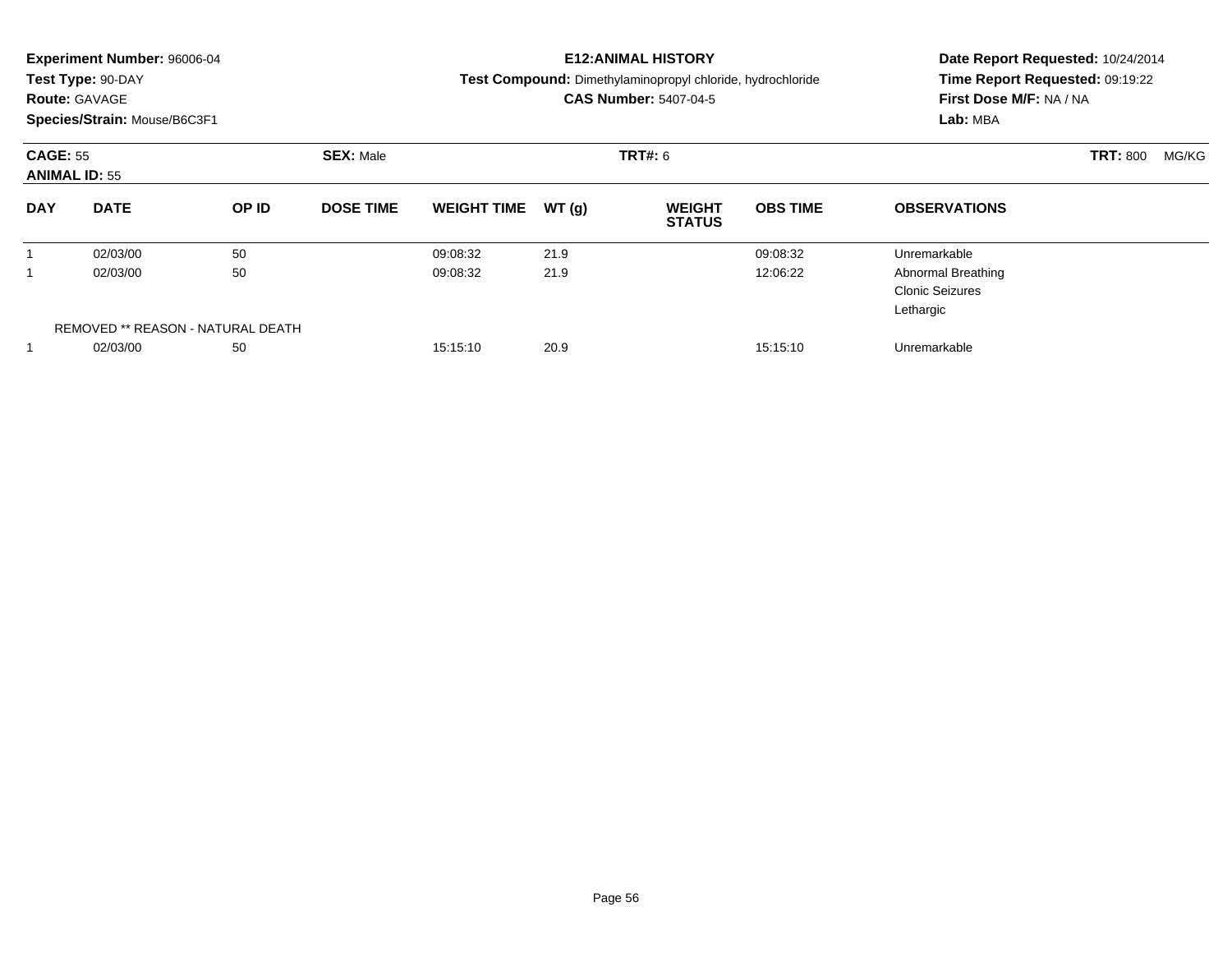|                                         | <b>Experiment Number: 96006-04</b><br>Test Type: 90-DAY<br><b>Route: GAVAGE</b><br>Species/Strain: Mouse/B6C3F1 |                                                |                  |                    | <b>E12: ANIMAL HISTORY</b><br>Test Compound: Dimethylaminopropyl chloride, hydrochloride<br><b>CAS Number: 5407-04-5</b> | Date Report Requested: 10/24/2014<br>Time Report Requested: 09:19:22<br>First Dose M/F: NA / NA<br>Lab: MBA |                          |                     |
|-----------------------------------------|-----------------------------------------------------------------------------------------------------------------|------------------------------------------------|------------------|--------------------|--------------------------------------------------------------------------------------------------------------------------|-------------------------------------------------------------------------------------------------------------|--------------------------|---------------------|
| <b>CAGE: 56</b><br><b>ANIMAL ID: 56</b> |                                                                                                                 |                                                | <b>SEX: Male</b> |                    |                                                                                                                          | <b>TRT#: 6</b>                                                                                              | <b>TRT: 800</b><br>MG/KG |                     |
| <b>DAY</b>                              | <b>DATE</b>                                                                                                     | OP ID                                          | <b>DOSE TIME</b> | <b>WEIGHT TIME</b> | WT(q)                                                                                                                    | <b>WEIGHT</b><br><b>STATUS</b>                                                                              | <b>OBS TIME</b>          | <b>OBSERVATIONS</b> |
|                                         | 02/03/00                                                                                                        | 50<br><b>REMOVED ** REASON - NATURAL DEATH</b> |                  | 09:08:52           | 21.6                                                                                                                     |                                                                                                             | 09:08:52                 | Unremarkable        |
|                                         | 02/03/00                                                                                                        | 50                                             |                  | 12:24:26           | 20.7                                                                                                                     |                                                                                                             | 12:24:26                 | Unremarkable        |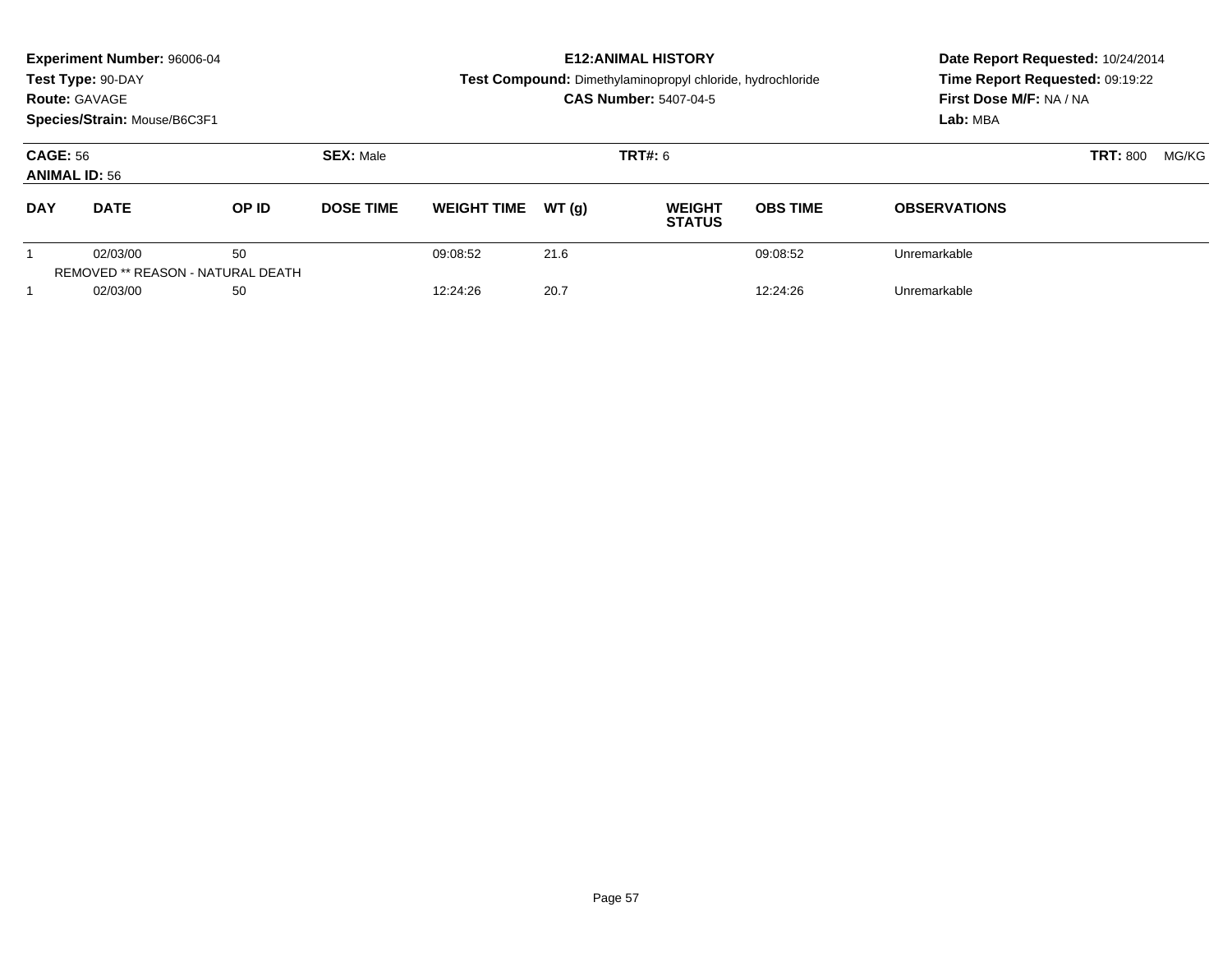| <b>Route: GAVAGE</b>                    | <b>Experiment Number: 96006-04</b><br>Test Type: 90-DAY<br>Species/Strain: Mouse/B6C3F1 |                                         |                  |                      |              | <b>E12: ANIMAL HISTORY</b><br>Test Compound: Dimethylaminopropyl chloride, hydrochloride<br><b>CAS Number: 5407-04-5</b> | Date Report Requested: 10/24/2014<br>Time Report Requested: 09:19:22<br>First Dose M/F: NA / NA<br>Lab: MBA |                                                                                  |                 |       |
|-----------------------------------------|-----------------------------------------------------------------------------------------|-----------------------------------------|------------------|----------------------|--------------|--------------------------------------------------------------------------------------------------------------------------|-------------------------------------------------------------------------------------------------------------|----------------------------------------------------------------------------------|-----------------|-------|
| <b>CAGE: 57</b><br><b>ANIMAL ID: 57</b> |                                                                                         |                                         | <b>SEX: Male</b> |                      |              | TRT#: 6                                                                                                                  |                                                                                                             |                                                                                  | <b>TRT: 800</b> | MG/KG |
| <b>DAY</b>                              | <b>DATE</b>                                                                             | OP ID                                   | <b>DOSE TIME</b> | <b>WEIGHT TIME</b>   | WT(g)        | <b>WEIGHT</b><br><b>STATUS</b>                                                                                           | <b>OBS TIME</b>                                                                                             | <b>OBSERVATIONS</b>                                                              |                 |       |
| 1                                       | 02/03/00<br>02/03/00                                                                    | 50<br>50                                |                  | 09:09:12<br>09:09:12 | 24.5<br>24.5 |                                                                                                                          | 09:09:12<br>12:06:46                                                                                        | Unremarkable<br><b>Abnormal Breathing</b><br><b>Clonic Seizures</b><br>Lethargic |                 |       |
|                                         | 02/03/00                                                                                | REMOVED ** REASON - NATURAL DEATH<br>50 |                  | 15:16:26             | 23.4         |                                                                                                                          | 15:16:26                                                                                                    | Unremarkable                                                                     |                 |       |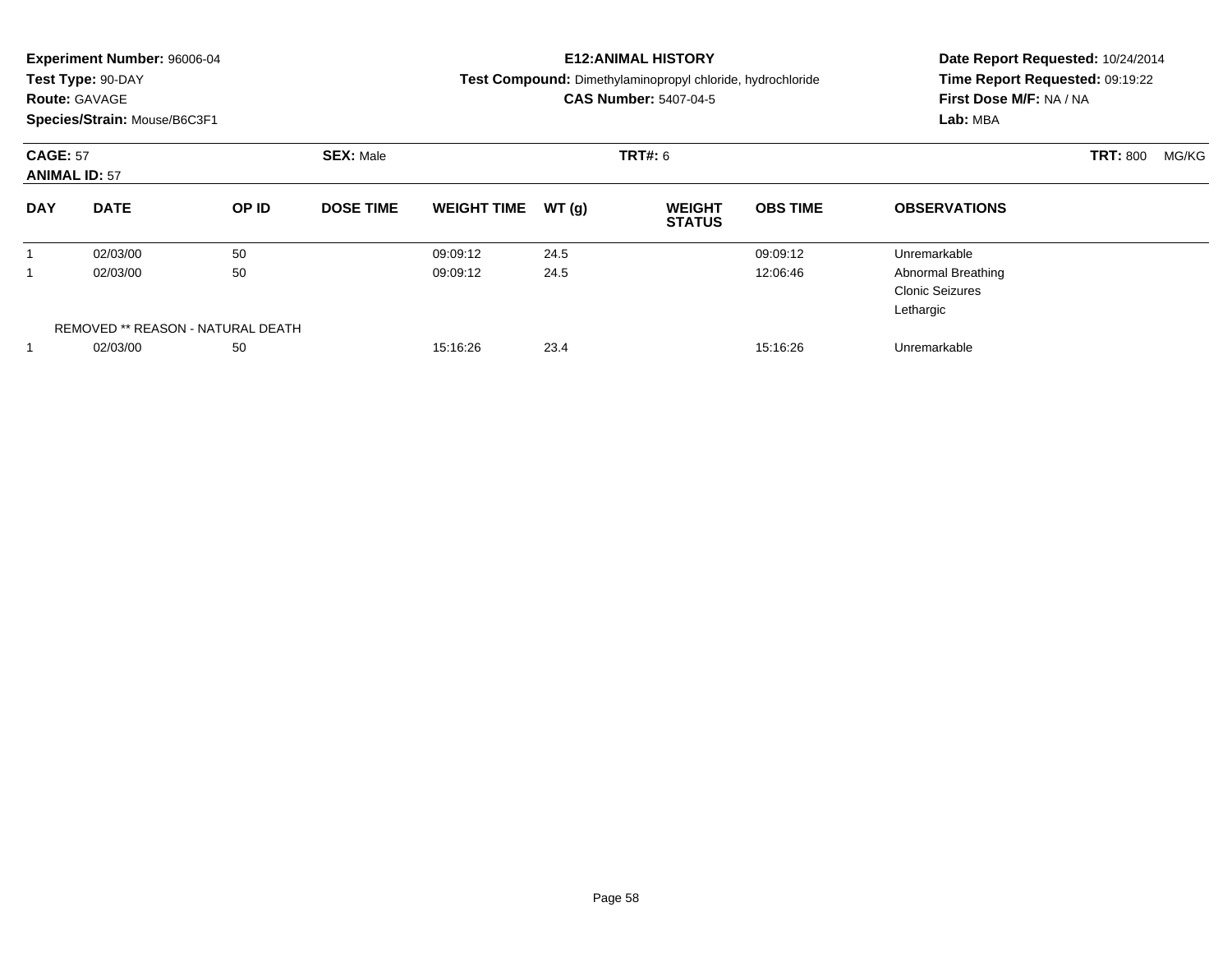|                                         | <b>Experiment Number: 96006-04</b> |                                          |                  |                    |       | <b>E12: ANIMAL HISTORY</b>                                 | Date Report Requested: 10/24/2014 |                                 |  |  |
|-----------------------------------------|------------------------------------|------------------------------------------|------------------|--------------------|-------|------------------------------------------------------------|-----------------------------------|---------------------------------|--|--|
|                                         | Test Type: 90-DAY                  |                                          |                  |                    |       | Test Compound: Dimethylaminopropyl chloride, hydrochloride |                                   | Time Report Requested: 09:19:22 |  |  |
|                                         | <b>Route: GAVAGE</b>               |                                          |                  |                    |       | <b>CAS Number: 5407-04-5</b>                               |                                   | First Dose M/F: NA / NA         |  |  |
|                                         | Species/Strain: Mouse/B6C3F1       |                                          |                  |                    |       |                                                            |                                   | Lab: MBA                        |  |  |
| <b>CAGE: 58</b><br><b>ANIMAL ID: 58</b> |                                    |                                          | <b>SEX: Male</b> |                    |       | <b>TRT#: 6</b>                                             |                                   | <b>TRT: 800</b><br>MG/KG        |  |  |
| <b>DAY</b>                              | <b>DATE</b>                        | OP ID                                    | <b>DOSE TIME</b> | <b>WEIGHT TIME</b> | WT(q) | <b>WEIGHT</b><br><b>STATUS</b>                             | <b>OBS TIME</b>                   | <b>OBSERVATIONS</b>             |  |  |
|                                         | 02/03/00                           | 50                                       |                  | 09:09:34           | 20.1  |                                                            | 09:09:34                          | Unremarkable                    |  |  |
|                                         |                                    | <b>REMOVED ** REASON - NATURAL DEATH</b> |                  |                    |       |                                                            |                                   |                                 |  |  |
|                                         | 02/03/00                           | 50                                       |                  | 12:24:26           | 19.8  |                                                            | 12:24:26                          | Unremarkable                    |  |  |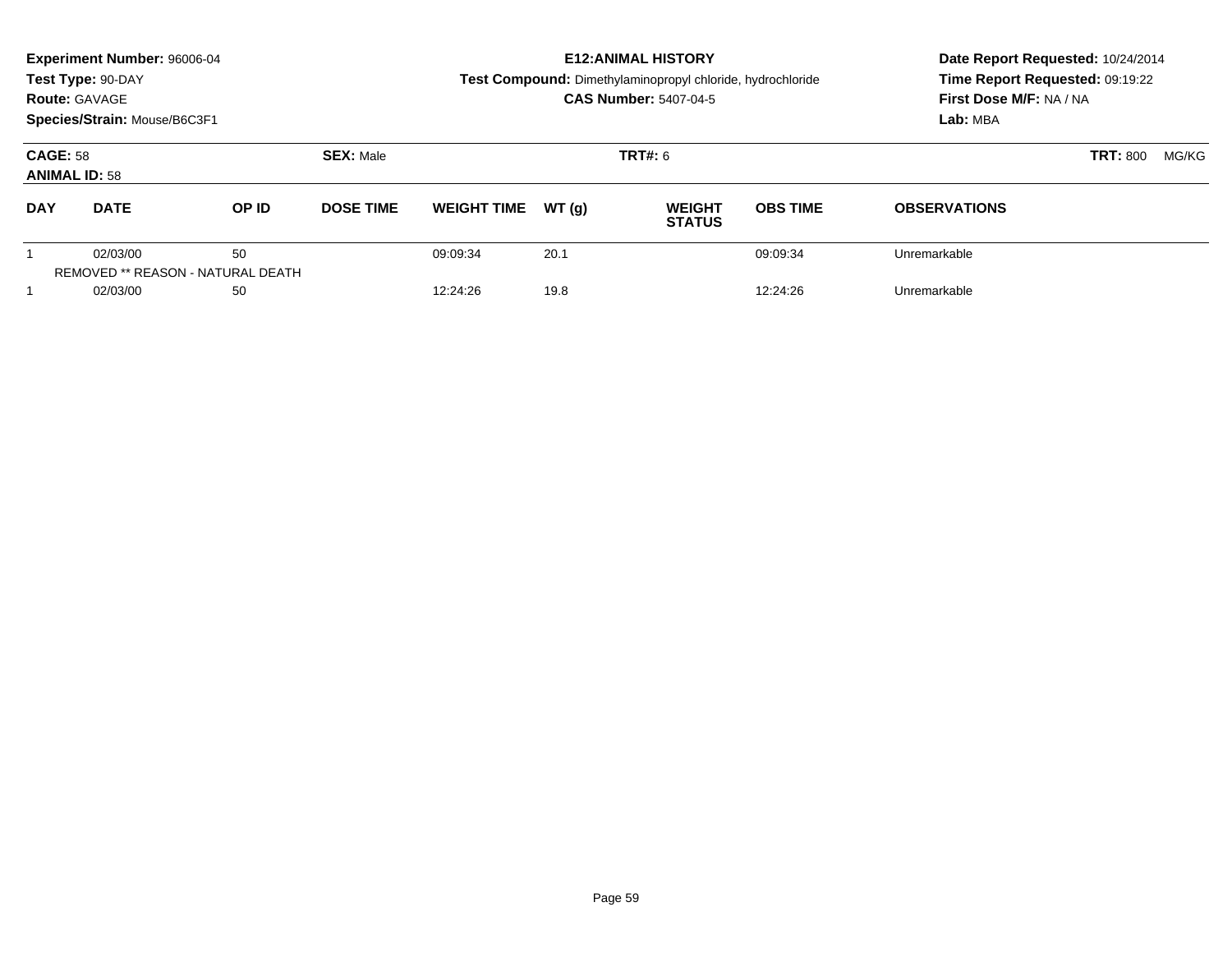|                 | <b>Experiment Number: 96006-04</b><br>Test Type: 90-DAY<br><b>Route: GAVAGE</b> |                                         |                  |                      |              | <b>E12:ANIMAL HISTORY</b><br>Test Compound: Dimethylaminopropyl chloride, hydrochloride<br><b>CAS Number: 5407-04-5</b> | Date Report Requested: 10/24/2014<br>Time Report Requested: 09:19:22<br>First Dose M/F: NA / NA<br>Lab: MBA |                                           |                 |       |
|-----------------|---------------------------------------------------------------------------------|-----------------------------------------|------------------|----------------------|--------------|-------------------------------------------------------------------------------------------------------------------------|-------------------------------------------------------------------------------------------------------------|-------------------------------------------|-----------------|-------|
| <b>CAGE: 59</b> | Species/Strain: Mouse/B6C3F1<br><b>ANIMAL ID: 59</b>                            |                                         | <b>SEX: Male</b> |                      |              | TRT#: 6                                                                                                                 |                                                                                                             |                                           | <b>TRT: 800</b> | MG/KG |
| <b>DAY</b>      | <b>DATE</b>                                                                     | OP ID                                   | <b>DOSE TIME</b> | <b>WEIGHT TIME</b>   | WT(g)        | <b>WEIGHT</b><br><b>STATUS</b>                                                                                          | <b>OBS TIME</b>                                                                                             | <b>OBSERVATIONS</b>                       |                 |       |
| 1<br>1          | 02/03/00<br>02/03/00                                                            | 50<br>50                                |                  | 09:09:54<br>09:09:54 | 19.3<br>19.3 |                                                                                                                         | 09:09:54<br>12:07:14                                                                                        | Unremarkable<br><b>Abnormal Breathing</b> |                 |       |
|                 |                                                                                 |                                         |                  |                      |              |                                                                                                                         |                                                                                                             | <b>Clonic Seizures</b><br>Lethargic       |                 |       |
|                 | 02/03/00                                                                        | REMOVED ** REASON - NATURAL DEATH<br>50 |                  | 15:17:40             | 18.7         |                                                                                                                         | 15:17:40                                                                                                    | Unremarkable                              |                 |       |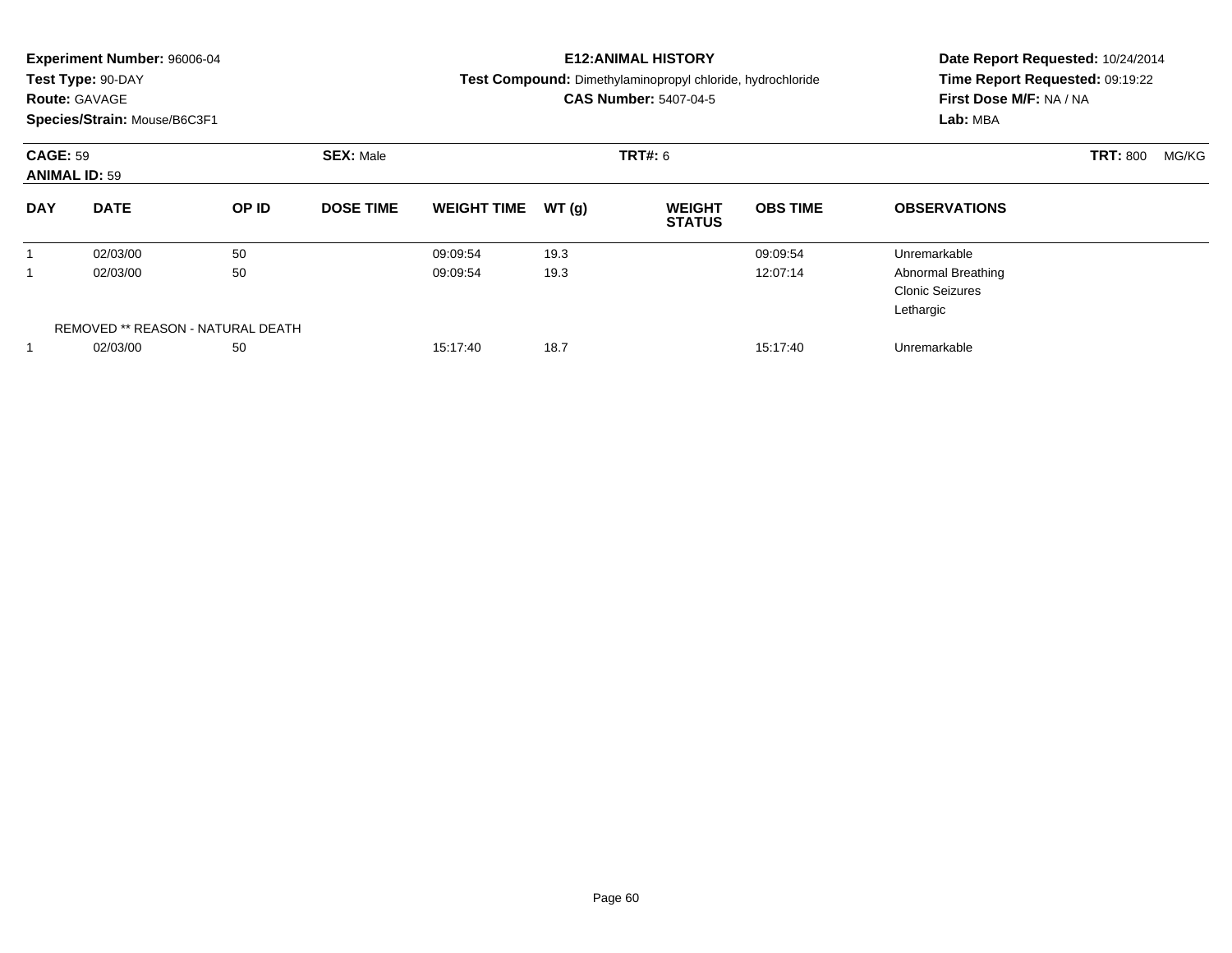| <b>Experiment Number: 96006-04</b><br>Test Type: 90-DAY<br><b>Route: GAVAGE</b><br>Species/Strain: Mouse/B6C3F1 |                                                     |          |                  |                      |              | <b>E12: ANIMAL HISTORY</b><br>Test Compound: Dimethylaminopropyl chloride, hydrochloride<br><b>CAS Number: 5407-04-5</b> | Date Report Requested: 10/24/2014<br>Time Report Requested: 09:19:22<br>First Dose M/F: NA / NA<br>Lab: MBA |                                                                                  |                 |       |
|-----------------------------------------------------------------------------------------------------------------|-----------------------------------------------------|----------|------------------|----------------------|--------------|--------------------------------------------------------------------------------------------------------------------------|-------------------------------------------------------------------------------------------------------------|----------------------------------------------------------------------------------|-----------------|-------|
| <b>CAGE: 60</b><br><b>ANIMAL ID: 60</b>                                                                         |                                                     |          | <b>SEX: Male</b> |                      | TRT#: 6      |                                                                                                                          |                                                                                                             |                                                                                  | <b>TRT: 800</b> | MG/KG |
| <b>DAY</b>                                                                                                      | <b>DATE</b>                                         | OP ID    | <b>DOSE TIME</b> | <b>WEIGHT TIME</b>   | WT(g)        | <b>WEIGHT</b><br><b>STATUS</b>                                                                                           | <b>OBS TIME</b>                                                                                             | <b>OBSERVATIONS</b>                                                              |                 |       |
| 1                                                                                                               | 02/03/00<br>02/03/00                                | 50<br>50 |                  | 09:10:16<br>09:10:16 | 23.5<br>23.5 |                                                                                                                          | 09:10:16<br>12:07:30                                                                                        | Unremarkable<br><b>Abnormal Breathing</b><br><b>Clonic Seizures</b><br>Lethargic |                 |       |
|                                                                                                                 | REMOVED ** REASON - NATURAL DEATH<br>50<br>02/03/00 |          |                  | 15:18:40             | 22.3         |                                                                                                                          | 15:18:40                                                                                                    | Unremarkable                                                                     |                 |       |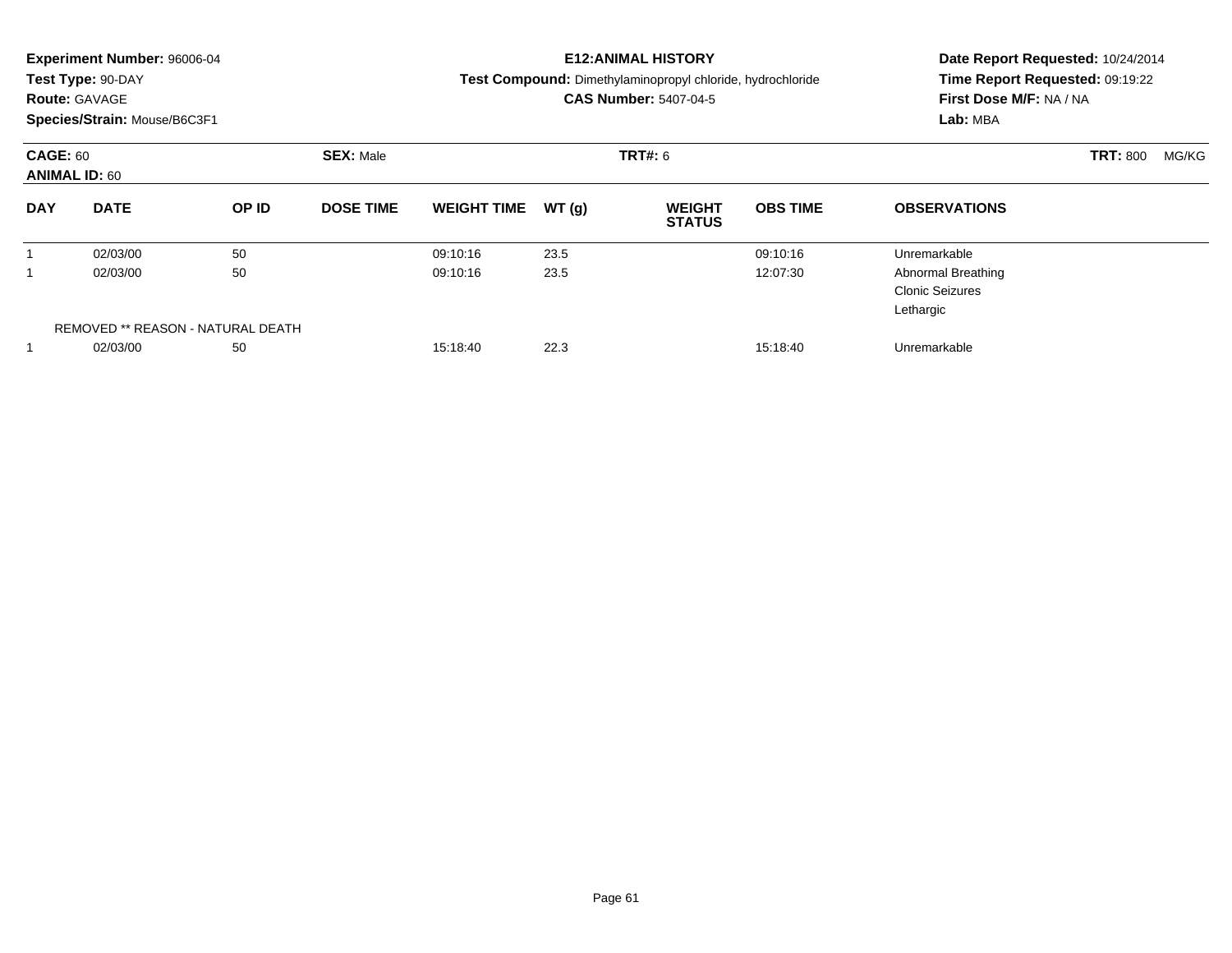| <b>Experiment Number: 96006-04</b><br>Test Type: 90-DAY<br><b>Route: GAVAGE</b><br>Species/Strain: Mouse/B6C3F1 |                                               |       |                    |                    |                | <b>E12: ANIMAL HISTORY</b><br>Test Compound: Dimethylaminopropyl chloride, hydrochloride<br><b>CAS Number: 5407-04-5</b> | Date Report Requested: 10/24/2014<br>Time Report Requested: 09:19:22<br>First Dose M/F: NA / NA<br>Lab: MBA<br><b>TRT: VEHICLE CONTROL</b> |                     |  |
|-----------------------------------------------------------------------------------------------------------------|-----------------------------------------------|-------|--------------------|--------------------|----------------|--------------------------------------------------------------------------------------------------------------------------|--------------------------------------------------------------------------------------------------------------------------------------------|---------------------|--|
| <b>CAGE: 61</b><br><b>ANIMAL ID: 61</b>                                                                         |                                               |       | <b>SEX: Female</b> |                    | <b>TRT#: 7</b> |                                                                                                                          |                                                                                                                                            |                     |  |
| <b>DAY</b>                                                                                                      | <b>DATE</b>                                   | OP ID | <b>DOSE TIME</b>   | <b>WEIGHT TIME</b> | WT(q)          | <b>WEIGHT</b><br><b>STATUS</b>                                                                                           | <b>OBS TIME</b>                                                                                                                            | <b>OBSERVATIONS</b> |  |
|                                                                                                                 | 02/04/00                                      | 50    |                    | 09:21:28           | 14.2           |                                                                                                                          | 09:21:28                                                                                                                                   | Unremarkable        |  |
|                                                                                                                 | 02/04/00                                      | 50    |                    | 09:21:28           | 14.2           |                                                                                                                          | 12:49:50                                                                                                                                   | Unremarkable        |  |
|                                                                                                                 | <b>REMOVED ** REASON - TERMINAL SACRIFICE</b> |       |                    |                    |                |                                                                                                                          |                                                                                                                                            |                     |  |
| 6                                                                                                               | 02/09/00                                      | 50    |                    | 12:24:26           | 17.7           |                                                                                                                          | 12:24:26                                                                                                                                   | Unremarkable        |  |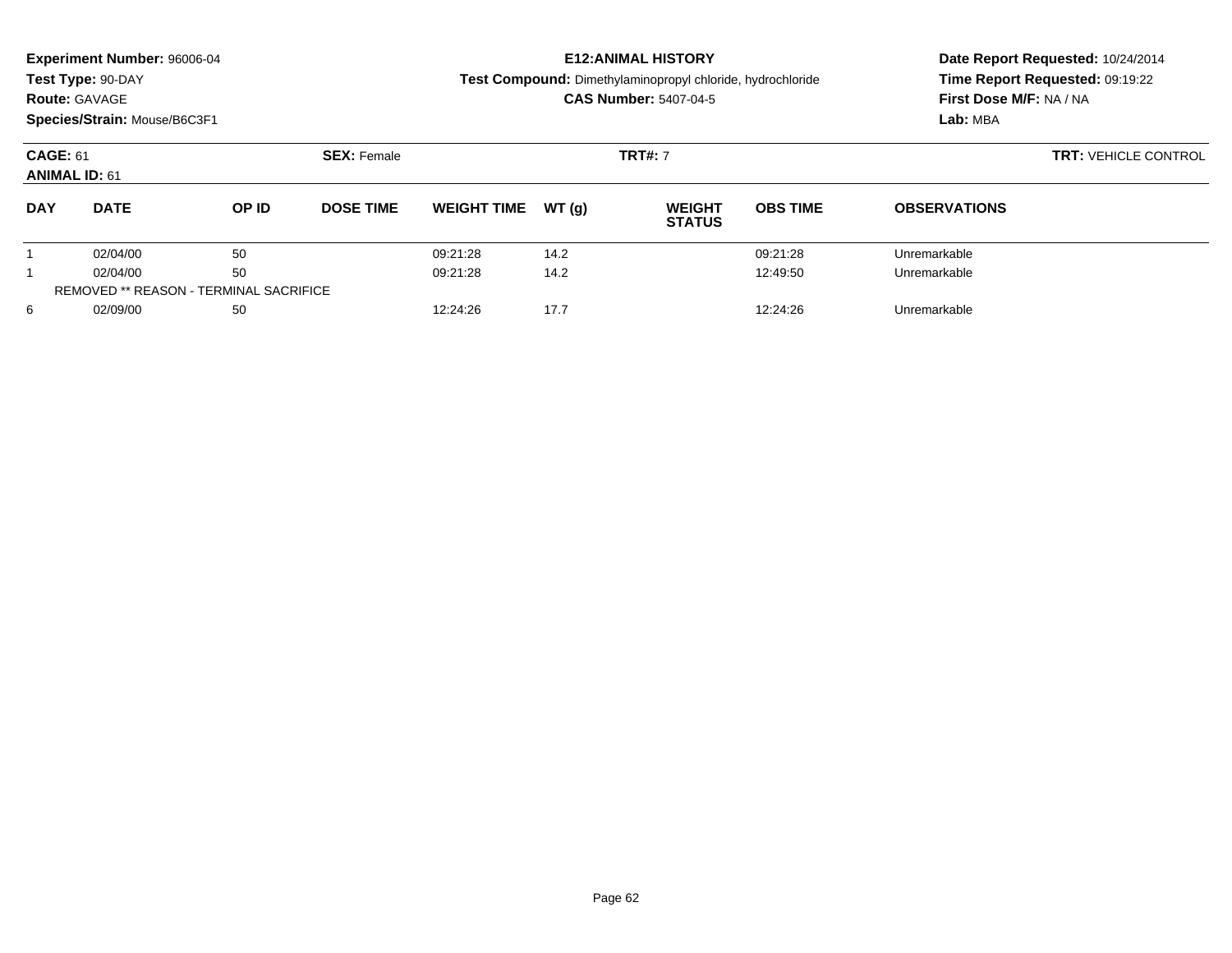|                                               | Experiment Number: 96006-04<br>Test Type: 90-DAY |       |                    |                    |                | <b>E12: ANIMAL HISTORY</b><br>Test Compound: Dimethylaminopropyl chloride, hydrochloride | Date Report Requested: 10/24/2014<br>Time Report Requested: 09:19:22 |                         |  |  |
|-----------------------------------------------|--------------------------------------------------|-------|--------------------|--------------------|----------------|------------------------------------------------------------------------------------------|----------------------------------------------------------------------|-------------------------|--|--|
| <b>Route: GAVAGE</b>                          |                                                  |       |                    |                    |                | <b>CAS Number: 5407-04-5</b>                                                             |                                                                      | First Dose M/F: NA / NA |  |  |
|                                               | Species/Strain: Mouse/B6C3F1                     |       |                    |                    |                |                                                                                          |                                                                      | Lab: MBA                |  |  |
| <b>CAGE: 61</b><br><b>ANIMAL ID: 62</b>       |                                                  |       | <b>SEX: Female</b> |                    | <b>TRT#: 7</b> | <b>TRT: VEHICLE CONTROL</b>                                                              |                                                                      |                         |  |  |
| <b>DAY</b>                                    | <b>DATE</b>                                      | OP ID | <b>DOSE TIME</b>   | <b>WEIGHT TIME</b> | WT(q)          | <b>WEIGHT</b><br><b>STATUS</b>                                                           | <b>OBS TIME</b>                                                      | <b>OBSERVATIONS</b>     |  |  |
|                                               | 02/04/00                                         | 50    |                    | 09:21:28           | 15.7           |                                                                                          | 09:21:28                                                             | Unremarkable            |  |  |
|                                               | 02/04/00                                         | 50    |                    | 09:21:28           | 15.7           |                                                                                          | 12:49:50                                                             | Unremarkable            |  |  |
| <b>REMOVED ** REASON - TERMINAL SACRIFICE</b> |                                                  |       |                    |                    |                |                                                                                          |                                                                      |                         |  |  |
| 6                                             | 02/09/00                                         | 50    |                    | 12:24:26           | 19.1           |                                                                                          | 12:24:26                                                             | Unremarkable            |  |  |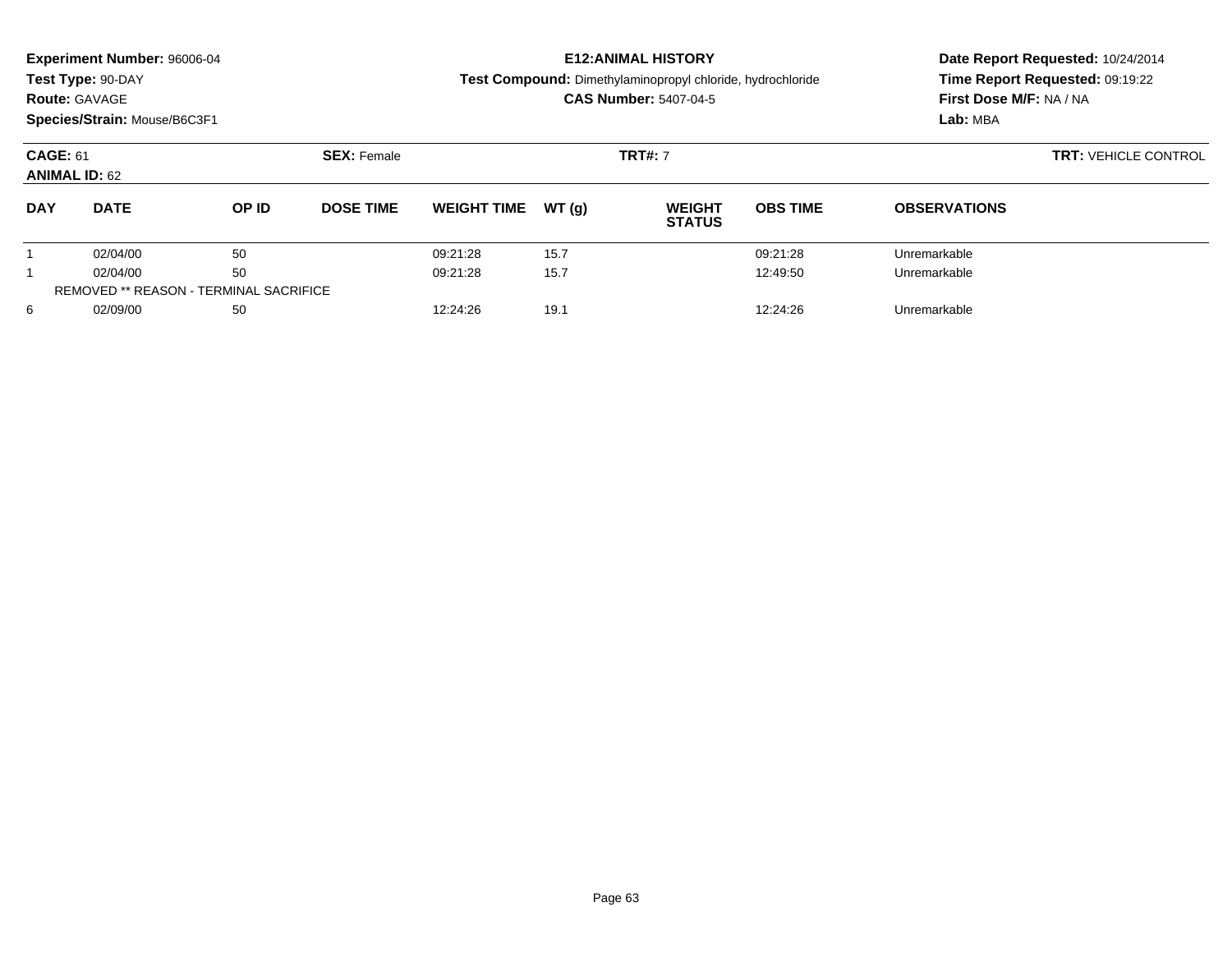| <b>Experiment Number: 96006-04</b><br>Test Type: 90-DAY<br><b>Route: GAVAGE</b><br>Species/Strain: Mouse/B6C3F1 |                                               |       |                    |                    |                | <b>E12: ANIMAL HISTORY</b><br>Test Compound: Dimethylaminopropyl chloride, hydrochloride<br><b>CAS Number: 5407-04-5</b> | Date Report Requested: 10/24/2014<br>Time Report Requested: 09:19:22<br>First Dose M/F: NA / NA<br>Lab: MBA<br><b>TRT: VEHICLE CONTROL</b> |                     |  |
|-----------------------------------------------------------------------------------------------------------------|-----------------------------------------------|-------|--------------------|--------------------|----------------|--------------------------------------------------------------------------------------------------------------------------|--------------------------------------------------------------------------------------------------------------------------------------------|---------------------|--|
| <b>CAGE: 61</b><br><b>ANIMAL ID: 63</b>                                                                         |                                               |       | <b>SEX: Female</b> |                    | <b>TRT#: 7</b> |                                                                                                                          |                                                                                                                                            |                     |  |
| <b>DAY</b>                                                                                                      | <b>DATE</b>                                   | OP ID | <b>DOSE TIME</b>   | <b>WEIGHT TIME</b> | WT(q)          | <b>WEIGHT</b><br><b>STATUS</b>                                                                                           | <b>OBS TIME</b>                                                                                                                            | <b>OBSERVATIONS</b> |  |
|                                                                                                                 | 02/04/00                                      | 50    |                    | 09:21:28           | 15.9           |                                                                                                                          | 09:21:28                                                                                                                                   | Unremarkable        |  |
|                                                                                                                 | 02/04/00                                      | 50    |                    | 09:21:28           | 15.9           |                                                                                                                          | 12:49:50                                                                                                                                   | Unremarkable        |  |
|                                                                                                                 | <b>REMOVED ** REASON - TERMINAL SACRIFICE</b> |       |                    |                    |                |                                                                                                                          |                                                                                                                                            |                     |  |
| 6                                                                                                               | 02/09/00                                      | 50    |                    | 12:24:26           | 17.6           |                                                                                                                          | 12:24:26                                                                                                                                   | Unremarkable        |  |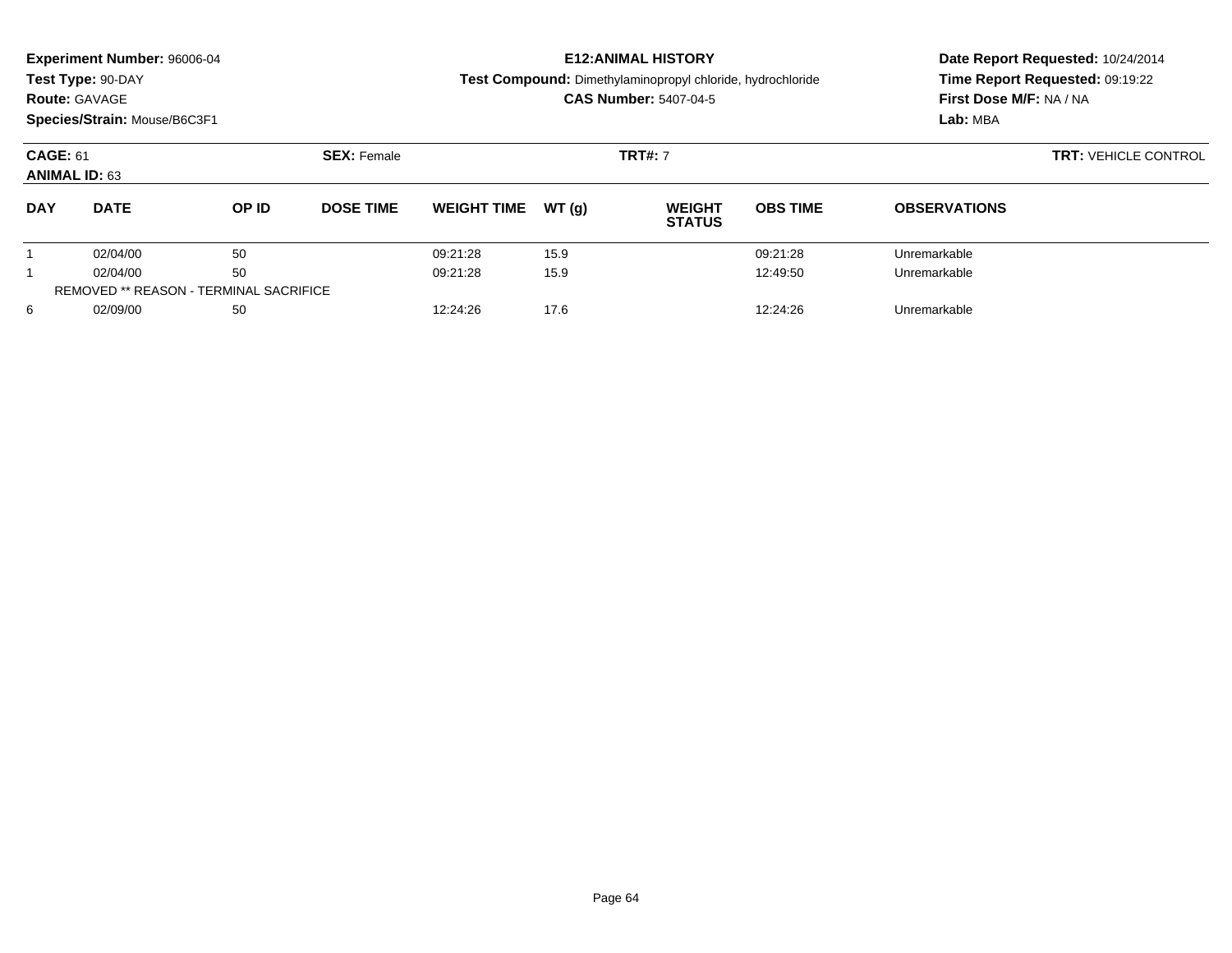| <b>Experiment Number: 96006-04</b><br>Test Type: 90-DAY<br><b>Route: GAVAGE</b><br>Species/Strain: Mouse/B6C3F1 |                                               |       |                    |                    |                | <b>E12: ANIMAL HISTORY</b><br>Test Compound: Dimethylaminopropyl chloride, hydrochloride<br><b>CAS Number: 5407-04-5</b> | Date Report Requested: 10/24/2014<br>Time Report Requested: 09:19:22<br>First Dose M/F: NA / NA<br>Lab: MBA<br><b>TRT: VEHICLE CONTROL</b> |                     |  |
|-----------------------------------------------------------------------------------------------------------------|-----------------------------------------------|-------|--------------------|--------------------|----------------|--------------------------------------------------------------------------------------------------------------------------|--------------------------------------------------------------------------------------------------------------------------------------------|---------------------|--|
| <b>CAGE: 61</b><br><b>ANIMAL ID: 64</b>                                                                         |                                               |       | <b>SEX: Female</b> |                    | <b>TRT#: 7</b> |                                                                                                                          |                                                                                                                                            |                     |  |
| <b>DAY</b>                                                                                                      | <b>DATE</b>                                   | OP ID | <b>DOSE TIME</b>   | <b>WEIGHT TIME</b> | WT(q)          | <b>WEIGHT</b><br><b>STATUS</b>                                                                                           | <b>OBS TIME</b>                                                                                                                            | <b>OBSERVATIONS</b> |  |
|                                                                                                                 | 02/04/00                                      | 50    |                    | 09:21:28           | 14.8           |                                                                                                                          | 09:21:28                                                                                                                                   | Unremarkable        |  |
|                                                                                                                 | 02/04/00                                      | 50    |                    | 09:21:28           | 14.8           |                                                                                                                          | 12:49:50                                                                                                                                   | Unremarkable        |  |
|                                                                                                                 | <b>REMOVED ** REASON - TERMINAL SACRIFICE</b> |       |                    |                    |                |                                                                                                                          |                                                                                                                                            |                     |  |
| 6                                                                                                               | 02/09/00                                      | 50    |                    | 12:24:26           | 17.7           |                                                                                                                          | 12:24:26                                                                                                                                   | Unremarkable        |  |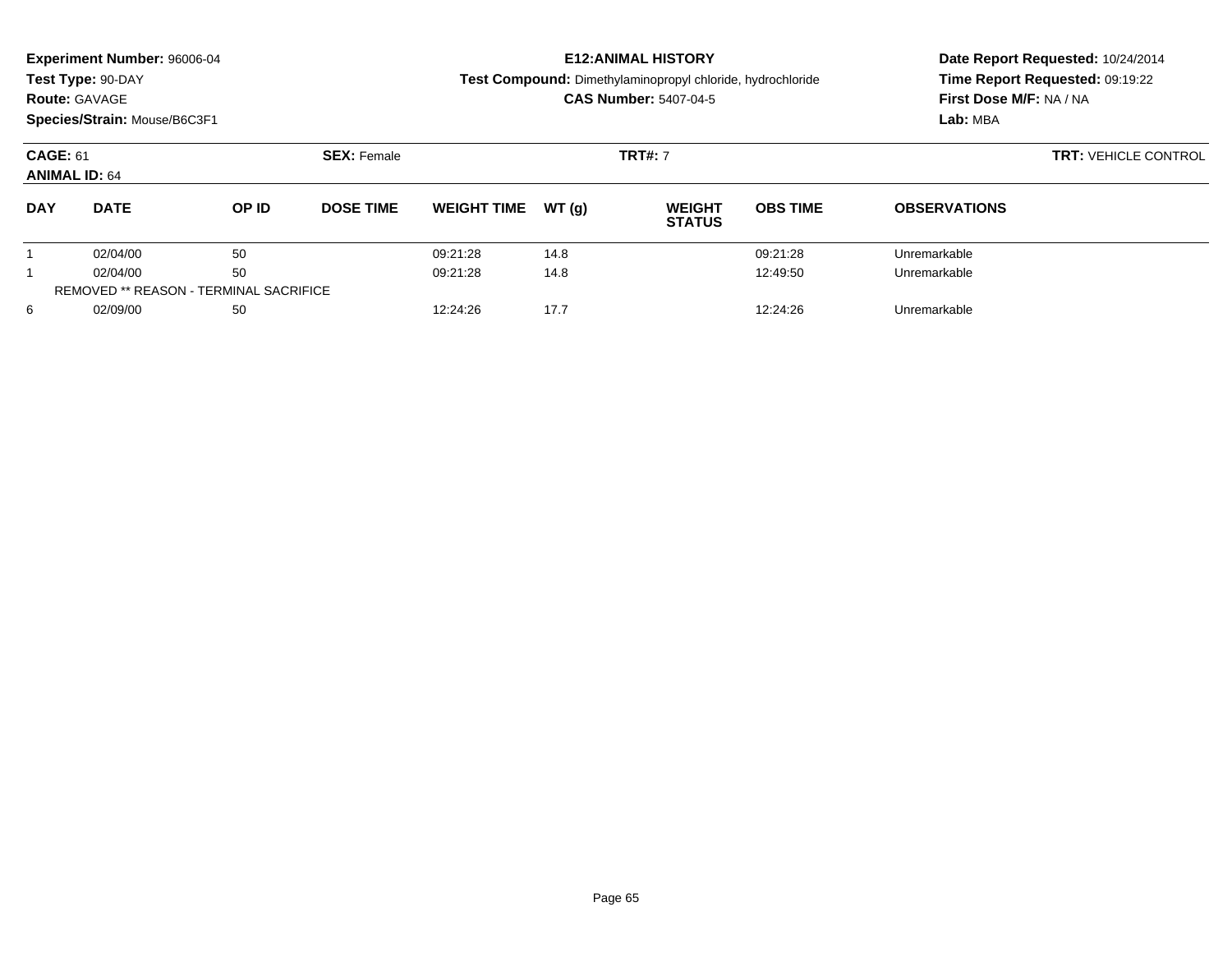| <b>Route: GAVAGE</b>                    | Experiment Number: 96006-04<br>Test Type: 90-DAY<br>Species/Strain: Mouse/B6C3F1 |       |                    |                    |                | <b>E12: ANIMAL HISTORY</b><br>Test Compound: Dimethylaminopropyl chloride, hydrochloride<br><b>CAS Number: 5407-04-5</b> | Date Report Requested: 10/24/2014<br>Time Report Requested: 09:19:22<br>First Dose M/F: NA / NA<br>Lab: MBA |                     |
|-----------------------------------------|----------------------------------------------------------------------------------|-------|--------------------|--------------------|----------------|--------------------------------------------------------------------------------------------------------------------------|-------------------------------------------------------------------------------------------------------------|---------------------|
| <b>CAGE: 61</b><br><b>ANIMAL ID: 65</b> |                                                                                  |       | <b>SEX: Female</b> |                    | <b>TRT#: 7</b> | <b>TRT: VEHICLE CONTROL</b>                                                                                              |                                                                                                             |                     |
| <b>DAY</b>                              | <b>DATE</b>                                                                      | OP ID | <b>DOSE TIME</b>   | <b>WEIGHT TIME</b> | WT(q)          | <b>WEIGHT</b><br><b>STATUS</b>                                                                                           | <b>OBS TIME</b>                                                                                             | <b>OBSERVATIONS</b> |
|                                         | 02/04/00                                                                         | 50    |                    | 09:21:28           | 16.0           |                                                                                                                          | 09:21:28                                                                                                    | Unremarkable        |
|                                         | 02/04/00                                                                         | 50    |                    | 09:21:28           | 16.0           |                                                                                                                          | 12:49:50                                                                                                    | Unremarkable        |
|                                         | <b>REMOVED ** REASON - TERMINAL SACRIFICE</b>                                    |       |                    |                    |                |                                                                                                                          |                                                                                                             |                     |
| 6                                       | 02/09/00                                                                         | 50    |                    | 12:24:26           | 17.9           |                                                                                                                          | 12:24:26                                                                                                    | Unremarkable        |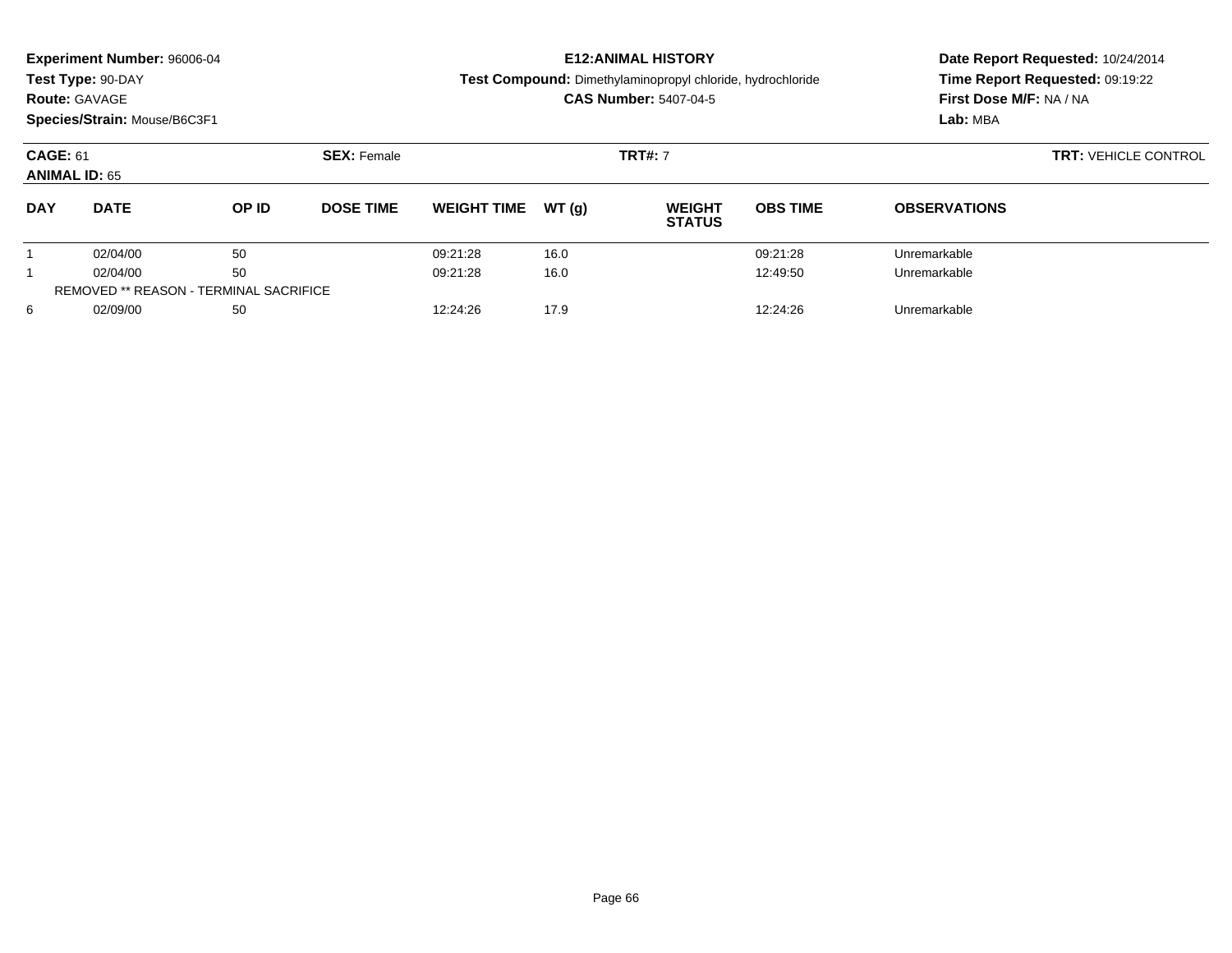|                                               | Experiment Number: 96006-04  |       |                    |                    |                | <b>E12: ANIMAL HISTORY</b>                                 | Date Report Requested: 10/24/2014 |                         |  |  |
|-----------------------------------------------|------------------------------|-------|--------------------|--------------------|----------------|------------------------------------------------------------|-----------------------------------|-------------------------|--|--|
|                                               | Test Type: 90-DAY            |       |                    |                    |                | Test Compound: Dimethylaminopropyl chloride, hydrochloride | Time Report Requested: 09:19:22   |                         |  |  |
| <b>Route: GAVAGE</b>                          |                              |       |                    |                    |                | <b>CAS Number: 5407-04-5</b>                               |                                   | First Dose M/F: NA / NA |  |  |
|                                               | Species/Strain: Mouse/B6C3F1 |       |                    |                    |                |                                                            |                                   | Lab: MBA                |  |  |
| <b>CAGE: 62</b><br><b>ANIMAL ID: 66</b>       |                              |       | <b>SEX: Female</b> |                    | <b>TRT#: 7</b> | <b>TRT: VEHICLE CONTROL</b>                                |                                   |                         |  |  |
| <b>DAY</b>                                    | <b>DATE</b>                  | OP ID | <b>DOSE TIME</b>   | <b>WEIGHT TIME</b> | WT(q)          | <b>WEIGHT</b><br><b>STATUS</b>                             | <b>OBS TIME</b>                   | <b>OBSERVATIONS</b>     |  |  |
|                                               | 02/04/00                     | 50    |                    | 09:24:36           | 18.0           |                                                            | 09:24:36                          | Unremarkable            |  |  |
|                                               | 02/04/00                     | 50    |                    | 09:24:36           | 18.0           |                                                            | 12:50:18                          | Unremarkable            |  |  |
| <b>REMOVED ** REASON - TERMINAL SACRIFICE</b> |                              |       |                    |                    |                |                                                            |                                   |                         |  |  |
| 6                                             | 02/09/00                     | 50    |                    | 12:25:58           | 17.7           |                                                            | 12:25:58                          | Unremarkable            |  |  |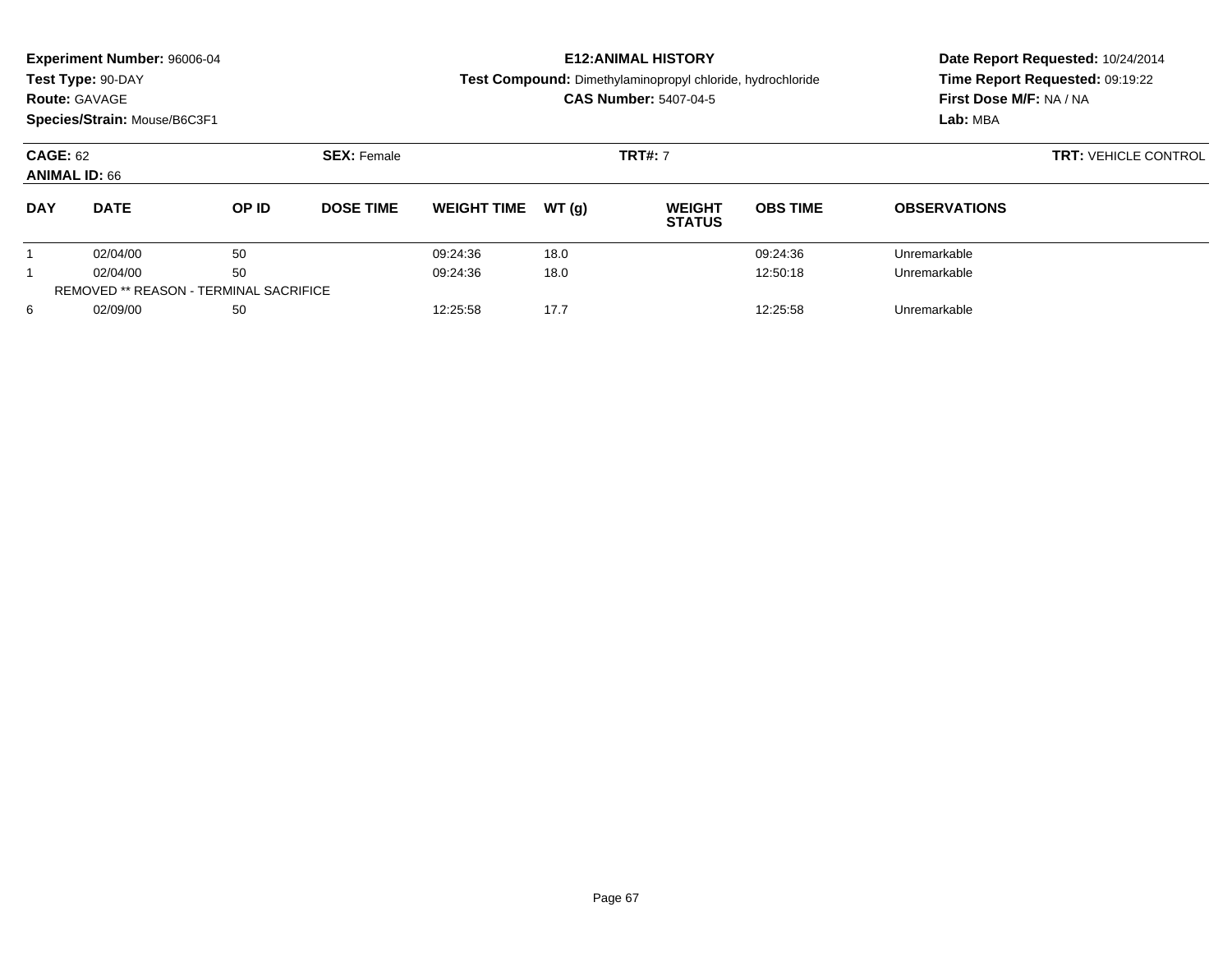| <b>Route: GAVAGE</b>                          | <b>Experiment Number: 96006-04</b><br>Test Type: 90-DAY<br>Species/Strain: Mouse/B6C3F1 |       |                    |                    |                | <b>E12: ANIMAL HISTORY</b><br>Test Compound: Dimethylaminopropyl chloride, hydrochloride<br><b>CAS Number: 5407-04-5</b> | Date Report Requested: 10/24/2014<br>Time Report Requested: 09:19:22<br>First Dose M/F: NA / NA<br>Lab: MBA |                     |  |
|-----------------------------------------------|-----------------------------------------------------------------------------------------|-------|--------------------|--------------------|----------------|--------------------------------------------------------------------------------------------------------------------------|-------------------------------------------------------------------------------------------------------------|---------------------|--|
| <b>CAGE: 62</b><br><b>ANIMAL ID: 67</b>       |                                                                                         |       | <b>SEX: Female</b> |                    | <b>TRT#: 7</b> | <b>TRT: VEHICLE CONTROL</b>                                                                                              |                                                                                                             |                     |  |
| <b>DAY</b>                                    | <b>DATE</b>                                                                             | OP ID | <b>DOSE TIME</b>   | <b>WEIGHT TIME</b> | WT(q)          | <b>WEIGHT</b><br><b>STATUS</b>                                                                                           | <b>OBS TIME</b>                                                                                             | <b>OBSERVATIONS</b> |  |
|                                               | 02/04/00                                                                                | 50    |                    | 09:24:36           | 17.9           |                                                                                                                          | 09:24:36                                                                                                    | Unremarkable        |  |
|                                               | 02/04/00                                                                                | 50    |                    | 09:24:36           | 17.9           |                                                                                                                          | 12:50:18                                                                                                    | Unremarkable        |  |
| <b>REMOVED ** REASON - TERMINAL SACRIFICE</b> |                                                                                         |       |                    |                    |                |                                                                                                                          |                                                                                                             |                     |  |
| 6                                             | 02/09/00                                                                                | 50    |                    | 12:25:58           | 17.5           |                                                                                                                          | 12:25:58                                                                                                    | Unremarkable        |  |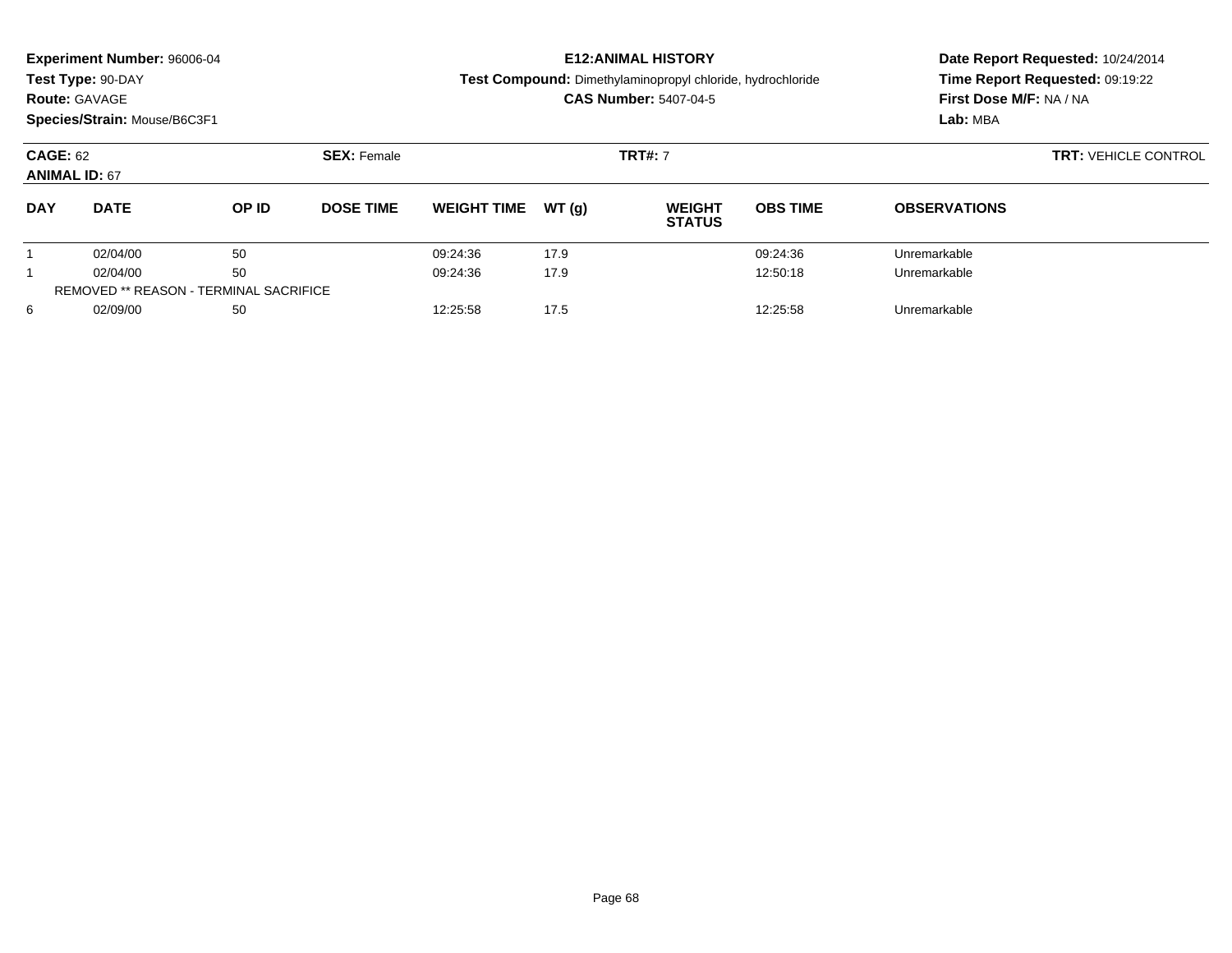|                                               | Experiment Number: 96006-04  |       |                    |                    |                | <b>E12: ANIMAL HISTORY</b>                                 | Date Report Requested: 10/24/2014<br>Time Report Requested: 09:19:22 |                                     |  |  |
|-----------------------------------------------|------------------------------|-------|--------------------|--------------------|----------------|------------------------------------------------------------|----------------------------------------------------------------------|-------------------------------------|--|--|
|                                               | Test Type: 90-DAY            |       |                    |                    |                | Test Compound: Dimethylaminopropyl chloride, hydrochloride |                                                                      |                                     |  |  |
|                                               | <b>Route: GAVAGE</b>         |       |                    |                    |                | <b>CAS Number: 5407-04-5</b>                               |                                                                      | First Dose M/F: NA / NA<br>Lab: MBA |  |  |
|                                               | Species/Strain: Mouse/B6C3F1 |       |                    |                    |                |                                                            |                                                                      |                                     |  |  |
| <b>CAGE: 62</b><br><b>ANIMAL ID: 68</b>       |                              |       | <b>SEX: Female</b> |                    | <b>TRT#: 7</b> | <b>TRT: VEHICLE CONTROL</b>                                |                                                                      |                                     |  |  |
| <b>DAY</b>                                    | <b>DATE</b>                  | OP ID | <b>DOSE TIME</b>   | <b>WEIGHT TIME</b> | WT(q)          | <b>WEIGHT</b><br><b>STATUS</b>                             | <b>OBS TIME</b>                                                      | <b>OBSERVATIONS</b>                 |  |  |
|                                               | 02/04/00                     | 50    |                    | 09:24:36           | 17.2           |                                                            | 09:24:36                                                             | Unremarkable                        |  |  |
|                                               | 02/04/00                     | 50    |                    | 09:24:36           | 17.2           |                                                            | 12:50:18                                                             | Unremarkable                        |  |  |
| <b>REMOVED ** REASON - TERMINAL SACRIFICE</b> |                              |       |                    |                    |                |                                                            |                                                                      |                                     |  |  |
| 6                                             | 02/09/00<br>50               |       |                    | 12:25:58           | 17.0           |                                                            | 12:25:58                                                             | Unremarkable                        |  |  |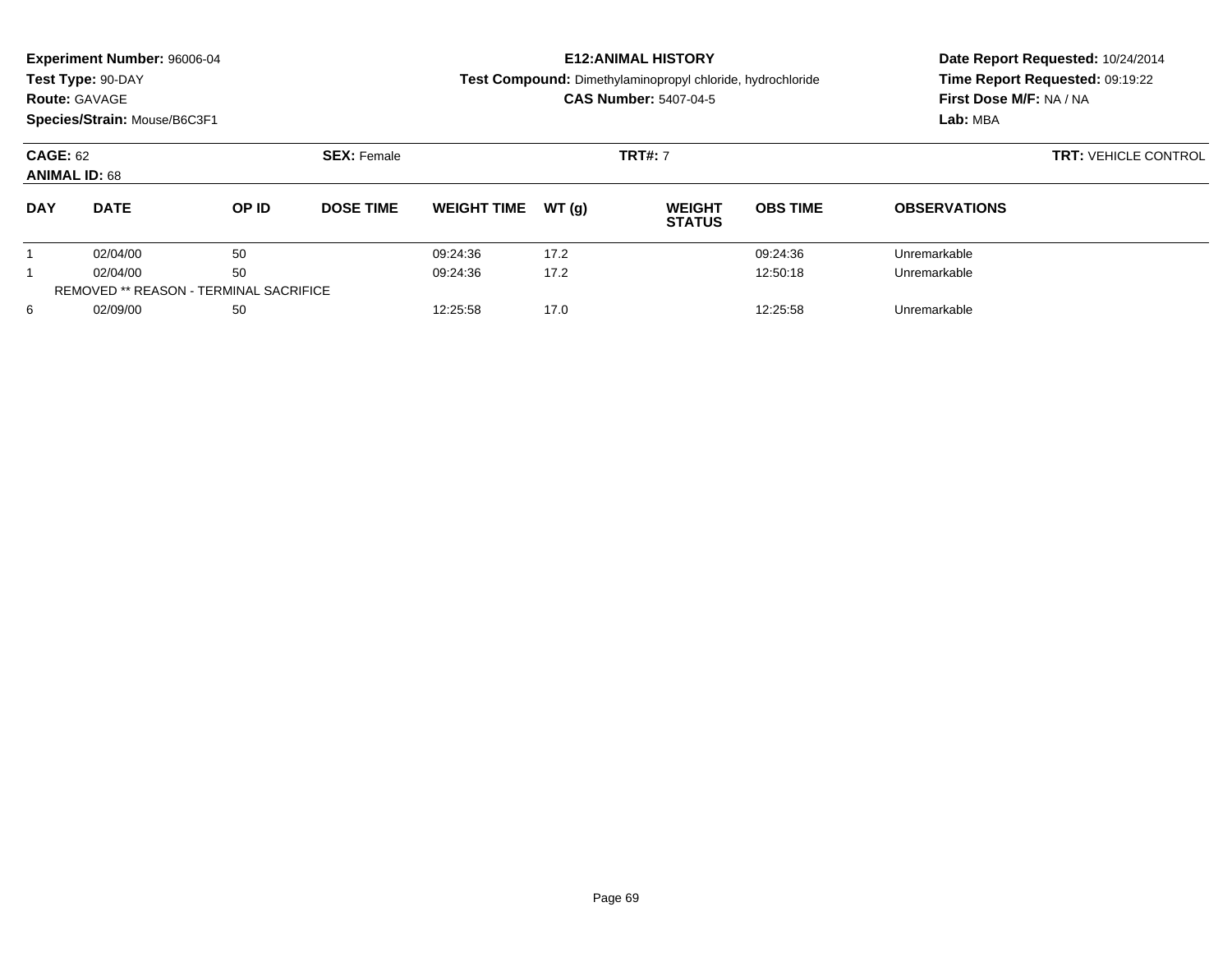| <b>Route: GAVAGE</b>                    | <b>Experiment Number: 96006-04</b><br>Test Type: 90-DAY<br>Species/Strain: Mouse/B6C3F1 |       |                    |                    |                | <b>E12: ANIMAL HISTORY</b><br>Test Compound: Dimethylaminopropyl chloride, hydrochloride<br><b>CAS Number: 5407-04-5</b> | Date Report Requested: 10/24/2014<br>Time Report Requested: 09:19:22<br>First Dose M/F: NA / NA<br>Lab: MBA |                     |  |
|-----------------------------------------|-----------------------------------------------------------------------------------------|-------|--------------------|--------------------|----------------|--------------------------------------------------------------------------------------------------------------------------|-------------------------------------------------------------------------------------------------------------|---------------------|--|
| <b>CAGE: 62</b><br><b>ANIMAL ID: 69</b> |                                                                                         |       | <b>SEX: Female</b> |                    | <b>TRT#: 7</b> | <b>TRT: VEHICLE CONTROL</b>                                                                                              |                                                                                                             |                     |  |
| <b>DAY</b>                              | <b>DATE</b>                                                                             | OP ID | <b>DOSE TIME</b>   | <b>WEIGHT TIME</b> | WT(q)          | <b>WEIGHT</b><br><b>STATUS</b>                                                                                           | <b>OBS TIME</b>                                                                                             | <b>OBSERVATIONS</b> |  |
|                                         | 02/04/00                                                                                | 50    |                    | 09:24:36           | 20.1           |                                                                                                                          | 09:24:36                                                                                                    | Unremarkable        |  |
|                                         | 02/04/00                                                                                | 50    |                    | 09:24:36           | 20.1           |                                                                                                                          | 12:50:18                                                                                                    | Unremarkable        |  |
|                                         | <b>REMOVED ** REASON - TERMINAL SACRIFICE</b>                                           |       |                    |                    |                |                                                                                                                          |                                                                                                             |                     |  |
| 6                                       | 02/09/00                                                                                | 50    |                    | 12:25:58           | 18.6           |                                                                                                                          | 12:25:58                                                                                                    | Unremarkable        |  |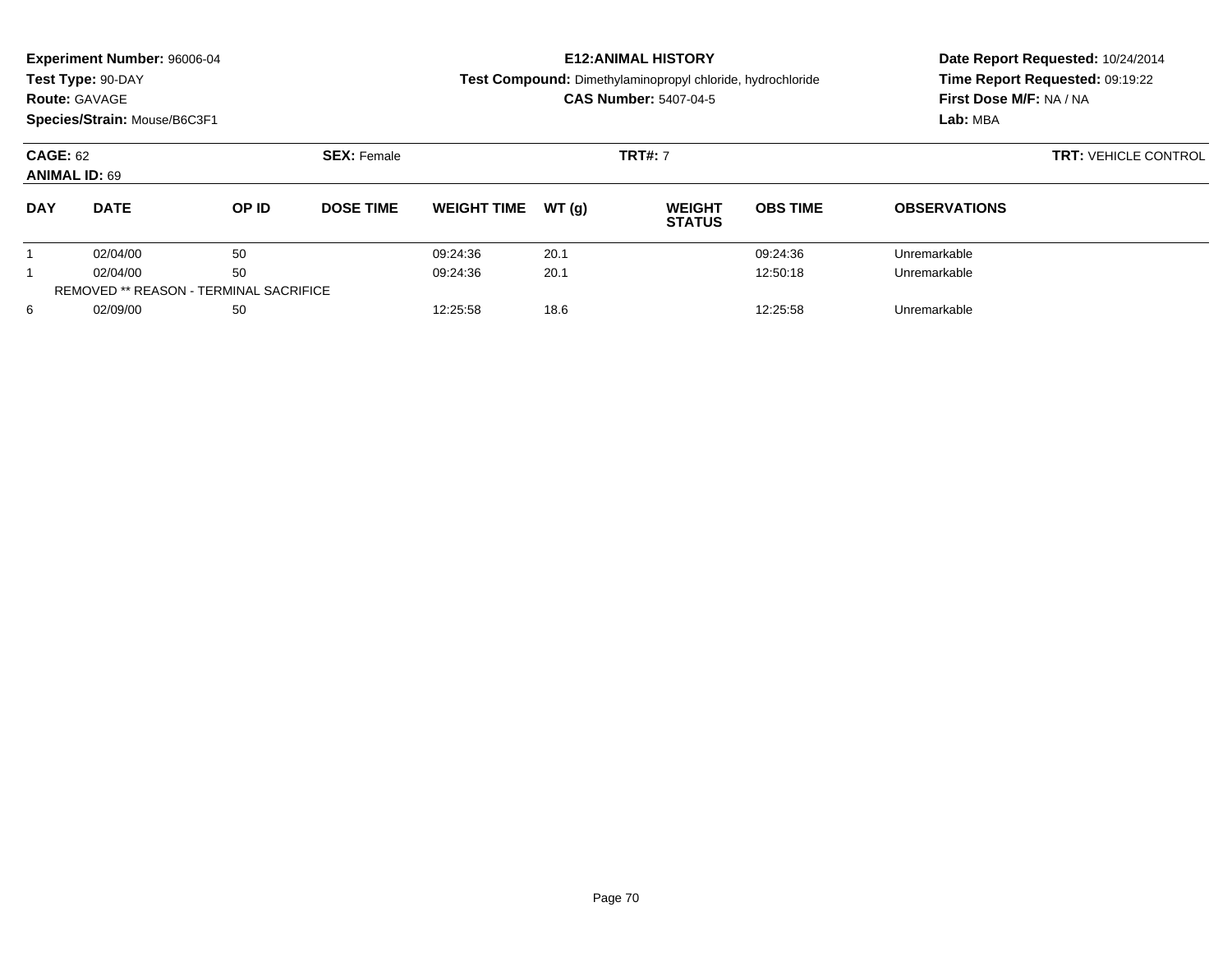| <b>Route: GAVAGE</b>                    | <b>Experiment Number: 96006-04</b><br>Test Type: 90-DAY<br>Species/Strain: Mouse/B6C3F1 |       |                    |                    |                | <b>E12: ANIMAL HISTORY</b><br>Test Compound: Dimethylaminopropyl chloride, hydrochloride<br><b>CAS Number: 5407-04-5</b> | Date Report Requested: 10/24/2014<br>Time Report Requested: 09:19:22<br>First Dose M/F: NA / NA<br>Lab: MBA |                     |  |
|-----------------------------------------|-----------------------------------------------------------------------------------------|-------|--------------------|--------------------|----------------|--------------------------------------------------------------------------------------------------------------------------|-------------------------------------------------------------------------------------------------------------|---------------------|--|
| <b>CAGE: 62</b><br><b>ANIMAL ID: 70</b> |                                                                                         |       | <b>SEX: Female</b> |                    | <b>TRT#: 7</b> | <b>TRT: VEHICLE CONTROL</b>                                                                                              |                                                                                                             |                     |  |
| <b>DAY</b>                              | <b>DATE</b>                                                                             | OP ID | <b>DOSE TIME</b>   | <b>WEIGHT TIME</b> | WT(q)          | <b>WEIGHT</b><br><b>STATUS</b>                                                                                           | <b>OBS TIME</b>                                                                                             | <b>OBSERVATIONS</b> |  |
|                                         | 02/04/00                                                                                | 50    |                    | 09:24:36           | 19.2           |                                                                                                                          | 09:24:36                                                                                                    | Unremarkable        |  |
|                                         | 02/04/00                                                                                | 50    |                    | 09:24:36           | 19.2           |                                                                                                                          | 12:50:18                                                                                                    | Unremarkable        |  |
|                                         | <b>REMOVED ** REASON - TERMINAL SACRIFICE</b>                                           |       |                    |                    |                |                                                                                                                          |                                                                                                             |                     |  |
| 6                                       | 02/09/00                                                                                | 50    |                    | 12:25:58           | 18.6           |                                                                                                                          | 12:25:58                                                                                                    | Unremarkable        |  |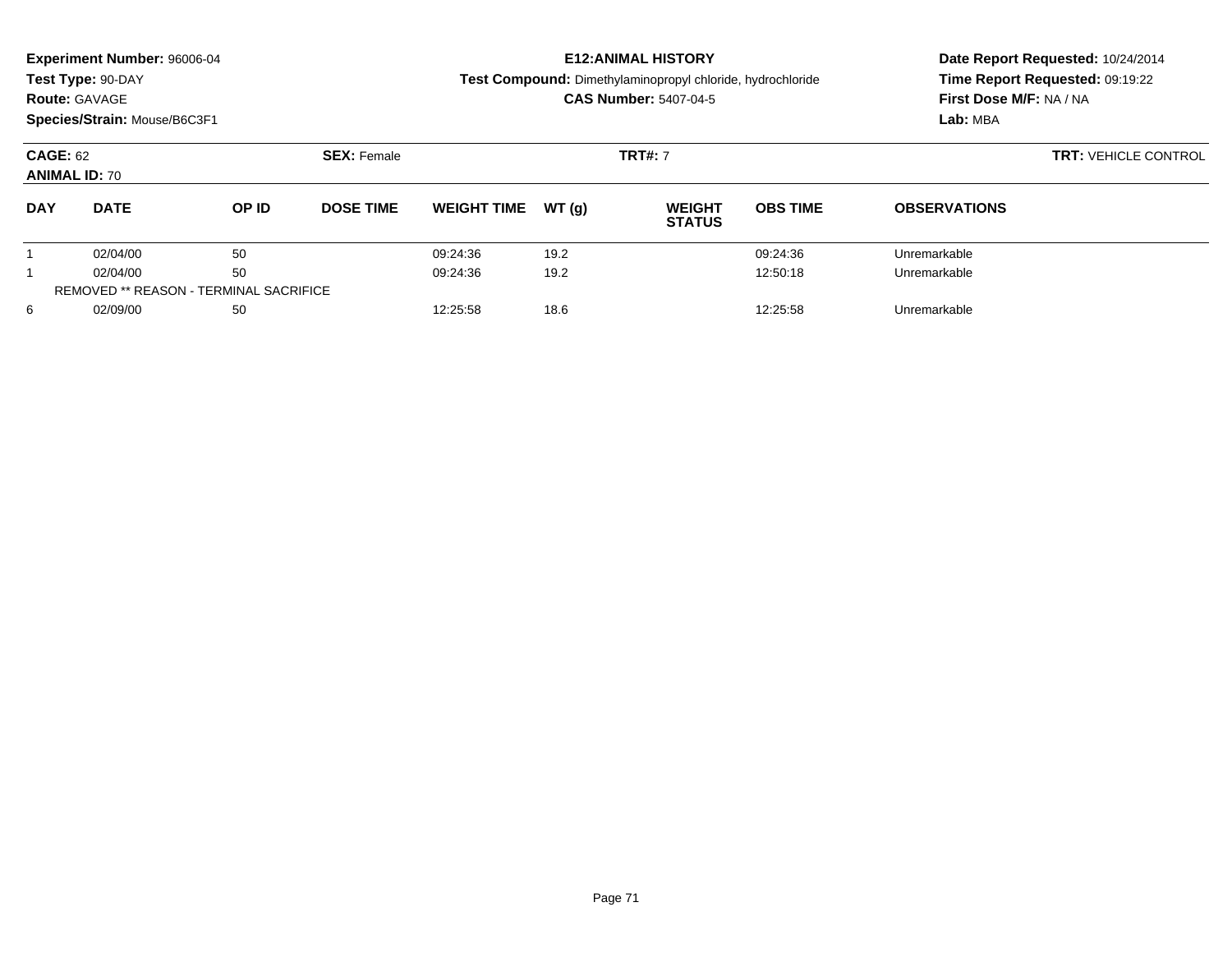| <b>Route: GAVAGE</b>                    | <b>Experiment Number: 96006-04</b><br>Test Type: 90-DAY<br>Species/Strain: Mouse/B6C3F1 |       |                    |                    |                | <b>E12: ANIMAL HISTORY</b><br>Test Compound: Dimethylaminopropyl chloride, hydrochloride<br><b>CAS Number: 5407-04-5</b> | Date Report Requested: 10/24/2014<br>Time Report Requested: 09:19:22<br>First Dose M/F: NA / NA<br>Lab: MBA |                     |
|-----------------------------------------|-----------------------------------------------------------------------------------------|-------|--------------------|--------------------|----------------|--------------------------------------------------------------------------------------------------------------------------|-------------------------------------------------------------------------------------------------------------|---------------------|
| <b>CAGE: 63</b><br><b>ANIMAL ID: 71</b> |                                                                                         |       | <b>SEX: Female</b> |                    | <b>TRT#: 8</b> | <b>TRT: 50 MG/KG</b>                                                                                                     |                                                                                                             |                     |
| <b>DAY</b>                              | <b>DATE</b>                                                                             | OP ID | <b>DOSE TIME</b>   | <b>WEIGHT TIME</b> | WT(q)          | <b>WEIGHT</b><br><b>STATUS</b>                                                                                           | <b>OBS TIME</b>                                                                                             | <b>OBSERVATIONS</b> |
|                                         | 02/04/00                                                                                | 50    |                    | 09:37:54           | 19.5           |                                                                                                                          | 09:37:54                                                                                                    | Unremarkable        |
|                                         | 02/04/00                                                                                | 50    |                    | 09:37:54           | 19.5           |                                                                                                                          | 12:50:42                                                                                                    | Unremarkable        |
|                                         | <b>REMOVED ** REASON - TERMINAL SACRIFICE</b>                                           |       |                    |                    |                |                                                                                                                          |                                                                                                             |                     |
| 6                                       | 02/09/00                                                                                | 50    |                    | 12:41:56           | 18.7           |                                                                                                                          | 12:41:56                                                                                                    | Unremarkable        |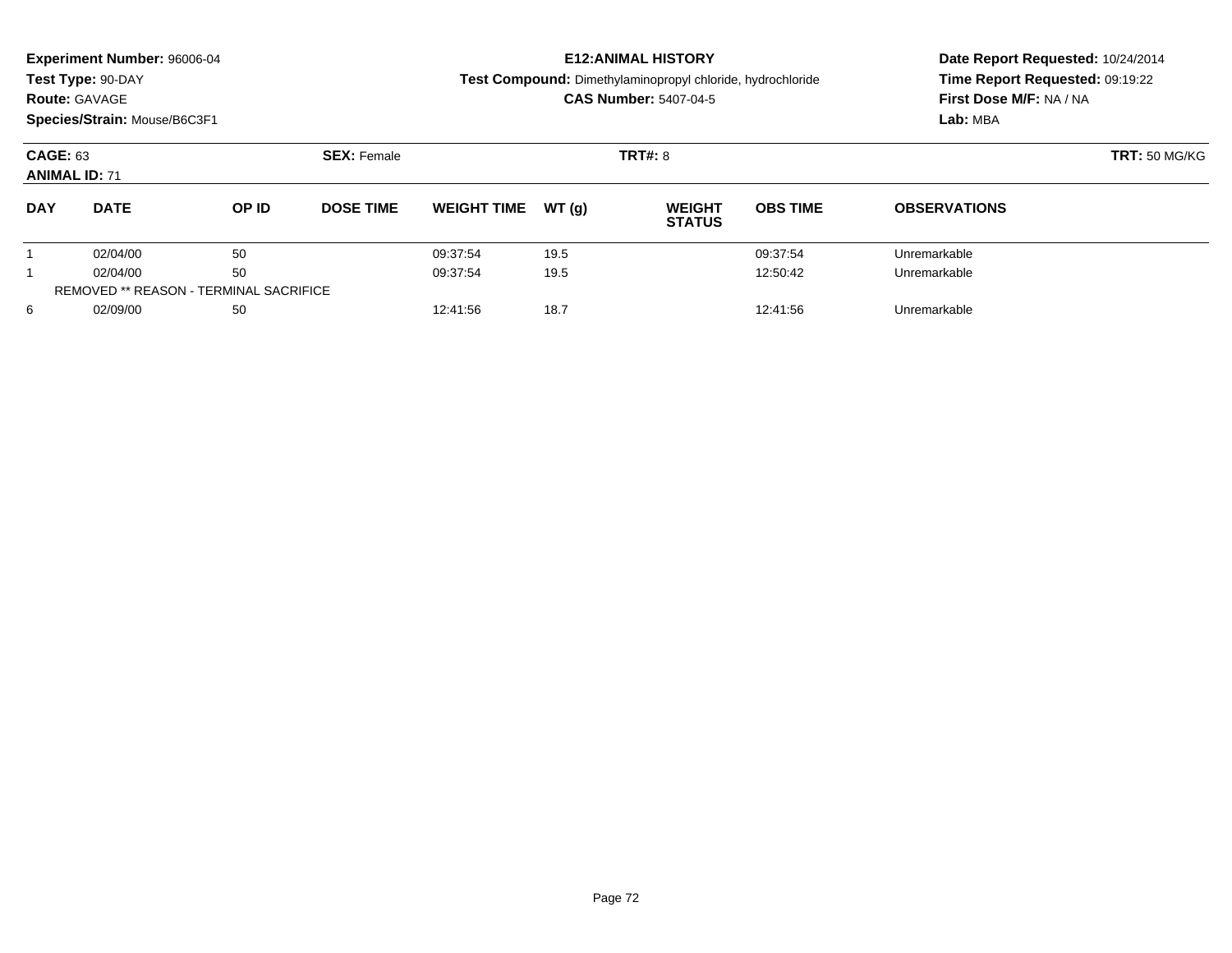|                                         | <b>Experiment Number: 96006-04</b><br>Test Type: 90-DAY<br><b>Route: GAVAGE</b><br>Species/Strain: Mouse/B6C3F1 |                    |                  |                    |                | <b>E12: ANIMAL HISTORY</b><br>Test Compound: Dimethylaminopropyl chloride, hydrochloride<br><b>CAS Number: 5407-04-5</b> | Date Report Requested: 10/24/2014<br>Time Report Requested: 09:19:22<br>First Dose M/F: NA / NA<br>Lab: MBA |                     |
|-----------------------------------------|-----------------------------------------------------------------------------------------------------------------|--------------------|------------------|--------------------|----------------|--------------------------------------------------------------------------------------------------------------------------|-------------------------------------------------------------------------------------------------------------|---------------------|
| <b>CAGE: 63</b><br><b>ANIMAL ID: 72</b> |                                                                                                                 | <b>SEX: Female</b> |                  |                    | <b>TRT#: 8</b> | <b>TRT: 50 MG/KG</b>                                                                                                     |                                                                                                             |                     |
| <b>DAY</b>                              | <b>DATE</b>                                                                                                     | OP ID              | <b>DOSE TIME</b> | <b>WEIGHT TIME</b> | WT(q)          | <b>WEIGHT</b><br><b>STATUS</b>                                                                                           | <b>OBS TIME</b>                                                                                             | <b>OBSERVATIONS</b> |
|                                         | 02/04/00                                                                                                        | 50                 |                  | 09:37:54           | 18.3           |                                                                                                                          | 09:37:54                                                                                                    | Unremarkable        |
|                                         | 02/04/00                                                                                                        | 50                 |                  | 09:37:54           | 18.3           |                                                                                                                          | 12:50:42                                                                                                    | Unremarkable        |
|                                         | <b>REMOVED ** REASON - TERMINAL SACRIFICE</b>                                                                   |                    |                  |                    |                |                                                                                                                          |                                                                                                             |                     |
| 6                                       | 02/09/00                                                                                                        | 50                 |                  | 12:41:56           | 17.8           |                                                                                                                          | 12:41:56                                                                                                    | Unremarkable        |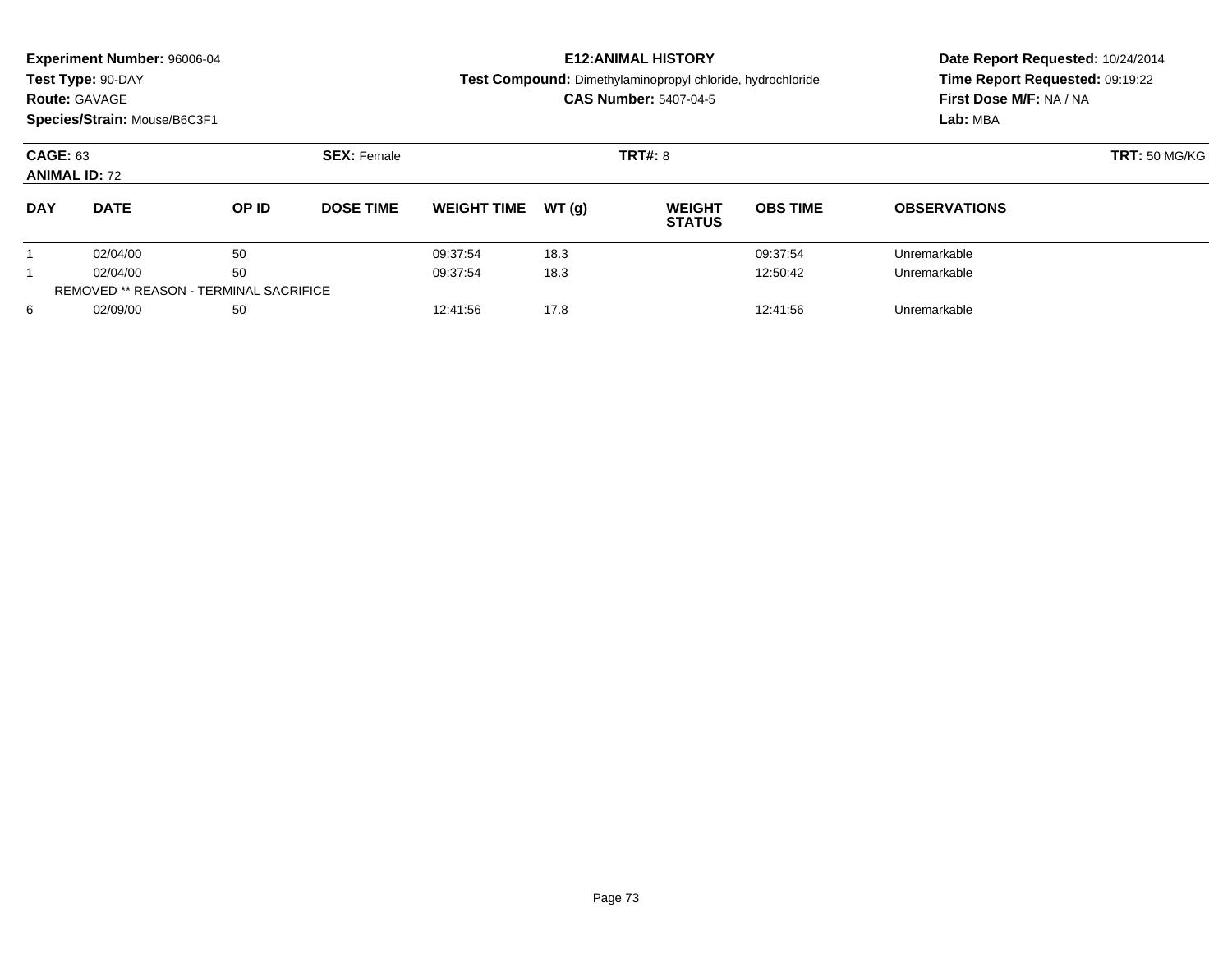| <b>Route: GAVAGE</b>                    | <b>Experiment Number: 96006-04</b><br>Test Type: 90-DAY<br>Species/Strain: Mouse/B6C3F1 |                    |                  |                    |                | <b>E12: ANIMAL HISTORY</b><br>Test Compound: Dimethylaminopropyl chloride, hydrochloride<br><b>CAS Number: 5407-04-5</b> | Date Report Requested: 10/24/2014<br>Time Report Requested: 09:19:22<br>First Dose M/F: NA / NA<br>Lab: MBA |                     |
|-----------------------------------------|-----------------------------------------------------------------------------------------|--------------------|------------------|--------------------|----------------|--------------------------------------------------------------------------------------------------------------------------|-------------------------------------------------------------------------------------------------------------|---------------------|
| <b>CAGE: 63</b><br><b>ANIMAL ID: 73</b> |                                                                                         | <b>SEX: Female</b> |                  |                    | <b>TRT#: 8</b> | <b>TRT: 50 MG/KG</b>                                                                                                     |                                                                                                             |                     |
| <b>DAY</b>                              | <b>DATE</b>                                                                             | OP ID              | <b>DOSE TIME</b> | <b>WEIGHT TIME</b> | WT(q)          | <b>WEIGHT</b><br><b>STATUS</b>                                                                                           | <b>OBS TIME</b>                                                                                             | <b>OBSERVATIONS</b> |
|                                         | 02/04/00                                                                                | 50                 |                  | 09:37:54           | 17.4           |                                                                                                                          | 09:37:54                                                                                                    | Unremarkable        |
|                                         | 02/04/00                                                                                | 50                 |                  | 09:37:54           | 17.4           |                                                                                                                          | 12:50:42                                                                                                    | Unremarkable        |
|                                         | <b>REMOVED ** REASON - TERMINAL SACRIFICE</b>                                           |                    |                  |                    |                |                                                                                                                          |                                                                                                             |                     |
| 6                                       | 02/09/00                                                                                | 50                 |                  | 12:41:56           | 17.9           |                                                                                                                          | 12:41:56                                                                                                    | Unremarkable        |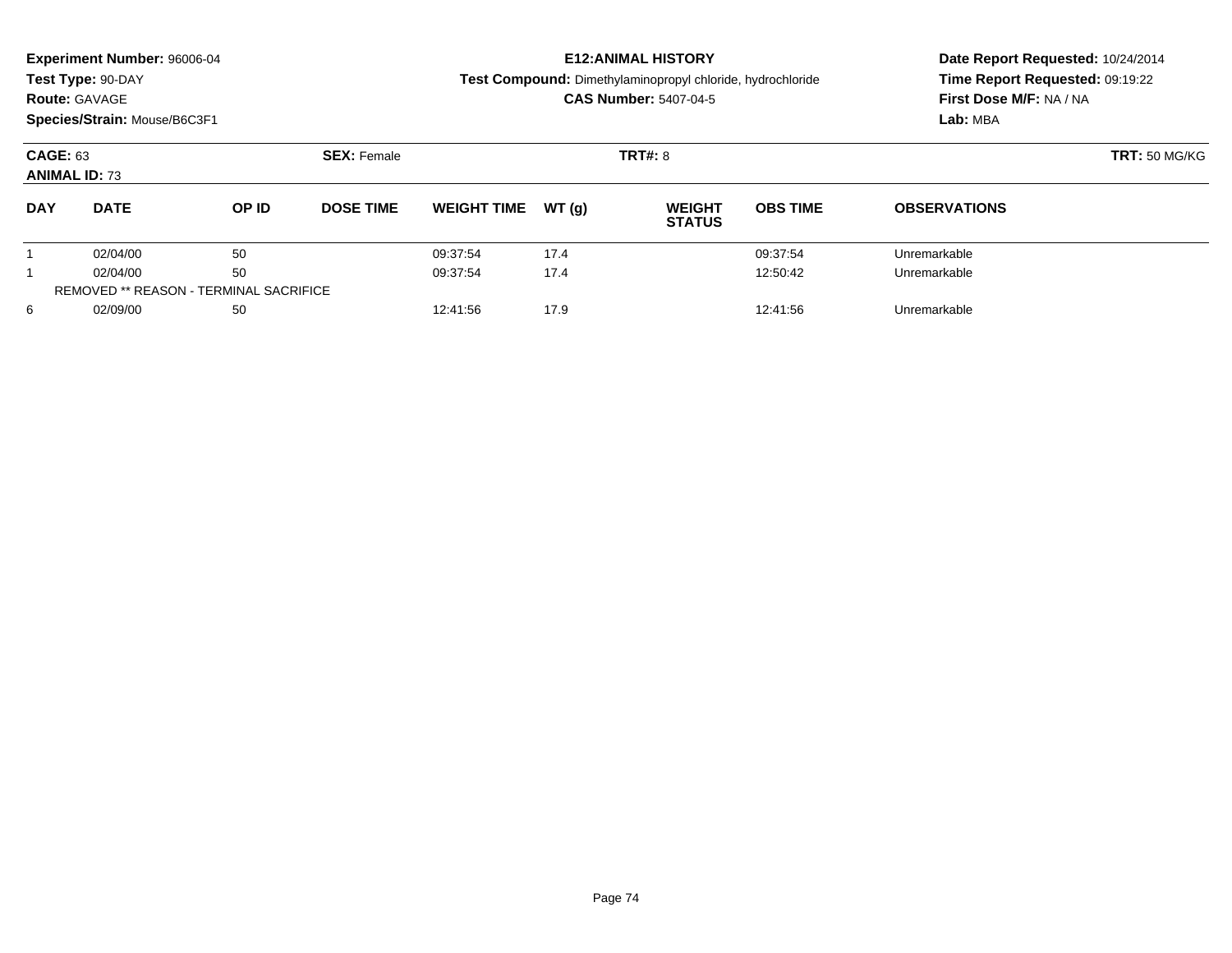| <b>Route: GAVAGE</b>                    | <b>Experiment Number: 96006-04</b><br>Test Type: 90-DAY<br>Species/Strain: Mouse/B6C3F1 |                                               |                    |                    |       | <b>E12: ANIMAL HISTORY</b><br>Test Compound: Dimethylaminopropyl chloride, hydrochloride<br><b>CAS Number: 5407-04-5</b> | Date Report Requested: 10/24/2014<br>Time Report Requested: 09:19:22<br>First Dose M/F: NA / NA<br>Lab: MBA |                     |
|-----------------------------------------|-----------------------------------------------------------------------------------------|-----------------------------------------------|--------------------|--------------------|-------|--------------------------------------------------------------------------------------------------------------------------|-------------------------------------------------------------------------------------------------------------|---------------------|
| <b>CAGE: 63</b><br><b>ANIMAL ID: 74</b> |                                                                                         |                                               | <b>SEX: Female</b> |                    |       | <b>TRT#: 8</b>                                                                                                           | <b>TRT: 50 MG/KG</b>                                                                                        |                     |
| <b>DAY</b>                              | <b>DATE</b>                                                                             | OP ID                                         | <b>DOSE TIME</b>   | <b>WEIGHT TIME</b> | WT(q) | <b>WEIGHT</b><br><b>STATUS</b>                                                                                           | <b>OBS TIME</b>                                                                                             | <b>OBSERVATIONS</b> |
|                                         | 02/04/00                                                                                | 50                                            |                    | 09:37:54           | 19.4  |                                                                                                                          | 09:37:54                                                                                                    | Unremarkable        |
|                                         | 02/04/00                                                                                | 50                                            |                    | 09:37:54           | 19.4  |                                                                                                                          | 12:50:42                                                                                                    | Unremarkable        |
|                                         |                                                                                         | <b>REMOVED ** REASON - TERMINAL SACRIFICE</b> |                    |                    |       |                                                                                                                          |                                                                                                             |                     |
| 6                                       | 02/09/00                                                                                | 50                                            |                    | 12:41:56           | 20.5  |                                                                                                                          | 12:41:56                                                                                                    | Unremarkable        |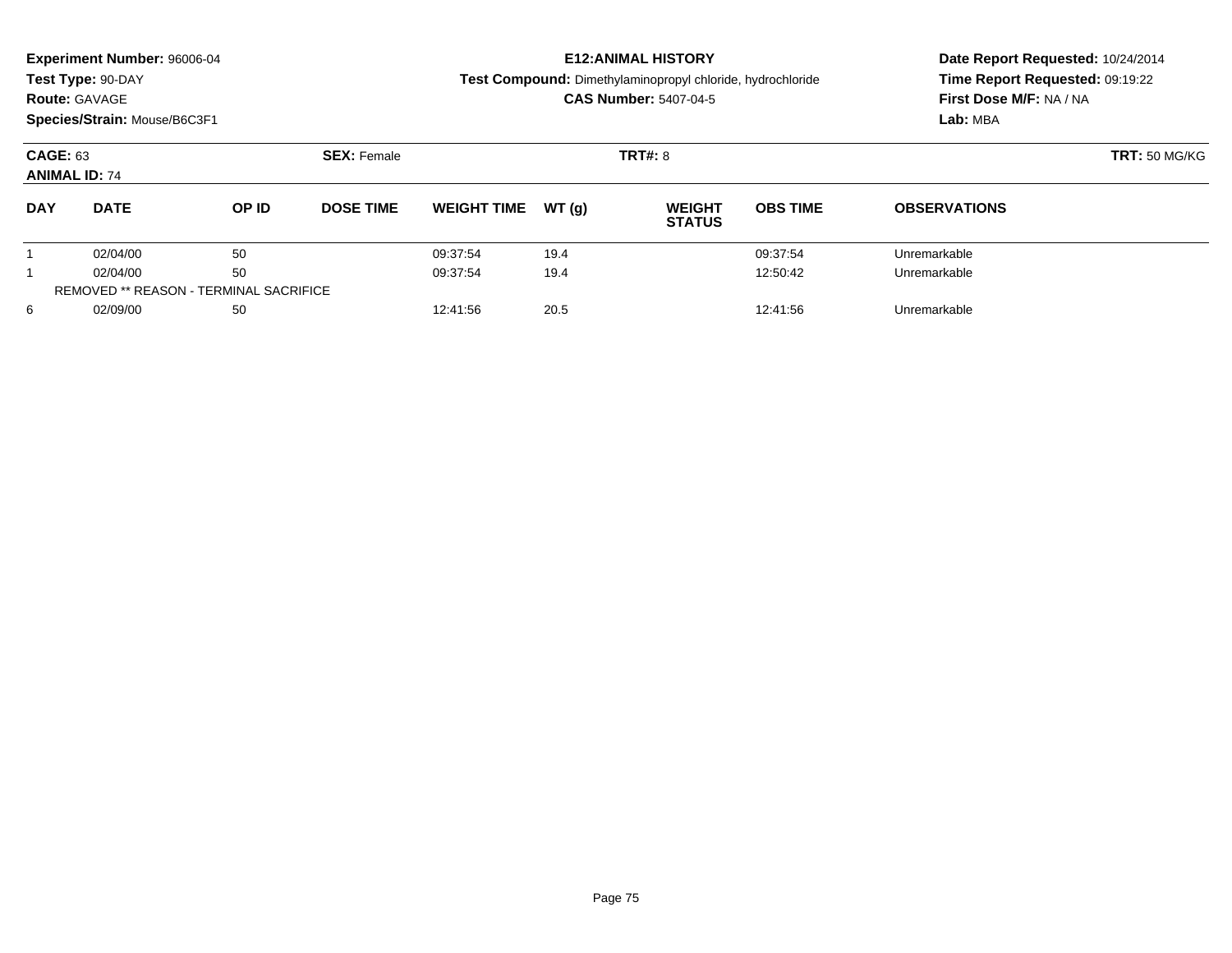|                                         | <b>Experiment Number: 96006-04</b><br>Test Type: 90-DAY<br><b>Route: GAVAGE</b><br>Species/Strain: Mouse/B6C3F1 |                                               |                    |                    |       | <b>E12: ANIMAL HISTORY</b><br>Test Compound: Dimethylaminopropyl chloride, hydrochloride<br><b>CAS Number: 5407-04-5</b> | Date Report Requested: 10/24/2014<br>Time Report Requested: 09:19:22<br>First Dose M/F: NA / NA<br>Lab: MBA |                     |
|-----------------------------------------|-----------------------------------------------------------------------------------------------------------------|-----------------------------------------------|--------------------|--------------------|-------|--------------------------------------------------------------------------------------------------------------------------|-------------------------------------------------------------------------------------------------------------|---------------------|
| <b>CAGE: 63</b><br><b>ANIMAL ID: 75</b> |                                                                                                                 |                                               | <b>SEX: Female</b> |                    |       | <b>TRT#: 8</b>                                                                                                           | <b>TRT: 50 MG/KG</b>                                                                                        |                     |
| <b>DAY</b>                              | <b>DATE</b>                                                                                                     | OP ID                                         | <b>DOSE TIME</b>   | <b>WEIGHT TIME</b> | WT(q) | <b>WEIGHT</b><br><b>STATUS</b>                                                                                           | <b>OBS TIME</b>                                                                                             | <b>OBSERVATIONS</b> |
|                                         | 02/04/00                                                                                                        | 50                                            |                    | 09:37:54           | 18.4  |                                                                                                                          | 09:37:54                                                                                                    | Unremarkable        |
|                                         | 02/04/00                                                                                                        | 50                                            |                    | 09:37:54           | 18.4  |                                                                                                                          | 12:50:42                                                                                                    | Unremarkable        |
|                                         |                                                                                                                 | <b>REMOVED ** REASON - TERMINAL SACRIFICE</b> |                    |                    |       |                                                                                                                          |                                                                                                             |                     |
| 6                                       | 02/09/00                                                                                                        | 50                                            |                    | 12:41:56           | 18.8  |                                                                                                                          | 12:41:56                                                                                                    | Unremarkable        |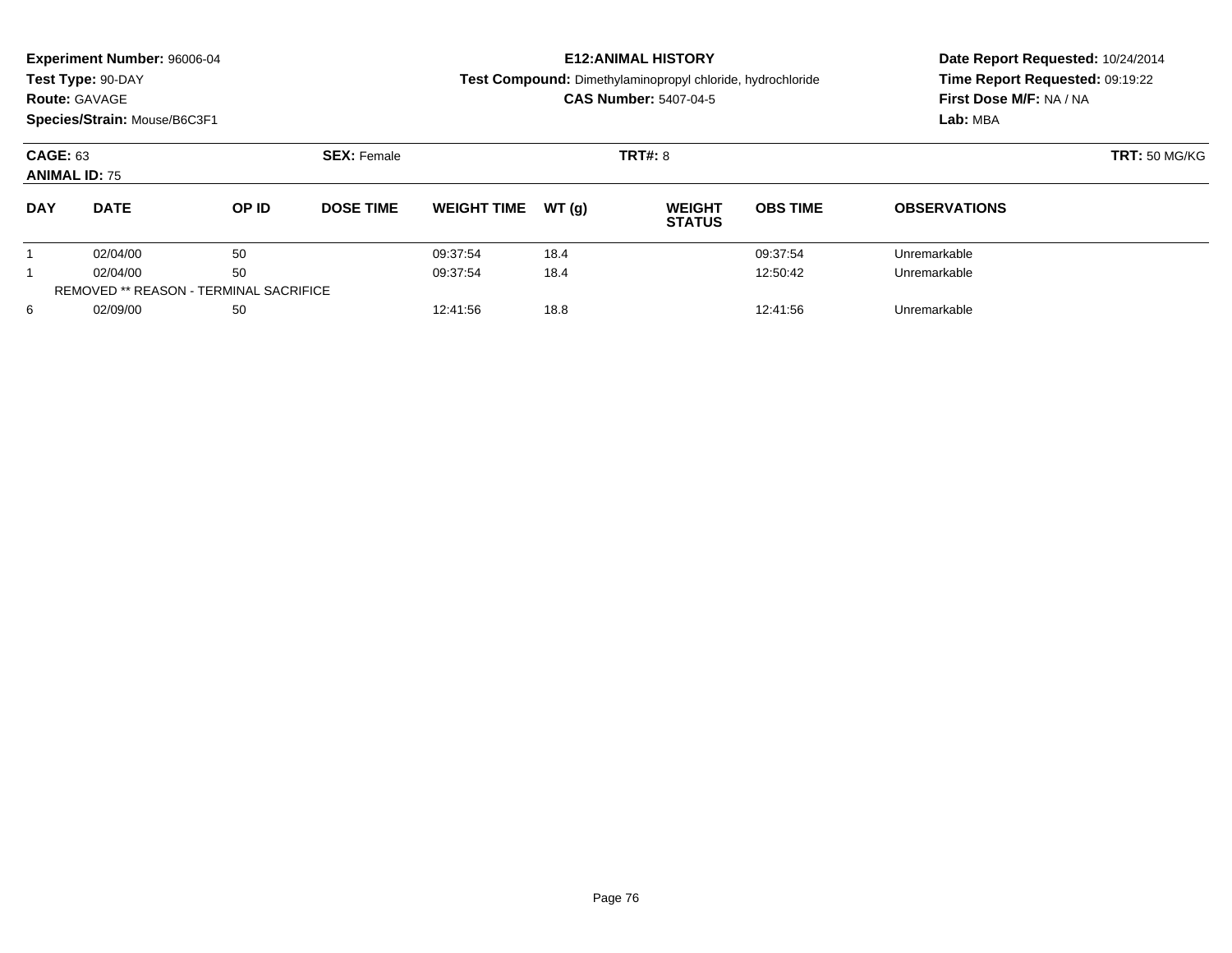|                                         | <b>Experiment Number: 96006-04</b><br>Test Type: 90-DAY<br><b>Route: GAVAGE</b><br>Species/Strain: Mouse/B6C3F1 |                                               |                    |                    |       | <b>E12: ANIMAL HISTORY</b><br>Test Compound: Dimethylaminopropyl chloride, hydrochloride<br><b>CAS Number: 5407-04-5</b> | Date Report Requested: 10/24/2014<br>Time Report Requested: 09:19:22<br>First Dose M/F: NA / NA<br>Lab: MBA |                     |
|-----------------------------------------|-----------------------------------------------------------------------------------------------------------------|-----------------------------------------------|--------------------|--------------------|-------|--------------------------------------------------------------------------------------------------------------------------|-------------------------------------------------------------------------------------------------------------|---------------------|
| <b>CAGE: 64</b><br><b>ANIMAL ID: 76</b> |                                                                                                                 |                                               | <b>SEX: Female</b> |                    |       | <b>TRT#: 8</b>                                                                                                           | <b>TRT: 50 MG/KG</b>                                                                                        |                     |
| <b>DAY</b>                              | <b>DATE</b>                                                                                                     | OP ID                                         | <b>DOSE TIME</b>   | <b>WEIGHT TIME</b> | WT(q) | <b>WEIGHT</b><br><b>STATUS</b>                                                                                           | <b>OBS TIME</b>                                                                                             | <b>OBSERVATIONS</b> |
|                                         | 02/04/00                                                                                                        | 50                                            |                    | 09:39:56           | 17.3  |                                                                                                                          | 09:39:56                                                                                                    | Unremarkable        |
|                                         | 02/04/00                                                                                                        | 50                                            |                    | 09:39:56           | 17.3  |                                                                                                                          | 12:51:22                                                                                                    | Unremarkable        |
|                                         |                                                                                                                 | <b>REMOVED ** REASON - TERMINAL SACRIFICE</b> |                    |                    |       |                                                                                                                          |                                                                                                             |                     |
| 6                                       | 02/09/00                                                                                                        | 50                                            |                    | 12:44:22           | 17.3  |                                                                                                                          | 12:44:22                                                                                                    | Unremarkable        |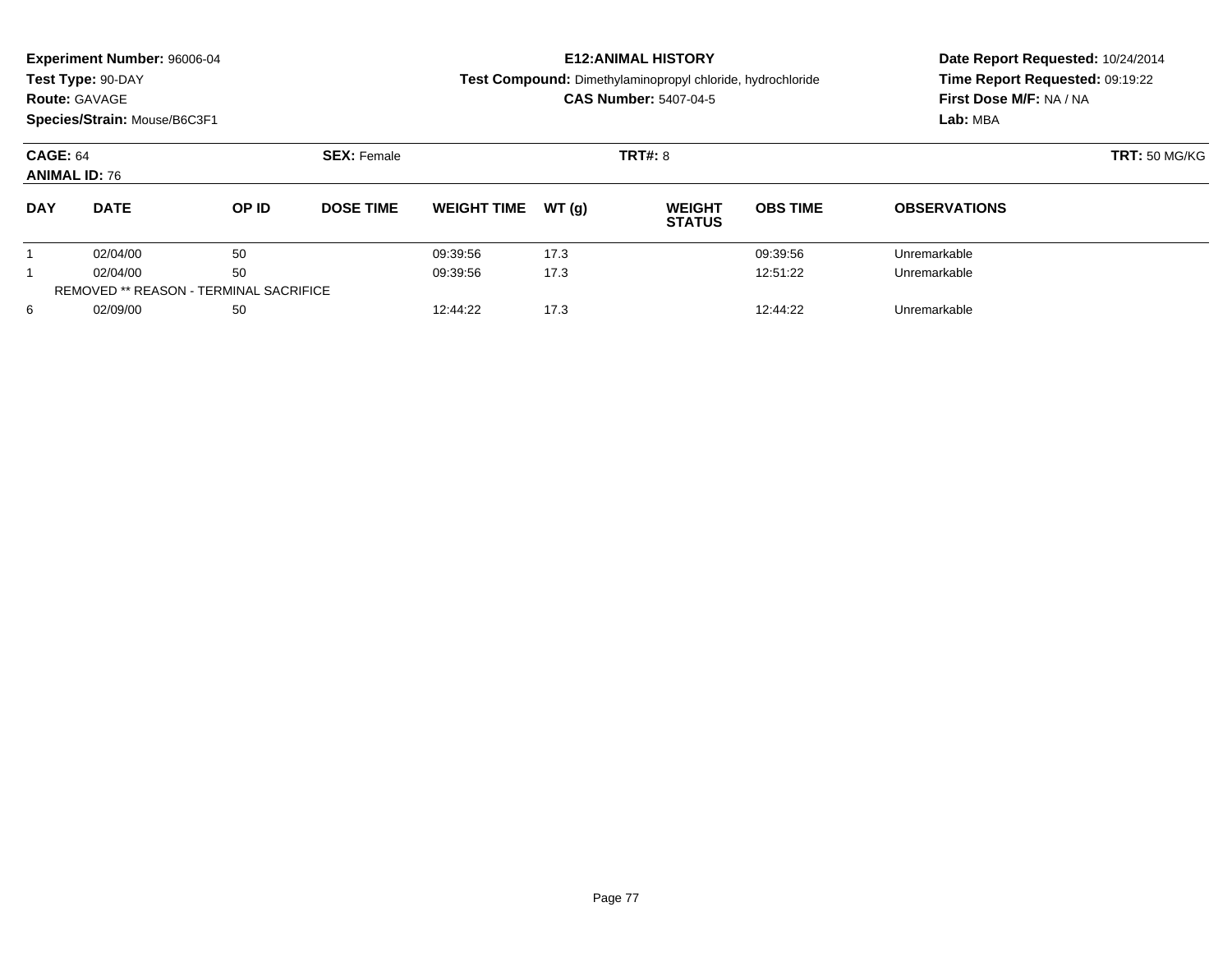| <b>Route: GAVAGE</b>                          | <b>Experiment Number: 96006-04</b><br>Test Type: 90-DAY<br>Species/Strain: Mouse/B6C3F1 |       |                    |                    |       | <b>E12: ANIMAL HISTORY</b><br>Test Compound: Dimethylaminopropyl chloride, hydrochloride<br><b>CAS Number: 5407-04-5</b> | Date Report Requested: 10/24/2014<br>Time Report Requested: 09:19:22<br>First Dose M/F: NA / NA<br>Lab: MBA |                     |
|-----------------------------------------------|-----------------------------------------------------------------------------------------|-------|--------------------|--------------------|-------|--------------------------------------------------------------------------------------------------------------------------|-------------------------------------------------------------------------------------------------------------|---------------------|
| <b>CAGE: 64</b><br><b>ANIMAL ID: 77</b>       |                                                                                         |       | <b>SEX: Female</b> |                    |       | <b>TRT#: 8</b>                                                                                                           | <b>TRT: 50 MG/KG</b>                                                                                        |                     |
| <b>DAY</b>                                    | <b>DATE</b>                                                                             | OP ID | <b>DOSE TIME</b>   | <b>WEIGHT TIME</b> | WT(q) | <b>WEIGHT</b><br><b>STATUS</b>                                                                                           | <b>OBS TIME</b>                                                                                             | <b>OBSERVATIONS</b> |
|                                               | 02/04/00                                                                                | 50    |                    | 09:39:56           | 16.8  |                                                                                                                          | 09:39:56                                                                                                    | Unremarkable        |
|                                               | 02/04/00                                                                                | 50    |                    | 09:39:56           | 16.8  |                                                                                                                          | 12:51:22                                                                                                    | Unremarkable        |
| <b>REMOVED ** REASON - TERMINAL SACRIFICE</b> |                                                                                         |       |                    |                    |       |                                                                                                                          |                                                                                                             |                     |
| 6                                             | 02/09/00                                                                                | 50    |                    | 12:44:22           | 16.8  |                                                                                                                          | 12:44:22                                                                                                    | Unremarkable        |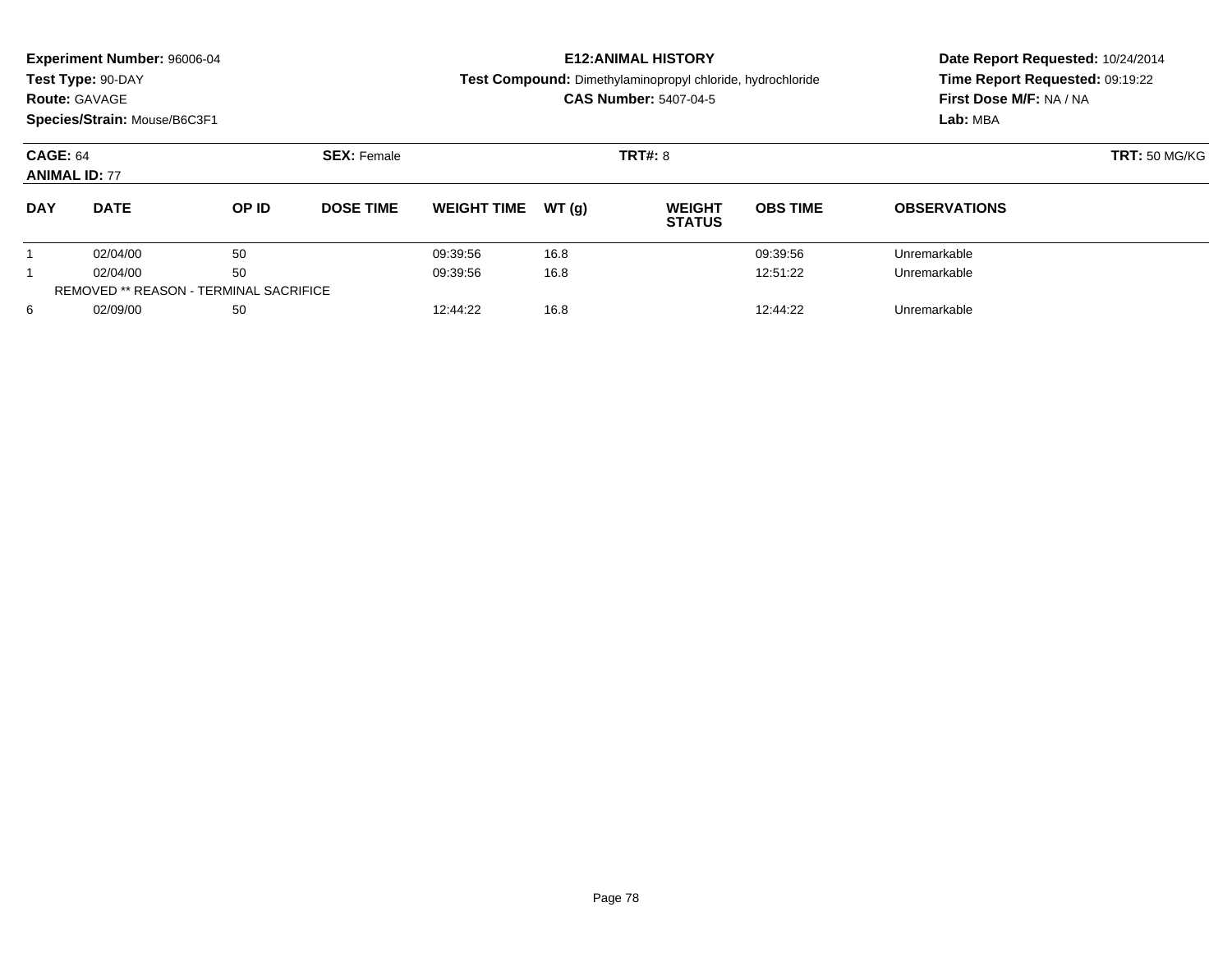|                                         | <b>Experiment Number: 96006-04</b><br>Test Type: 90-DAY<br><b>Route: GAVAGE</b><br>Species/Strain: Mouse/B6C3F1 |                                               |                    |                    |       | <b>E12: ANIMAL HISTORY</b><br>Test Compound: Dimethylaminopropyl chloride, hydrochloride<br><b>CAS Number: 5407-04-5</b> | Date Report Requested: 10/24/2014<br>Time Report Requested: 09:19:22<br>First Dose M/F: NA / NA<br>Lab: MBA |                     |
|-----------------------------------------|-----------------------------------------------------------------------------------------------------------------|-----------------------------------------------|--------------------|--------------------|-------|--------------------------------------------------------------------------------------------------------------------------|-------------------------------------------------------------------------------------------------------------|---------------------|
| <b>CAGE: 64</b><br><b>ANIMAL ID: 78</b> |                                                                                                                 |                                               | <b>SEX: Female</b> |                    |       | <b>TRT#: 8</b>                                                                                                           | <b>TRT: 50 MG/KG</b>                                                                                        |                     |
| <b>DAY</b>                              | <b>DATE</b>                                                                                                     | OP ID                                         | <b>DOSE TIME</b>   | <b>WEIGHT TIME</b> | WT(q) | <b>WEIGHT</b><br><b>STATUS</b>                                                                                           | <b>OBS TIME</b>                                                                                             | <b>OBSERVATIONS</b> |
|                                         | 02/04/00                                                                                                        | 50                                            |                    | 09:39:56           | 18.7  |                                                                                                                          | 09:39:56                                                                                                    | Unremarkable        |
|                                         | 02/04/00                                                                                                        | 50                                            |                    | 09:39:56           | 18.7  |                                                                                                                          | 12:51:22                                                                                                    | Unremarkable        |
|                                         |                                                                                                                 | <b>REMOVED ** REASON - TERMINAL SACRIFICE</b> |                    |                    |       |                                                                                                                          |                                                                                                             |                     |
| 6                                       | 02/09/00                                                                                                        | 50                                            |                    | 12:44:22           | 18.1  |                                                                                                                          | 12:44:22                                                                                                    | Unremarkable        |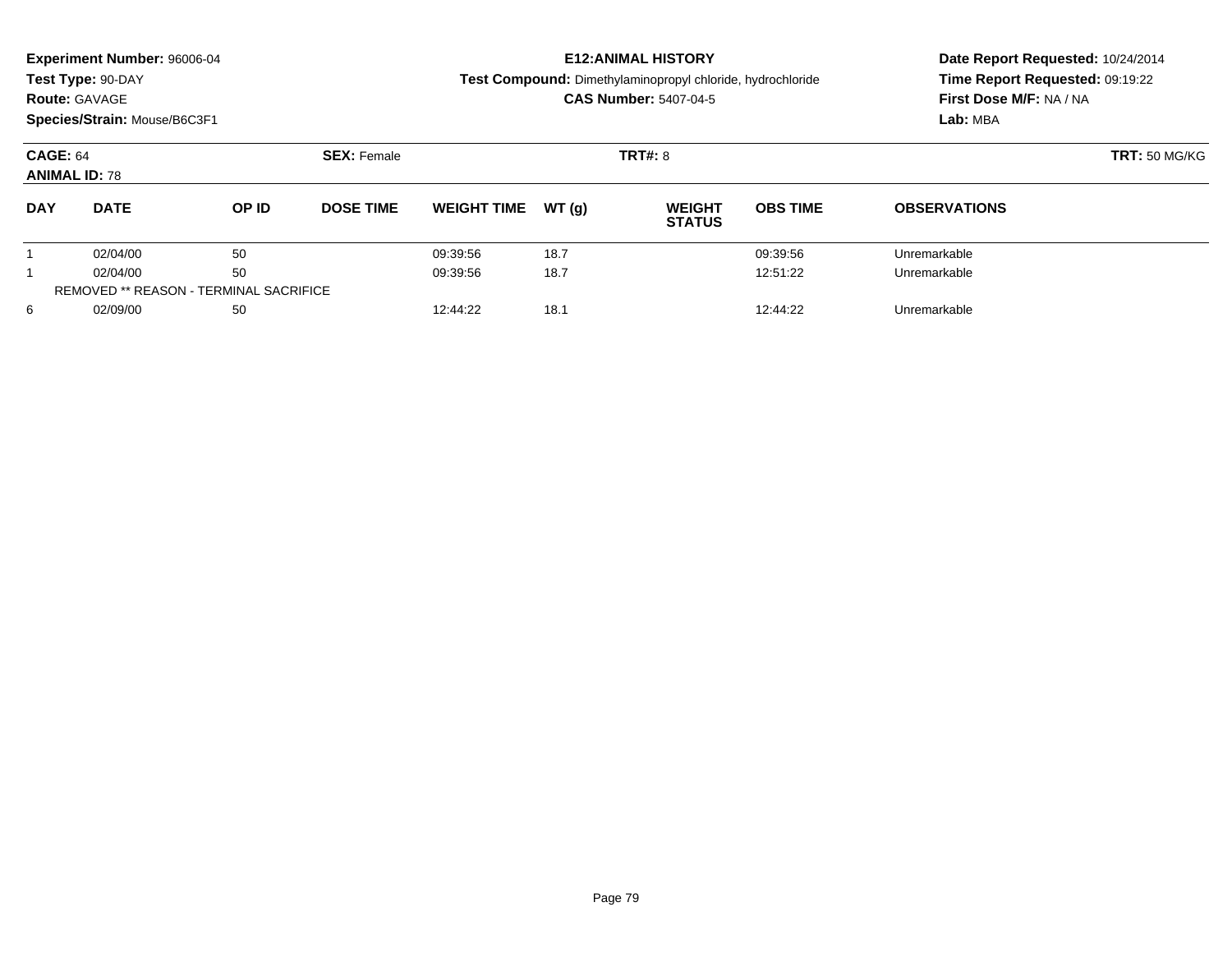| <b>Route: GAVAGE</b>                    | <b>Experiment Number: 96006-04</b><br>Test Type: 90-DAY<br>Species/Strain: Mouse/B6C3F1 |       |                    |                    |       | <b>E12: ANIMAL HISTORY</b><br>Test Compound: Dimethylaminopropyl chloride, hydrochloride<br><b>CAS Number: 5407-04-5</b> | Date Report Requested: 10/24/2014<br>Time Report Requested: 09:19:22<br>First Dose M/F: NA / NA<br>Lab: MBA |                     |
|-----------------------------------------|-----------------------------------------------------------------------------------------|-------|--------------------|--------------------|-------|--------------------------------------------------------------------------------------------------------------------------|-------------------------------------------------------------------------------------------------------------|---------------------|
| <b>CAGE: 64</b><br><b>ANIMAL ID: 79</b> |                                                                                         |       | <b>SEX: Female</b> |                    |       | <b>TRT#: 8</b>                                                                                                           | <b>TRT: 50 MG/KG</b>                                                                                        |                     |
| <b>DAY</b>                              | <b>DATE</b>                                                                             | OP ID | <b>DOSE TIME</b>   | <b>WEIGHT TIME</b> | WT(q) | <b>WEIGHT</b><br><b>STATUS</b>                                                                                           | <b>OBS TIME</b>                                                                                             | <b>OBSERVATIONS</b> |
|                                         | 02/04/00                                                                                | 50    |                    | 09:39:56           | 17.4  |                                                                                                                          | 09:39:56                                                                                                    | Unremarkable        |
|                                         | 02/04/00                                                                                | 50    |                    | 09:39:56           | 17.4  |                                                                                                                          | 12:51:22                                                                                                    | Unremarkable        |
|                                         | <b>REMOVED ** REASON - TERMINAL SACRIFICE</b>                                           |       |                    |                    |       |                                                                                                                          |                                                                                                             |                     |
| 6                                       | 02/09/00                                                                                | 50    |                    | 12:44:22           | 17.1  |                                                                                                                          | 12:44:22                                                                                                    | Unremarkable        |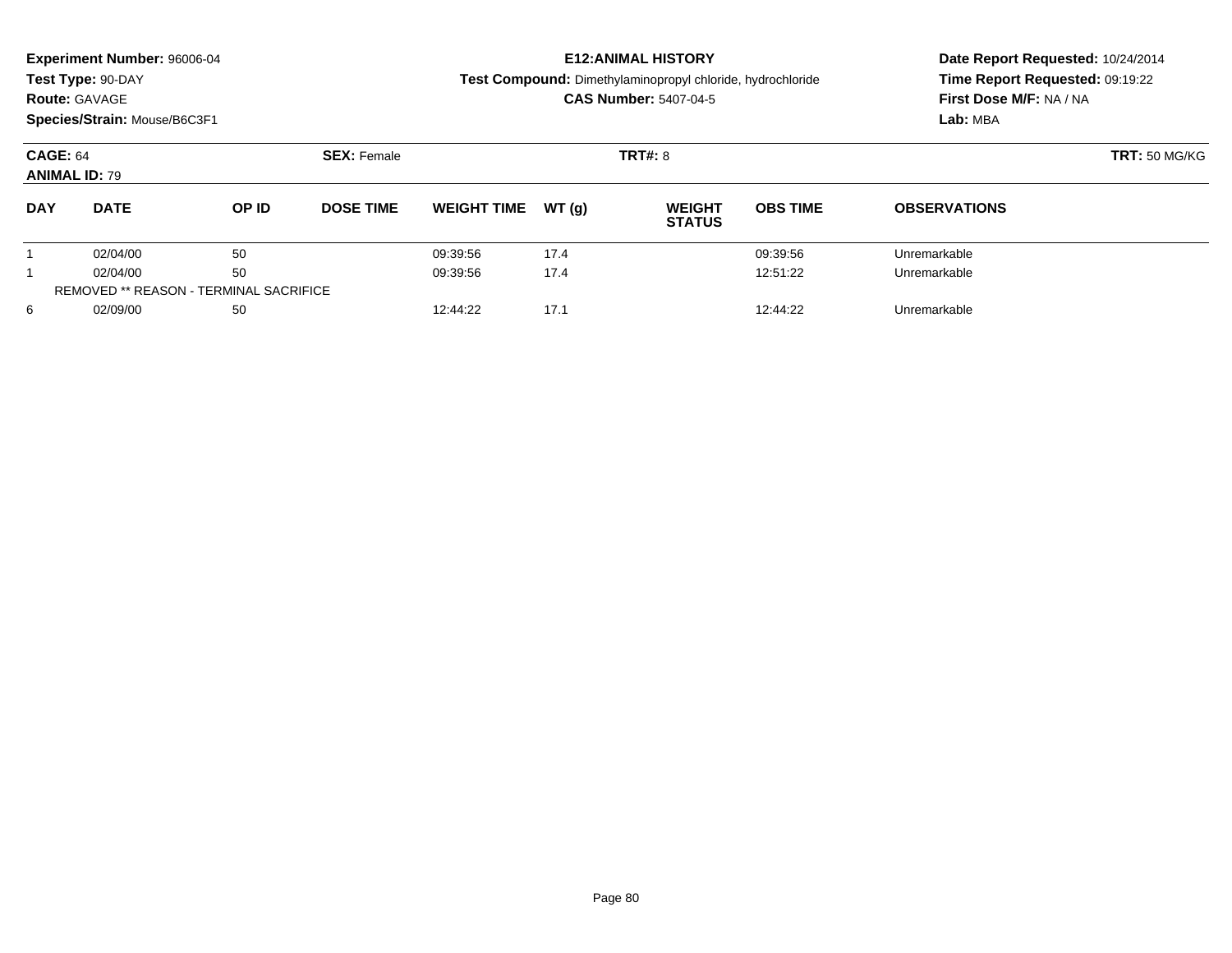| <b>Route: GAVAGE</b>                    | <b>Experiment Number: 96006-04</b><br>Test Type: 90-DAY<br>Species/Strain: Mouse/B6C3F1 |                                               |                    |                    |       | <b>E12: ANIMAL HISTORY</b><br><b>Test Compound:</b> Dimethylaminopropyl chloride, hydrochloride<br><b>CAS Number: 5407-04-5</b> | Date Report Requested: 10/24/2014<br>Time Report Requested: 09:19:22<br>First Dose M/F: NA / NA<br>Lab: MBA |                      |  |
|-----------------------------------------|-----------------------------------------------------------------------------------------|-----------------------------------------------|--------------------|--------------------|-------|---------------------------------------------------------------------------------------------------------------------------------|-------------------------------------------------------------------------------------------------------------|----------------------|--|
| <b>CAGE: 64</b><br><b>ANIMAL ID: 80</b> |                                                                                         |                                               | <b>SEX: Female</b> |                    |       | <b>TRT#: 8</b>                                                                                                                  |                                                                                                             | <b>TRT: 50 MG/KG</b> |  |
| <b>DAY</b>                              | <b>DATE</b>                                                                             | OP ID                                         | <b>DOSE TIME</b>   | <b>WEIGHT TIME</b> | WT(q) | <b>WEIGHT</b><br><b>STATUS</b>                                                                                                  | <b>OBS TIME</b>                                                                                             | <b>OBSERVATIONS</b>  |  |
|                                         | 02/04/00                                                                                | 50                                            |                    | 09:39:56           | 17.9  |                                                                                                                                 | 09:39:56                                                                                                    | Unremarkable         |  |
|                                         | 02/04/00                                                                                | 50                                            |                    | 09:39:56           | 17.9  |                                                                                                                                 | 12:51:22                                                                                                    | Unremarkable         |  |
|                                         |                                                                                         | <b>REMOVED ** REASON - TERMINAL SACRIFICE</b> |                    |                    |       |                                                                                                                                 |                                                                                                             |                      |  |
| 6                                       | 02/09/00                                                                                | 50                                            |                    | 12:44:22           | 17.1  |                                                                                                                                 | 12:44:22                                                                                                    | Unremarkable         |  |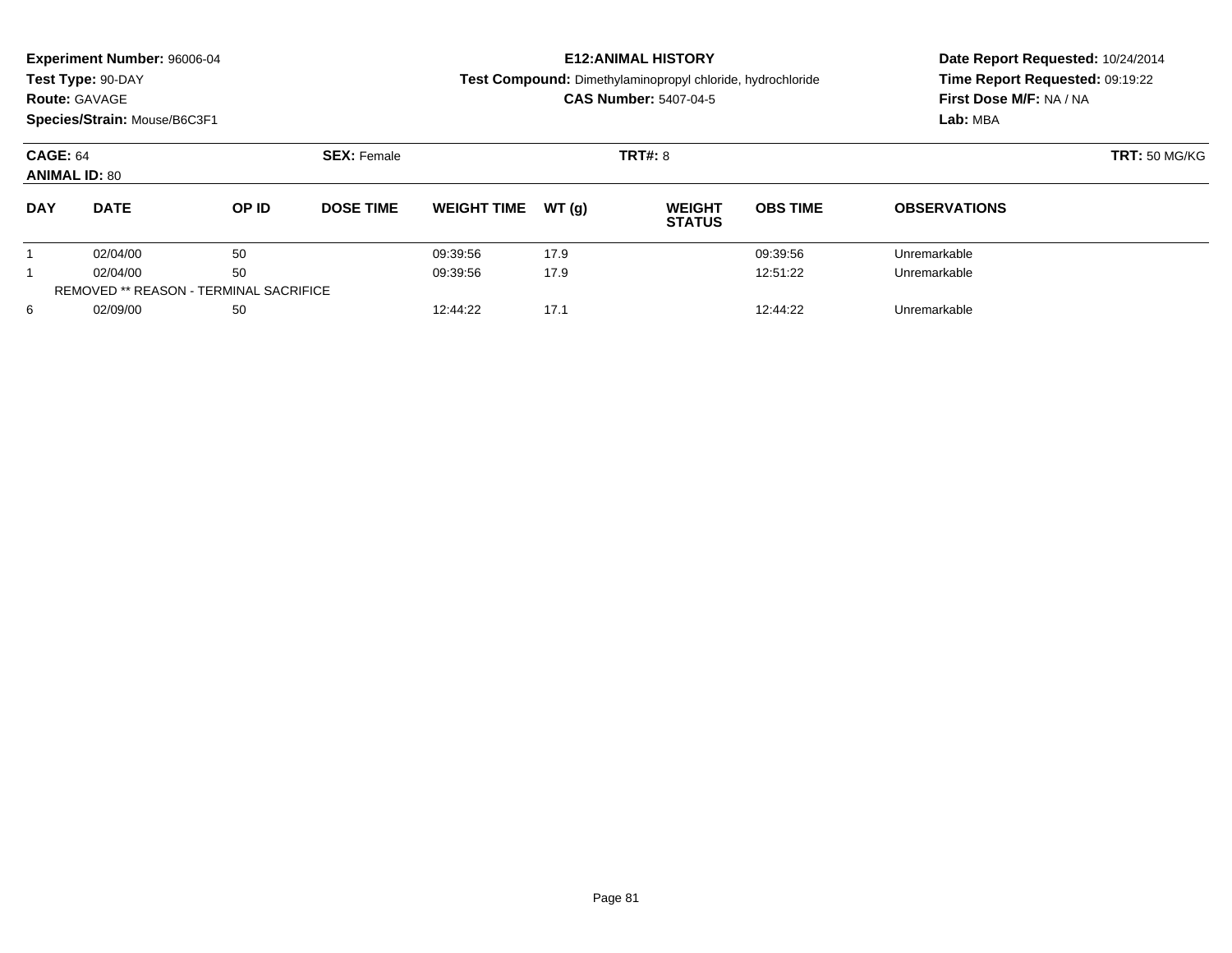| <b>Route: GAVAGE</b>                    | Experiment Number: 96006-04<br>Test Type: 90-DAY<br>Species/Strain: Mouse/B6C3F1 |                                               |                                      |                    |       | <b>E12: ANIMAL HISTORY</b><br>Test Compound: Dimethylaminopropyl chloride, hydrochloride<br><b>CAS Number: 5407-04-5</b> | Date Report Requested: 10/24/2014<br>Time Report Requested: 09:19:22<br>First Dose M/F: NA / NA<br>Lab: MBA |                     |  |       |
|-----------------------------------------|----------------------------------------------------------------------------------|-----------------------------------------------|--------------------------------------|--------------------|-------|--------------------------------------------------------------------------------------------------------------------------|-------------------------------------------------------------------------------------------------------------|---------------------|--|-------|
| <b>CAGE: 65</b><br><b>ANIMAL ID: 81</b> |                                                                                  |                                               | <b>SEX: Female</b><br><b>TRT#: 9</b> |                    |       |                                                                                                                          |                                                                                                             | <b>TRT: 100</b>     |  | MG/KG |
| <b>DAY</b>                              | <b>DATE</b>                                                                      | OP ID                                         | <b>DOSE TIME</b>                     | <b>WEIGHT TIME</b> | WT(q) | <b>WEIGHT</b><br><b>STATUS</b>                                                                                           | <b>OBS TIME</b>                                                                                             | <b>OBSERVATIONS</b> |  |       |
|                                         | 02/04/00                                                                         | 50                                            |                                      | 09:32:48           | 18.7  |                                                                                                                          | 09:32:48                                                                                                    | Unremarkable        |  |       |
|                                         | 02/04/00                                                                         | 50                                            |                                      | 09:32:48           | 18.7  |                                                                                                                          | 12:51:48                                                                                                    | Unremarkable        |  |       |
|                                         |                                                                                  | <b>REMOVED ** REASON - TERMINAL SACRIFICE</b> |                                      |                    |       |                                                                                                                          |                                                                                                             |                     |  |       |
| 6                                       | 02/09/00                                                                         | 50                                            |                                      | 12:31:58           | 16.6  |                                                                                                                          | 12:31:58                                                                                                    | Unremarkable        |  |       |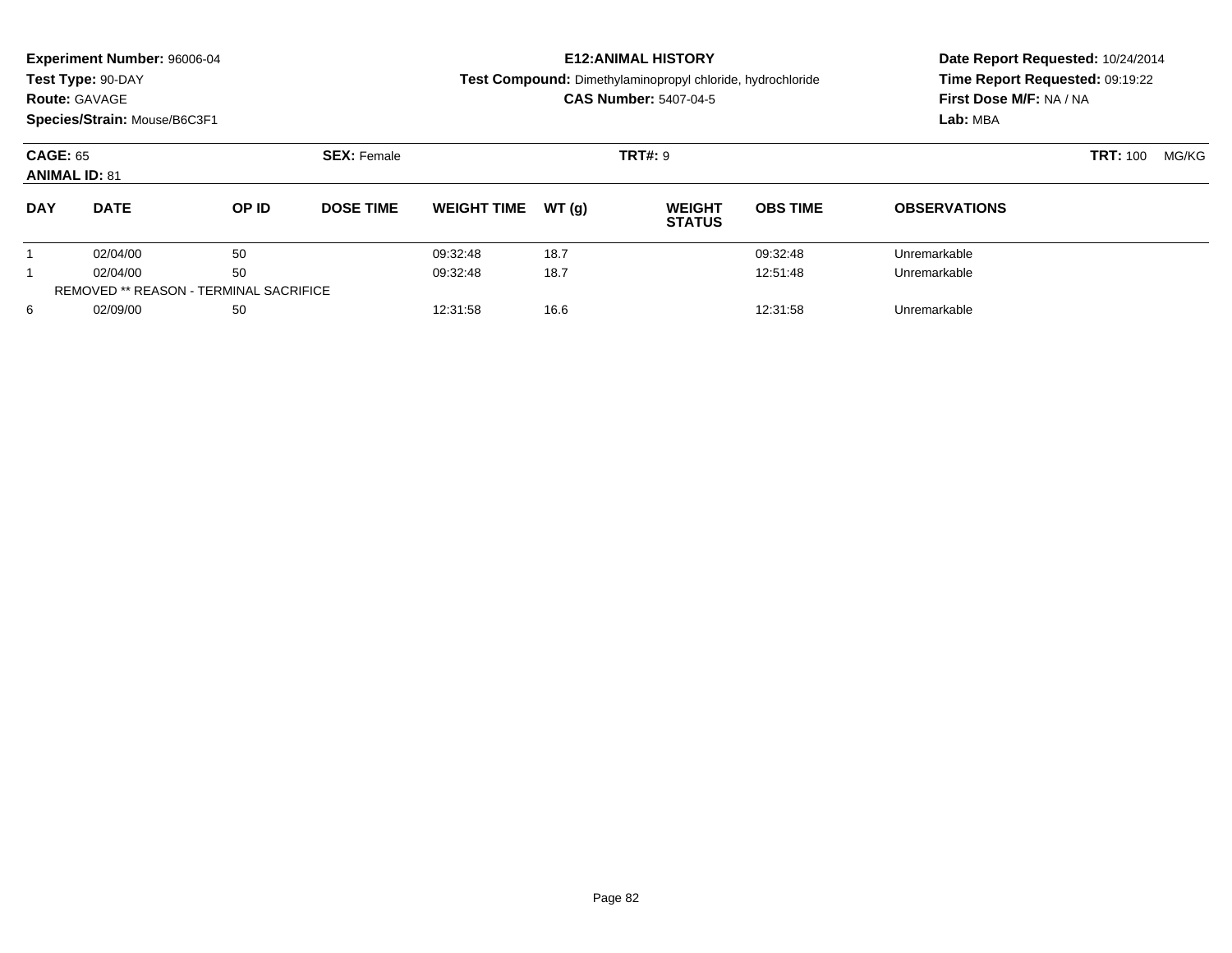| <b>Route: GAVAGE</b>                    | Experiment Number: 96006-04<br>Test Type: 90-DAY<br>Species/Strain: Mouse/B6C3F1 |                                               |                                      |                    |       | <b>E12: ANIMAL HISTORY</b><br>Test Compound: Dimethylaminopropyl chloride, hydrochloride<br><b>CAS Number: 5407-04-5</b> | Date Report Requested: 10/24/2014<br>Time Report Requested: 09:19:22<br>First Dose M/F: NA / NA<br>Lab: MBA |                     |  |       |
|-----------------------------------------|----------------------------------------------------------------------------------|-----------------------------------------------|--------------------------------------|--------------------|-------|--------------------------------------------------------------------------------------------------------------------------|-------------------------------------------------------------------------------------------------------------|---------------------|--|-------|
| <b>CAGE: 65</b><br><b>ANIMAL ID: 82</b> |                                                                                  |                                               | <b>SEX: Female</b><br><b>TRT#: 9</b> |                    |       |                                                                                                                          |                                                                                                             | <b>TRT: 100</b>     |  | MG/KG |
| <b>DAY</b>                              | <b>DATE</b>                                                                      | OP ID                                         | <b>DOSE TIME</b>                     | <b>WEIGHT TIME</b> | WT(q) | <b>WEIGHT</b><br><b>STATUS</b>                                                                                           | <b>OBS TIME</b>                                                                                             | <b>OBSERVATIONS</b> |  |       |
|                                         | 02/04/00                                                                         | 50                                            |                                      | 09:32:48           | 18.5  |                                                                                                                          | 09:32:48                                                                                                    | Unremarkable        |  |       |
|                                         | 02/04/00                                                                         | 50                                            |                                      | 09:32:48           | 18.5  |                                                                                                                          | 12:51:48                                                                                                    | Unremarkable        |  |       |
|                                         |                                                                                  | <b>REMOVED ** REASON - TERMINAL SACRIFICE</b> |                                      |                    |       |                                                                                                                          |                                                                                                             |                     |  |       |
| 6                                       | 02/09/00                                                                         | 50                                            |                                      | 12:31:58           | 16.9  |                                                                                                                          | 12:31:58                                                                                                    | Unremarkable        |  |       |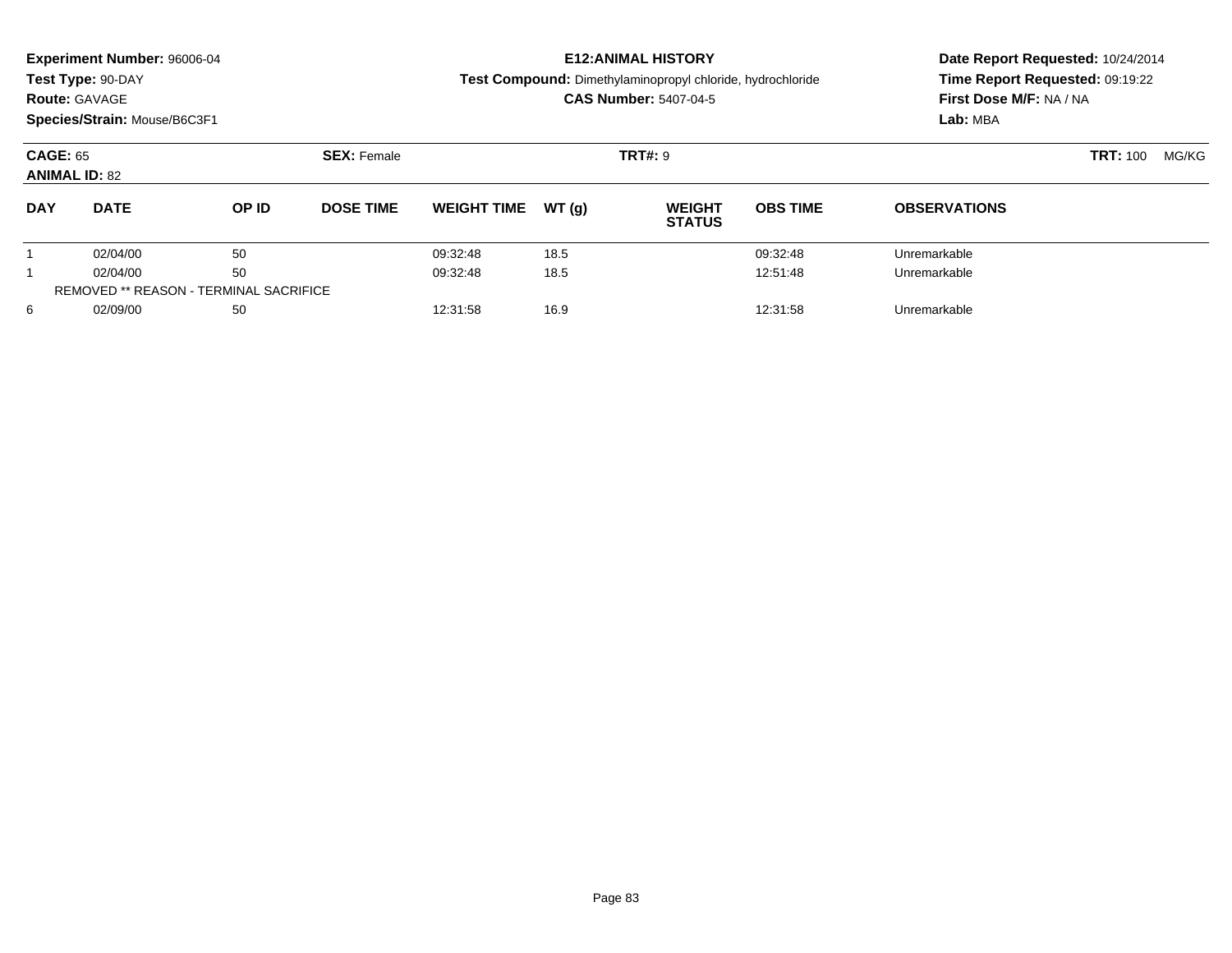|                                         | Experiment Number: 96006-04  |                                               |                    |                    |                | <b>E12: ANIMAL HISTORY</b>                                        | Date Report Requested: 10/24/2014<br>Time Report Requested: 09:19:22<br>First Dose M/F: NA / NA |                     |  |  |
|-----------------------------------------|------------------------------|-----------------------------------------------|--------------------|--------------------|----------------|-------------------------------------------------------------------|-------------------------------------------------------------------------------------------------|---------------------|--|--|
|                                         | Test Type: 90-DAY            |                                               |                    |                    |                | <b>Test Compound:</b> Dimethylaminopropyl chloride, hydrochloride |                                                                                                 |                     |  |  |
| <b>Route: GAVAGE</b>                    |                              |                                               |                    |                    |                | <b>CAS Number: 5407-04-5</b>                                      |                                                                                                 |                     |  |  |
|                                         | Species/Strain: Mouse/B6C3F1 |                                               |                    |                    |                |                                                                   |                                                                                                 | Lab: MBA            |  |  |
| <b>CAGE: 65</b><br><b>ANIMAL ID: 83</b> |                              |                                               | <b>SEX: Female</b> |                    | <b>TRT#: 9</b> |                                                                   | <b>TRT: 100</b>                                                                                 | MG/KG               |  |  |
| <b>DAY</b>                              | <b>DATE</b>                  | OP ID                                         | <b>DOSE TIME</b>   | <b>WEIGHT TIME</b> | WT(q)          | <b>WEIGHT</b><br><b>STATUS</b>                                    | <b>OBS TIME</b>                                                                                 | <b>OBSERVATIONS</b> |  |  |
|                                         | 02/04/00                     | 50                                            |                    | 09:32:48           | 18.9           |                                                                   | 09:32:48                                                                                        | Unremarkable        |  |  |
|                                         | 02/04/00                     | 50                                            |                    | 09:32:48           | 18.9           |                                                                   | 12:51:48                                                                                        | Unremarkable        |  |  |
|                                         |                              | <b>REMOVED ** REASON - TERMINAL SACRIFICE</b> |                    |                    |                |                                                                   |                                                                                                 |                     |  |  |
| 6                                       | 02/09/00<br>50               |                                               |                    | 12:31:58           | 17.5           |                                                                   | 12:31:58                                                                                        | Unremarkable        |  |  |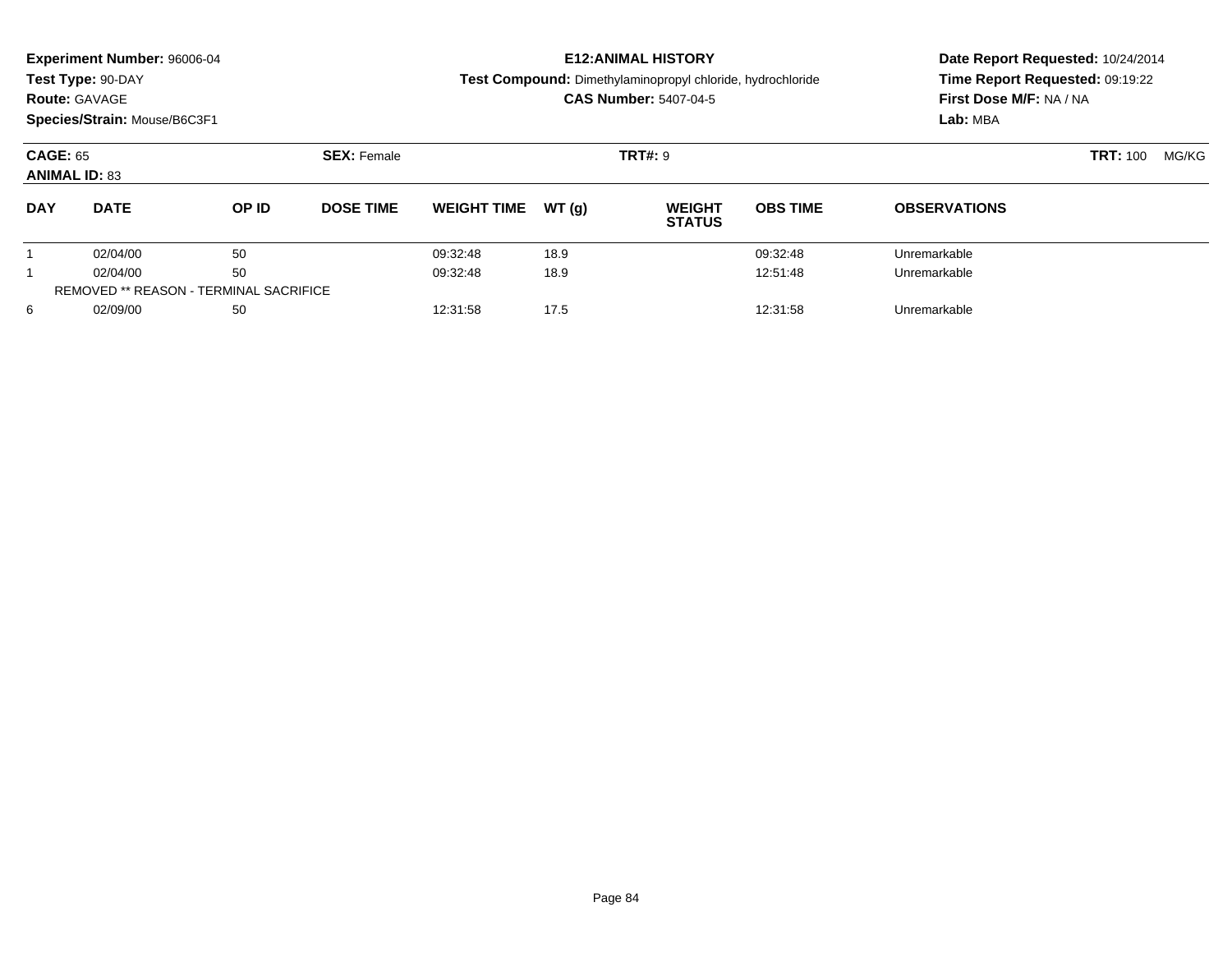| <b>Route: GAVAGE</b>                    | Experiment Number: 96006-04<br>Test Type: 90-DAY<br>Species/Strain: Mouse/B6C3F1 |       |                    |                    |                | <b>E12: ANIMAL HISTORY</b><br>Test Compound: Dimethylaminopropyl chloride, hydrochloride<br><b>CAS Number: 5407-04-5</b> | Date Report Requested: 10/24/2014<br>Time Report Requested: 09:19:22<br>First Dose M/F: NA / NA<br>Lab: MBA |                     |  |  |
|-----------------------------------------|----------------------------------------------------------------------------------|-------|--------------------|--------------------|----------------|--------------------------------------------------------------------------------------------------------------------------|-------------------------------------------------------------------------------------------------------------|---------------------|--|--|
| <b>CAGE: 65</b><br><b>ANIMAL ID: 84</b> |                                                                                  |       | <b>SEX: Female</b> |                    | <b>TRT#: 9</b> |                                                                                                                          | <b>TRT: 100</b>                                                                                             | MG/KG               |  |  |
| <b>DAY</b>                              | <b>DATE</b>                                                                      | OP ID | <b>DOSE TIME</b>   | <b>WEIGHT TIME</b> | WT(q)          | <b>WEIGHT</b><br><b>STATUS</b>                                                                                           | <b>OBS TIME</b>                                                                                             | <b>OBSERVATIONS</b> |  |  |
|                                         | 02/04/00                                                                         | 50    |                    | 09:32:48           | 18.5           |                                                                                                                          | 09:32:48                                                                                                    | Unremarkable        |  |  |
|                                         | 02/04/00                                                                         | 50    |                    | 09:32:48           | 18.5           |                                                                                                                          | 12:51:48                                                                                                    | Unremarkable        |  |  |
|                                         | <b>REMOVED ** REASON - TERMINAL SACRIFICE</b>                                    |       |                    |                    |                |                                                                                                                          |                                                                                                             |                     |  |  |
| 6                                       | 02/09/00                                                                         | 50    |                    | 12:31:58           | 17.1           |                                                                                                                          | 12:31:58                                                                                                    | Unremarkable        |  |  |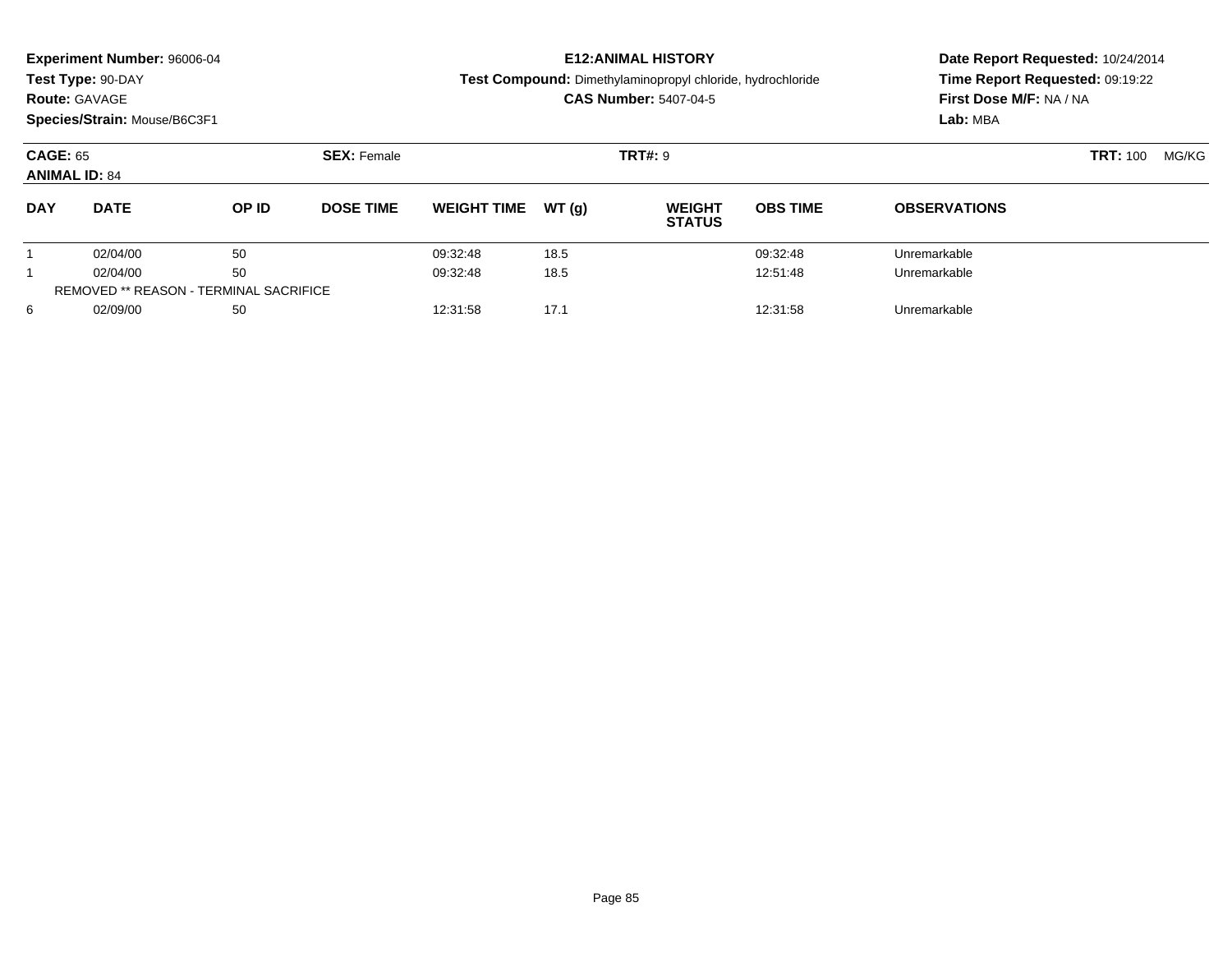| <b>Route: GAVAGE</b>                    | Experiment Number: 96006-04<br>Test Type: 90-DAY<br>Species/Strain: Mouse/B6C3F1 |       |                    |                    |                | <b>E12: ANIMAL HISTORY</b><br>Test Compound: Dimethylaminopropyl chloride, hydrochloride<br><b>CAS Number: 5407-04-5</b> | Date Report Requested: 10/24/2014<br>Time Report Requested: 09:19:22<br>First Dose M/F: NA / NA<br>Lab: MBA |                     |  |  |
|-----------------------------------------|----------------------------------------------------------------------------------|-------|--------------------|--------------------|----------------|--------------------------------------------------------------------------------------------------------------------------|-------------------------------------------------------------------------------------------------------------|---------------------|--|--|
| <b>CAGE: 65</b><br><b>ANIMAL ID: 85</b> |                                                                                  |       | <b>SEX: Female</b> |                    | <b>TRT#: 9</b> |                                                                                                                          | <b>TRT: 100</b>                                                                                             | MG/KG               |  |  |
| <b>DAY</b>                              | <b>DATE</b>                                                                      | OP ID | <b>DOSE TIME</b>   | <b>WEIGHT TIME</b> | WT(q)          | <b>WEIGHT</b><br><b>STATUS</b>                                                                                           | <b>OBS TIME</b>                                                                                             | <b>OBSERVATIONS</b> |  |  |
|                                         | 02/04/00                                                                         | 50    |                    | 09:32:48           | 19.5           |                                                                                                                          | 09:32:48                                                                                                    | Unremarkable        |  |  |
|                                         | 02/04/00                                                                         | 50    |                    | 09:32:48           | 19.5           |                                                                                                                          | 12:51:48                                                                                                    | Unremarkable        |  |  |
|                                         | <b>REMOVED ** REASON - TERMINAL SACRIFICE</b>                                    |       |                    |                    |                |                                                                                                                          |                                                                                                             |                     |  |  |
| 6                                       | 02/09/00                                                                         | 50    |                    | 12:31:58           | 17.1           |                                                                                                                          | 12:31:58                                                                                                    | Unremarkable        |  |  |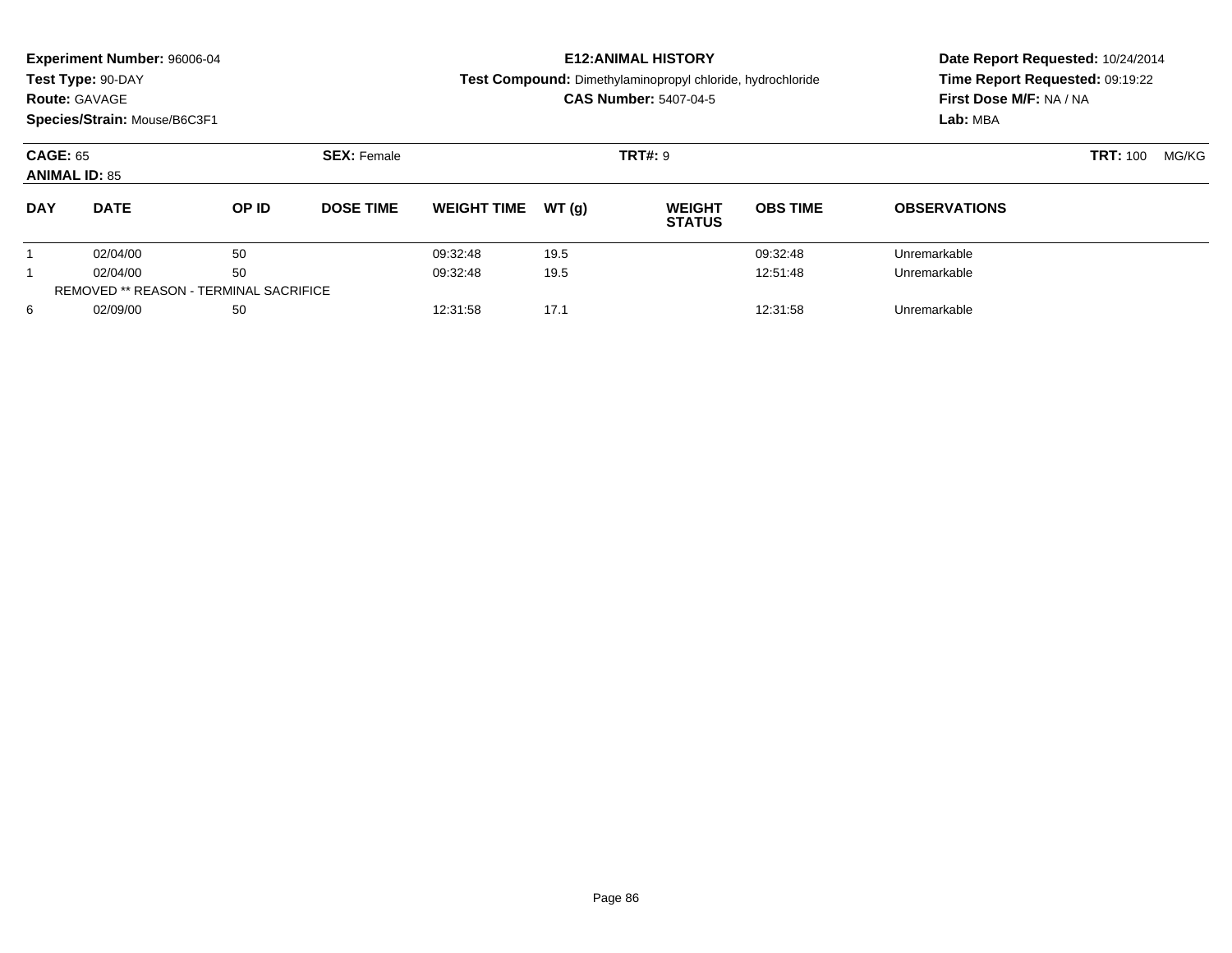| <b>Route: GAVAGE</b>                    | <b>Experiment Number: 96006-04</b><br>Test Type: 90-DAY<br>Species/Strain: Mouse/B6C3F1 |       |                    |                    |       | <b>E12: ANIMAL HISTORY</b><br><b>Test Compound:</b> Dimethylaminopropyl chloride, hydrochloride<br><b>CAS Number: 5407-04-5</b> | Date Report Requested: 10/24/2014<br>Time Report Requested: 09:19:22<br>First Dose M/F: NA / NA<br>Lab: MBA |                          |  |
|-----------------------------------------|-----------------------------------------------------------------------------------------|-------|--------------------|--------------------|-------|---------------------------------------------------------------------------------------------------------------------------------|-------------------------------------------------------------------------------------------------------------|--------------------------|--|
| <b>CAGE: 66</b><br><b>ANIMAL ID: 86</b> |                                                                                         |       | <b>SEX: Female</b> |                    |       | <b>TRT#: 9</b>                                                                                                                  |                                                                                                             | <b>TRT: 100</b><br>MG/KG |  |
| <b>DAY</b>                              | <b>DATE</b>                                                                             | OP ID | <b>DOSE TIME</b>   | <b>WEIGHT TIME</b> | WT(g) | <b>WEIGHT</b><br><b>STATUS</b>                                                                                                  | <b>OBS TIME</b>                                                                                             | <b>OBSERVATIONS</b>      |  |
|                                         | 02/04/00                                                                                | 50    |                    | 09:34:54           | 18.7  |                                                                                                                                 | 09:34:54                                                                                                    | Unremarkable             |  |
|                                         | 02/04/00                                                                                | 50    |                    | 09:34:54           | 18.7  |                                                                                                                                 | 12:52:56                                                                                                    | Unremarkable             |  |
|                                         | <b>REMOVED ** REASON - TERMINAL SACRIFICE</b>                                           |       |                    |                    |       |                                                                                                                                 |                                                                                                             |                          |  |
| 6                                       | 02/09/00                                                                                | 50    |                    | 12:33:36           | 18.5  |                                                                                                                                 | 12:33:36                                                                                                    | Unremarkable             |  |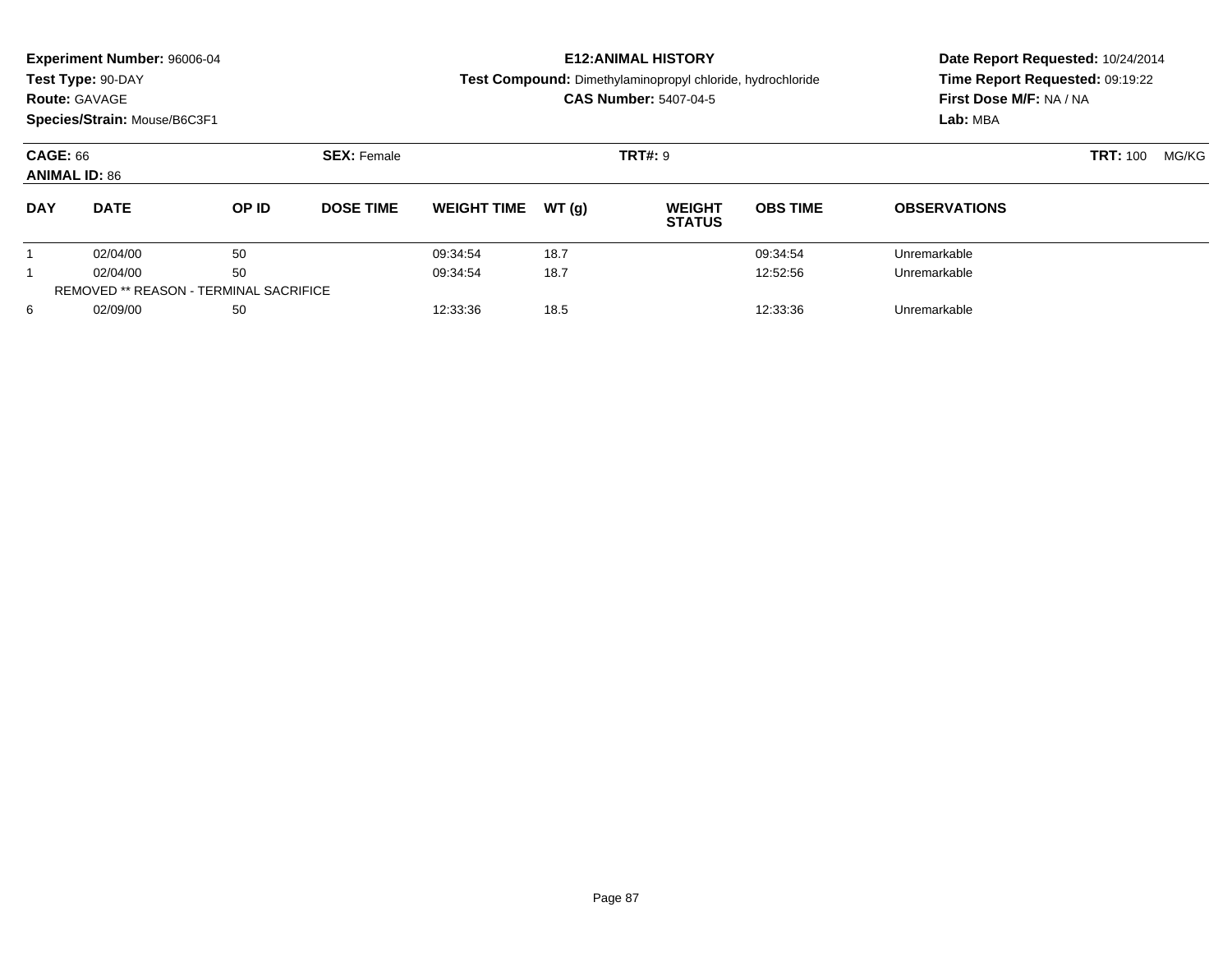| <b>Route: GAVAGE</b>                    | <b>Experiment Number: 96006-04</b><br>Test Type: 90-DAY<br>Species/Strain: Mouse/B6C3F1 |       |                    |                    |                | <b>E12: ANIMAL HISTORY</b><br><b>Test Compound:</b> Dimethylaminopropyl chloride, hydrochloride<br><b>CAS Number: 5407-04-5</b> | Time Report Requested: 09:19:22<br>First Dose M/F: NA / NA<br>Lab: MBA | Date Report Requested: 10/24/2014 |  |
|-----------------------------------------|-----------------------------------------------------------------------------------------|-------|--------------------|--------------------|----------------|---------------------------------------------------------------------------------------------------------------------------------|------------------------------------------------------------------------|-----------------------------------|--|
| <b>CAGE: 66</b><br><b>ANIMAL ID: 87</b> |                                                                                         |       | <b>SEX: Female</b> |                    | <b>TRT#: 9</b> |                                                                                                                                 | <b>TRT: 100</b><br>MG/KG                                               |                                   |  |
| <b>DAY</b>                              | <b>DATE</b>                                                                             | OP ID | <b>DOSE TIME</b>   | <b>WEIGHT TIME</b> | WT(q)          | <b>WEIGHT</b><br><b>STATUS</b>                                                                                                  | <b>OBS TIME</b>                                                        | <b>OBSERVATIONS</b>               |  |
|                                         | 02/04/00                                                                                | 50    |                    | 09:34:54           | 18.0           |                                                                                                                                 | 09:34:54                                                               | Unremarkable                      |  |
|                                         | 02/04/00                                                                                | 50    |                    | 09:34:54           | 18.0           |                                                                                                                                 | 12:52:56                                                               | Unremarkable                      |  |
|                                         | <b>REMOVED ** REASON - TERMINAL SACRIFICE</b>                                           |       |                    |                    |                |                                                                                                                                 |                                                                        |                                   |  |
| 6                                       | 02/09/00<br>50                                                                          |       | 12:33:36           | 17.3               |                | 12:33:36                                                                                                                        | Unremarkable                                                           |                                   |  |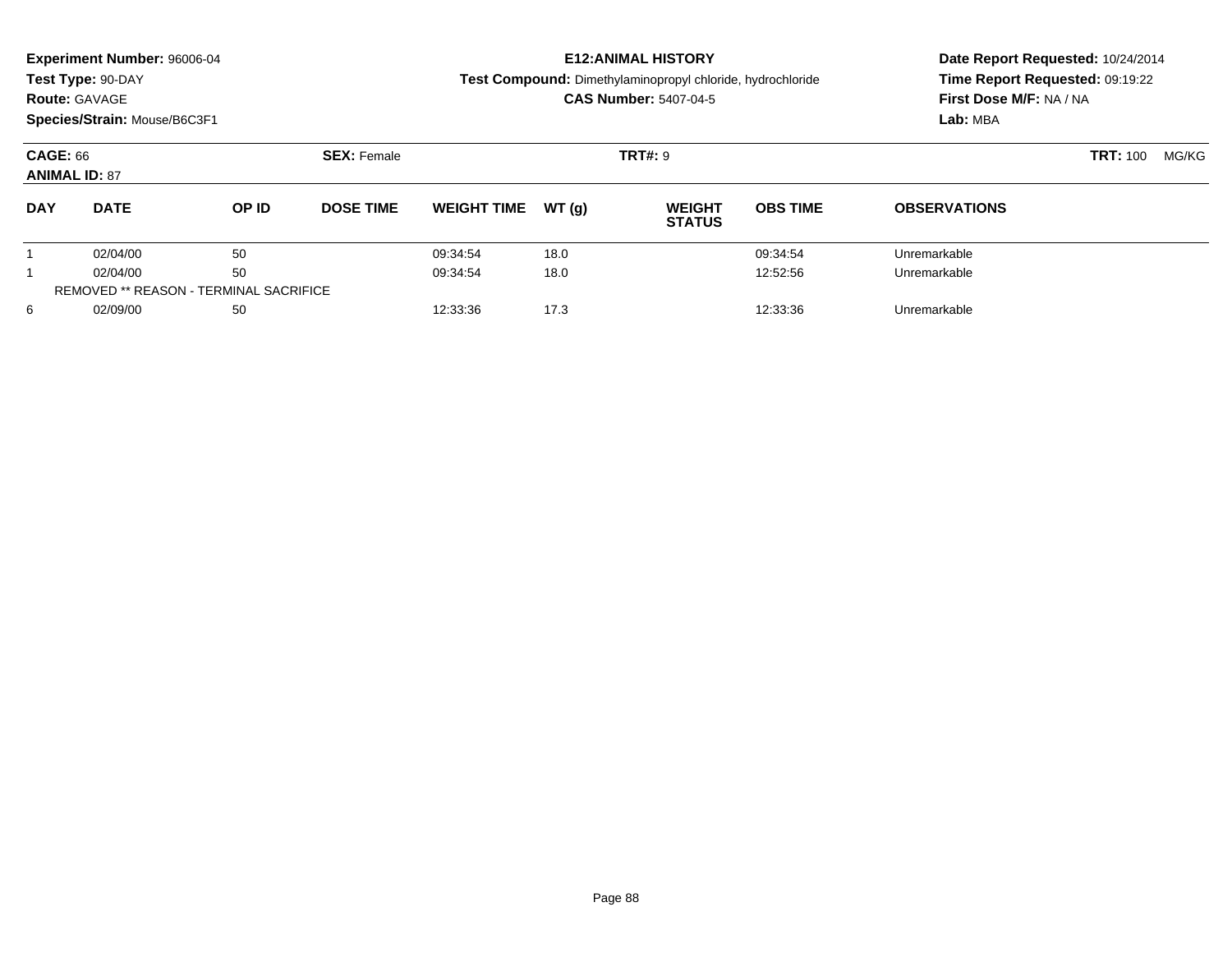| <b>Route: GAVAGE</b>                    | Experiment Number: 96006-04<br>Test Type: 90-DAY<br>Species/Strain: Mouse/B6C3F1 |       |                    |                    |       | <b>E12: ANIMAL HISTORY</b><br>Test Compound: Dimethylaminopropyl chloride, hydrochloride<br><b>CAS Number: 5407-04-5</b> | Date Report Requested: 10/24/2014<br>Time Report Requested: 09:19:22<br>First Dose M/F: NA / NA<br>Lab: MBA |                     |       |  |
|-----------------------------------------|----------------------------------------------------------------------------------|-------|--------------------|--------------------|-------|--------------------------------------------------------------------------------------------------------------------------|-------------------------------------------------------------------------------------------------------------|---------------------|-------|--|
| <b>CAGE: 66</b><br><b>ANIMAL ID: 88</b> |                                                                                  |       | <b>SEX: Female</b> |                    |       | <b>TRT#: 9</b>                                                                                                           |                                                                                                             | <b>TRT: 100</b>     | MG/KG |  |
| <b>DAY</b>                              | <b>DATE</b>                                                                      | OP ID | <b>DOSE TIME</b>   | <b>WEIGHT TIME</b> | WT(q) | <b>WEIGHT</b><br><b>STATUS</b>                                                                                           | <b>OBS TIME</b>                                                                                             | <b>OBSERVATIONS</b> |       |  |
|                                         | 02/04/00                                                                         | 50    |                    | 09:34:54           | 17.9  |                                                                                                                          | 09:34:54                                                                                                    | Unremarkable        |       |  |
|                                         | 02/04/00                                                                         | 50    |                    | 09:34:54           | 17.9  |                                                                                                                          | 12:52:56                                                                                                    | Unremarkable        |       |  |
|                                         | <b>REMOVED ** REASON - TERMINAL SACRIFICE</b>                                    |       |                    |                    |       |                                                                                                                          |                                                                                                             |                     |       |  |
| 6                                       | 02/09/00                                                                         | 50    |                    | 12:33:36           | 17.1  |                                                                                                                          | 12:33:36                                                                                                    | Unremarkable        |       |  |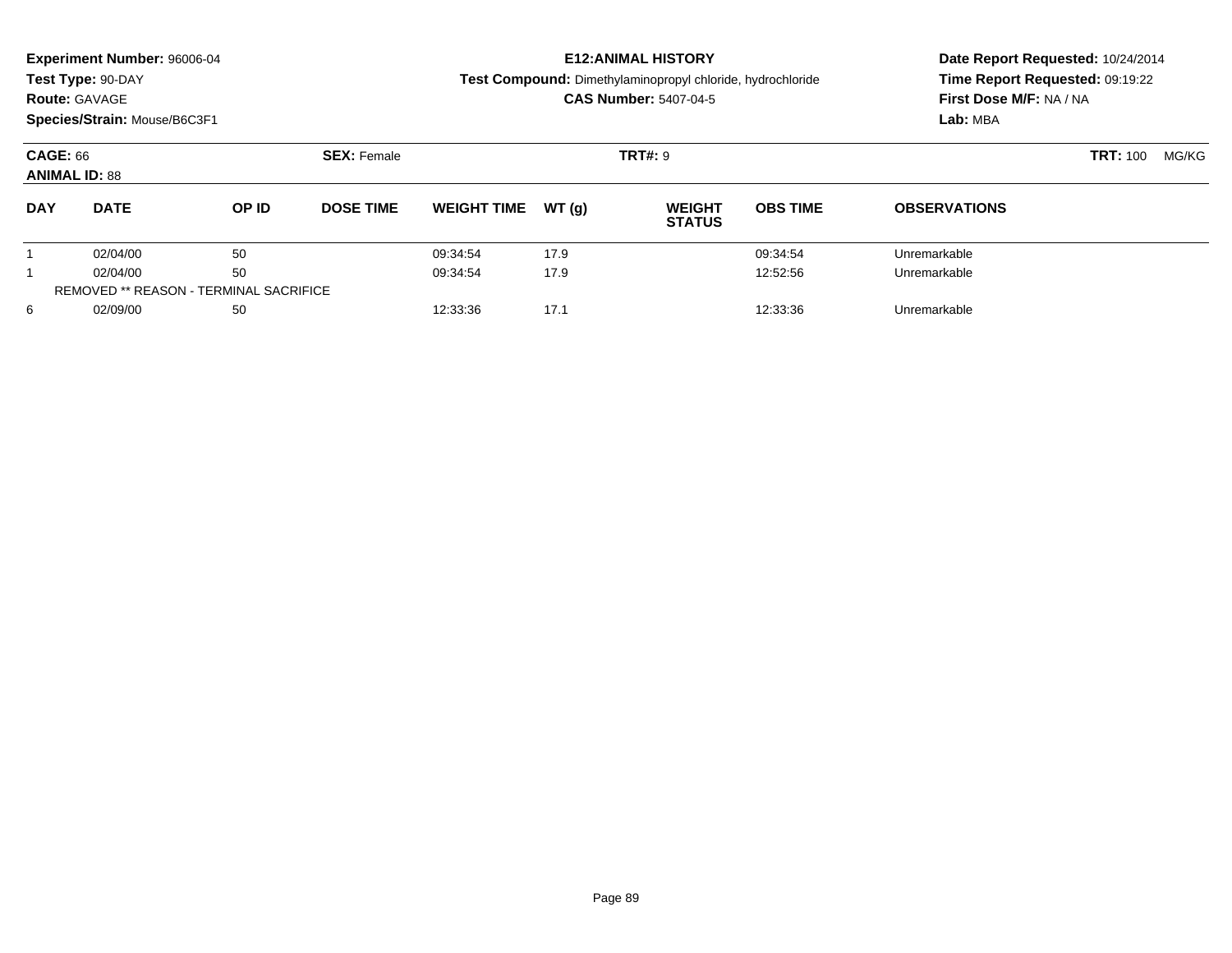| <b>Route: GAVAGE</b>                    | <b>Experiment Number: 96006-04</b><br>Test Type: 90-DAY<br>Species/Strain: Mouse/B6C3F1 |       |                    |                    |       | <b>E12: ANIMAL HISTORY</b><br><b>Test Compound:</b> Dimethylaminopropyl chloride, hydrochloride<br><b>CAS Number: 5407-04-5</b> | Date Report Requested: 10/24/2014<br>Time Report Requested: 09:19:22<br>First Dose M/F: NA / NA<br>Lab: MBA |                          |  |
|-----------------------------------------|-----------------------------------------------------------------------------------------|-------|--------------------|--------------------|-------|---------------------------------------------------------------------------------------------------------------------------------|-------------------------------------------------------------------------------------------------------------|--------------------------|--|
| <b>CAGE: 66</b><br><b>ANIMAL ID: 89</b> |                                                                                         |       | <b>SEX: Female</b> |                    |       | <b>TRT#: 9</b>                                                                                                                  |                                                                                                             | <b>TRT: 100</b><br>MG/KG |  |
| <b>DAY</b>                              | <b>DATE</b>                                                                             | OP ID | <b>DOSE TIME</b>   | <b>WEIGHT TIME</b> | WT(g) | <b>WEIGHT</b><br><b>STATUS</b>                                                                                                  | <b>OBS TIME</b>                                                                                             | <b>OBSERVATIONS</b>      |  |
|                                         | 02/04/00                                                                                | 50    |                    | 09:34:54           | 17.9  |                                                                                                                                 | 09:34:54                                                                                                    | Unremarkable             |  |
|                                         | 50<br>02/04/00                                                                          |       | 09:34:54           | 17.9               |       | 12:52:56                                                                                                                        | Unremarkable                                                                                                |                          |  |
|                                         | <b>REMOVED ** REASON - TERMINAL SACRIFICE</b>                                           |       |                    |                    |       |                                                                                                                                 |                                                                                                             |                          |  |
| 6                                       | 02/09/00                                                                                | 50    |                    | 12:33:36           | 17.2  |                                                                                                                                 | 12:33:36                                                                                                    | Unremarkable             |  |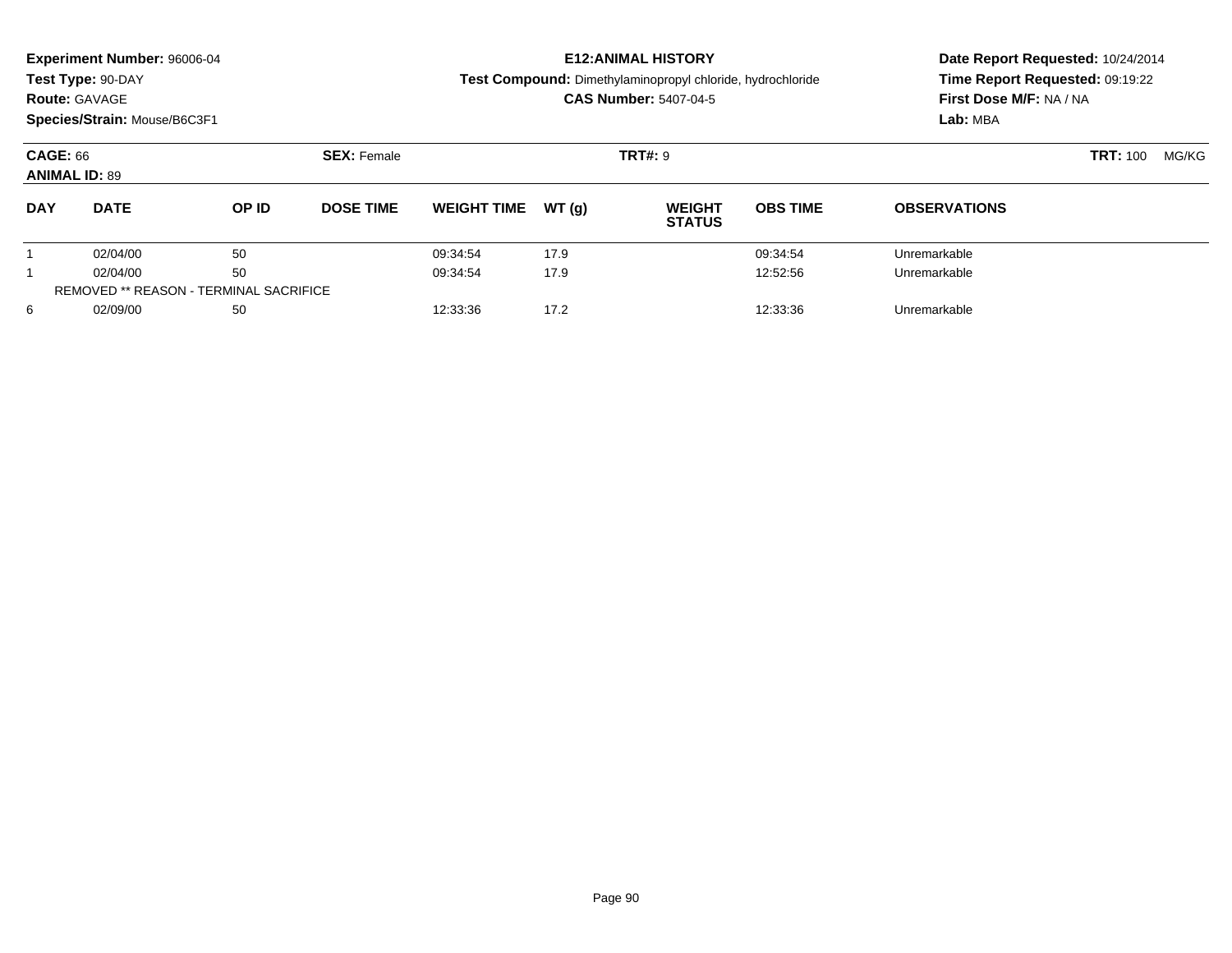|                                         | Experiment Number: 96006-04                   |       |                    |                    |       | <b>E12: ANIMAL HISTORY</b>                                        | Date Report Requested: 10/24/2014 |                                 |       |  |
|-----------------------------------------|-----------------------------------------------|-------|--------------------|--------------------|-------|-------------------------------------------------------------------|-----------------------------------|---------------------------------|-------|--|
|                                         | Test Type: 90-DAY                             |       |                    |                    |       | <b>Test Compound:</b> Dimethylaminopropyl chloride, hydrochloride |                                   | Time Report Requested: 09:19:22 |       |  |
| <b>Route: GAVAGE</b>                    |                                               |       |                    |                    |       | <b>CAS Number: 5407-04-5</b>                                      |                                   | First Dose M/F: NA / NA         |       |  |
|                                         | Species/Strain: Mouse/B6C3F1                  |       |                    |                    |       |                                                                   |                                   | Lab: MBA                        |       |  |
| <b>CAGE: 66</b><br><b>ANIMAL ID: 90</b> |                                               |       | <b>SEX: Female</b> |                    |       | <b>TRT#: 9</b>                                                    |                                   | <b>TRT: 100</b>                 | MG/KG |  |
| <b>DAY</b>                              | <b>DATE</b>                                   | OP ID | <b>DOSE TIME</b>   | <b>WEIGHT TIME</b> | WT(q) | <b>WEIGHT</b><br><b>STATUS</b>                                    | <b>OBS TIME</b>                   | <b>OBSERVATIONS</b>             |       |  |
|                                         | 02/04/00                                      | 50    |                    | 09:34:54           | 17.4  |                                                                   | 09:34:54                          | Unremarkable                    |       |  |
|                                         | 50<br>02/04/00                                |       |                    | 09:34:54           | 17.4  |                                                                   | 12:52:56                          | Unremarkable                    |       |  |
|                                         | <b>REMOVED ** REASON - TERMINAL SACRIFICE</b> |       |                    |                    |       |                                                                   |                                   |                                 |       |  |
| 6                                       | 02/09/00                                      | 50    |                    | 12:33:36           | 17.7  |                                                                   | 12:33:36                          | Unremarkable                    |       |  |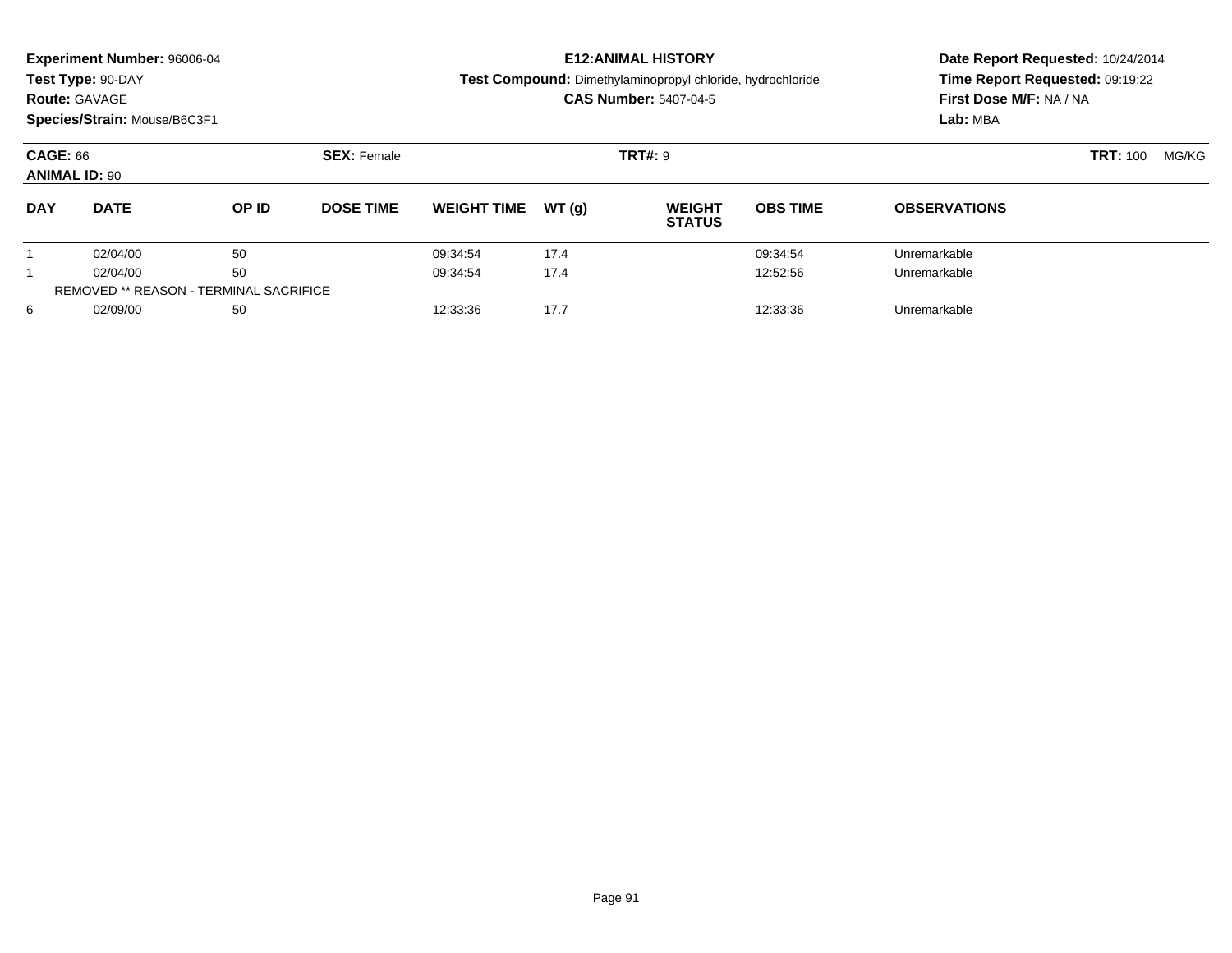| <b>Route: GAVAGE</b>                    | <b>Experiment Number: 96006-04</b><br>Test Type: 90-DAY<br>Species/Strain: Mouse/B6C3F1 |       |                              |                    |       | <b>E12: ANIMAL HISTORY</b><br><b>Test Compound:</b> Dimethylaminopropyl chloride, hydrochloride<br><b>CAS Number: 5407-04-5</b> | Time Report Requested: 09:19:22<br>First Dose M/F: NA / NA<br>Lab: MBA | Date Report Requested: 10/24/2014 |  |
|-----------------------------------------|-----------------------------------------------------------------------------------------|-------|------------------------------|--------------------|-------|---------------------------------------------------------------------------------------------------------------------------------|------------------------------------------------------------------------|-----------------------------------|--|
| <b>CAGE: 67</b><br><b>ANIMAL ID: 91</b> |                                                                                         |       | <b>SEX: Female</b>           |                    |       | <b>TRT#: 10</b>                                                                                                                 |                                                                        | <b>TRT: 200</b><br>MG/KG          |  |
| <b>DAY</b>                              | <b>DATE</b>                                                                             | OP ID | <b>DOSE TIME</b>             | <b>WEIGHT TIME</b> | WT(q) | <b>WEIGHT</b><br><b>STATUS</b>                                                                                                  | <b>OBS TIME</b>                                                        | <b>OBSERVATIONS</b>               |  |
|                                         | 02/04/00                                                                                | 50    |                              | 09:28:26           | 15.4  |                                                                                                                                 | 09:28:26                                                               | Unremarkable                      |  |
|                                         | 50<br>02/04/00                                                                          |       | 09:28:26                     | 15.4               |       | 12:53:22                                                                                                                        | Lethargic                                                              |                                   |  |
|                                         | <b>REMOVED ** REASON - TERMINAL SACRIFICE</b>                                           |       |                              |                    |       |                                                                                                                                 |                                                                        |                                   |  |
| 6                                       | 02/09/00<br>50                                                                          |       | 17.3<br>12:28:18<br>12:28:18 |                    |       |                                                                                                                                 | Unremarkable                                                           |                                   |  |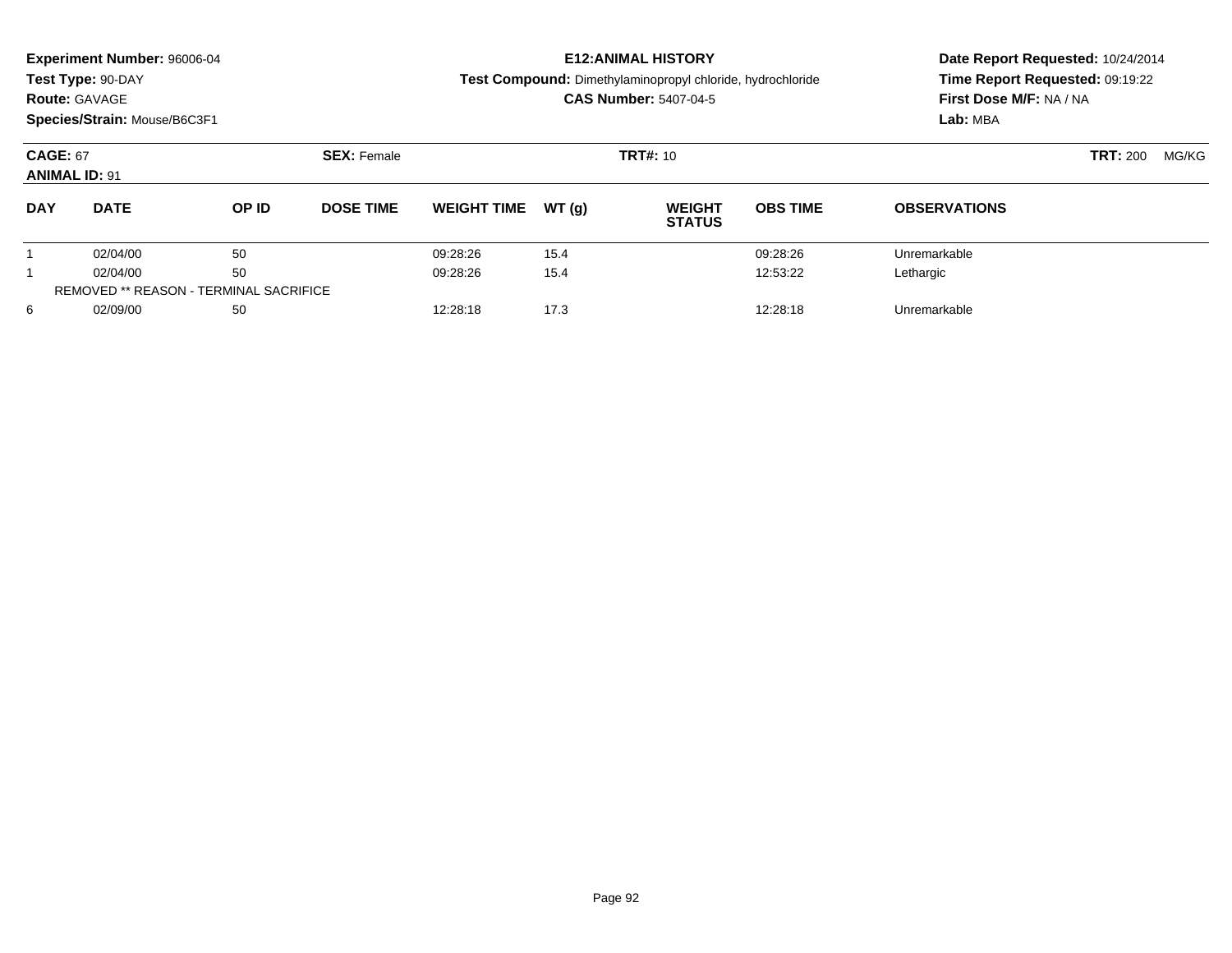|                                         | <b>Experiment Number: 96006-04</b><br>Test Type: 90-DAY<br><b>Route: GAVAGE</b><br>Species/Strain: Mouse/B6C3F1 |                                          |                    |          |                  | <b>E12: ANIMAL HISTORY</b><br>Test Compound: Dimethylaminopropyl chloride, hydrochloride<br><b>CAS Number: 5407-04-5</b> | Date Report Requested: 10/24/2014<br>Time Report Requested: 09:19:22<br>First Dose M/F: NA / NA<br>Lab: MBA |                                |                 |                     |  |
|-----------------------------------------|-----------------------------------------------------------------------------------------------------------------|------------------------------------------|--------------------|----------|------------------|--------------------------------------------------------------------------------------------------------------------------|-------------------------------------------------------------------------------------------------------------|--------------------------------|-----------------|---------------------|--|
| <b>CAGE: 67</b><br><b>ANIMAL ID: 92</b> |                                                                                                                 |                                          | <b>SEX: Female</b> |          | <b>TRT#: 10</b>  |                                                                                                                          | <b>TRT: 200</b><br>MG/KG                                                                                    |                                |                 |                     |  |
| <b>DAY</b>                              | <b>DATE</b>                                                                                                     |                                          |                    | OP ID    | <b>DOSE TIME</b> | <b>WEIGHT TIME</b>                                                                                                       | WT(q)                                                                                                       | <b>WEIGHT</b><br><b>STATUS</b> | <b>OBS TIME</b> | <b>OBSERVATIONS</b> |  |
|                                         | 02/04/00                                                                                                        | 50                                       |                    | 09:28:26 | 14.6             |                                                                                                                          | 09:28:26                                                                                                    | Unremarkable                   |                 |                     |  |
|                                         | 02/04/00                                                                                                        |                                          |                    | 09:28:26 | 14.6             |                                                                                                                          | 12:53:22                                                                                                    | Lethargic                      |                 |                     |  |
|                                         |                                                                                                                 | <b>REMOVED ** REASON - NATURAL DEATH</b> |                    |          |                  |                                                                                                                          |                                                                                                             |                                |                 |                     |  |
|                                         | 02/04/00                                                                                                        | 50                                       |                    | 15:00:32 | 15.1             |                                                                                                                          | 15:00:32                                                                                                    | Unremarkable                   |                 |                     |  |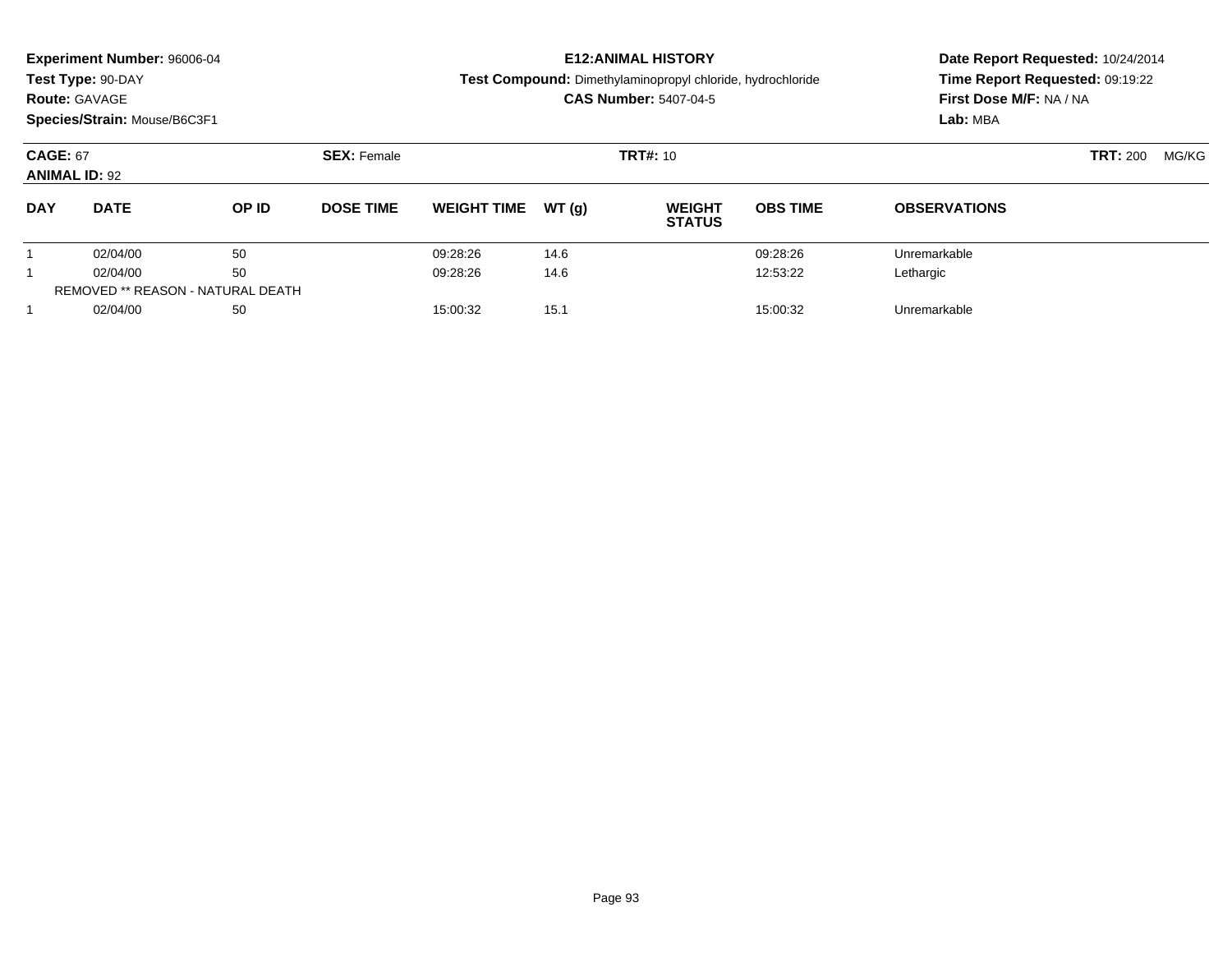|                                         | <b>Experiment Number: 96006-04</b><br>Test Type: 90-DAY<br><b>Route: GAVAGE</b><br>Species/Strain: Mouse/B6C3F1<br><b>SEX: Female</b> |       |                              |                    |       | <b>E12: ANIMAL HISTORY</b><br><b>Test Compound:</b> Dimethylaminopropyl chloride, hydrochloride<br><b>CAS Number: 5407-04-5</b> | Time Report Requested: 09:19:22<br>First Dose M/F: NA / NA<br>Lab: MBA | Date Report Requested: 10/24/2014 |  |
|-----------------------------------------|---------------------------------------------------------------------------------------------------------------------------------------|-------|------------------------------|--------------------|-------|---------------------------------------------------------------------------------------------------------------------------------|------------------------------------------------------------------------|-----------------------------------|--|
| <b>CAGE: 67</b><br><b>ANIMAL ID: 93</b> |                                                                                                                                       |       |                              |                    |       | <b>TRT#: 10</b>                                                                                                                 |                                                                        | <b>TRT: 200</b><br>MG/KG          |  |
| <b>DAY</b>                              | <b>DATE</b>                                                                                                                           | OP ID | <b>DOSE TIME</b>             | <b>WEIGHT TIME</b> | WT(q) | <b>WEIGHT</b><br><b>STATUS</b>                                                                                                  | <b>OBS TIME</b>                                                        | <b>OBSERVATIONS</b>               |  |
|                                         | 02/04/00                                                                                                                              | 50    |                              | 09:28:26           | 16.4  |                                                                                                                                 | 09:28:26                                                               | Unremarkable                      |  |
|                                         | 50<br>02/04/00                                                                                                                        |       |                              | 09:28:26           | 16.4  |                                                                                                                                 | 12:53:22                                                               | Lethargic                         |  |
|                                         | REMOVED ** REASON - NATURAL DEATH                                                                                                     |       |                              |                    |       |                                                                                                                                 |                                                                        |                                   |  |
| 5                                       | 02/08/00<br>50                                                                                                                        |       | 10:13:22<br>16.2<br>10:13:22 |                    |       |                                                                                                                                 | Unremarkable                                                           |                                   |  |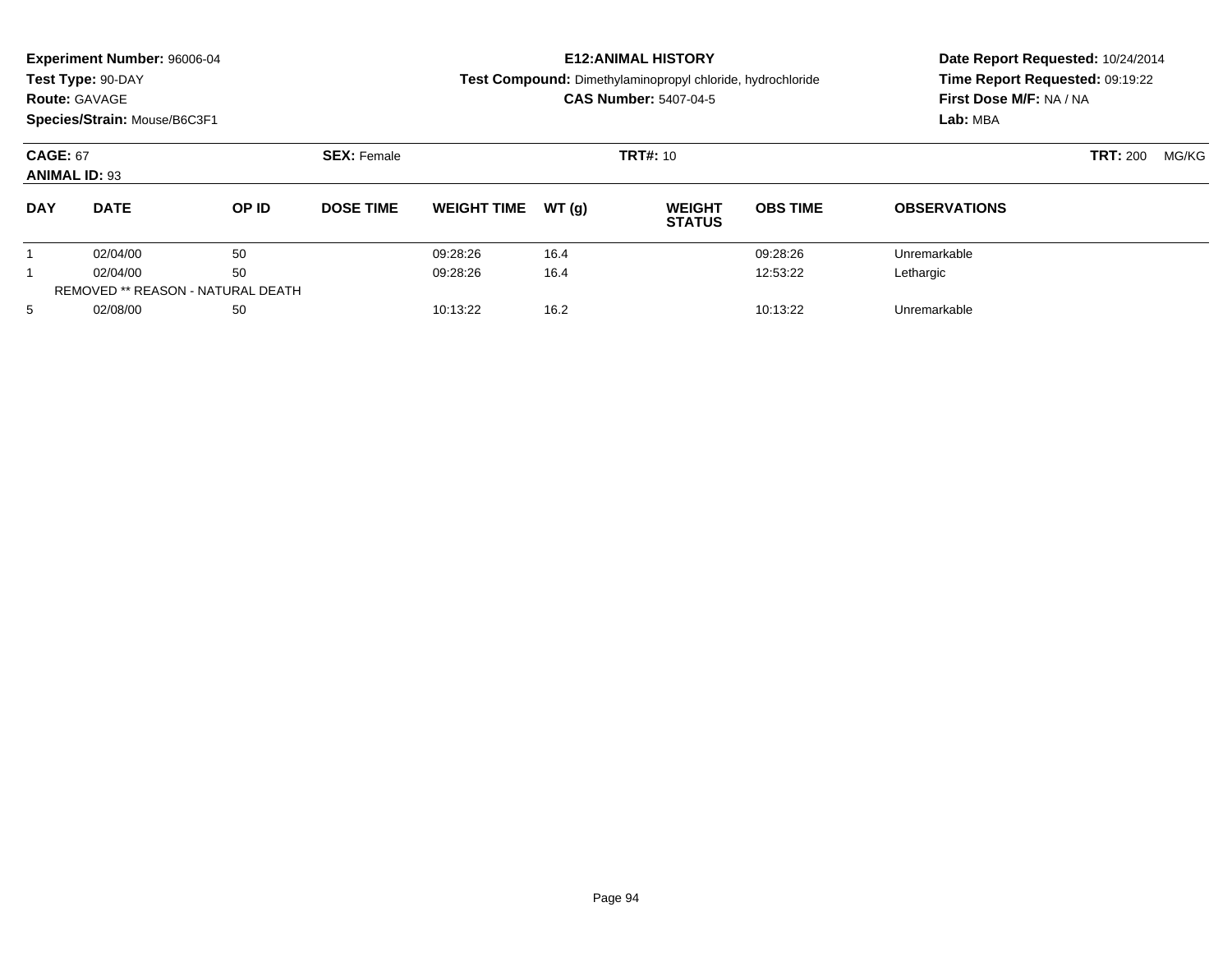|                                         | <b>Experiment Number: 96006-04</b><br>Test Type: 90-DAY<br><b>Route: GAVAGE</b><br>Species/Strain: Mouse/B6C3F1 |       |                    |                    |       | <b>E12: ANIMAL HISTORY</b><br><b>Test Compound:</b> Dimethylaminopropyl chloride, hydrochloride<br><b>CAS Number: 5407-04-5</b> | Time Report Requested: 09:19:22<br>First Dose M/F: NA / NA<br>Lab: MBA | Date Report Requested: 10/24/2014 |  |
|-----------------------------------------|-----------------------------------------------------------------------------------------------------------------|-------|--------------------|--------------------|-------|---------------------------------------------------------------------------------------------------------------------------------|------------------------------------------------------------------------|-----------------------------------|--|
| <b>CAGE: 67</b><br><b>ANIMAL ID: 94</b> |                                                                                                                 |       | <b>SEX: Female</b> |                    |       | <b>TRT#: 10</b>                                                                                                                 |                                                                        | <b>TRT: 200</b><br>MG/KG          |  |
| <b>DAY</b>                              | <b>DATE</b>                                                                                                     | OP ID | <b>DOSE TIME</b>   | <b>WEIGHT TIME</b> | WT(q) | <b>WEIGHT</b><br><b>STATUS</b>                                                                                                  | <b>OBS TIME</b>                                                        | <b>OBSERVATIONS</b>               |  |
|                                         | 02/04/00                                                                                                        | 50    |                    | 09:28:26           | 15.5  |                                                                                                                                 | 09:28:26                                                               | Unremarkable                      |  |
|                                         | 50<br>02/04/00                                                                                                  |       | 09:28:26           | 15.5               |       | 12:53:22                                                                                                                        | Lethargic                                                              |                                   |  |
|                                         | REMOVED ** REASON - NATURAL DEATH                                                                               |       |                    |                    |       |                                                                                                                                 |                                                                        |                                   |  |
| 5                                       | 02/08/00<br>50                                                                                                  |       | 10:13:22           | 15.4               |       | 10:13:22                                                                                                                        | Unremarkable                                                           |                                   |  |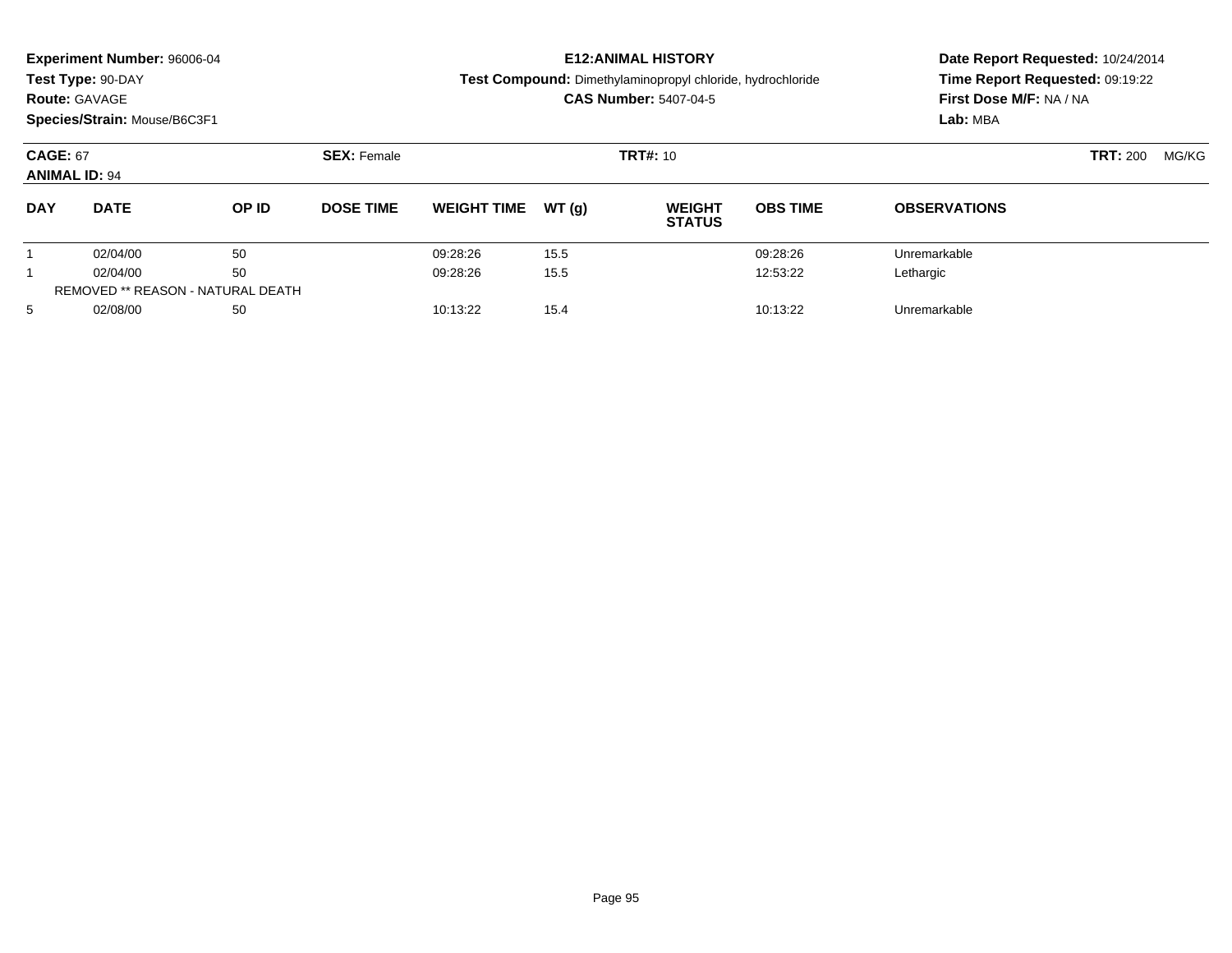|                                         | <b>Experiment Number: 96006-04</b><br>Test Type: 90-DAY<br><b>Route: GAVAGE</b><br>Species/Strain: Mouse/B6C3F1<br><b>SEX: Female</b> |       |                              |                    |       | <b>E12: ANIMAL HISTORY</b><br><b>Test Compound:</b> Dimethylaminopropyl chloride, hydrochloride<br><b>CAS Number: 5407-04-5</b> | Time Report Requested: 09:19:22<br>First Dose M/F: NA / NA<br>Lab: MBA | Date Report Requested: 10/24/2014 |  |
|-----------------------------------------|---------------------------------------------------------------------------------------------------------------------------------------|-------|------------------------------|--------------------|-------|---------------------------------------------------------------------------------------------------------------------------------|------------------------------------------------------------------------|-----------------------------------|--|
| <b>CAGE: 67</b><br><b>ANIMAL ID: 95</b> |                                                                                                                                       |       |                              |                    |       | <b>TRT#: 10</b>                                                                                                                 |                                                                        | <b>TRT: 200</b><br>MG/KG          |  |
| <b>DAY</b>                              | <b>DATE</b>                                                                                                                           | OP ID | <b>DOSE TIME</b>             | <b>WEIGHT TIME</b> | WT(q) | <b>WEIGHT</b><br><b>STATUS</b>                                                                                                  | <b>OBS TIME</b>                                                        | <b>OBSERVATIONS</b>               |  |
|                                         | 02/04/00                                                                                                                              | 50    |                              | 09:28:26           | 15.8  |                                                                                                                                 | 09:28:26                                                               | Unremarkable                      |  |
|                                         | 50<br>02/04/00                                                                                                                        |       | 09:28:26                     | 15.8               |       | 12:53:22                                                                                                                        | Lethargic                                                              |                                   |  |
|                                         | REMOVED ** REASON - NATURAL DEATH                                                                                                     |       |                              |                    |       |                                                                                                                                 |                                                                        |                                   |  |
| 5                                       | 02/08/00<br>50                                                                                                                        |       | 10:13:22<br>15.4<br>10:13:22 |                    |       |                                                                                                                                 | Unremarkable                                                           |                                   |  |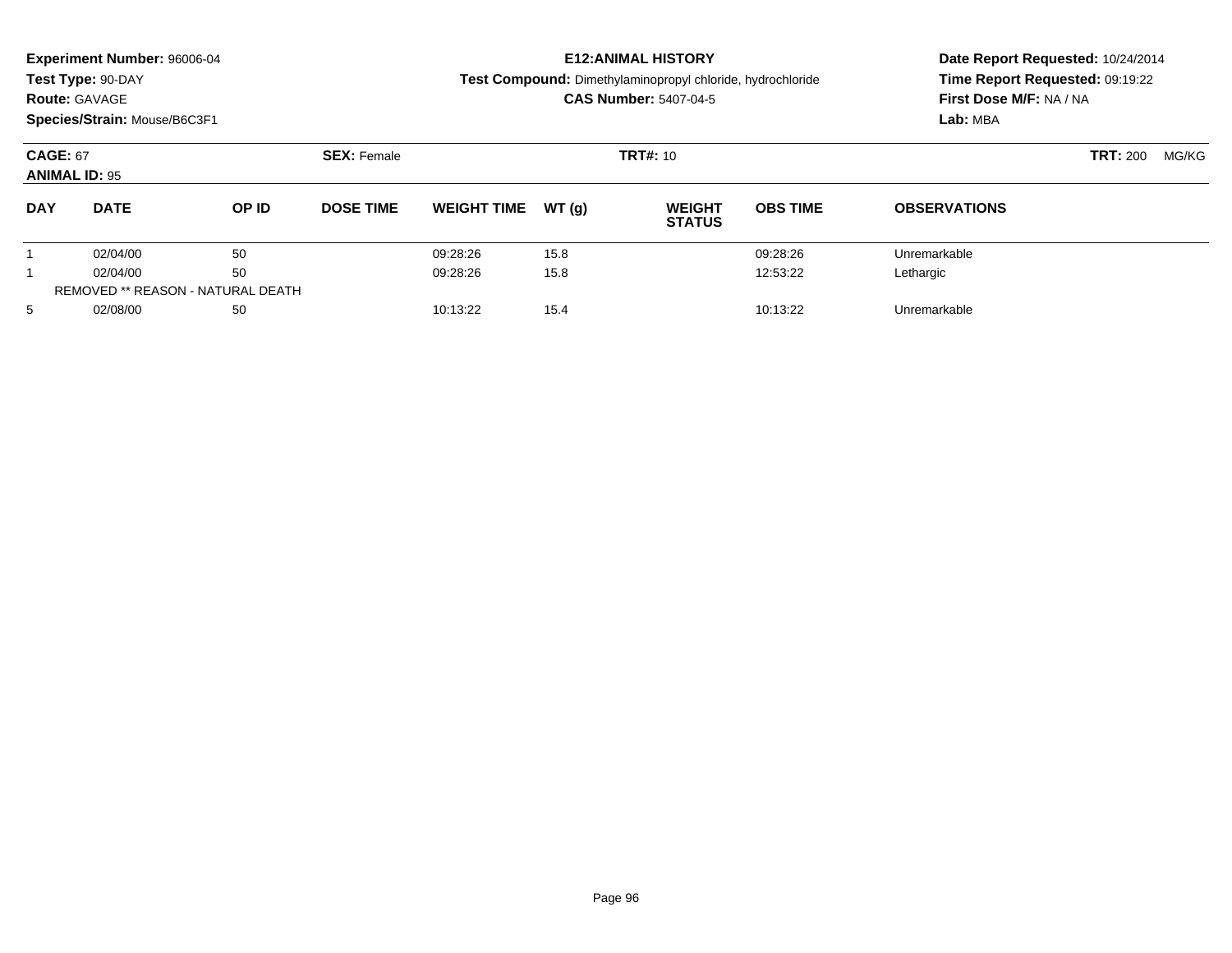|                                         | Experiment Number: 96006-04<br>Test Type: 90-DAY<br><b>Route: GAVAGE</b><br>Species/Strain: Mouse/B6C3F1 |                                               |                  |                              |       | <b>E12: ANIMAL HISTORY</b><br><b>Test Compound:</b> Dimethylaminopropyl chloride, hydrochloride<br><b>CAS Number: 5407-04-5</b> | Date Report Requested: 10/24/2014<br>Time Report Requested: 09:19:22<br>First Dose M/F: NA / NA<br>Lab: MBA |                          |  |
|-----------------------------------------|----------------------------------------------------------------------------------------------------------|-----------------------------------------------|------------------|------------------------------|-------|---------------------------------------------------------------------------------------------------------------------------------|-------------------------------------------------------------------------------------------------------------|--------------------------|--|
| <b>CAGE: 68</b><br><b>ANIMAL ID: 96</b> |                                                                                                          | <b>SEX: Female</b>                            | <b>TRT#: 10</b>  |                              |       |                                                                                                                                 |                                                                                                             | <b>TRT:</b> 200<br>MG/KG |  |
| <b>DAY</b>                              | <b>DATE</b>                                                                                              | OP ID                                         | <b>DOSE TIME</b> | <b>WEIGHT TIME</b>           | WT(q) | <b>WEIGHT</b><br><b>STATUS</b>                                                                                                  | <b>OBS TIME</b>                                                                                             | <b>OBSERVATIONS</b>      |  |
|                                         | 02/04/00                                                                                                 | 50                                            |                  | 09:30:32                     | 18.1  |                                                                                                                                 | 09:30:32                                                                                                    | Unremarkable             |  |
|                                         | 02/04/00                                                                                                 | 50                                            |                  | 18.1<br>12:54:24<br>09:30:32 |       | Lethargic                                                                                                                       |                                                                                                             |                          |  |
|                                         |                                                                                                          | <b>REMOVED ** REASON - TERMINAL SACRIFICE</b> |                  |                              |       |                                                                                                                                 |                                                                                                             |                          |  |
| 6                                       | 02/09/00                                                                                                 | 50                                            |                  | 12:29:22                     | 16.9  |                                                                                                                                 | 12:29:22                                                                                                    | Unremarkable             |  |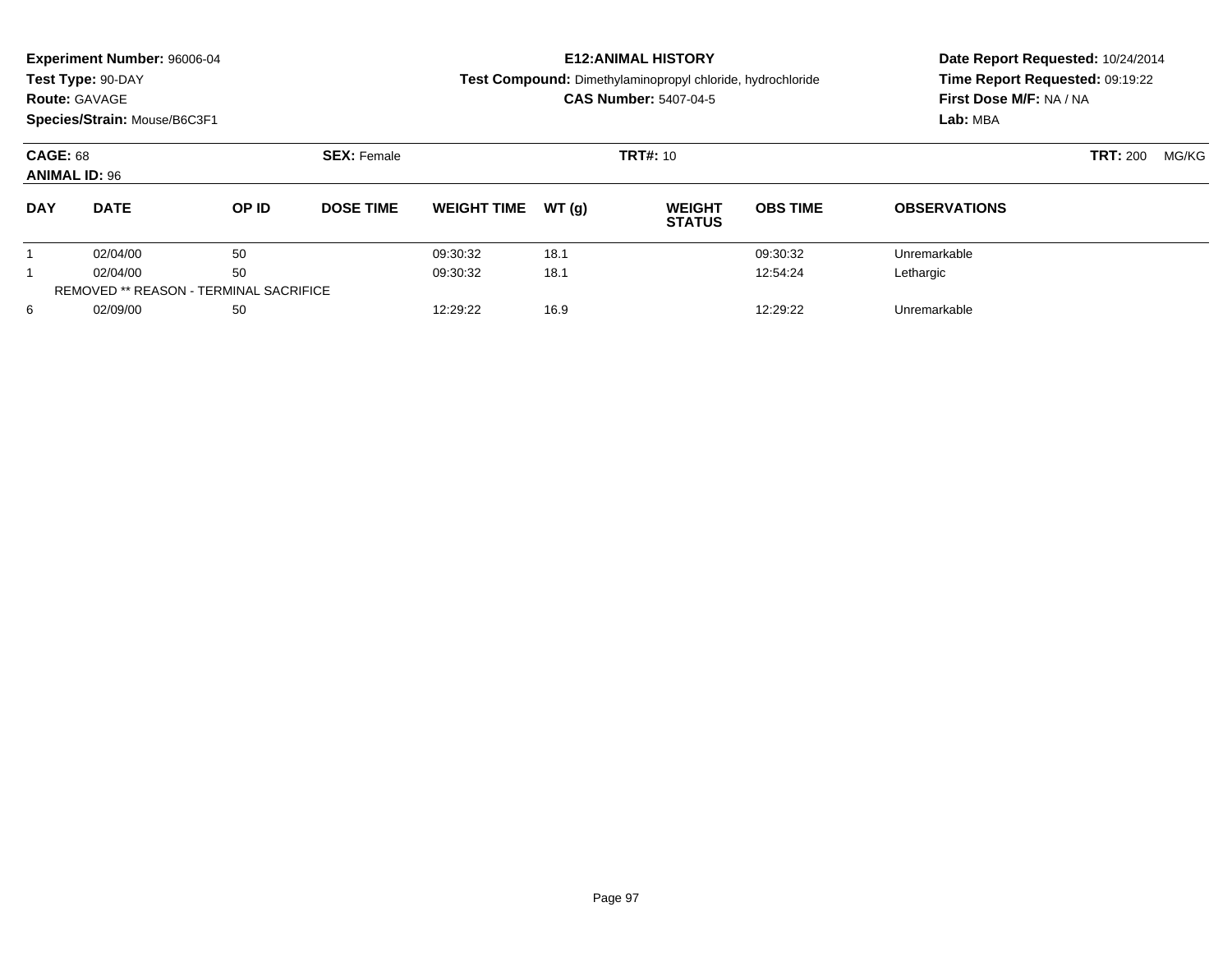|                                         | <b>Experiment Number: 96006-04</b><br>Test Type: 90-DAY<br><b>Route: GAVAGE</b><br>Species/Strain: Mouse/B6C3F1 |                                               |                  |                    |       | <b>E12: ANIMAL HISTORY</b><br>Test Compound: Dimethylaminopropyl chloride, hydrochloride<br><b>CAS Number: 5407-04-5</b> | Date Report Requested: 10/24/2014<br>Time Report Requested: 09:19:22<br>First Dose M/F: NA / NA<br>Lab: MBA |                     |       |  |
|-----------------------------------------|-----------------------------------------------------------------------------------------------------------------|-----------------------------------------------|------------------|--------------------|-------|--------------------------------------------------------------------------------------------------------------------------|-------------------------------------------------------------------------------------------------------------|---------------------|-------|--|
| <b>CAGE: 68</b><br><b>ANIMAL ID: 97</b> |                                                                                                                 | <b>SEX: Female</b>                            | <b>TRT#: 10</b>  |                    |       |                                                                                                                          |                                                                                                             | <b>TRT: 200</b>     | MG/KG |  |
| <b>DAY</b>                              | <b>DATE</b>                                                                                                     | OP ID                                         | <b>DOSE TIME</b> | <b>WEIGHT TIME</b> | WT(q) | <b>WEIGHT</b><br><b>STATUS</b>                                                                                           | <b>OBS TIME</b>                                                                                             | <b>OBSERVATIONS</b> |       |  |
|                                         | 02/04/00                                                                                                        | 50                                            |                  | 09:30:32           | 16.7  |                                                                                                                          | 09:30:32                                                                                                    | Unremarkable        |       |  |
|                                         | 02/04/00                                                                                                        | 50                                            |                  | 09:30:32           | 16.7  |                                                                                                                          | 12:54:24                                                                                                    | Lethargic           |       |  |
|                                         |                                                                                                                 | <b>REMOVED ** REASON - TERMINAL SACRIFICE</b> |                  |                    |       |                                                                                                                          |                                                                                                             |                     |       |  |
| 6                                       | 02/09/00                                                                                                        | 50                                            |                  | 12:29:22           | 16.3  |                                                                                                                          | 12:29:22                                                                                                    | Unremarkable        |       |  |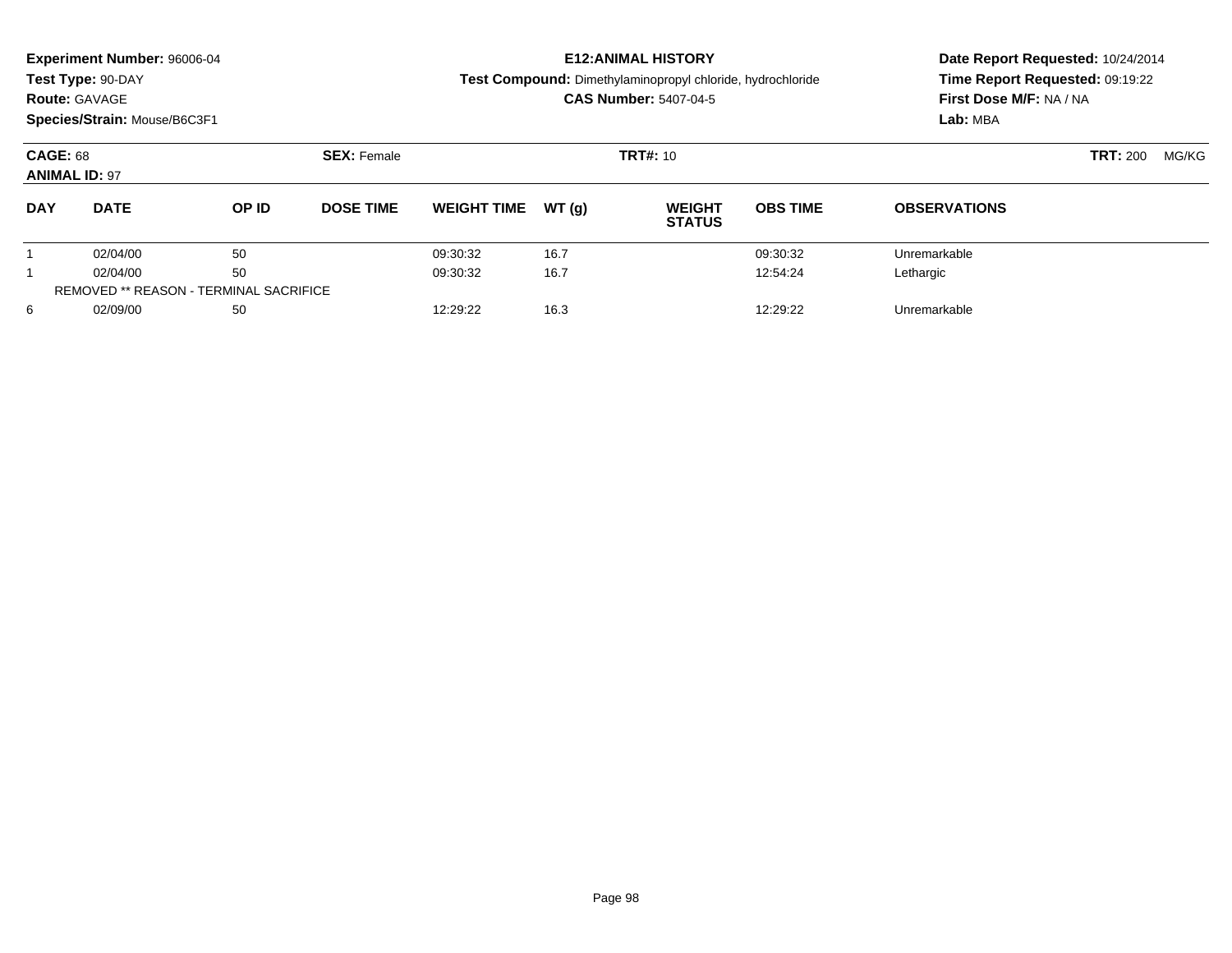|                                         | <b>Experiment Number: 96006-04</b><br>Test Type: 90-DAY<br><b>Route: GAVAGE</b><br>Species/Strain: Mouse/B6C3F1 |                                               |                  |                    |                  | <b>E12: ANIMAL HISTORY</b><br><b>Test Compound:</b> Dimethylaminopropyl chloride, hydrochloride<br><b>CAS Number: 5407-04-5</b> | Date Report Requested: 10/24/2014<br>Time Report Requested: 09:19:22<br>First Dose M/F: NA / NA<br>Lab: MBA |                          |  |
|-----------------------------------------|-----------------------------------------------------------------------------------------------------------------|-----------------------------------------------|------------------|--------------------|------------------|---------------------------------------------------------------------------------------------------------------------------------|-------------------------------------------------------------------------------------------------------------|--------------------------|--|
| <b>CAGE: 68</b><br><b>ANIMAL ID: 98</b> |                                                                                                                 | <b>SEX: Female</b>                            | <b>TRT#: 10</b>  |                    |                  |                                                                                                                                 |                                                                                                             | <b>TRT: 200</b><br>MG/KG |  |
| <b>DAY</b>                              | <b>DATE</b>                                                                                                     | OP ID                                         | <b>DOSE TIME</b> | <b>WEIGHT TIME</b> | WT(q)            | <b>WEIGHT</b><br><b>STATUS</b>                                                                                                  | <b>OBS TIME</b>                                                                                             | <b>OBSERVATIONS</b>      |  |
|                                         | 02/04/00                                                                                                        | 50                                            |                  | 09:30:32           | 18.9             |                                                                                                                                 | 09:30:32                                                                                                    | Unremarkable             |  |
|                                         | 02/04/00                                                                                                        | 50                                            |                  | 09:30:32           | 12:54:24<br>18.9 |                                                                                                                                 | Lethargic                                                                                                   |                          |  |
|                                         |                                                                                                                 | <b>REMOVED ** REASON - TERMINAL SACRIFICE</b> |                  |                    |                  |                                                                                                                                 |                                                                                                             |                          |  |
| 6                                       | 02/09/00                                                                                                        | 50                                            |                  | 12:29:22           | 18.6             |                                                                                                                                 | 12:29:22                                                                                                    | Unremarkable             |  |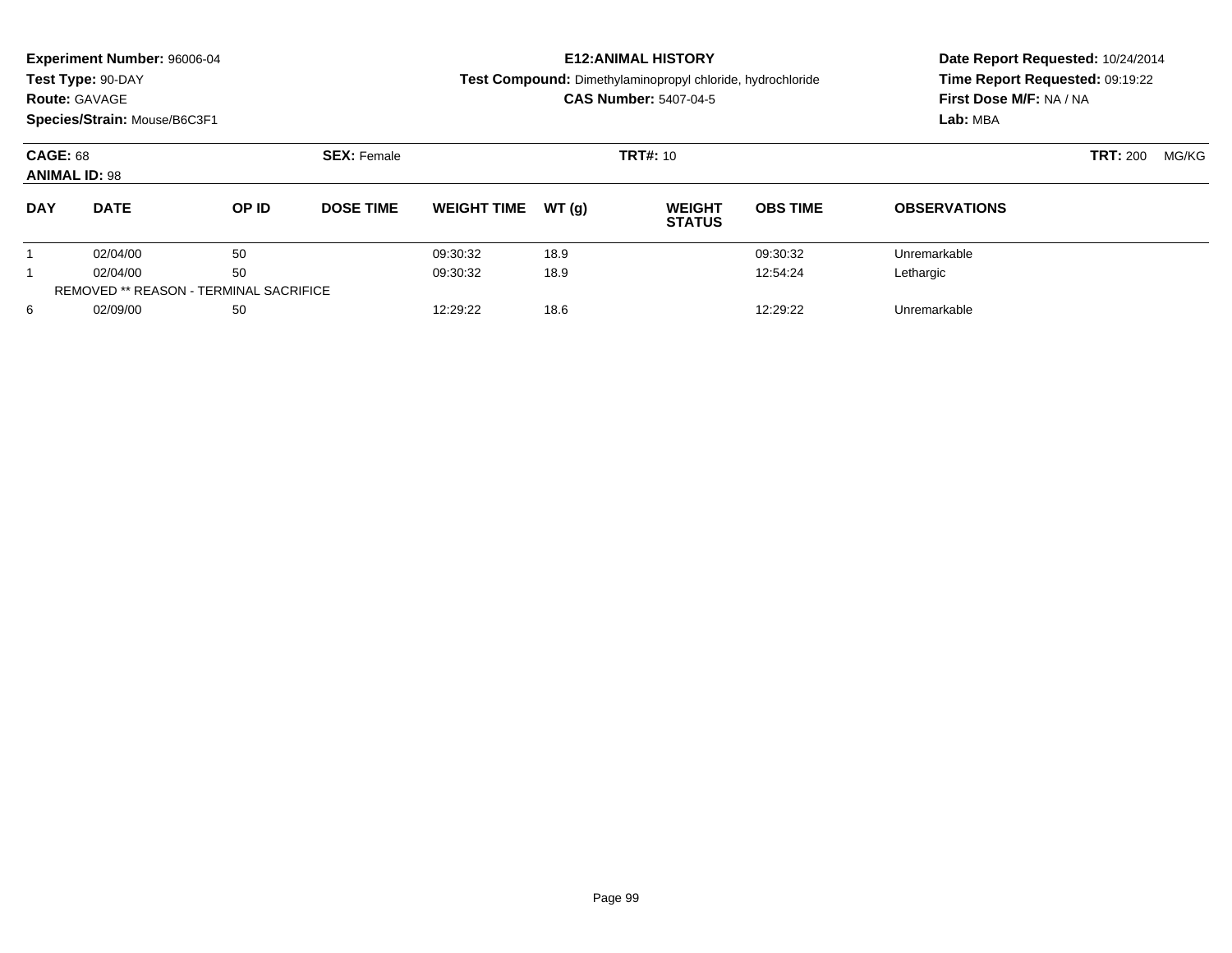|                                         | <b>Experiment Number: 96006-04</b><br>Test Type: 90-DAY<br><b>Route: GAVAGE</b><br>Species/Strain: Mouse/B6C3F1 |                                               |                  |                    |        | <b>E12: ANIMAL HISTORY</b><br>Test Compound: Dimethylaminopropyl chloride, hydrochloride<br><b>CAS Number: 5407-04-5</b> | Date Report Requested: 10/24/2014<br>Time Report Requested: 09:19:22<br>First Dose M/F: NA / NA<br>Lab: MBA |                     |  |  |
|-----------------------------------------|-----------------------------------------------------------------------------------------------------------------|-----------------------------------------------|------------------|--------------------|--------|--------------------------------------------------------------------------------------------------------------------------|-------------------------------------------------------------------------------------------------------------|---------------------|--|--|
| <b>CAGE: 68</b><br><b>ANIMAL ID: 99</b> |                                                                                                                 | <b>SEX: Female</b>                            |                  | <b>TRT#: 10</b>    |        | <b>TRT: 200</b>                                                                                                          | MG/KG                                                                                                       |                     |  |  |
| <b>DAY</b>                              | <b>DATE</b>                                                                                                     | OP ID                                         | <b>DOSE TIME</b> | <b>WEIGHT TIME</b> | WT (q) | <b>WEIGHT</b><br><b>STATUS</b>                                                                                           | <b>OBS TIME</b>                                                                                             | <b>OBSERVATIONS</b> |  |  |
|                                         | 02/04/00                                                                                                        | 50                                            |                  | 09:30:32           | 17.4   |                                                                                                                          | 09:30:32                                                                                                    | Unremarkable        |  |  |
|                                         | 02/04/00                                                                                                        | 50                                            |                  | 09:30:32           | 17.4   |                                                                                                                          | 12:54:24                                                                                                    | Lethargic           |  |  |
|                                         |                                                                                                                 | <b>REMOVED ** REASON - TERMINAL SACRIFICE</b> |                  |                    |        |                                                                                                                          |                                                                                                             |                     |  |  |
| 6                                       | 02/09/00                                                                                                        | 50                                            |                  | 12:29:22           | 17.2   |                                                                                                                          | 12:29:22                                                                                                    | Unremarkable        |  |  |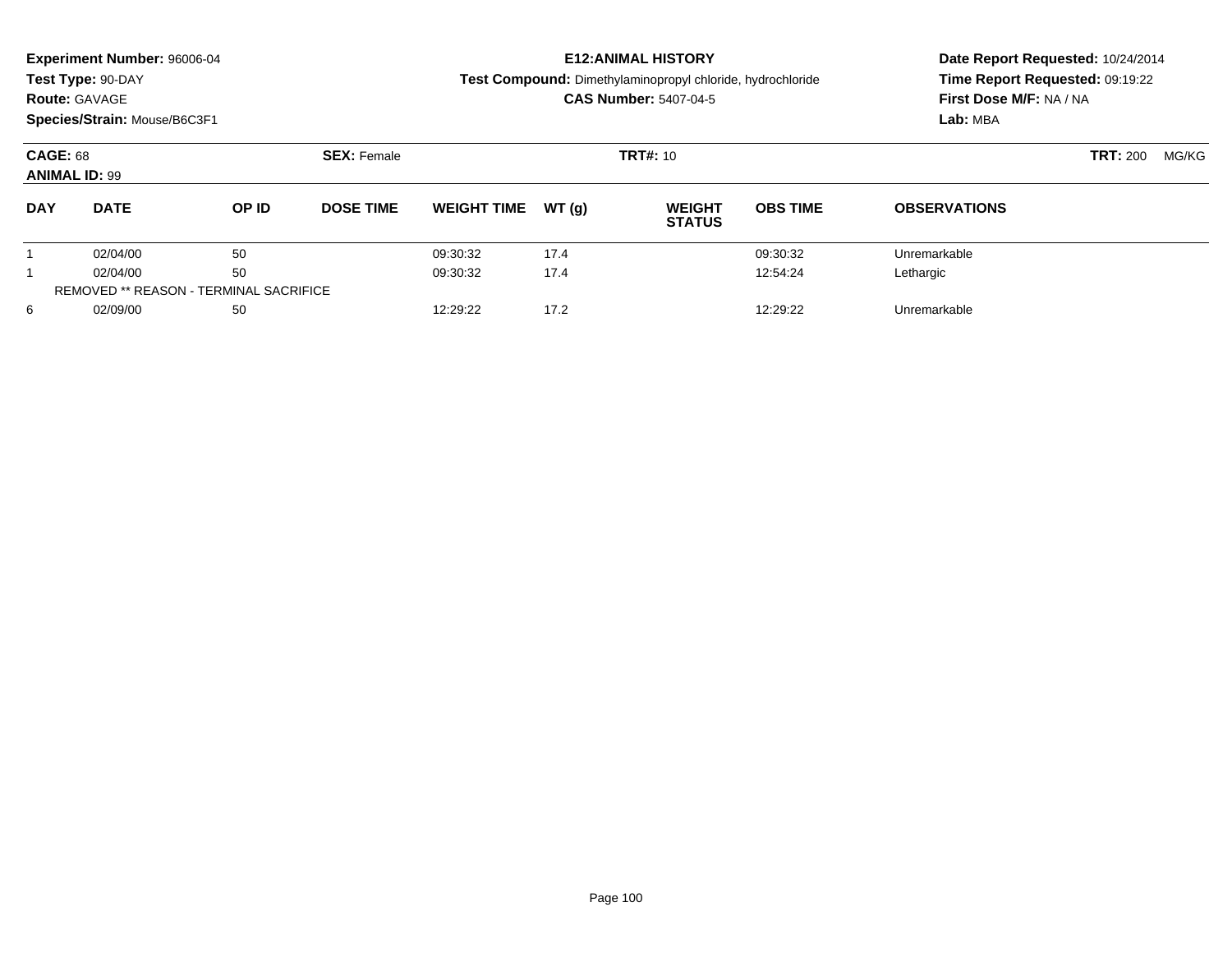|                                          | <b>Experiment Number: 96006-04</b><br>Test Type: 90-DAY<br><b>Route: GAVAGE</b><br>Species/Strain: Mouse/B6C3F1 |                                               |                  |                    |        | <b>E12:ANIMAL HISTORY</b><br>Test Compound: Dimethylaminopropyl chloride, hydrochloride<br><b>CAS Number: 5407-04-5</b> | Date Report Requested: 10/24/2014<br>Time Report Requested: 09:19:22<br>First Dose M/F: NA / NA<br>Lab: MBA |                     |  |  |
|------------------------------------------|-----------------------------------------------------------------------------------------------------------------|-----------------------------------------------|------------------|--------------------|--------|-------------------------------------------------------------------------------------------------------------------------|-------------------------------------------------------------------------------------------------------------|---------------------|--|--|
| <b>CAGE: 68</b><br><b>ANIMAL ID: 100</b> |                                                                                                                 | <b>SEX: Female</b>                            |                  | <b>TRT#: 10</b>    |        | <b>TRT: 200</b>                                                                                                         | MG/KG                                                                                                       |                     |  |  |
| <b>DAY</b>                               | <b>DATE</b>                                                                                                     | OP ID                                         | <b>DOSE TIME</b> | <b>WEIGHT TIME</b> | WT (q) | <b>WEIGHT</b><br><b>STATUS</b>                                                                                          | <b>OBS TIME</b>                                                                                             | <b>OBSERVATIONS</b> |  |  |
|                                          | 02/04/00                                                                                                        | 50                                            |                  | 09:30:32           | 19.0   |                                                                                                                         | 09:30:32                                                                                                    | Unremarkable        |  |  |
|                                          | 02/04/00                                                                                                        | 50                                            |                  | 09:30:32           | 19.0   |                                                                                                                         | 12:54:24                                                                                                    | Lethargic           |  |  |
|                                          |                                                                                                                 | <b>REMOVED ** REASON - TERMINAL SACRIFICE</b> |                  |                    |        |                                                                                                                         |                                                                                                             |                     |  |  |
| 6                                        | 02/09/00                                                                                                        | 50                                            |                  | 12:29:22           | 18.0   |                                                                                                                         | 12:29:22                                                                                                    | Unremarkable        |  |  |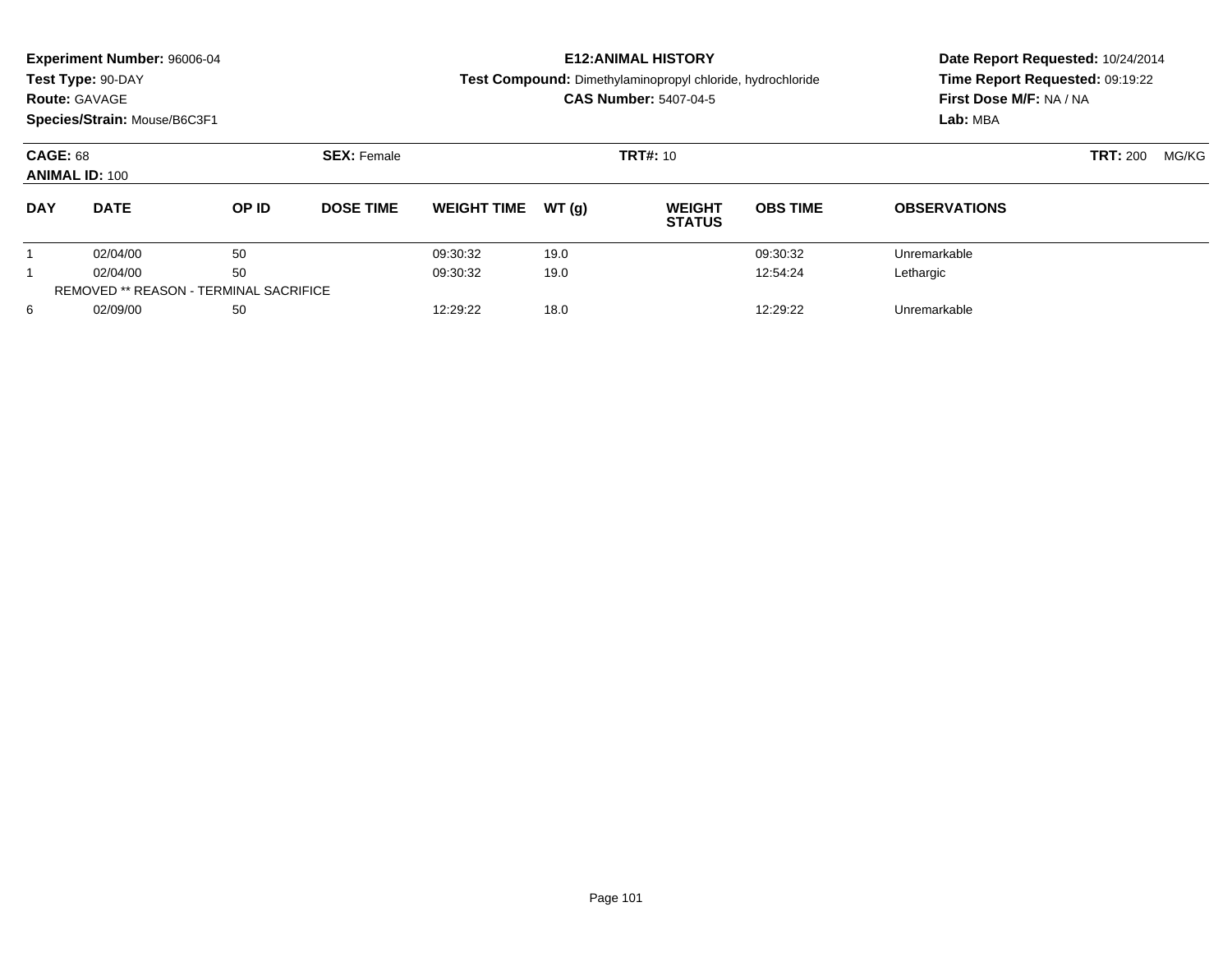|                 | <b>Experiment Number: 96006-04</b><br>Test Type: 90-DAY<br><b>Route: GAVAGE</b><br>Species/Strain: Mouse/B6C3F1 |                                   |                                       | <b>E12:ANIMAL HISTORY</b><br>Test Compound: Dimethylaminopropyl chloride, hydrochloride<br><b>CAS Number: 5407-04-5</b> | Date Report Requested: 10/24/2014<br>Time Report Requested: 09:19:23<br>First Dose M/F: NA / NA<br>Lab: MBA |                                |                 |                                                                  |                          |
|-----------------|-----------------------------------------------------------------------------------------------------------------|-----------------------------------|---------------------------------------|-------------------------------------------------------------------------------------------------------------------------|-------------------------------------------------------------------------------------------------------------|--------------------------------|-----------------|------------------------------------------------------------------|--------------------------|
| <b>CAGE: 69</b> | <b>ANIMAL ID: 101</b>                                                                                           |                                   | <b>TRT#: 11</b><br><b>SEX: Female</b> |                                                                                                                         |                                                                                                             |                                |                 |                                                                  | <b>TRT: 400</b><br>MG/KG |
| <b>DAY</b>      | <b>DATE</b>                                                                                                     | OP ID                             | <b>DOSE TIME</b>                      | <b>WEIGHT TIME</b>                                                                                                      | WT(q)                                                                                                       | <b>WEIGHT</b><br><b>STATUS</b> | <b>OBS TIME</b> | <b>OBSERVATIONS</b>                                              |                          |
|                 | 02/04/00                                                                                                        | 50                                |                                       | 09:42:16                                                                                                                | 17.5                                                                                                        |                                | 09:42:16        | Unremarkable                                                     |                          |
|                 | 02/04/00                                                                                                        | 50                                |                                       | 09:42:16                                                                                                                | 17.5                                                                                                        |                                | 12:55:10        | <b>Abnormal Breathing</b><br><b>Clonic Seizures</b><br>Lethargic |                          |
|                 |                                                                                                                 | REMOVED ** REASON - NATURAL DEATH |                                       |                                                                                                                         |                                                                                                             |                                |                 |                                                                  |                          |
|                 | 02/04/00                                                                                                        | 50                                |                                       | 15:03:46                                                                                                                | 16.5                                                                                                        |                                | 15:03:46        | Unremarkable                                                     |                          |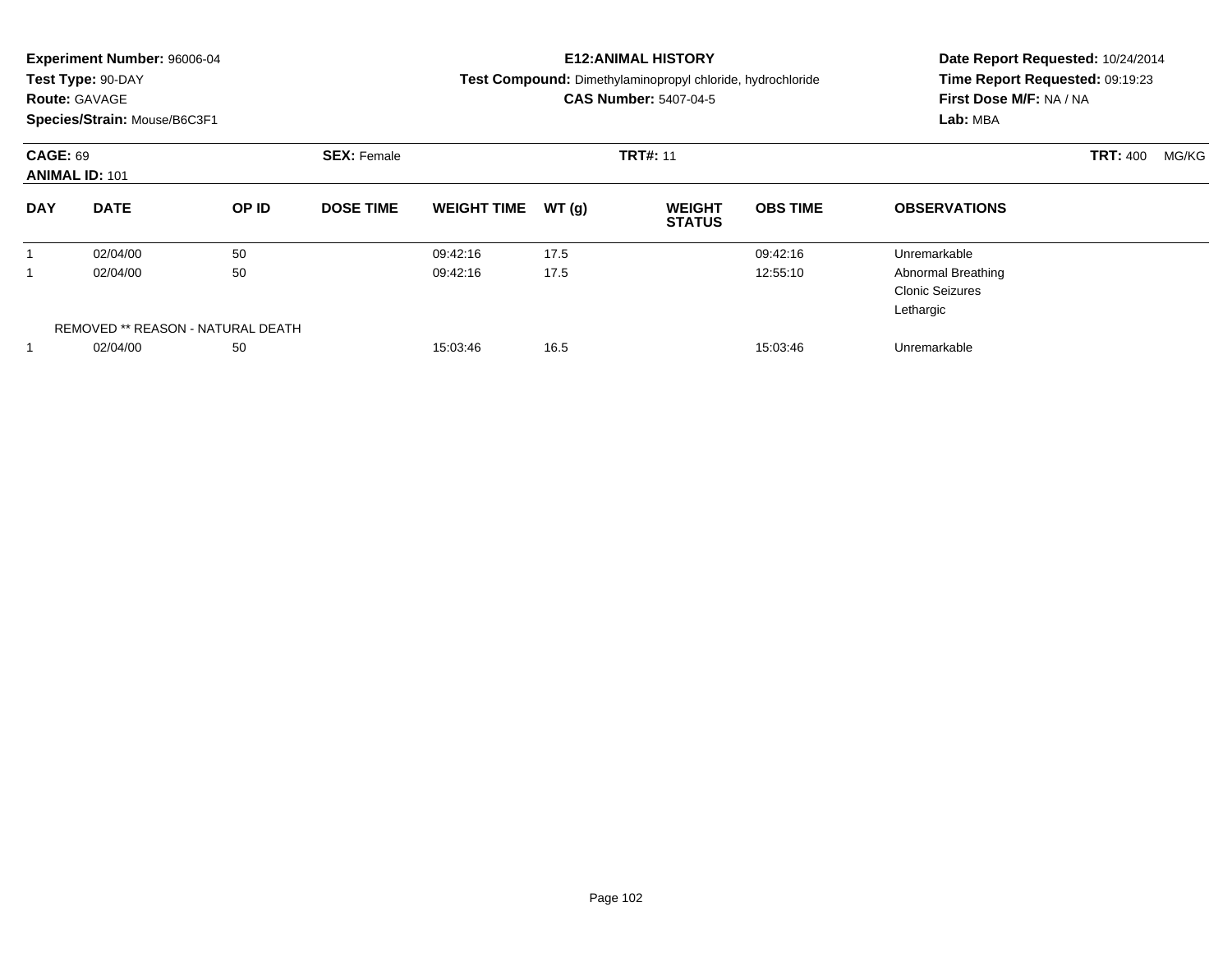|                 | <b>Experiment Number: 96006-04</b><br>Test Type: 90-DAY<br><b>Route: GAVAGE</b><br>Species/Strain: Mouse/B6C3F1 |                                   |                    | <b>E12:ANIMAL HISTORY</b><br>Test Compound: Dimethylaminopropyl chloride, hydrochloride<br><b>CAS Number: 5407-04-5</b> | Date Report Requested: 10/24/2014<br>Time Report Requested: 09:19:23<br>First Dose M/F: NA / NA<br>Lab: MBA |                                |                 |                                                                  |  |  |
|-----------------|-----------------------------------------------------------------------------------------------------------------|-----------------------------------|--------------------|-------------------------------------------------------------------------------------------------------------------------|-------------------------------------------------------------------------------------------------------------|--------------------------------|-----------------|------------------------------------------------------------------|--|--|
| <b>CAGE: 69</b> | <b>ANIMAL ID: 102</b>                                                                                           |                                   | <b>SEX: Female</b> |                                                                                                                         |                                                                                                             | <b>TRT#: 11</b>                | <b>TRT: 400</b> |                                                                  |  |  |
| <b>DAY</b>      | <b>DATE</b>                                                                                                     | OP ID                             | <b>DOSE TIME</b>   | <b>WEIGHT TIME</b>                                                                                                      | WT(q)                                                                                                       | <b>WEIGHT</b><br><b>STATUS</b> | <b>OBS TIME</b> | <b>OBSERVATIONS</b>                                              |  |  |
|                 | 02/04/00                                                                                                        | 50                                |                    | 09:42:16                                                                                                                | 17.7                                                                                                        |                                | 09:42:16        | Unremarkable                                                     |  |  |
|                 | 02/04/00                                                                                                        | 50                                |                    | 09:42:16                                                                                                                | 17.7                                                                                                        |                                | 12:55:10        | <b>Abnormal Breathing</b><br><b>Clonic Seizures</b><br>Lethargic |  |  |
|                 |                                                                                                                 | REMOVED ** REASON - NATURAL DEATH |                    |                                                                                                                         |                                                                                                             |                                |                 |                                                                  |  |  |
|                 | 02/04/00                                                                                                        | 50                                |                    | 15:03:46                                                                                                                | 17.1                                                                                                        |                                | 15:03:46        | Unremarkable                                                     |  |  |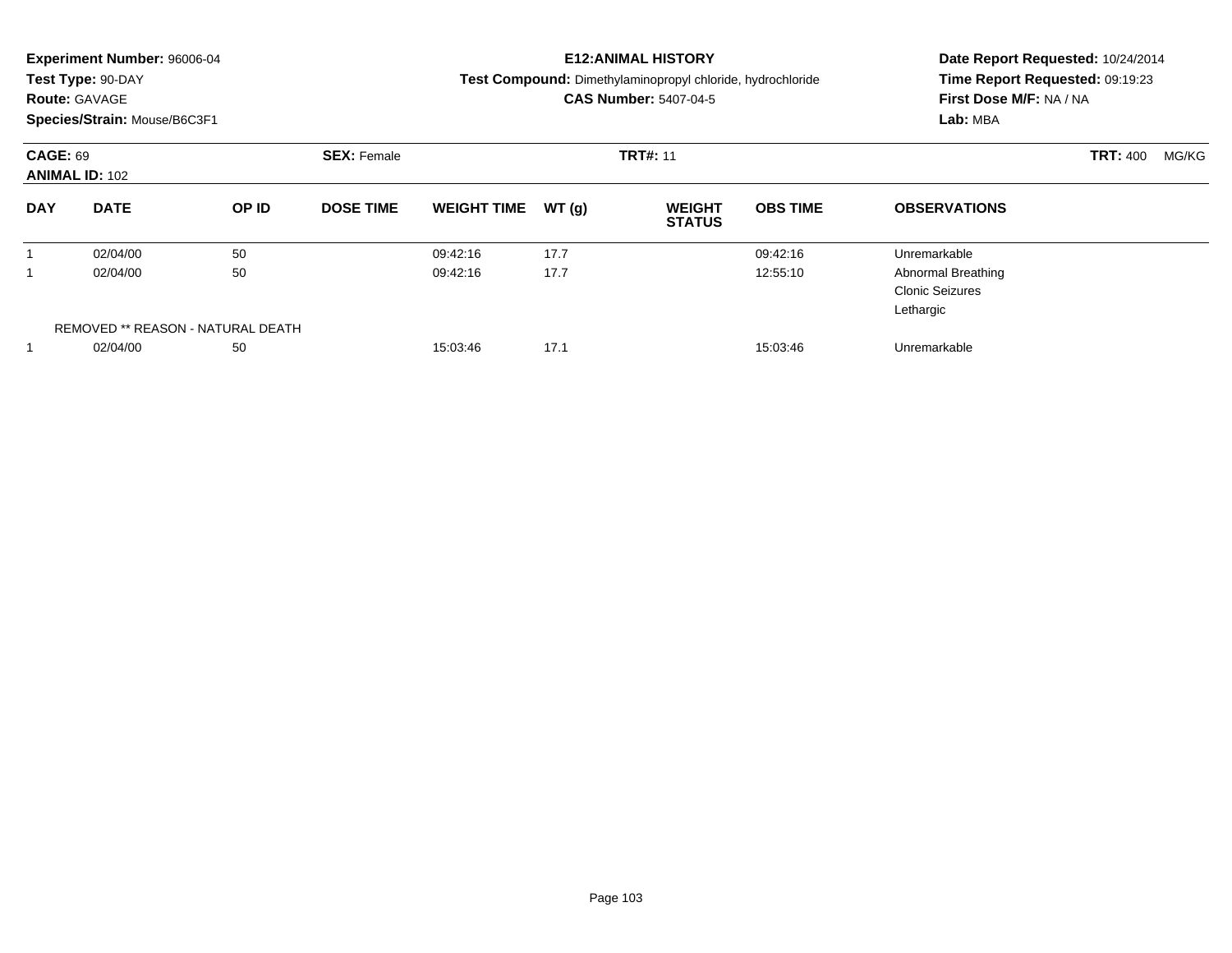|                                          | Experiment Number: 96006-04<br>Test Type: 90-DAY<br><b>Route: GAVAGE</b><br>Species/Strain: Mouse/B6C3F1 |                                                |                  |                    |                 | <b>E12: ANIMAL HISTORY</b><br><b>Test Compound:</b> Dimethylaminopropyl chloride, hydrochloride<br><b>CAS Number: 5407-04-5</b> | Date Report Requested: 10/24/2014<br>Time Report Requested: 09:19:23<br>First Dose M/F: NA / NA<br>Lab: MBA |                     |
|------------------------------------------|----------------------------------------------------------------------------------------------------------|------------------------------------------------|------------------|--------------------|-----------------|---------------------------------------------------------------------------------------------------------------------------------|-------------------------------------------------------------------------------------------------------------|---------------------|
| <b>CAGE: 69</b><br><b>ANIMAL ID: 103</b> |                                                                                                          | <b>SEX: Female</b>                             |                  |                    | <b>TRT#: 11</b> | <b>TRT: 400</b><br>MG/KG                                                                                                        |                                                                                                             |                     |
| <b>DAY</b>                               | <b>DATE</b>                                                                                              | OP ID                                          | <b>DOSE TIME</b> | <b>WEIGHT TIME</b> | WT(q)           | <b>WEIGHT</b><br><b>STATUS</b>                                                                                                  | <b>OBS TIME</b>                                                                                             | <b>OBSERVATIONS</b> |
|                                          | 02/04/00                                                                                                 | 50<br><b>REMOVED ** REASON - NATURAL DEATH</b> |                  | 09:42:16           | 17.1            |                                                                                                                                 | 09:42:16                                                                                                    | Unremarkable        |
|                                          | 02/04/00                                                                                                 | 50                                             |                  | 13:00:40           | 16.6            |                                                                                                                                 | 13:00:40                                                                                                    | Unremarkable        |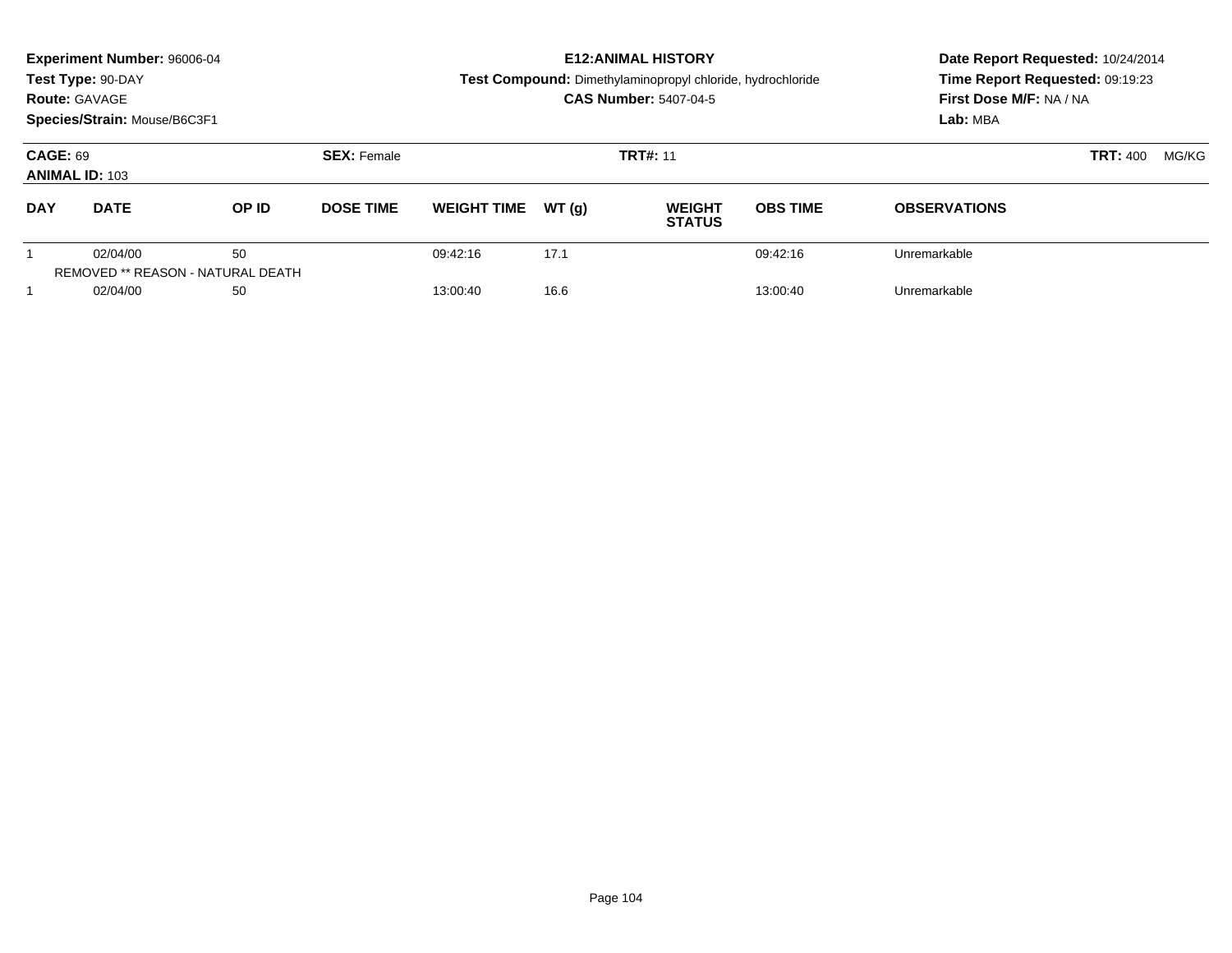|                 | <b>Experiment Number: 96006-04</b><br>Test Type: 90-DAY<br><b>Route: GAVAGE</b><br>Species/Strain: Mouse/B6C3F1 |                                   |                                       | <b>E12:ANIMAL HISTORY</b><br>Test Compound: Dimethylaminopropyl chloride, hydrochloride<br><b>CAS Number: 5407-04-5</b> | Date Report Requested: 10/24/2014<br>Time Report Requested: 09:19:23<br>First Dose M/F: NA / NA<br>Lab: MBA |                                |                 |                                                                  |                          |
|-----------------|-----------------------------------------------------------------------------------------------------------------|-----------------------------------|---------------------------------------|-------------------------------------------------------------------------------------------------------------------------|-------------------------------------------------------------------------------------------------------------|--------------------------------|-----------------|------------------------------------------------------------------|--------------------------|
| <b>CAGE: 69</b> | <b>ANIMAL ID: 104</b>                                                                                           |                                   | <b>TRT#: 11</b><br><b>SEX: Female</b> |                                                                                                                         |                                                                                                             |                                |                 |                                                                  | <b>TRT: 400</b><br>MG/KG |
| <b>DAY</b>      | <b>DATE</b>                                                                                                     | OP ID                             | <b>DOSE TIME</b>                      | <b>WEIGHT TIME</b>                                                                                                      | WT(q)                                                                                                       | <b>WEIGHT</b><br><b>STATUS</b> | <b>OBS TIME</b> | <b>OBSERVATIONS</b>                                              |                          |
|                 | 02/04/00                                                                                                        | 50                                |                                       | 09:42:16                                                                                                                | 17.5                                                                                                        |                                | 09:42:16        | Unremarkable                                                     |                          |
|                 | 02/04/00                                                                                                        | 50                                |                                       | 09:42:16                                                                                                                | 17.5                                                                                                        |                                | 12:55:10        | <b>Abnormal Breathing</b><br><b>Clonic Seizures</b><br>Lethargic |                          |
|                 |                                                                                                                 | REMOVED ** REASON - NATURAL DEATH |                                       |                                                                                                                         |                                                                                                             |                                |                 |                                                                  |                          |
|                 | 02/04/00                                                                                                        | 50                                |                                       | 15:03:46                                                                                                                | 17.2                                                                                                        |                                | 15:03:46        | Unremarkable                                                     |                          |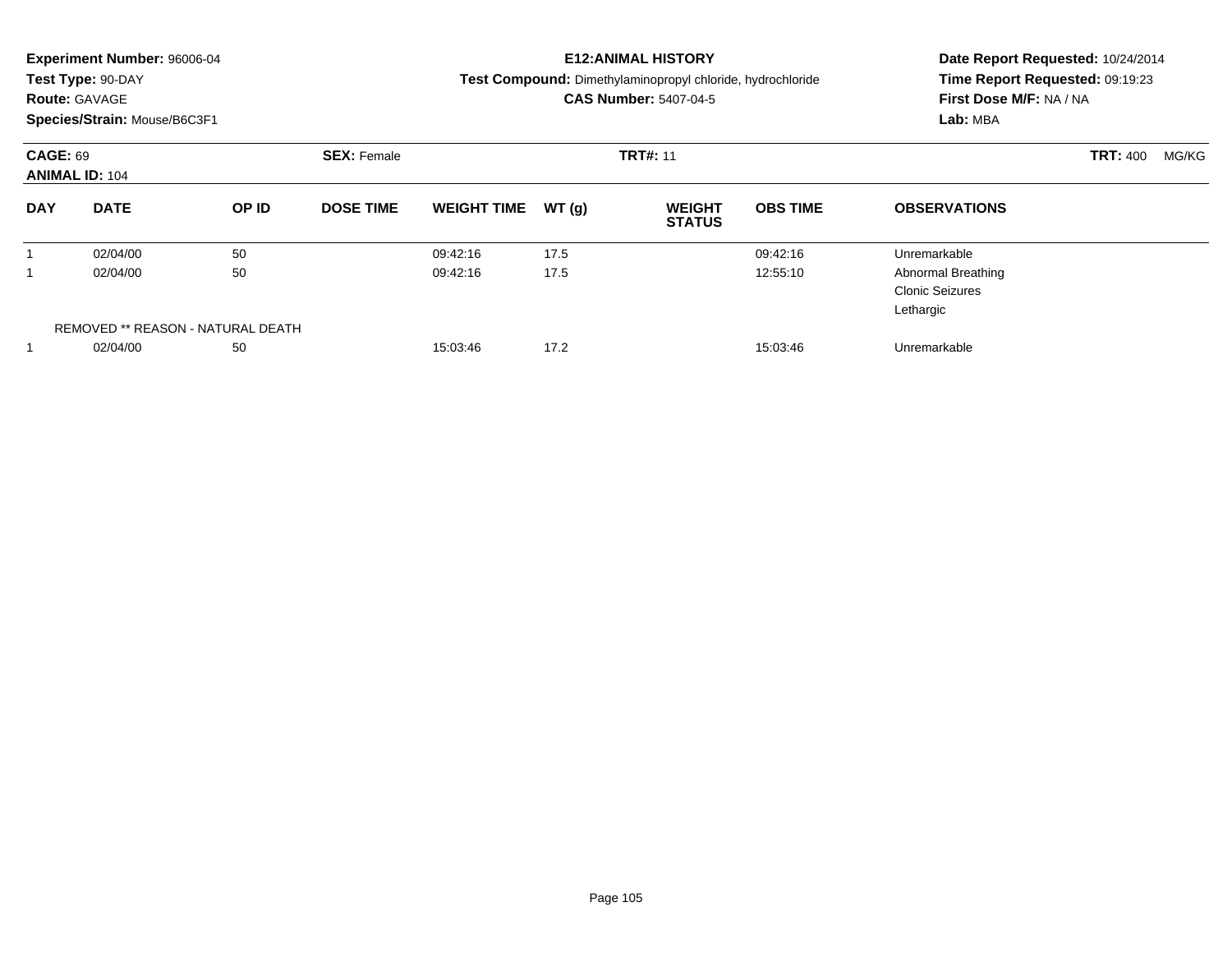|                 | <b>Experiment Number: 96006-04</b><br>Test Type: 90-DAY<br><b>Route: GAVAGE</b><br>Species/Strain: Mouse/B6C3F1 |                                   |                                       | <b>E12:ANIMAL HISTORY</b><br>Test Compound: Dimethylaminopropyl chloride, hydrochloride<br><b>CAS Number: 5407-04-5</b> | Date Report Requested: 10/24/2014<br>Time Report Requested: 09:19:23<br>First Dose M/F: NA / NA<br>Lab: MBA |                                |                 |                                                                  |                          |
|-----------------|-----------------------------------------------------------------------------------------------------------------|-----------------------------------|---------------------------------------|-------------------------------------------------------------------------------------------------------------------------|-------------------------------------------------------------------------------------------------------------|--------------------------------|-----------------|------------------------------------------------------------------|--------------------------|
| <b>CAGE: 69</b> | <b>ANIMAL ID: 105</b>                                                                                           |                                   | <b>TRT#: 11</b><br><b>SEX: Female</b> |                                                                                                                         |                                                                                                             |                                |                 |                                                                  | <b>TRT: 400</b><br>MG/KG |
| <b>DAY</b>      | <b>DATE</b>                                                                                                     | OP ID                             | <b>DOSE TIME</b>                      | <b>WEIGHT TIME</b>                                                                                                      | WT(q)                                                                                                       | <b>WEIGHT</b><br><b>STATUS</b> | <b>OBS TIME</b> | <b>OBSERVATIONS</b>                                              |                          |
|                 | 02/04/00                                                                                                        | 50                                |                                       | 09:42:16                                                                                                                | 17.9                                                                                                        |                                | 09:42:16        | Unremarkable                                                     |                          |
|                 | 02/04/00                                                                                                        | 50                                |                                       | 09:42:16                                                                                                                | 17.9                                                                                                        |                                | 12:55:10        | <b>Abnormal Breathing</b><br><b>Clonic Seizures</b><br>Lethargic |                          |
|                 |                                                                                                                 | REMOVED ** REASON - NATURAL DEATH |                                       |                                                                                                                         |                                                                                                             |                                |                 |                                                                  |                          |
|                 | 02/04/00                                                                                                        | 50                                |                                       | 15:03:46                                                                                                                | 17.0                                                                                                        |                                | 15:03:46        | Unremarkable                                                     |                          |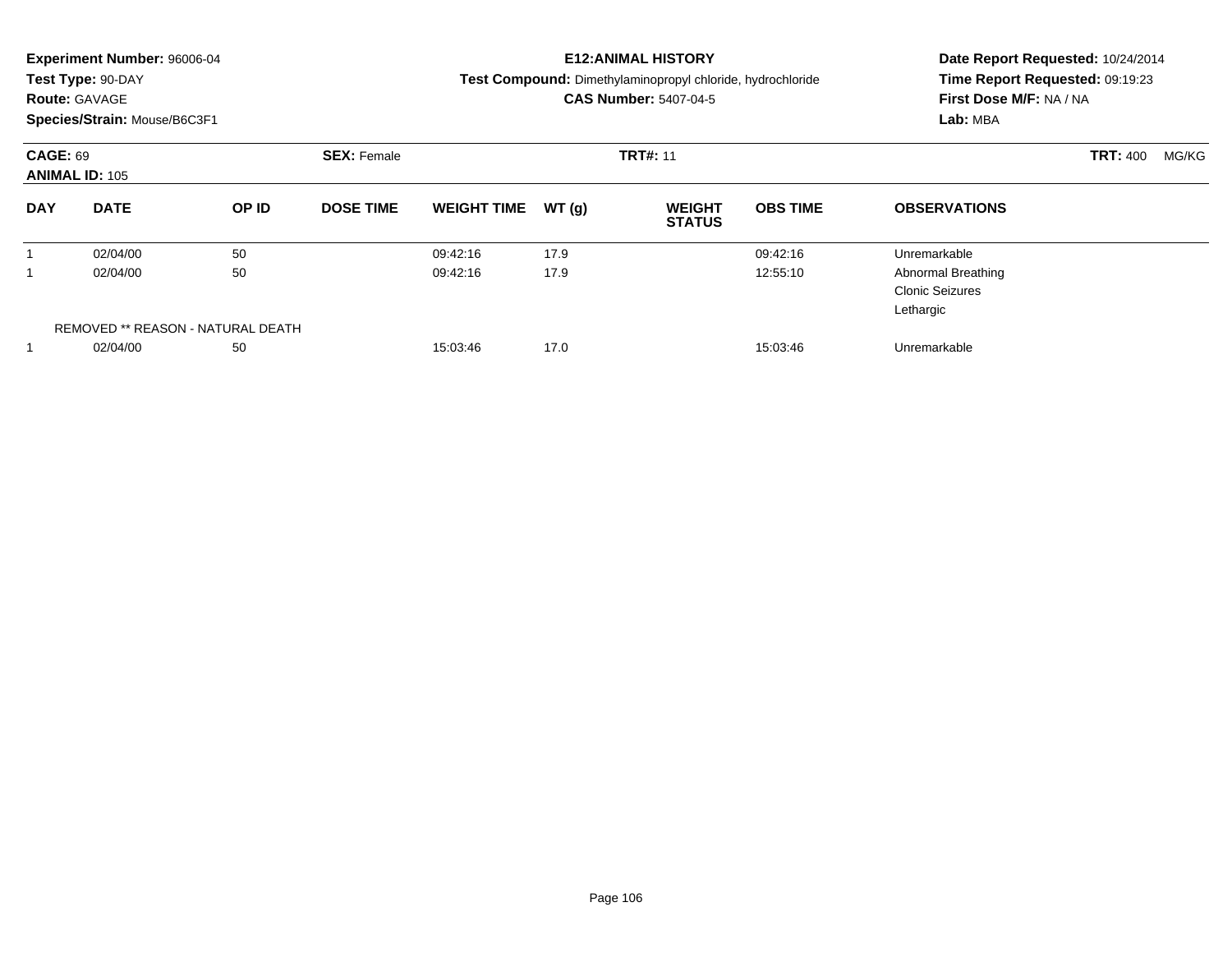|                 | <b>Experiment Number: 96006-04</b><br>Test Type: 90-DAY<br><b>Route: GAVAGE</b><br>Species/Strain: Mouse/B6C3F1 |                                   |                                       |                    |       | <b>E12:ANIMAL HISTORY</b><br>Test Compound: Dimethylaminopropyl chloride, hydrochloride<br><b>CAS Number: 5407-04-5</b> | Date Report Requested: 10/24/2014<br>Time Report Requested: 09:19:23<br>First Dose M/F: NA / NA<br>Lab: MBA |                                                                  |  |
|-----------------|-----------------------------------------------------------------------------------------------------------------|-----------------------------------|---------------------------------------|--------------------|-------|-------------------------------------------------------------------------------------------------------------------------|-------------------------------------------------------------------------------------------------------------|------------------------------------------------------------------|--|
| <b>CAGE: 70</b> | <b>ANIMAL ID: 106</b>                                                                                           |                                   | <b>TRT#: 11</b><br><b>SEX: Female</b> |                    |       |                                                                                                                         | <b>TRT: 400</b>                                                                                             |                                                                  |  |
| <b>DAY</b>      | <b>DATE</b>                                                                                                     | OP ID                             | <b>DOSE TIME</b>                      | <b>WEIGHT TIME</b> | WT(q) | <b>WEIGHT</b><br><b>STATUS</b>                                                                                          | <b>OBS TIME</b>                                                                                             | <b>OBSERVATIONS</b>                                              |  |
|                 | 02/04/00                                                                                                        | 50                                |                                       | 09:44:26           | 16.9  |                                                                                                                         | 09:44:26                                                                                                    | Unremarkable                                                     |  |
|                 | 02/04/00                                                                                                        | 50                                |                                       | 09:44:26           | 16.9  |                                                                                                                         | 12:57:44                                                                                                    | <b>Abnormal Breathing</b><br><b>Clonic Seizures</b><br>Lethargic |  |
|                 |                                                                                                                 | REMOVED ** REASON - NATURAL DEATH |                                       |                    |       |                                                                                                                         |                                                                                                             |                                                                  |  |
|                 | 02/04/00                                                                                                        | 50                                |                                       | 15:09:24           | 16.7  |                                                                                                                         | 15:09:24                                                                                                    | Unremarkable                                                     |  |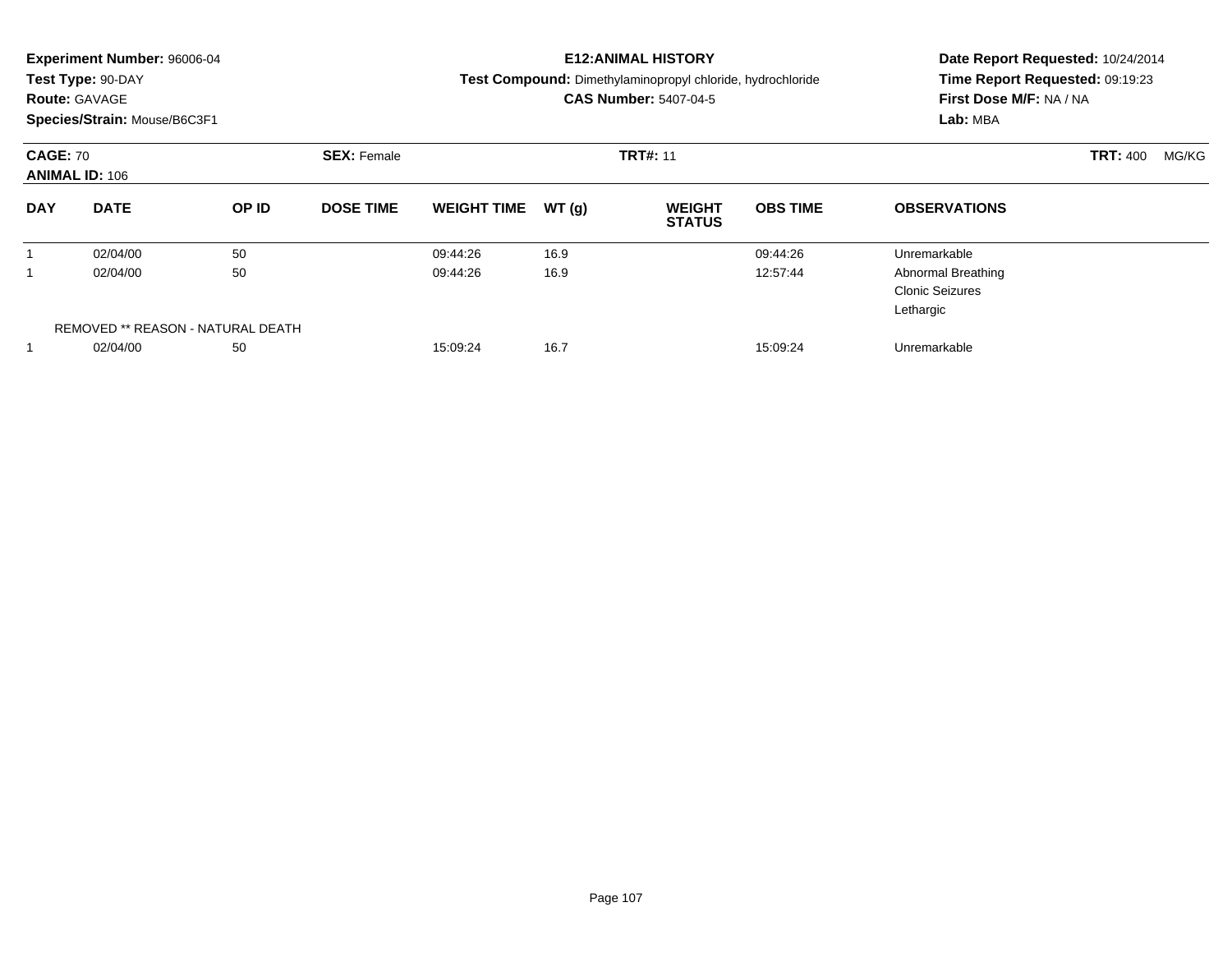|                 | <b>Experiment Number: 96006-04</b><br>Test Type: 90-DAY<br><b>Route: GAVAGE</b><br>Species/Strain: Mouse/B6C3F1 |                                   |                                       | <b>E12:ANIMAL HISTORY</b><br>Test Compound: Dimethylaminopropyl chloride, hydrochloride<br><b>CAS Number: 5407-04-5</b> | Date Report Requested: 10/24/2014<br>Time Report Requested: 09:19:23<br>First Dose M/F: NA / NA<br>Lab: MBA |                                |                 |                                                                  |                          |  |
|-----------------|-----------------------------------------------------------------------------------------------------------------|-----------------------------------|---------------------------------------|-------------------------------------------------------------------------------------------------------------------------|-------------------------------------------------------------------------------------------------------------|--------------------------------|-----------------|------------------------------------------------------------------|--------------------------|--|
| <b>CAGE: 70</b> | <b>ANIMAL ID: 107</b>                                                                                           |                                   | <b>TRT#: 11</b><br><b>SEX: Female</b> |                                                                                                                         |                                                                                                             |                                |                 |                                                                  | <b>TRT: 400</b><br>MG/KG |  |
| <b>DAY</b>      | <b>DATE</b>                                                                                                     | OP ID                             | <b>DOSE TIME</b>                      | <b>WEIGHT TIME</b>                                                                                                      | WT(q)                                                                                                       | <b>WEIGHT</b><br><b>STATUS</b> | <b>OBS TIME</b> | <b>OBSERVATIONS</b>                                              |                          |  |
|                 | 02/04/00                                                                                                        | 50                                |                                       | 09:44:26                                                                                                                | 18.8                                                                                                        |                                | 09:44:26        | Unremarkable                                                     |                          |  |
|                 | 02/04/00                                                                                                        | 50                                |                                       | 09:44:26                                                                                                                | 18.8                                                                                                        |                                | 12:57:44        | <b>Abnormal Breathing</b><br><b>Clonic Seizures</b><br>Lethargic |                          |  |
|                 |                                                                                                                 | REMOVED ** REASON - NATURAL DEATH |                                       |                                                                                                                         |                                                                                                             |                                |                 |                                                                  |                          |  |
|                 | 50<br>02/04/00                                                                                                  |                                   |                                       | 15:09:24                                                                                                                | 18.3                                                                                                        |                                | 15:09:24        | Unremarkable                                                     |                          |  |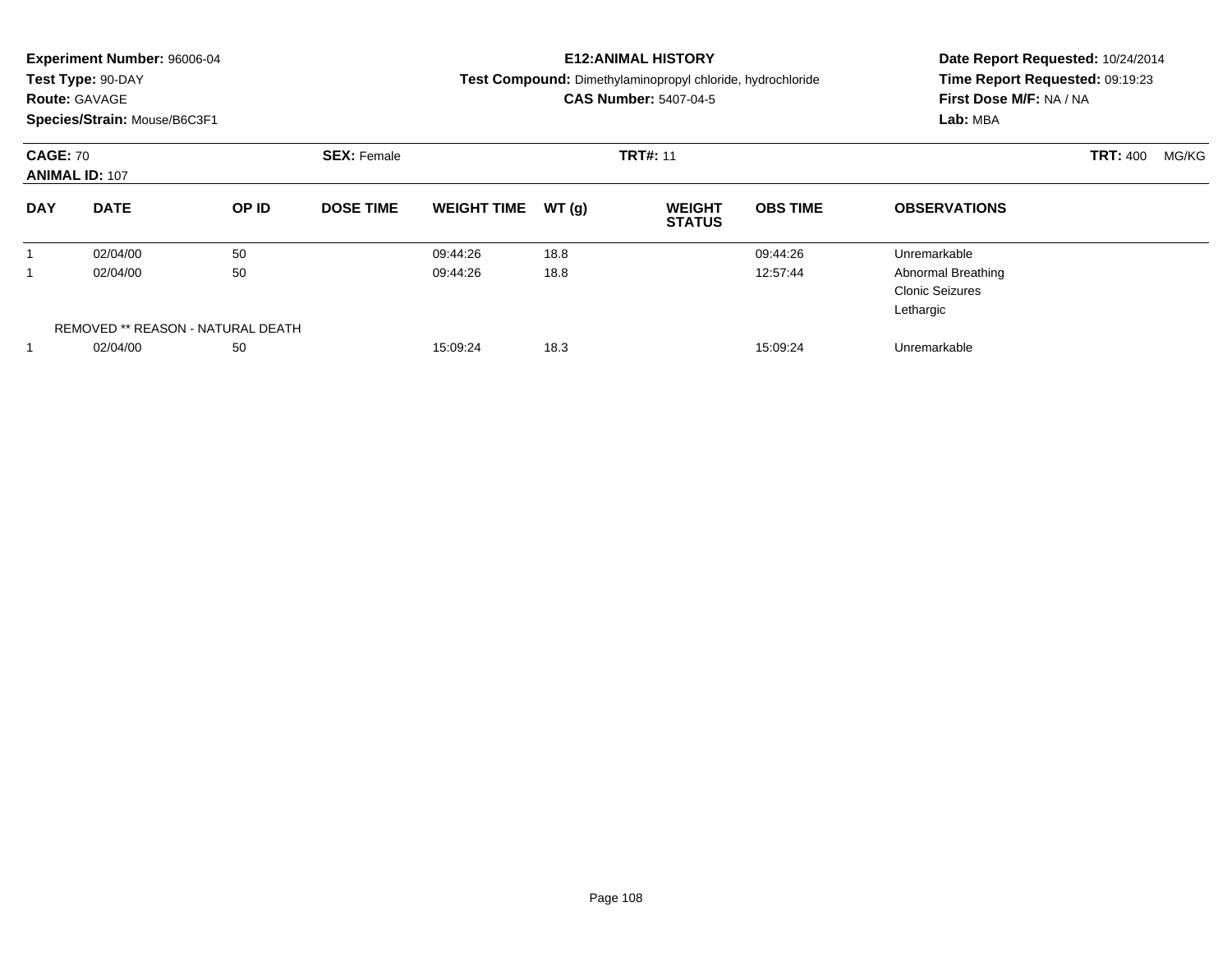|                 | <b>Experiment Number: 96006-04</b><br>Test Type: 90-DAY<br><b>Route: GAVAGE</b><br>Species/Strain: Mouse/B6C3F1 |                                   |                    |                    |                 | <b>E12:ANIMAL HISTORY</b><br>Test Compound: Dimethylaminopropyl chloride, hydrochloride<br><b>CAS Number: 5407-04-5</b> | Date Report Requested: 10/24/2014<br>Time Report Requested: 09:19:23<br>First Dose M/F: NA / NA<br>Lab: MBA |                                                                  |                          |
|-----------------|-----------------------------------------------------------------------------------------------------------------|-----------------------------------|--------------------|--------------------|-----------------|-------------------------------------------------------------------------------------------------------------------------|-------------------------------------------------------------------------------------------------------------|------------------------------------------------------------------|--------------------------|
| <b>CAGE: 70</b> | <b>ANIMAL ID: 108</b>                                                                                           |                                   | <b>SEX: Female</b> |                    | <b>TRT#: 11</b> |                                                                                                                         |                                                                                                             |                                                                  | <b>TRT: 400</b><br>MG/KG |
| <b>DAY</b>      | <b>DATE</b>                                                                                                     | OP ID                             | <b>DOSE TIME</b>   | <b>WEIGHT TIME</b> | WT(q)           | <b>WEIGHT</b><br><b>STATUS</b>                                                                                          | <b>OBS TIME</b>                                                                                             | <b>OBSERVATIONS</b>                                              |                          |
|                 | 02/04/00                                                                                                        | 50                                |                    | 09:44:26           | 19.5            |                                                                                                                         | 09:44:26                                                                                                    | Unremarkable                                                     |                          |
|                 | 02/04/00                                                                                                        | 50                                |                    | 09:44:26           | 19.5            |                                                                                                                         | 12:57:44                                                                                                    | <b>Abnormal Breathing</b><br><b>Clonic Seizures</b><br>Lethargic |                          |
|                 |                                                                                                                 | REMOVED ** REASON - NATURAL DEATH |                    |                    |                 |                                                                                                                         |                                                                                                             |                                                                  |                          |
|                 | 02/04/00                                                                                                        | 50                                |                    | 15:09:24           | 18.8            |                                                                                                                         | 15:09:24                                                                                                    | Unremarkable                                                     |                          |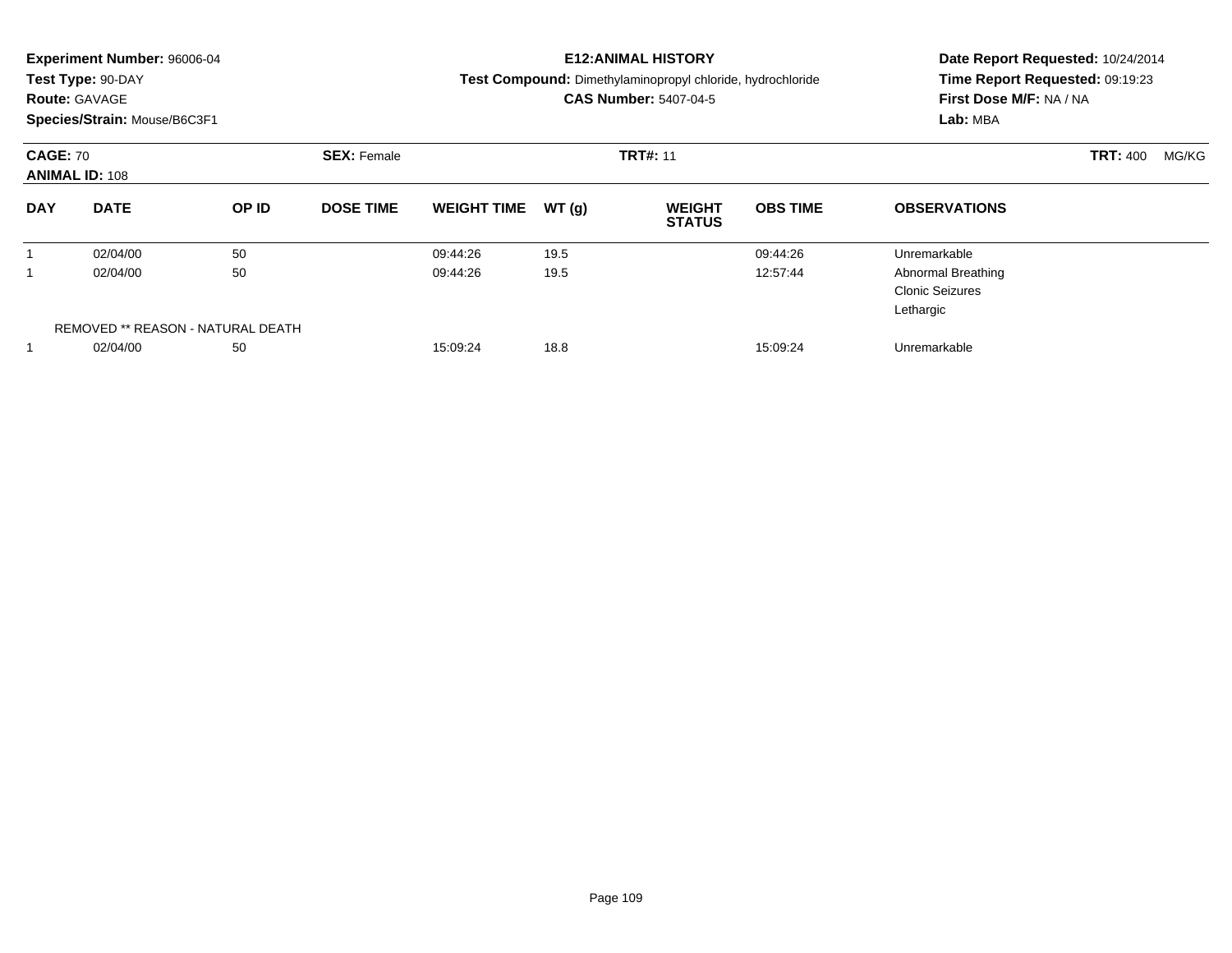|                 | <b>Experiment Number: 96006-04</b><br>Test Type: 90-DAY<br><b>Route: GAVAGE</b><br>Species/Strain: Mouse/B6C3F1 |                                   |                    |                    |                 | <b>E12:ANIMAL HISTORY</b><br>Test Compound: Dimethylaminopropyl chloride, hydrochloride<br><b>CAS Number: 5407-04-5</b> | Date Report Requested: 10/24/2014<br>Time Report Requested: 09:19:23<br>First Dose M/F: NA / NA<br>Lab: MBA |                                                                  |                          |
|-----------------|-----------------------------------------------------------------------------------------------------------------|-----------------------------------|--------------------|--------------------|-----------------|-------------------------------------------------------------------------------------------------------------------------|-------------------------------------------------------------------------------------------------------------|------------------------------------------------------------------|--------------------------|
| <b>CAGE: 70</b> | <b>ANIMAL ID: 109</b>                                                                                           |                                   | <b>SEX: Female</b> |                    | <b>TRT#: 11</b> |                                                                                                                         |                                                                                                             |                                                                  | <b>TRT: 400</b><br>MG/KG |
| <b>DAY</b>      | <b>DATE</b>                                                                                                     | OP ID                             | <b>DOSE TIME</b>   | <b>WEIGHT TIME</b> | WT(q)           | <b>WEIGHT</b><br><b>STATUS</b>                                                                                          | <b>OBS TIME</b>                                                                                             | <b>OBSERVATIONS</b>                                              |                          |
|                 | 02/04/00                                                                                                        | 50                                |                    | 09:44:26           | 18.9            |                                                                                                                         | 09:44:26                                                                                                    | Unremarkable                                                     |                          |
|                 | 02/04/00                                                                                                        | 50                                |                    | 09:44:26           | 18.9            |                                                                                                                         | 12:57:44                                                                                                    | <b>Abnormal Breathing</b><br><b>Clonic Seizures</b><br>Lethargic |                          |
|                 |                                                                                                                 | REMOVED ** REASON - NATURAL DEATH |                    |                    |                 |                                                                                                                         |                                                                                                             |                                                                  |                          |
|                 | 02/04/00                                                                                                        | 50                                |                    | 15:09:24           | 18.3            |                                                                                                                         | 15:09:24                                                                                                    | Unremarkable                                                     |                          |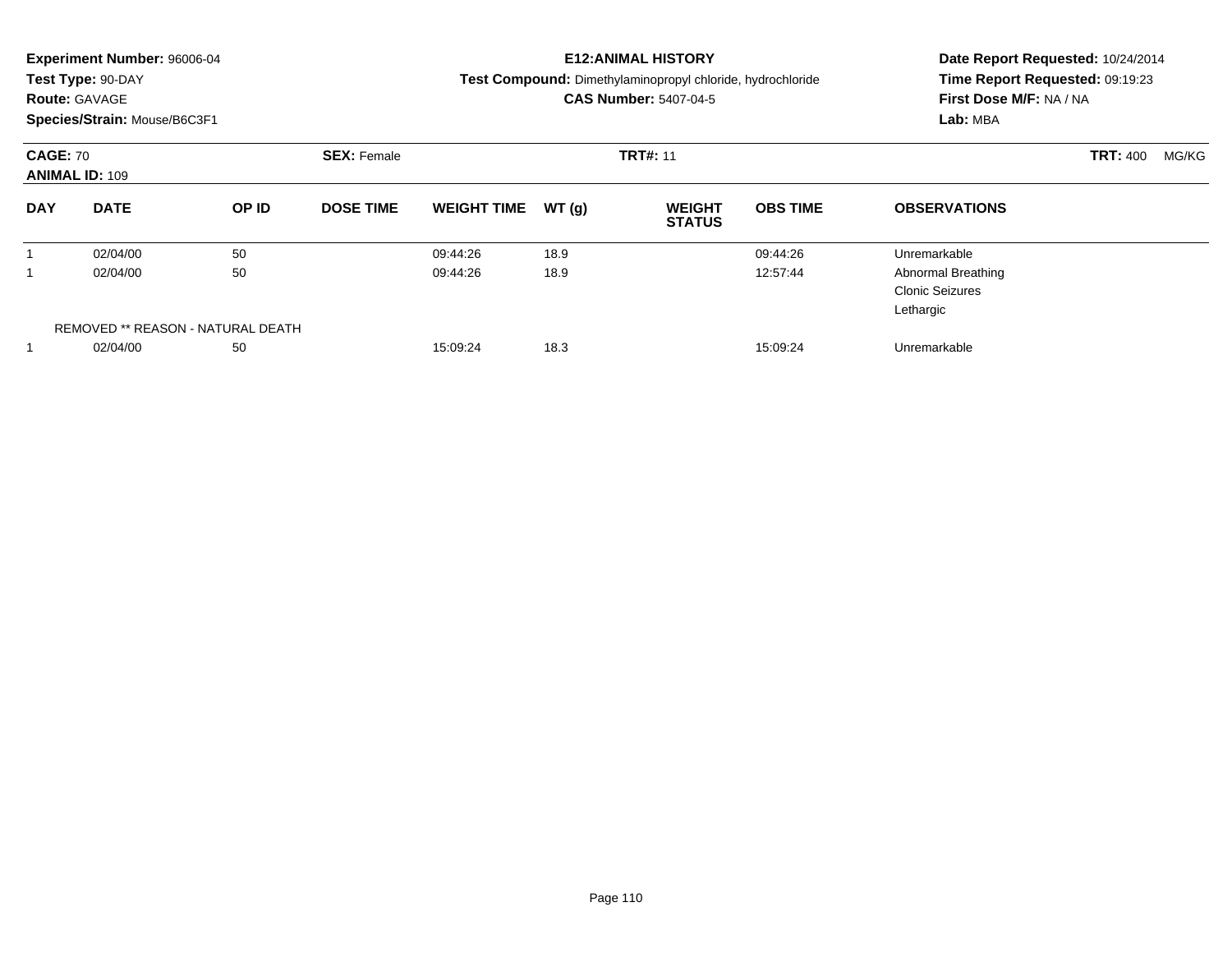|                 | <b>Experiment Number: 96006-04</b><br>Test Type: 90-DAY<br><b>Route: GAVAGE</b><br>Species/Strain: Mouse/B6C3F1 |                                   |                    |                    |                 | <b>E12:ANIMAL HISTORY</b><br>Test Compound: Dimethylaminopropyl chloride, hydrochloride<br><b>CAS Number: 5407-04-5</b> | Date Report Requested: 10/24/2014<br>Time Report Requested: 09:19:23<br>First Dose M/F: NA / NA<br>Lab: MBA |                                                                  |                          |
|-----------------|-----------------------------------------------------------------------------------------------------------------|-----------------------------------|--------------------|--------------------|-----------------|-------------------------------------------------------------------------------------------------------------------------|-------------------------------------------------------------------------------------------------------------|------------------------------------------------------------------|--------------------------|
| <b>CAGE: 70</b> | <b>ANIMAL ID: 110</b>                                                                                           |                                   | <b>SEX: Female</b> |                    | <b>TRT#: 11</b> |                                                                                                                         |                                                                                                             |                                                                  | <b>TRT: 400</b><br>MG/KG |
| <b>DAY</b>      | <b>DATE</b>                                                                                                     | OP ID                             | <b>DOSE TIME</b>   | <b>WEIGHT TIME</b> | WT(q)           | <b>WEIGHT</b><br><b>STATUS</b>                                                                                          | <b>OBS TIME</b>                                                                                             | <b>OBSERVATIONS</b>                                              |                          |
|                 | 02/04/00                                                                                                        | 50                                |                    | 09:44:26           | 17.0            |                                                                                                                         | 09:44:26                                                                                                    | Unremarkable                                                     |                          |
|                 | 02/04/00                                                                                                        | 50                                |                    | 09:44:26           | 17.0            |                                                                                                                         | 12:57:44                                                                                                    | <b>Abnormal Breathing</b><br><b>Clonic Seizures</b><br>Lethargic |                          |
|                 |                                                                                                                 | REMOVED ** REASON - NATURAL DEATH |                    |                    |                 |                                                                                                                         |                                                                                                             |                                                                  |                          |
|                 | 02/04/00                                                                                                        | 50                                |                    | 15:09:24           | 16.5            |                                                                                                                         | 15:09:24                                                                                                    | Unremarkable                                                     |                          |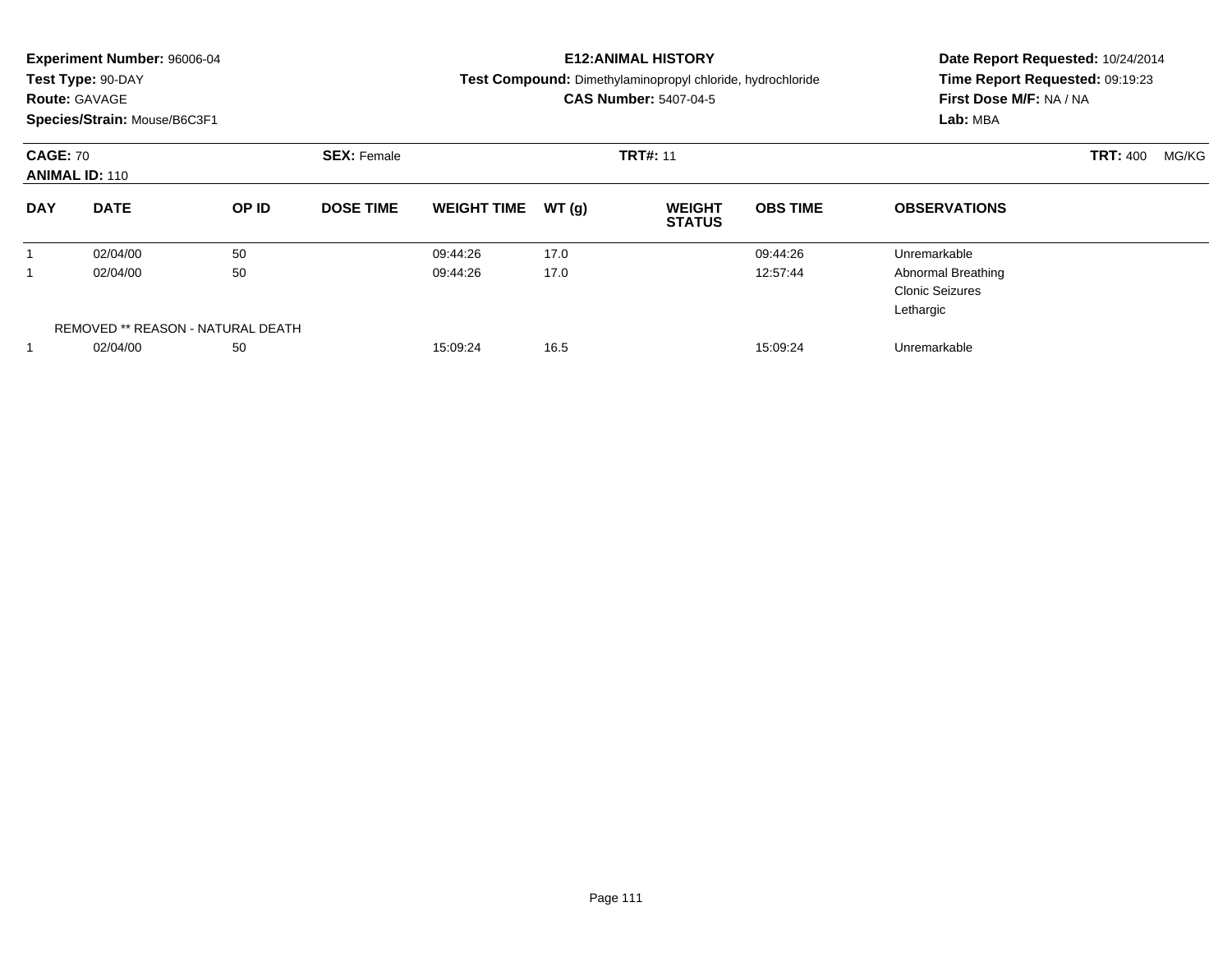|                                          | <b>Experiment Number: 96006-04</b><br>Test Type: 90-DAY<br><b>Route: GAVAGE</b><br>Species/Strain: Mouse/B6C3F1 |                                         |                    |                    | <b>E12: ANIMAL HISTORY</b><br><b>Test Compound:</b> Dimethylaminopropyl chloride, hydrochloride<br><b>CAS Number: 5407-04-5</b> | Date Report Requested: 10/24/2014<br>Time Report Requested: 09:19:23<br>First Dose M/F: NA / NA<br>Lab: MBA |                          |                     |  |
|------------------------------------------|-----------------------------------------------------------------------------------------------------------------|-----------------------------------------|--------------------|--------------------|---------------------------------------------------------------------------------------------------------------------------------|-------------------------------------------------------------------------------------------------------------|--------------------------|---------------------|--|
| <b>CAGE: 71</b><br><b>ANIMAL ID: 111</b> |                                                                                                                 |                                         | <b>SEX: Female</b> |                    |                                                                                                                                 | <b>TRT#: 12</b>                                                                                             | <b>TRT: 800</b><br>MG/KG |                     |  |
| <b>DAY</b>                               | <b>DATE</b>                                                                                                     | OP ID                                   | <b>DOSE TIME</b>   | <b>WEIGHT TIME</b> | WT(q)                                                                                                                           | <b>WEIGHT</b><br><b>STATUS</b>                                                                              | <b>OBS TIME</b>          | <b>OBSERVATIONS</b> |  |
|                                          | 02/04/00                                                                                                        | 50<br>REMOVED ** REASON - NATURAL DEATH |                    | 09:15:24           | 19.2                                                                                                                            |                                                                                                             | 09:15:24                 | Unremarkable        |  |
|                                          | 02/04/00                                                                                                        | 50                                      |                    | 13:06:12           | 18.8                                                                                                                            |                                                                                                             | 13:06:12                 | Unremarkable        |  |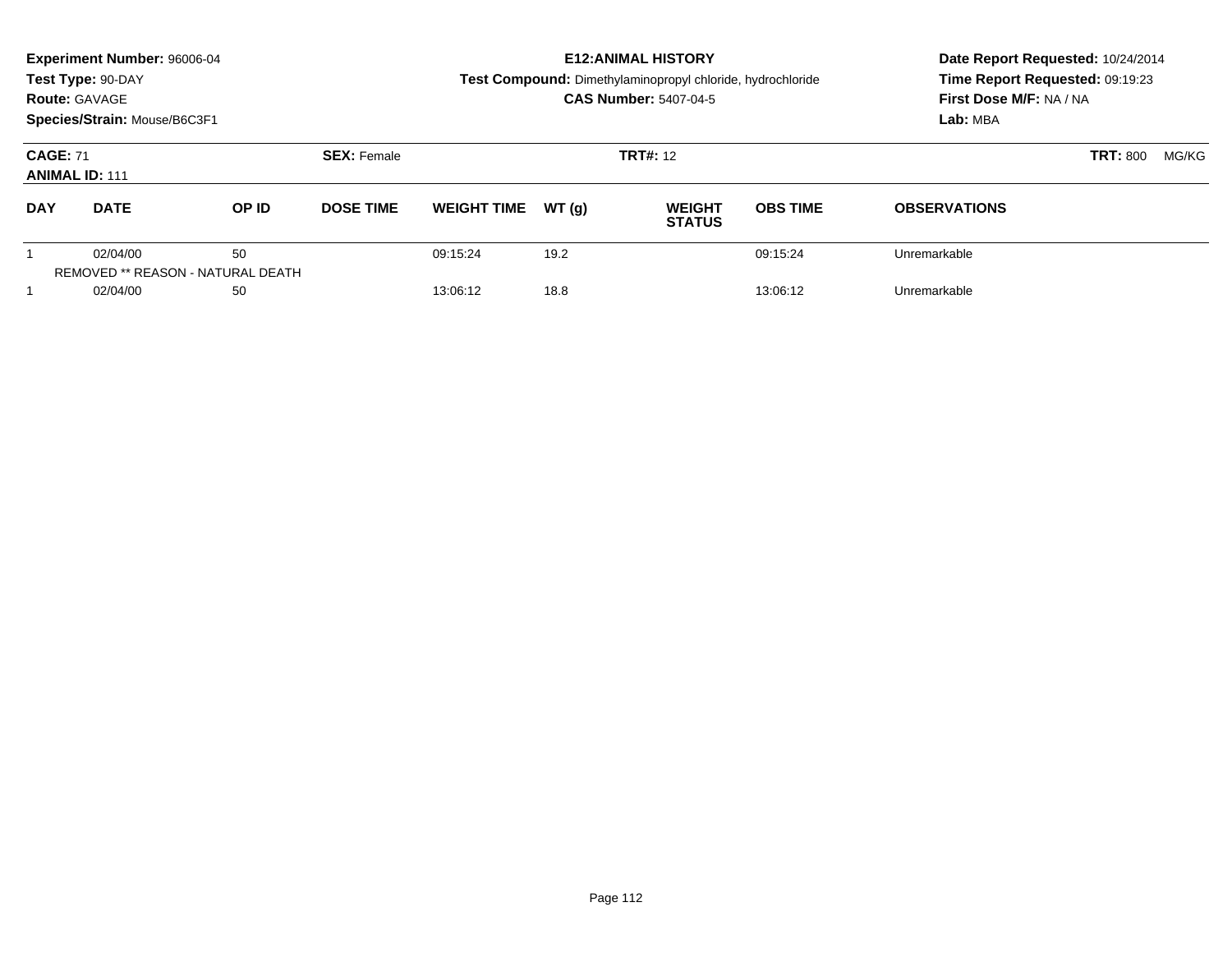|                 | <b>Experiment Number: 96006-04</b><br>Test Type: 90-DAY<br><b>Route: GAVAGE</b><br>Species/Strain: Mouse/B6C3F1 |                                   |                    |                    |                 | <b>E12:ANIMAL HISTORY</b><br>Test Compound: Dimethylaminopropyl chloride, hydrochloride<br><b>CAS Number: 5407-04-5</b> | Date Report Requested: 10/24/2014<br>Time Report Requested: 09:19:23<br>First Dose M/F: NA / NA<br>Lab: MBA |                                                                  |                          |  |
|-----------------|-----------------------------------------------------------------------------------------------------------------|-----------------------------------|--------------------|--------------------|-----------------|-------------------------------------------------------------------------------------------------------------------------|-------------------------------------------------------------------------------------------------------------|------------------------------------------------------------------|--------------------------|--|
| <b>CAGE: 71</b> | <b>ANIMAL ID: 112</b>                                                                                           |                                   | <b>SEX: Female</b> |                    | <b>TRT#: 12</b> |                                                                                                                         |                                                                                                             |                                                                  | <b>TRT: 800</b><br>MG/KG |  |
| <b>DAY</b>      | <b>DATE</b>                                                                                                     | OP ID                             | <b>DOSE TIME</b>   | <b>WEIGHT TIME</b> | WT(q)           | <b>WEIGHT</b><br><b>STATUS</b>                                                                                          | <b>OBS TIME</b>                                                                                             | <b>OBSERVATIONS</b>                                              |                          |  |
|                 | 02/04/00                                                                                                        | 50                                |                    | 09:15:24           | 18.2            |                                                                                                                         | 09:15:24                                                                                                    | Unremarkable                                                     |                          |  |
|                 | 02/04/00                                                                                                        | 50                                |                    | 09:15:24           | 18.2            |                                                                                                                         | 12:58:44                                                                                                    | <b>Abnormal Breathing</b><br><b>Clonic Seizures</b><br>Lethargic |                          |  |
|                 |                                                                                                                 | REMOVED ** REASON - NATURAL DEATH |                    |                    |                 |                                                                                                                         |                                                                                                             |                                                                  |                          |  |
|                 | 02/04/00                                                                                                        | 50                                |                    | 15:14:44           | 17.5            |                                                                                                                         | 15:14:44                                                                                                    | Unremarkable                                                     |                          |  |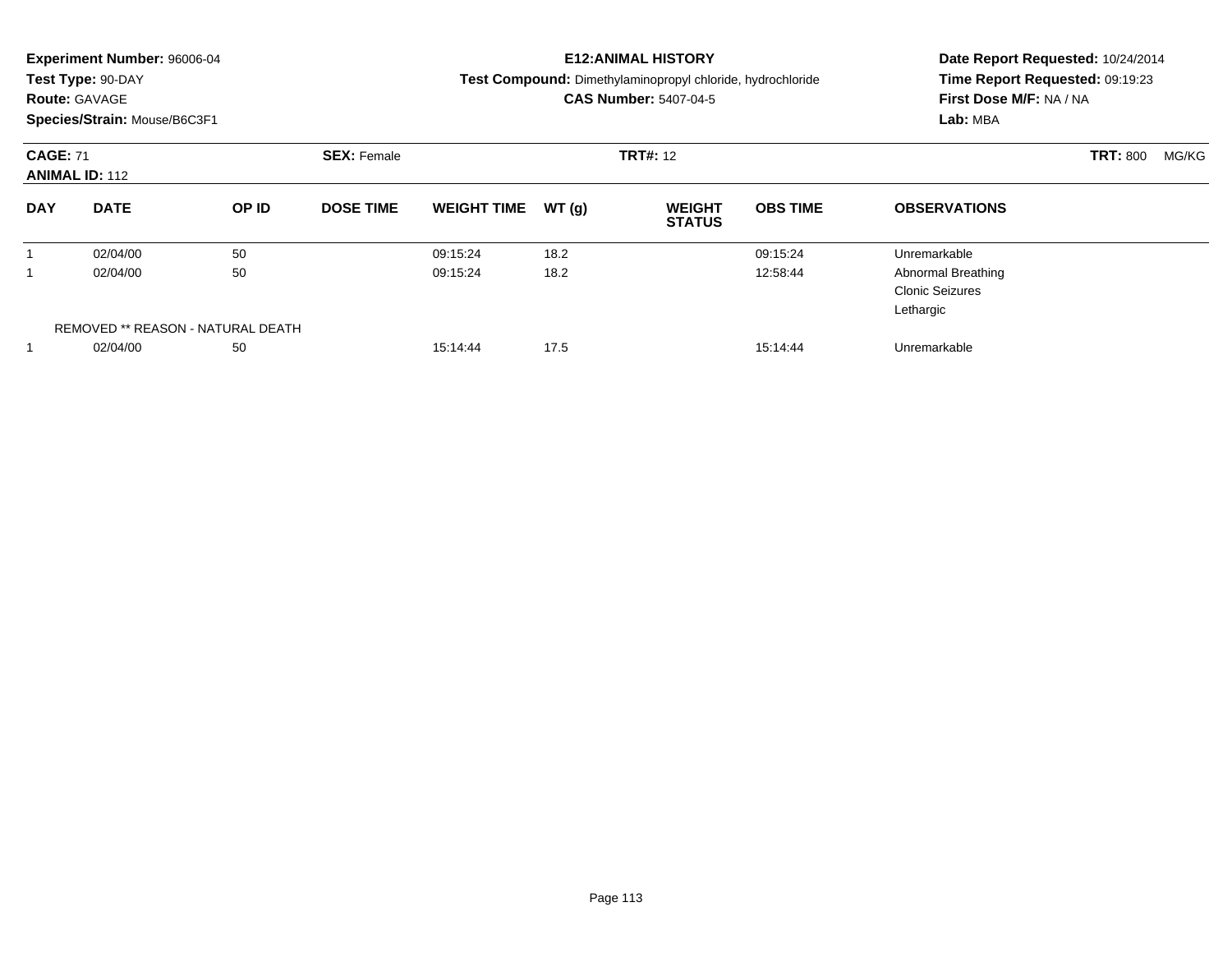|                 | <b>Experiment Number: 96006-04</b><br>Test Type: 90-DAY<br><b>Route: GAVAGE</b><br>Species/Strain: Mouse/B6C3F1 |                                   |                    |                    |                 | <b>E12:ANIMAL HISTORY</b><br>Test Compound: Dimethylaminopropyl chloride, hydrochloride<br><b>CAS Number: 5407-04-5</b> | Date Report Requested: 10/24/2014<br>Time Report Requested: 09:19:23<br>First Dose M/F: NA / NA<br>Lab: MBA |                                                                  |                 |       |
|-----------------|-----------------------------------------------------------------------------------------------------------------|-----------------------------------|--------------------|--------------------|-----------------|-------------------------------------------------------------------------------------------------------------------------|-------------------------------------------------------------------------------------------------------------|------------------------------------------------------------------|-----------------|-------|
| <b>CAGE: 71</b> | <b>ANIMAL ID: 113</b>                                                                                           |                                   | <b>SEX: Female</b> |                    | <b>TRT#: 12</b> |                                                                                                                         |                                                                                                             |                                                                  | <b>TRT: 800</b> | MG/KG |
| <b>DAY</b>      | <b>DATE</b>                                                                                                     | OP ID                             | <b>DOSE TIME</b>   | <b>WEIGHT TIME</b> | WT(q)           | <b>WEIGHT</b><br><b>STATUS</b>                                                                                          | <b>OBS TIME</b>                                                                                             | <b>OBSERVATIONS</b>                                              |                 |       |
|                 | 02/04/00                                                                                                        | 50                                |                    | 09:15:24           | 18.3            |                                                                                                                         | 09:15:24                                                                                                    | Unremarkable                                                     |                 |       |
|                 | 02/04/00                                                                                                        | 50                                |                    | 09:15:24           | 18.3            |                                                                                                                         | 12:58:44                                                                                                    | <b>Abnormal Breathing</b><br><b>Clonic Seizures</b><br>Lethargic |                 |       |
|                 |                                                                                                                 | REMOVED ** REASON - NATURAL DEATH |                    |                    |                 |                                                                                                                         |                                                                                                             |                                                                  |                 |       |
|                 | 02/04/00                                                                                                        | 50                                |                    | 15:14:44           | 17.6            |                                                                                                                         | 15:14:44                                                                                                    | Unremarkable                                                     |                 |       |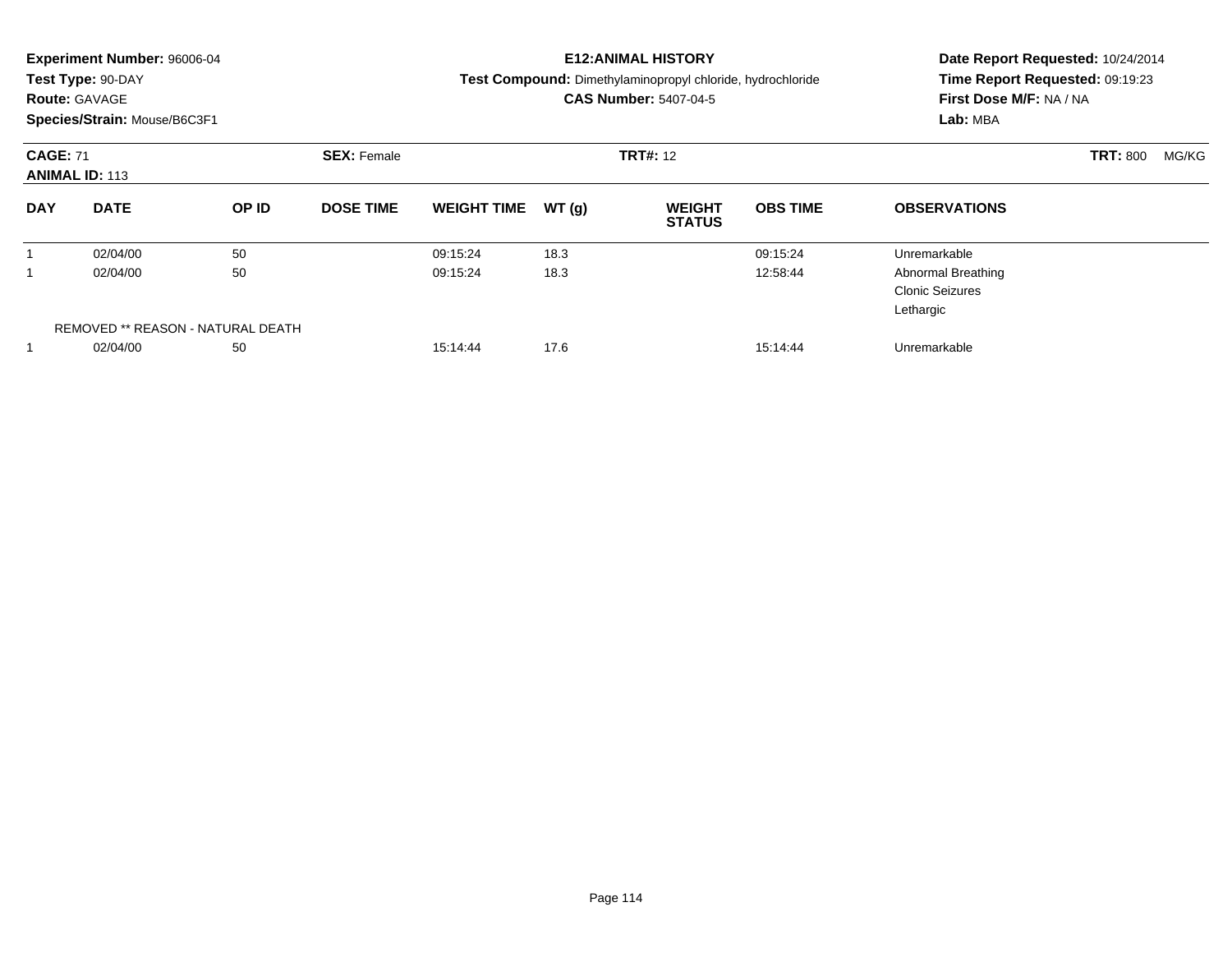|                                          | <b>Experiment Number: 96006-04</b><br>Test Type: 90-DAY<br><b>Route: GAVAGE</b><br>Species/Strain: Mouse/B6C3F1 |                                         |                    |                    |       | <b>E12: ANIMAL HISTORY</b><br><b>Test Compound:</b> Dimethylaminopropyl chloride, hydrochloride<br><b>CAS Number: 5407-04-5</b> | Date Report Requested: 10/24/2014<br>Time Report Requested: 09:19:23<br>First Dose M/F: NA / NA<br>Lab: MBA |                     |  |
|------------------------------------------|-----------------------------------------------------------------------------------------------------------------|-----------------------------------------|--------------------|--------------------|-------|---------------------------------------------------------------------------------------------------------------------------------|-------------------------------------------------------------------------------------------------------------|---------------------|--|
| <b>CAGE: 71</b><br><b>ANIMAL ID: 114</b> |                                                                                                                 |                                         | <b>SEX: Female</b> |                    |       | <b>TRT#: 12</b>                                                                                                                 | <b>TRT: 800</b><br>MG/KG                                                                                    |                     |  |
| <b>DAY</b>                               | <b>DATE</b>                                                                                                     | OP ID                                   | <b>DOSE TIME</b>   | <b>WEIGHT TIME</b> | WT(q) | <b>WEIGHT</b><br><b>STATUS</b>                                                                                                  | <b>OBS TIME</b>                                                                                             | <b>OBSERVATIONS</b> |  |
|                                          | 02/04/00                                                                                                        | 50<br>REMOVED ** REASON - NATURAL DEATH |                    | 09:15:24           | 16.5  |                                                                                                                                 | 09:15:24                                                                                                    | Unremarkable        |  |
|                                          | 02/04/00                                                                                                        | 50                                      |                    | 13:06:12           | 16.1  |                                                                                                                                 | 13:06:12                                                                                                    | Unremarkable        |  |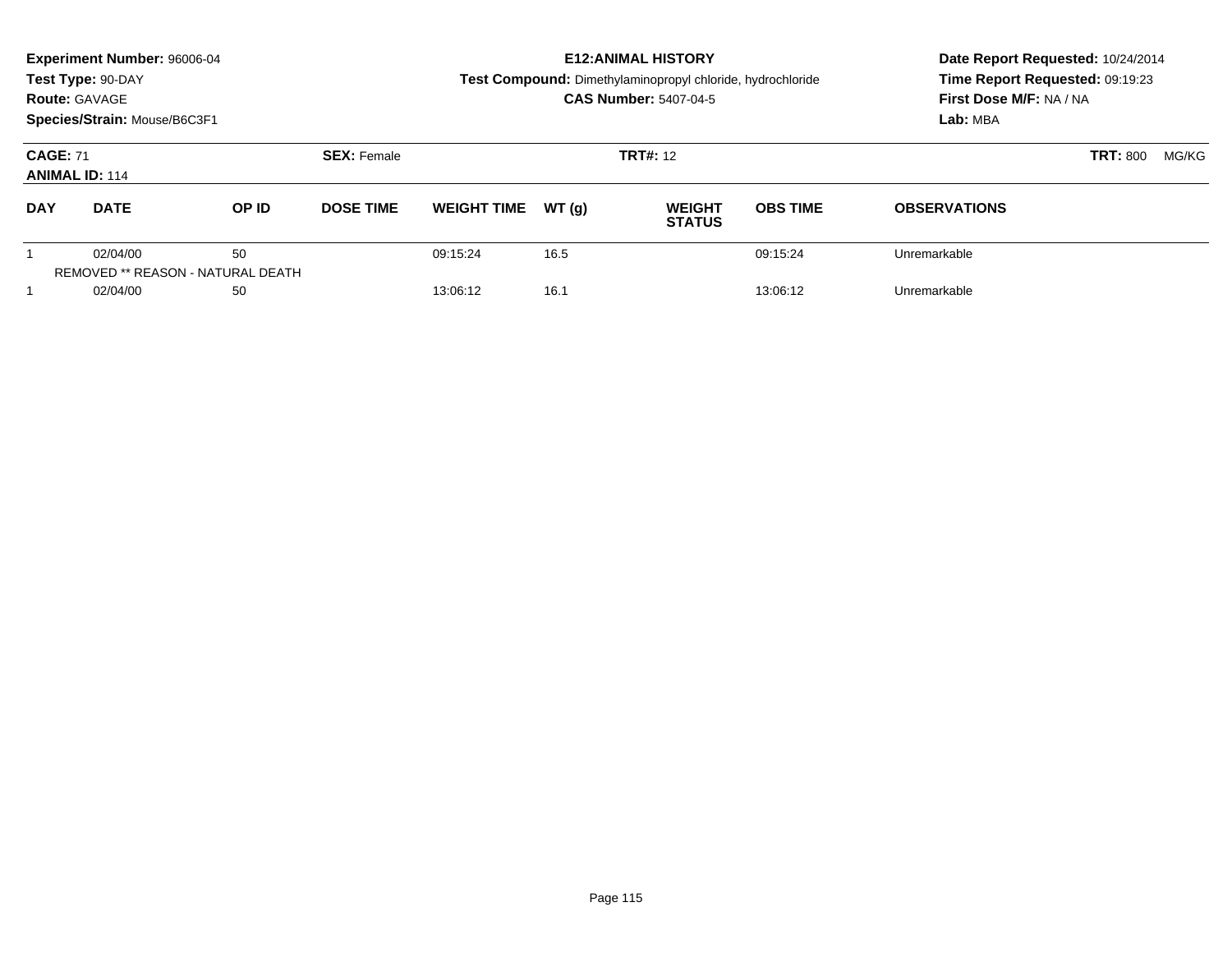|                                                            | <b>Experiment Number: 96006-04</b><br>Test Type: 90-DAY<br><b>Route: GAVAGE</b><br>Species/Strain: Mouse/B6C3F1 |       |                    |                    |       | <b>E12: ANIMAL HISTORY</b><br><b>Test Compound:</b> Dimethylaminopropyl chloride, hydrochloride<br><b>CAS Number: 5407-04-5</b> | Date Report Requested: 10/24/2014<br>Time Report Requested: 09:19:23<br>First Dose M/F: NA / NA<br>Lab: MBA |                     |       |  |
|------------------------------------------------------------|-----------------------------------------------------------------------------------------------------------------|-------|--------------------|--------------------|-------|---------------------------------------------------------------------------------------------------------------------------------|-------------------------------------------------------------------------------------------------------------|---------------------|-------|--|
| <b>CAGE: 71</b><br><b>ANIMAL ID: 115</b>                   |                                                                                                                 |       | <b>SEX: Female</b> |                    |       | <b>TRT#: 12</b>                                                                                                                 |                                                                                                             | <b>TRT: 800</b>     | MG/KG |  |
| <b>DAY</b>                                                 | <b>DATE</b>                                                                                                     | OP ID | <b>DOSE TIME</b>   | <b>WEIGHT TIME</b> | WT(q) | <b>WEIGHT</b><br><b>STATUS</b>                                                                                                  | <b>OBS TIME</b>                                                                                             | <b>OBSERVATIONS</b> |       |  |
| 50<br>02/04/00<br><b>REMOVED ** REASON - NATURAL DEATH</b> |                                                                                                                 |       | 09:15:24           | 17.0               |       | 09:15:24                                                                                                                        | Unremarkable                                                                                                |                     |       |  |
|                                                            | 02/04/00                                                                                                        | 50    |                    | 13:06:12           | 16.7  |                                                                                                                                 | 13:06:12                                                                                                    | Unremarkable        |       |  |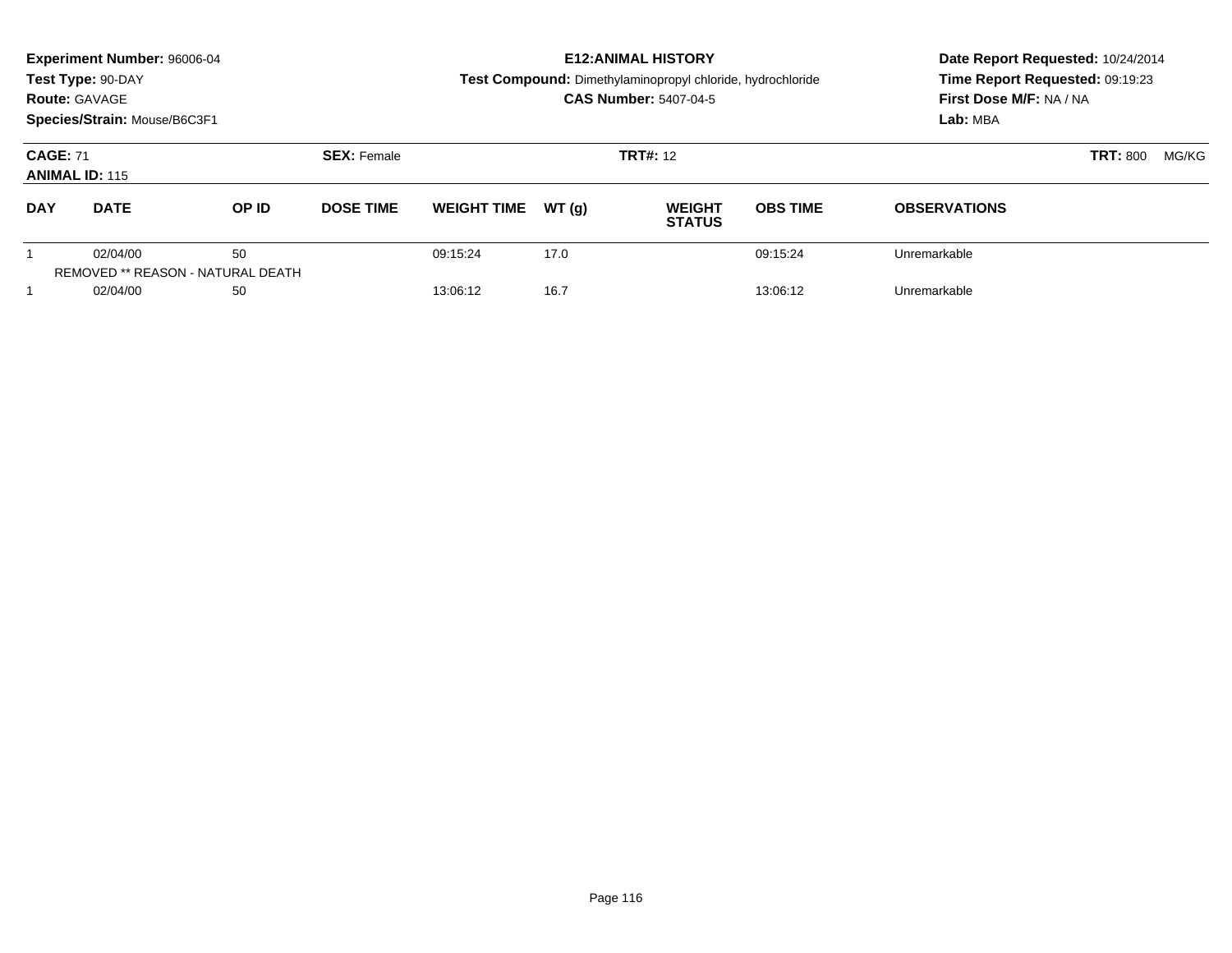|                 | <b>Experiment Number: 96006-04</b><br>Test Type: 90-DAY<br><b>Route: GAVAGE</b><br>Species/Strain: Mouse/B6C3F1 |                                   |                    |                    |                 | <b>E12:ANIMAL HISTORY</b><br>Test Compound: Dimethylaminopropyl chloride, hydrochloride<br><b>CAS Number: 5407-04-5</b> | Date Report Requested: 10/24/2014<br>Time Report Requested: 09:19:23<br>First Dose M/F: NA / NA<br>Lab: MBA |                                                                  |                          |
|-----------------|-----------------------------------------------------------------------------------------------------------------|-----------------------------------|--------------------|--------------------|-----------------|-------------------------------------------------------------------------------------------------------------------------|-------------------------------------------------------------------------------------------------------------|------------------------------------------------------------------|--------------------------|
| <b>CAGE: 72</b> | <b>ANIMAL ID: 116</b>                                                                                           |                                   | <b>SEX: Female</b> |                    | <b>TRT#: 12</b> |                                                                                                                         |                                                                                                             |                                                                  | <b>TRT: 800</b><br>MG/KG |
| <b>DAY</b>      | <b>DATE</b>                                                                                                     | OP ID                             | <b>DOSE TIME</b>   | <b>WEIGHT TIME</b> | WT(q)           | <b>WEIGHT</b><br><b>STATUS</b>                                                                                          | <b>OBS TIME</b>                                                                                             | <b>OBSERVATIONS</b>                                              |                          |
|                 | 02/04/00                                                                                                        | 50                                |                    | 09:19:02           | 17.2            |                                                                                                                         | 09:19:02                                                                                                    | Unremarkable                                                     |                          |
|                 | 02/04/00                                                                                                        | 50                                |                    | 09:19:02           | 17.2            |                                                                                                                         | 13:00:40                                                                                                    | <b>Abnormal Breathing</b><br><b>Clonic Seizures</b><br>Lethargic |                          |
|                 |                                                                                                                 | REMOVED ** REASON - NATURAL DEATH |                    |                    |                 |                                                                                                                         |                                                                                                             |                                                                  |                          |
|                 | 02/04/00                                                                                                        | 50                                |                    | 15:17:18           | 16.5            |                                                                                                                         | 15:17:18                                                                                                    | Unremarkable                                                     |                          |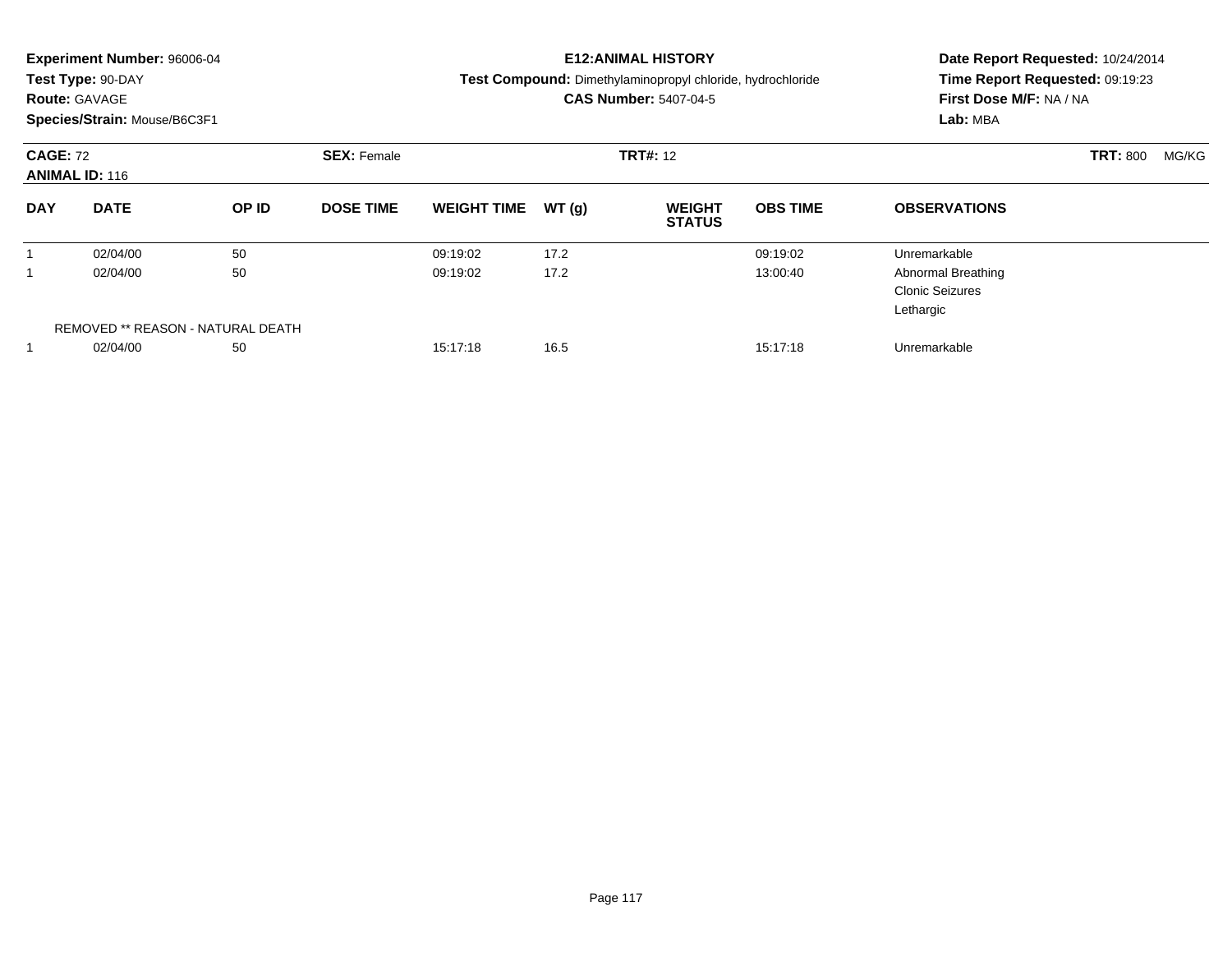|                                          | <b>Experiment Number: 96006-04</b><br>Test Type: 90-DAY<br><b>Route: GAVAGE</b><br>Species/Strain: Mouse/B6C3F1 |                                         |                    |                    |       | <b>E12: ANIMAL HISTORY</b><br><b>Test Compound:</b> Dimethylaminopropyl chloride, hydrochloride<br><b>CAS Number: 5407-04-5</b> | Date Report Requested: 10/24/2014<br>Time Report Requested: 09:19:23<br>First Dose M/F: NA / NA<br>Lab: MBA |                     |  |
|------------------------------------------|-----------------------------------------------------------------------------------------------------------------|-----------------------------------------|--------------------|--------------------|-------|---------------------------------------------------------------------------------------------------------------------------------|-------------------------------------------------------------------------------------------------------------|---------------------|--|
| <b>CAGE: 72</b><br><b>ANIMAL ID: 117</b> |                                                                                                                 |                                         | <b>SEX: Female</b> |                    |       | <b>TRT#: 12</b>                                                                                                                 | <b>TRT: 800</b><br>MG/KG                                                                                    |                     |  |
| <b>DAY</b>                               | <b>DATE</b>                                                                                                     | OP ID                                   | <b>DOSE TIME</b>   | <b>WEIGHT TIME</b> | WT(q) | <b>WEIGHT</b><br><b>STATUS</b>                                                                                                  | <b>OBS TIME</b>                                                                                             | <b>OBSERVATIONS</b> |  |
|                                          | 02/04/00                                                                                                        | 50<br>REMOVED ** REASON - NATURAL DEATH |                    | 09:19:02           | 18.4  |                                                                                                                                 | 09:19:02                                                                                                    | Unremarkable        |  |
|                                          | 02/04/00                                                                                                        | 50                                      |                    | 13:09:24           | 18.0  |                                                                                                                                 | 13:09:24                                                                                                    | Unremarkable        |  |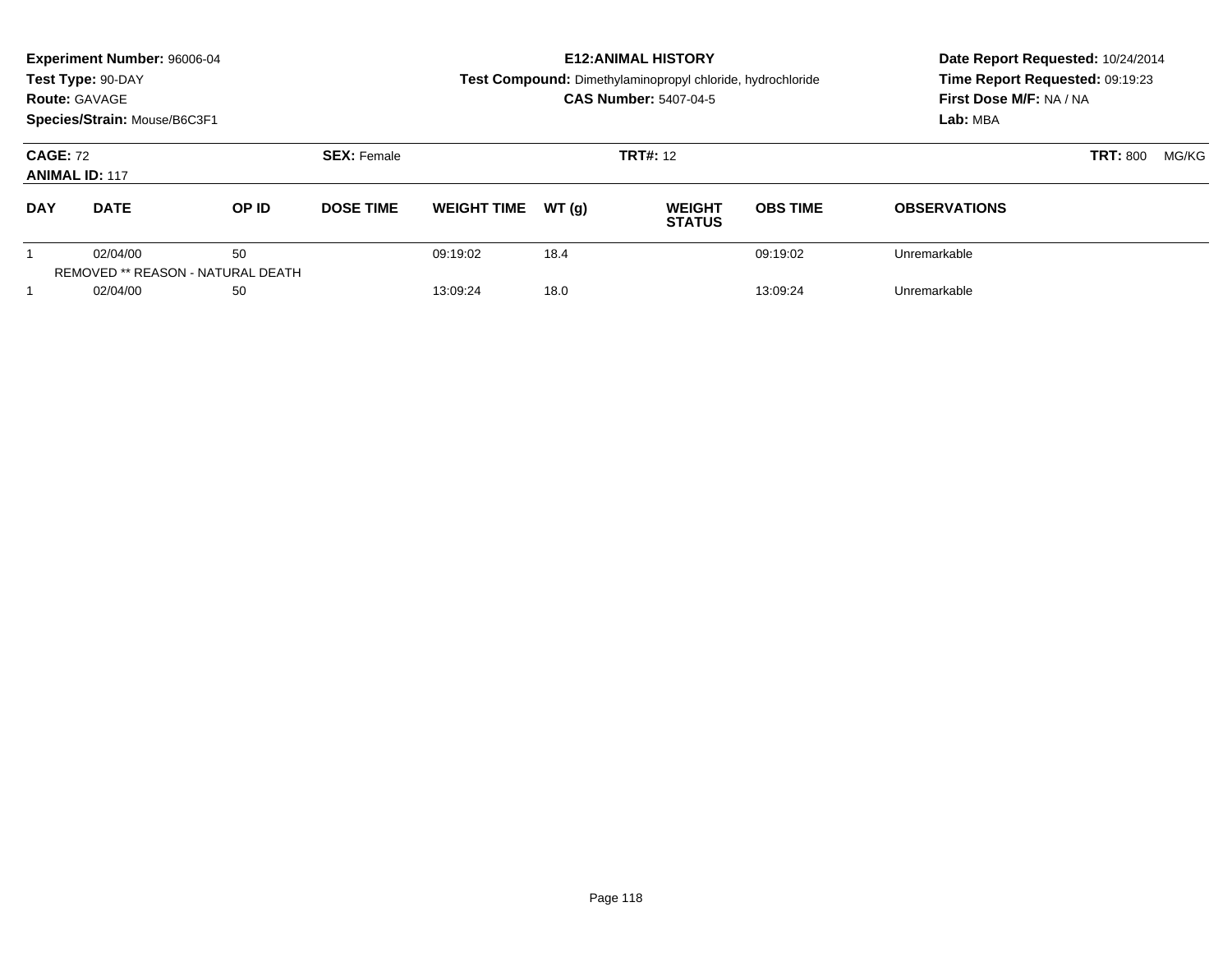|                 | <b>Experiment Number: 96006-04</b><br>Test Type: 90-DAY<br><b>Route: GAVAGE</b><br>Species/Strain: Mouse/B6C3F1 |                                   |                    |                    |                 | <b>E12:ANIMAL HISTORY</b><br>Test Compound: Dimethylaminopropyl chloride, hydrochloride<br><b>CAS Number: 5407-04-5</b> | Date Report Requested: 10/24/2014<br>Time Report Requested: 09:19:23<br>First Dose M/F: NA / NA<br>Lab: MBA |                                                                  |                          |
|-----------------|-----------------------------------------------------------------------------------------------------------------|-----------------------------------|--------------------|--------------------|-----------------|-------------------------------------------------------------------------------------------------------------------------|-------------------------------------------------------------------------------------------------------------|------------------------------------------------------------------|--------------------------|
| <b>CAGE: 72</b> | <b>ANIMAL ID: 118</b>                                                                                           |                                   | <b>SEX: Female</b> |                    | <b>TRT#: 12</b> |                                                                                                                         |                                                                                                             |                                                                  | <b>TRT: 800</b><br>MG/KG |
| <b>DAY</b>      | <b>DATE</b>                                                                                                     | OP ID                             | <b>DOSE TIME</b>   | <b>WEIGHT TIME</b> | WT(q)           | <b>WEIGHT</b><br><b>STATUS</b>                                                                                          | <b>OBS TIME</b>                                                                                             | <b>OBSERVATIONS</b>                                              |                          |
|                 | 02/04/00                                                                                                        | 50                                |                    | 09:19:02           | 17.7            |                                                                                                                         | 09:19:02                                                                                                    | Unremarkable                                                     |                          |
|                 | 02/04/00                                                                                                        | 50                                |                    | 09:19:02           | 17.7            |                                                                                                                         | 13:00:40                                                                                                    | <b>Abnormal Breathing</b><br><b>Clonic Seizures</b><br>Lethargic |                          |
|                 |                                                                                                                 | REMOVED ** REASON - NATURAL DEATH |                    |                    |                 |                                                                                                                         |                                                                                                             |                                                                  |                          |
|                 | 02/04/00                                                                                                        | 50                                |                    | 15:17:18           | 17.1            |                                                                                                                         | 15:17:18                                                                                                    | Unremarkable                                                     |                          |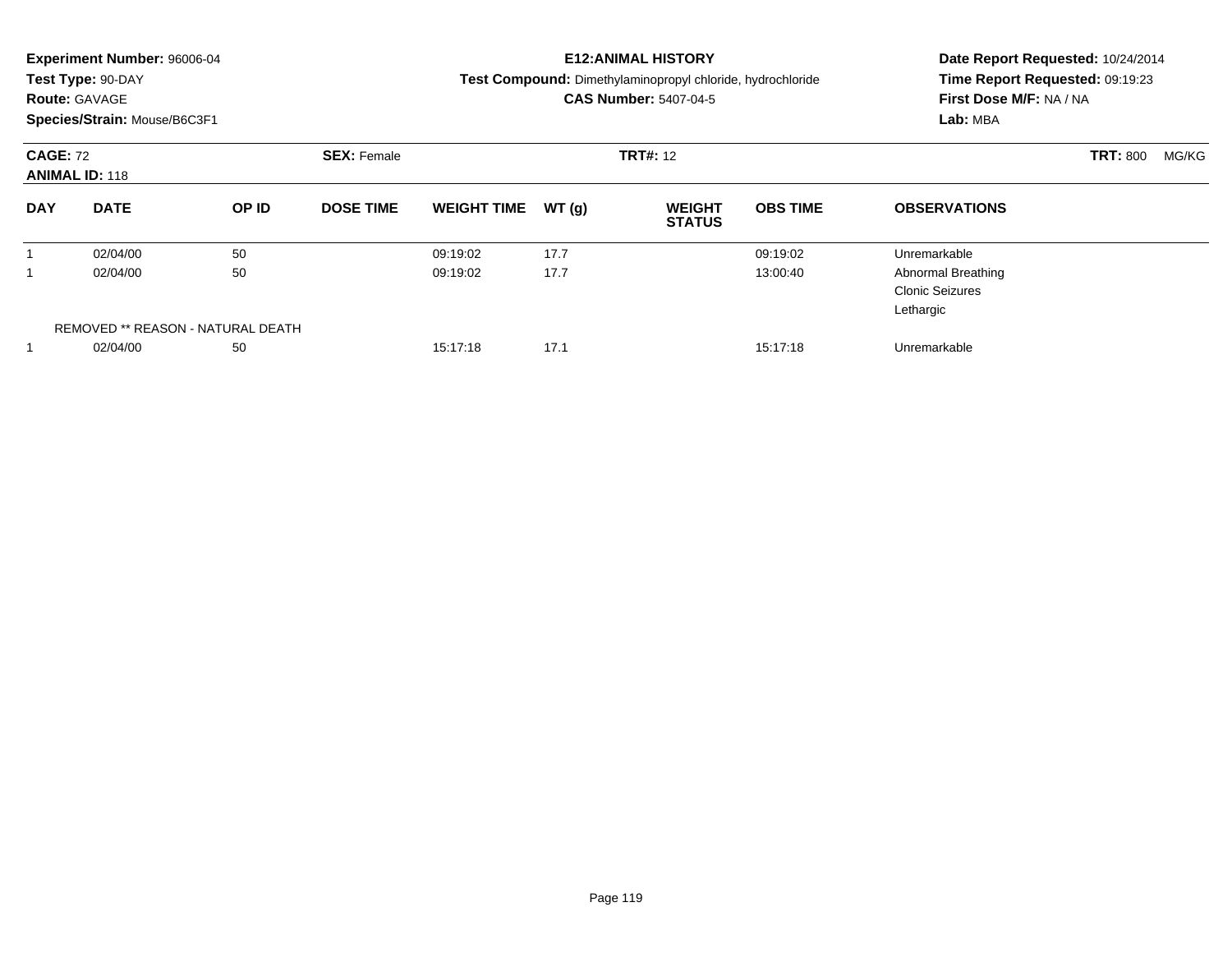|                 | <b>Experiment Number: 96006-04</b><br>Test Type: 90-DAY<br><b>Route: GAVAGE</b><br>Species/Strain: Mouse/B6C3F1 |                                   |                    |                    |                 | <b>E12:ANIMAL HISTORY</b><br>Test Compound: Dimethylaminopropyl chloride, hydrochloride<br><b>CAS Number: 5407-04-5</b> | Date Report Requested: 10/24/2014<br>Time Report Requested: 09:19:23<br>First Dose M/F: NA / NA<br>Lab: MBA |                                                                  |                          |  |
|-----------------|-----------------------------------------------------------------------------------------------------------------|-----------------------------------|--------------------|--------------------|-----------------|-------------------------------------------------------------------------------------------------------------------------|-------------------------------------------------------------------------------------------------------------|------------------------------------------------------------------|--------------------------|--|
| <b>CAGE: 72</b> | <b>ANIMAL ID: 119</b>                                                                                           |                                   | <b>SEX: Female</b> |                    | <b>TRT#: 12</b> |                                                                                                                         |                                                                                                             |                                                                  | <b>TRT: 800</b><br>MG/KG |  |
| <b>DAY</b>      | <b>DATE</b>                                                                                                     | OP ID                             | <b>DOSE TIME</b>   | <b>WEIGHT TIME</b> | WT(q)           | <b>WEIGHT</b><br><b>STATUS</b>                                                                                          | <b>OBS TIME</b>                                                                                             | <b>OBSERVATIONS</b>                                              |                          |  |
|                 | 02/04/00                                                                                                        | 50                                |                    | 09:19:02           | 17.4            |                                                                                                                         | 09:19:02                                                                                                    | Unremarkable                                                     |                          |  |
|                 | 02/04/00                                                                                                        | 50                                |                    | 09:19:02           | 17.4            |                                                                                                                         | 13:00:40                                                                                                    | <b>Abnormal Breathing</b><br><b>Clonic Seizures</b><br>Lethargic |                          |  |
|                 |                                                                                                                 | REMOVED ** REASON - NATURAL DEATH |                    |                    |                 |                                                                                                                         |                                                                                                             |                                                                  |                          |  |
|                 | 02/04/00                                                                                                        | 50                                |                    | 15:17:18           | 16.9            |                                                                                                                         | 15:17:18                                                                                                    | Unremarkable                                                     |                          |  |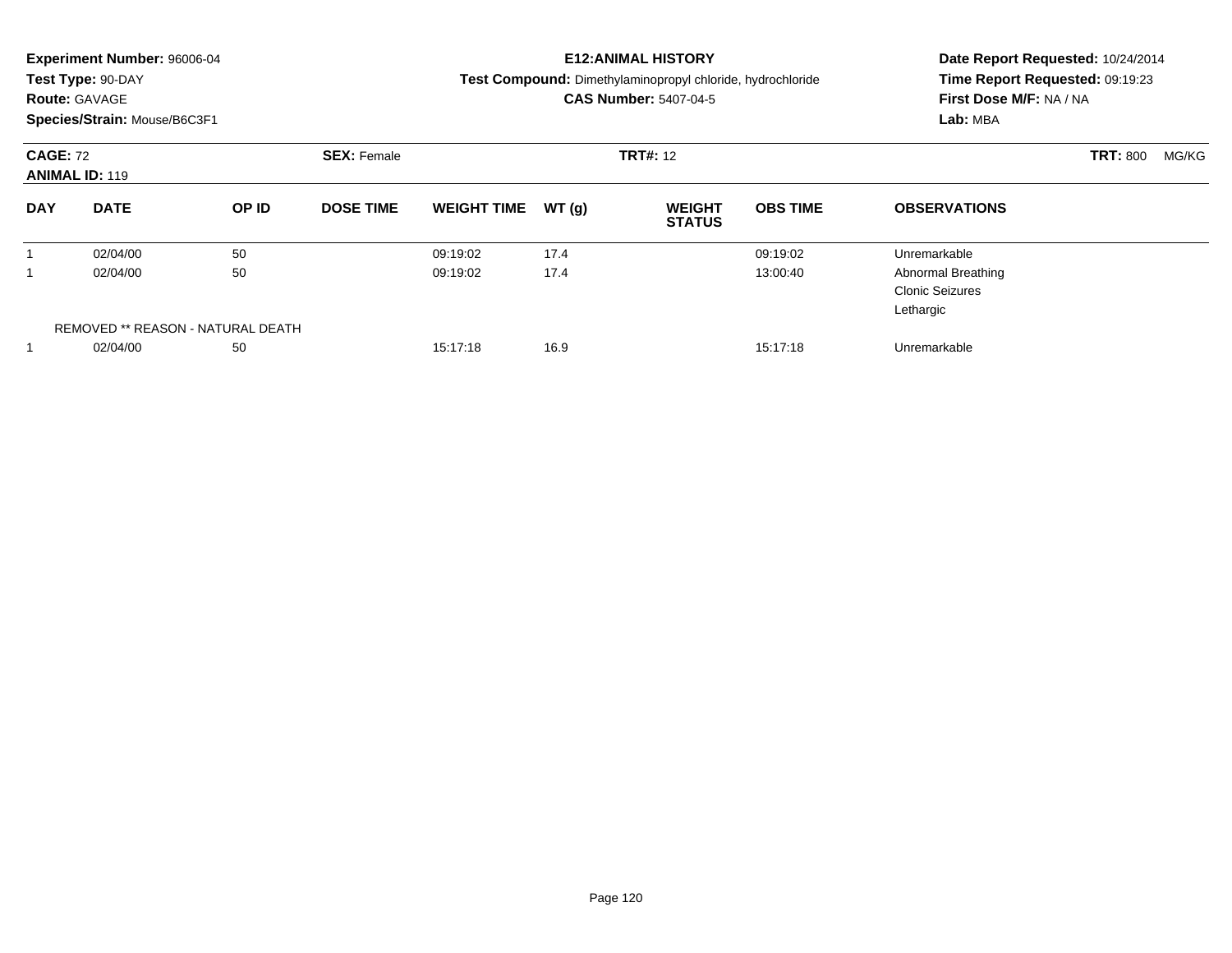| <b>Experiment Number: 96006-04</b><br>Test Type: 90-DAY<br><b>Route: GAVAGE</b><br>Species/Strain: Mouse/B6C3F1 |             |                                   |                    | <b>E12:ANIMAL HISTORY</b><br>Test Compound: Dimethylaminopropyl chloride, hydrochloride<br><b>CAS Number: 5407-04-5</b> |       |                                |                 | Date Report Requested: 10/24/2014<br>Time Report Requested: 09:19:23<br>First Dose M/F: NA / NA<br>Lab: MBA |                 |       |
|-----------------------------------------------------------------------------------------------------------------|-------------|-----------------------------------|--------------------|-------------------------------------------------------------------------------------------------------------------------|-------|--------------------------------|-----------------|-------------------------------------------------------------------------------------------------------------|-----------------|-------|
| <b>CAGE: 72</b><br><b>ANIMAL ID: 120</b>                                                                        |             |                                   | <b>SEX: Female</b> | <b>TRT#: 12</b>                                                                                                         |       |                                |                 |                                                                                                             | <b>TRT: 800</b> | MG/KG |
| <b>DAY</b>                                                                                                      | <b>DATE</b> | OP ID                             | <b>DOSE TIME</b>   | <b>WEIGHT TIME</b>                                                                                                      | WT(q) | <b>WEIGHT</b><br><b>STATUS</b> | <b>OBS TIME</b> | <b>OBSERVATIONS</b>                                                                                         |                 |       |
|                                                                                                                 | 02/04/00    | 50                                |                    | 09:19:02                                                                                                                | 18.8  |                                | 09:19:02        | Unremarkable                                                                                                |                 |       |
|                                                                                                                 | 02/04/00    | 50                                |                    | 09:19:02                                                                                                                | 18.8  |                                | 13:00:40        | <b>Abnormal Breathing</b><br><b>Clonic Seizures</b><br>Lethargic                                            |                 |       |
|                                                                                                                 |             | REMOVED ** REASON - NATURAL DEATH |                    |                                                                                                                         |       |                                |                 |                                                                                                             |                 |       |
|                                                                                                                 | 02/04/00    | 50                                |                    | 15:17:18                                                                                                                | 18.3  |                                | 15:17:18        | Unremarkable                                                                                                |                 |       |